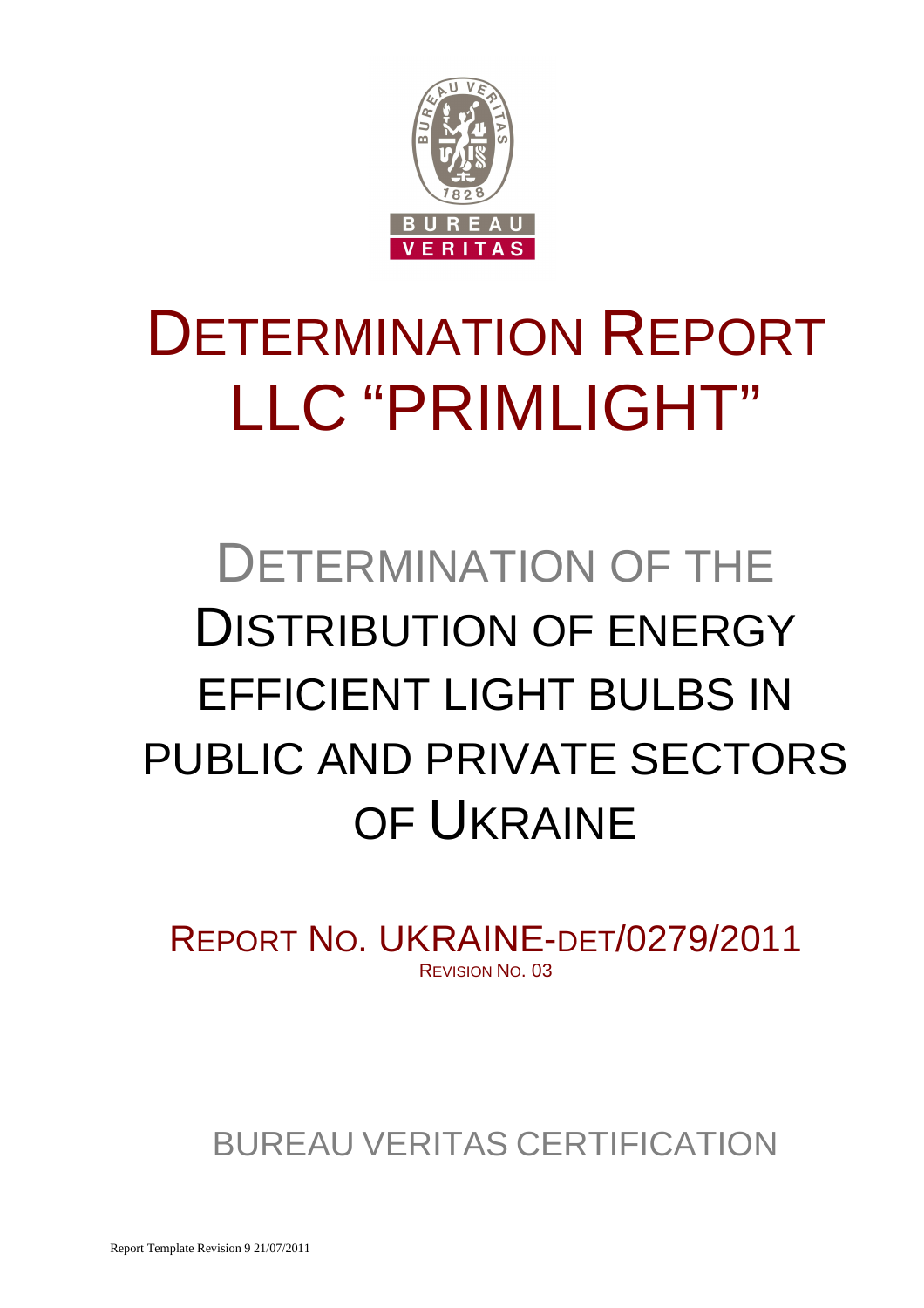

| Date of first issue:<br>15/08/2011                                                                                                                                                                                                                                                     |                                                                                                                                                                                                                                                                                                                                                                                                                                                                                                                                                                                                                                                 |                        | Organizational unit:<br><b>Bureau Veritas Certification Holding SAS</b> |                                                                                                     |                                                                                                                                                                                                                                                                                                                                                                                                                                                                  |  |  |
|----------------------------------------------------------------------------------------------------------------------------------------------------------------------------------------------------------------------------------------------------------------------------------------|-------------------------------------------------------------------------------------------------------------------------------------------------------------------------------------------------------------------------------------------------------------------------------------------------------------------------------------------------------------------------------------------------------------------------------------------------------------------------------------------------------------------------------------------------------------------------------------------------------------------------------------------------|------------------------|-------------------------------------------------------------------------|-----------------------------------------------------------------------------------------------------|------------------------------------------------------------------------------------------------------------------------------------------------------------------------------------------------------------------------------------------------------------------------------------------------------------------------------------------------------------------------------------------------------------------------------------------------------------------|--|--|
| Client:<br><b>LLC "PRIMLIGHT"</b>                                                                                                                                                                                                                                                      |                                                                                                                                                                                                                                                                                                                                                                                                                                                                                                                                                                                                                                                 | Client ref.:           | Mykola Tonkovyda                                                        |                                                                                                     |                                                                                                                                                                                                                                                                                                                                                                                                                                                                  |  |  |
| Summary:                                                                                                                                                                                                                                                                               |                                                                                                                                                                                                                                                                                                                                                                                                                                                                                                                                                                                                                                                 |                        |                                                                         | and the subsequent decisions by the JI Supervisory Committee, as well as the host country criteria. | Bureau Veritas Certification has made the determination of the "Distribution of energy efficient light bulbs in<br>public and private sectors of Ukraine" project of LLC "PRIMLIGHT" located in all regions of Ukraine on the<br>basis of UNFCCC criteria for the JI, as well as criteria given to provide for consistent project operations,<br>monitoring and reporting. UNFCCC criteria refer to Article 6 of the Kyoto Protocol, the JI rules and modalities |  |  |
|                                                                                                                                                                                                                                                                                        | The determination scope is defined as an independent and objective review of the project design document,<br>the project's baseline study, monitoring plan and other relevant documents, and consisted of the following<br>three phases: i) desk review of the project design and the baseline and monitoring plan; ii) follow-up interviews<br>with project stakeholders; iii) resolution of outstanding issues and the issuance of the final determination report<br>and opinion. The overall determination, from Contract Review to Determination Report & Opinion, was<br>conducted using Bureau Veritas Certification internal procedures. |                        |                                                                         |                                                                                                     |                                                                                                                                                                                                                                                                                                                                                                                                                                                                  |  |  |
| design document.                                                                                                                                                                                                                                                                       |                                                                                                                                                                                                                                                                                                                                                                                                                                                                                                                                                                                                                                                 |                        |                                                                         |                                                                                                     | The first output of the determination process is a list of Clarification and Corrective Actions Requests (CL and<br>CAR), presented in Appendix A. Taking into account this output, the project proponent revised its project                                                                                                                                                                                                                                    |  |  |
| country criteria.                                                                                                                                                                                                                                                                      |                                                                                                                                                                                                                                                                                                                                                                                                                                                                                                                                                                                                                                                 |                        |                                                                         |                                                                                                     | In summary, it is Bureau Veritas Certification's opinion that the project correctly applies Guidance on criteria for<br>baseline setting and monitoring and meets the relevant UNFCCC requirements for the JI and the relevant host                                                                                                                                                                                                                              |  |  |
| Report No.:<br>UKRAINE-det/0279/2011                                                                                                                                                                                                                                                   | JI                                                                                                                                                                                                                                                                                                                                                                                                                                                                                                                                                                                                                                              | Subject Group:         |                                                                         |                                                                                                     |                                                                                                                                                                                                                                                                                                                                                                                                                                                                  |  |  |
| Project title:<br>Distribution of energy efficient light bulbs in public<br>and private sectors of Ukraine                                                                                                                                                                             |                                                                                                                                                                                                                                                                                                                                                                                                                                                                                                                                                                                                                                                 |                        |                                                                         |                                                                                                     |                                                                                                                                                                                                                                                                                                                                                                                                                                                                  |  |  |
| Work carried out by:<br>Oleg Skoblyk – Team leader, Lead Verifier $\overrightarrow{C}$<br>Iuliia Pylnova - Team member, Verifier<br>$\boxtimes$<br>No distribution without permission from the<br>Denys Pishchalov - Financial Specialist<br>Client or responsible organizational unit |                                                                                                                                                                                                                                                                                                                                                                                                                                                                                                                                                                                                                                                 |                        |                                                                         |                                                                                                     |                                                                                                                                                                                                                                                                                                                                                                                                                                                                  |  |  |
| Work reviewed by:                                                                                                                                                                                                                                                                      |                                                                                                                                                                                                                                                                                                                                                                                                                                                                                                                                                                                                                                                 |                        |                                                                         |                                                                                                     |                                                                                                                                                                                                                                                                                                                                                                                                                                                                  |  |  |
| Ivan Sokolov - Internal Technical Reviewer                                                                                                                                                                                                                                             |                                                                                                                                                                                                                                                                                                                                                                                                                                                                                                                                                                                                                                                 |                        |                                                                         | Limited distribution                                                                                |                                                                                                                                                                                                                                                                                                                                                                                                                                                                  |  |  |
| Work approved by:                                                                                                                                                                                                                                                                      |                                                                                                                                                                                                                                                                                                                                                                                                                                                                                                                                                                                                                                                 |                        | <b>Hiftet</b> ition                                                     |                                                                                                     |                                                                                                                                                                                                                                                                                                                                                                                                                                                                  |  |  |
| Flavio Gomes - Operational Managet                                                                                                                                                                                                                                                     |                                                                                                                                                                                                                                                                                                                                                                                                                                                                                                                                                                                                                                                 | SAS                    |                                                                         | Unrestricted distribution                                                                           |                                                                                                                                                                                                                                                                                                                                                                                                                                                                  |  |  |
| Date of this revision:<br>15/08/2011                                                                                                                                                                                                                                                   | Rev. No.:<br>03                                                                                                                                                                                                                                                                                                                                                                                                                                                                                                                                                                                                                                 | Number of pages:<br>92 |                                                                         |                                                                                                     |                                                                                                                                                                                                                                                                                                                                                                                                                                                                  |  |  |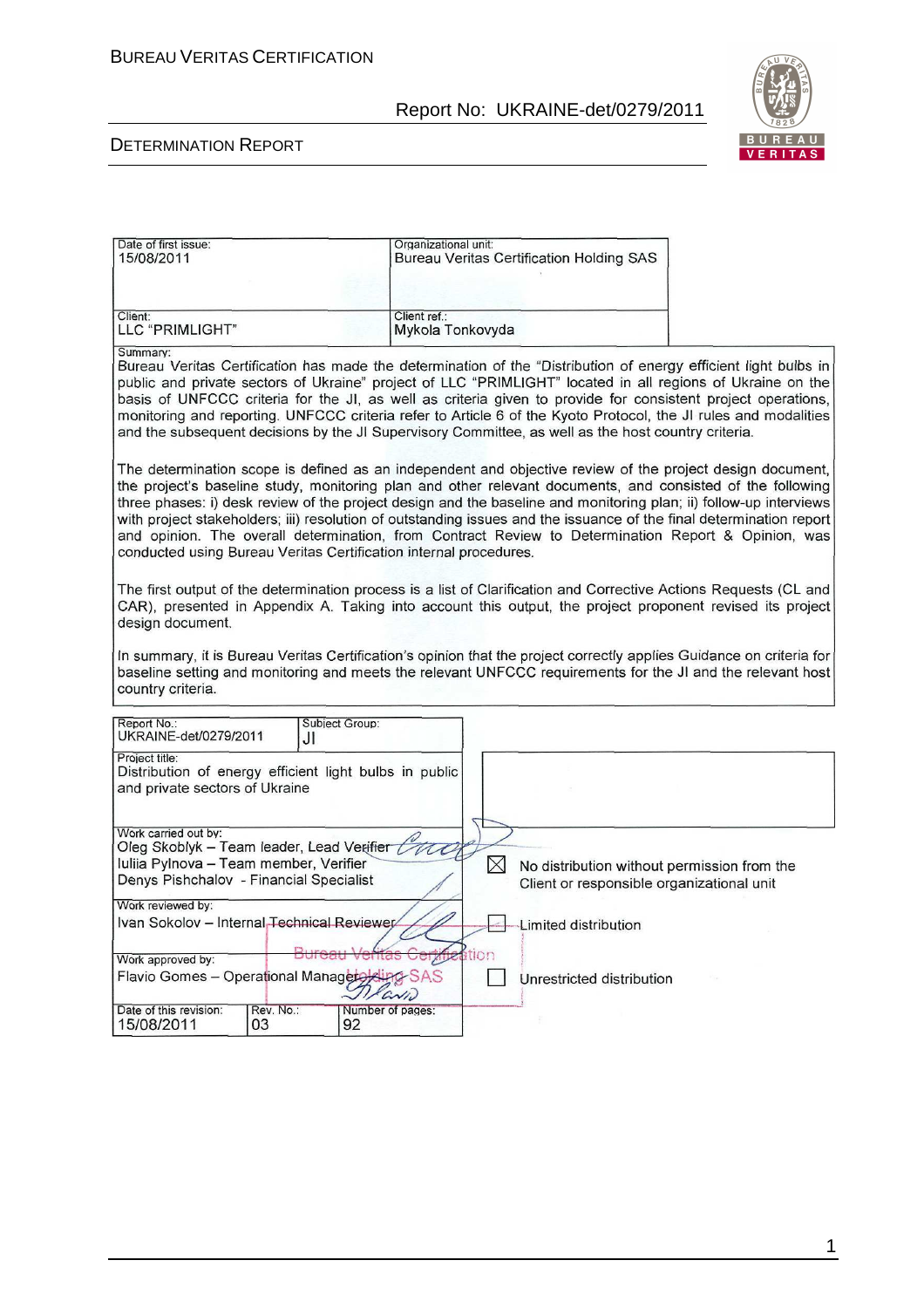DETERMINATION REPORT

2

# **Table of Contents Page 2014**

| $\mathbf{1}$<br>1.1<br>1.2<br>1.3                                                | Objective<br>Scope<br>Determination team                                                                                                                                                                                                                                                                                                                                                                                 | $\cdot$ 3<br>3<br>3<br>3                                                |
|----------------------------------------------------------------------------------|--------------------------------------------------------------------------------------------------------------------------------------------------------------------------------------------------------------------------------------------------------------------------------------------------------------------------------------------------------------------------------------------------------------------------|-------------------------------------------------------------------------|
| $\overline{2}$<br>2.1<br>2.2<br>2.3                                              | <b>Review of Documents</b><br>Follow-up Interviews<br>Resolution of Clarification and Corrective Action Requests                                                                                                                                                                                                                                                                                                         | .4<br>$\overline{4}$<br>5<br>5                                          |
| 3                                                                                |                                                                                                                                                                                                                                                                                                                                                                                                                          |                                                                         |
| 4<br>4.1<br>4.2<br>4.3<br>4.4<br>4.5<br>4.6<br>4.7<br>4.8<br>4.9<br>4.10<br>4.11 | Project approvals by Parties involved (19-20)<br>Authorization of project participants by Parties involved (21)<br>Baseline setting (22-26)<br>Additionality (27-31)<br>Project boundary (32-33)<br>Crediting period (34)<br>Monitoring plan (35-39)<br>Leakage (40-41)<br>Estimation of emission reductions or enhancements of net<br>removals $(42-47)$<br>Environmental impacts (48)<br>Stakeholder consultation (49) | $\overline{7}$<br>8<br>8<br>9<br>10<br>10<br>11<br>13<br>13<br>14<br>14 |
| 5                                                                                | SUMMARY AND REPORT OF HOW DUE ACCOUNT WAS<br>COMMENTS RECEIVED PURSUANT TO<br>OF a<br><b>TAKEN</b>                                                                                                                                                                                                                                                                                                                       |                                                                         |
| 6                                                                                |                                                                                                                                                                                                                                                                                                                                                                                                                          |                                                                         |
| $\overline{7}$                                                                   |                                                                                                                                                                                                                                                                                                                                                                                                                          |                                                                         |
|                                                                                  |                                                                                                                                                                                                                                                                                                                                                                                                                          |                                                                         |

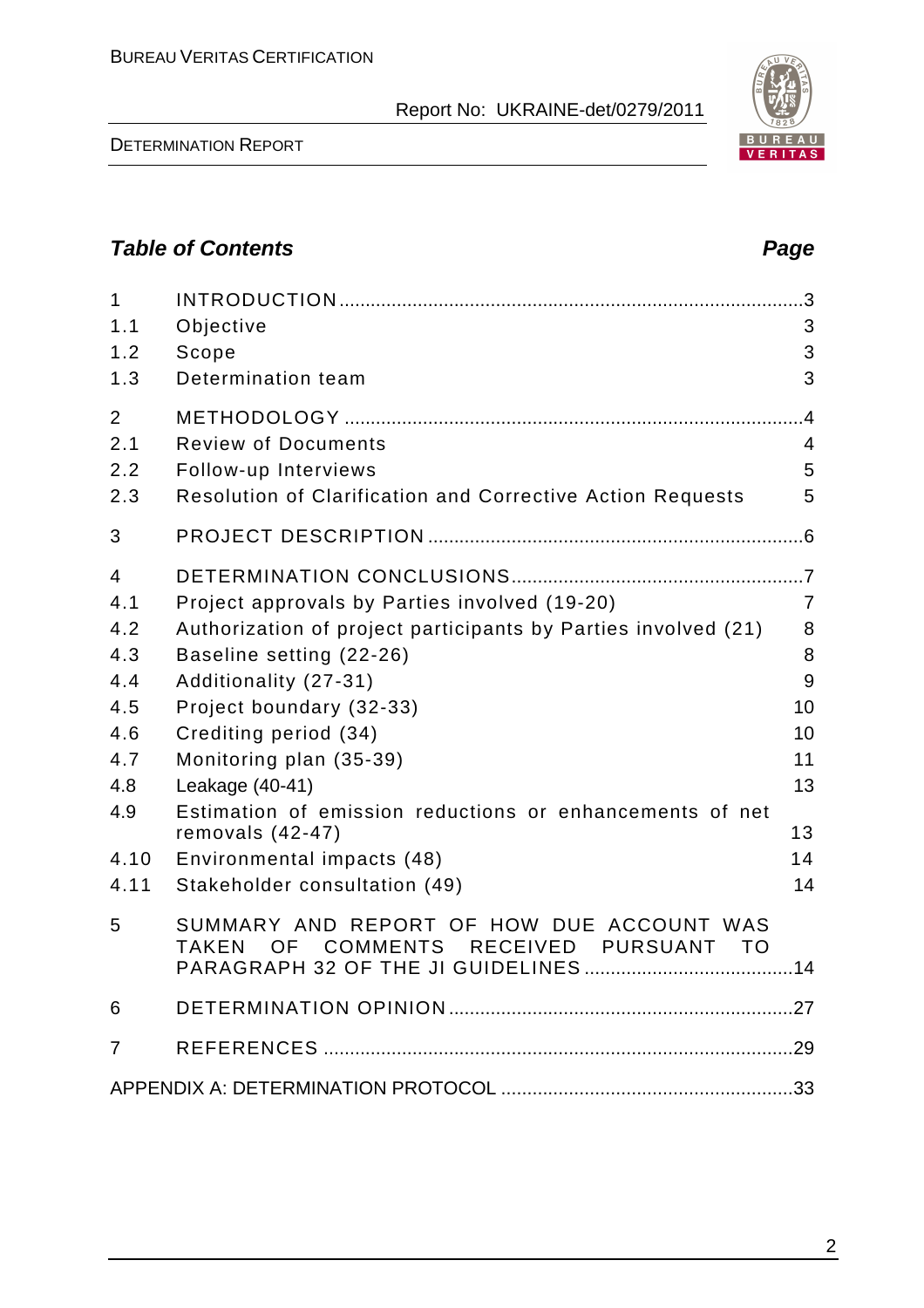

DETERMINATION REPORT

# **1 INTRODUCTION**

LLC "PRIMLIGHT" has commissioned Bureau Veritas Certification to determine its JI project "Distribution of energy efficient light bulbs in public and private sectors of Ukraine" (hereafter called "the project") in all regions of Ukraine.

This report summarizes the findings of the determination of the project, performed on the basis of UNFCCC criteria, as well as criteria given to provide for consistent project operations, monitoring and reporting.

# **1.1 Objective**

The determination serves as project design verification and is a requirement of all projects. The determination is an independent third party assessment of the project design. In particular, the project's baseline, the monitoring plan (MP), and the project's compliance with relevant UNFCCC and host country criteria are determined in order to confirm that the project design, as documented, is sound and reasonable, and meets the stated requirements and identified criteria. Determination is a requirement for all JI projects and is seen as necessary to provide assurance to stakeholders of the quality of the project and its intended generation of emissions reductions units (ERUs).

UNFCCC criteria refer to Article 6 of the Kyoto Protocol, the JI rules and modalities and the subsequent decisions by the JI Supervisory Committee, as well as the host country criteria.

# **1.2 Scope**

The determination scope is defined as an independent and objective review of the project design document, the project's baseline study and monitoring plan and other relevant documents. The information in these documents is reviewed against Kyoto Protocol requirements, UNFCCC rules and associated interpretations.

The determination is not meant to provide any consulting towards the Client. However, stated requests for clarifications and/or corrective actions may provide input for improvement of the project design.

# **1.3 Determination team**

The determination team consists of the following personnel:

Oleg Skoblyk

Bureau Veritas Certification Team Leader, Climate Change Verifier

Iuliia Pylnova

Bureau Veritas Certification Climate Change Verifier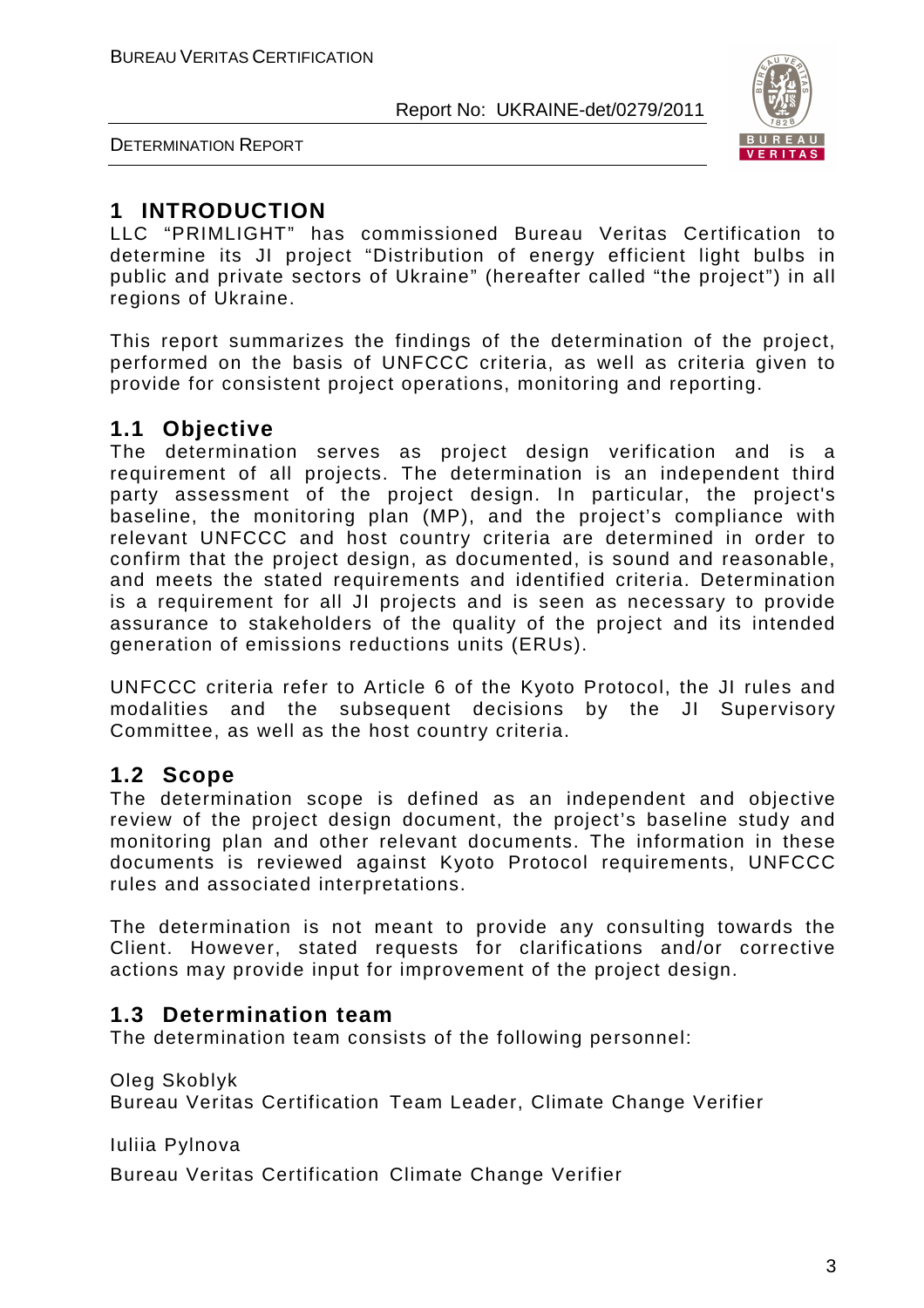

DETERMINATION REPORT

Denys Pishchalov

Bureau Vertas Certification Financial Specialist

This determination report was reviewed by:

Ivan Sokolov

Bureau Veritas Certification, Internal reviewer

# **2 METHODOLOGY**

The overall determination, from Contract Review to Determination Report & Opinion, was conducted using Bureau Veritas Certification internal procedures.

In order to ensure transparency, a determination protocol was customized for the project, according to the version 01 of the Joint Implementation Determination and Verification Manual, issued by the Joint Implementation Supervisory Committee at its 19 meeting on 04/12/2009. The protocol shows, in a transparent manner, criteria (requirements), means of determination and the results from determining the identified criteria. The determination protocol serves the following purposes:

- It organizes, details and clarifies the requirements a JI project is expected to meet;
- It ensures a transparent determination process where the determiner will document how a particular requirement has been determined and the result of the determination.

The completed determination protocol is enclosed in Appendix A to this report.

### **2.1 Review of Documents**

The Project Design Document (PDD) submitted by PRIMLIGHT LLC and additional background documents related to the project design and baseline, i.e. country Law, Guidelines for users of the joint implementation project design document form, Approved CDM methodology and/or Guidance on criteria for baseline setting and monitoring, Kyoto Protocol, Clarifications on Determination Requirements to be Checked by an Accredited Independent Entity were reviewed.

To address Bureau Veritas Certification corrective action and clarification requests, PRIMLIGHT LLC revised the PDD and resubmitted it on 05/2011.

The determination findings presented in this report relate to the project as described in the PDD versions 01.2, 01.3, and 01.5.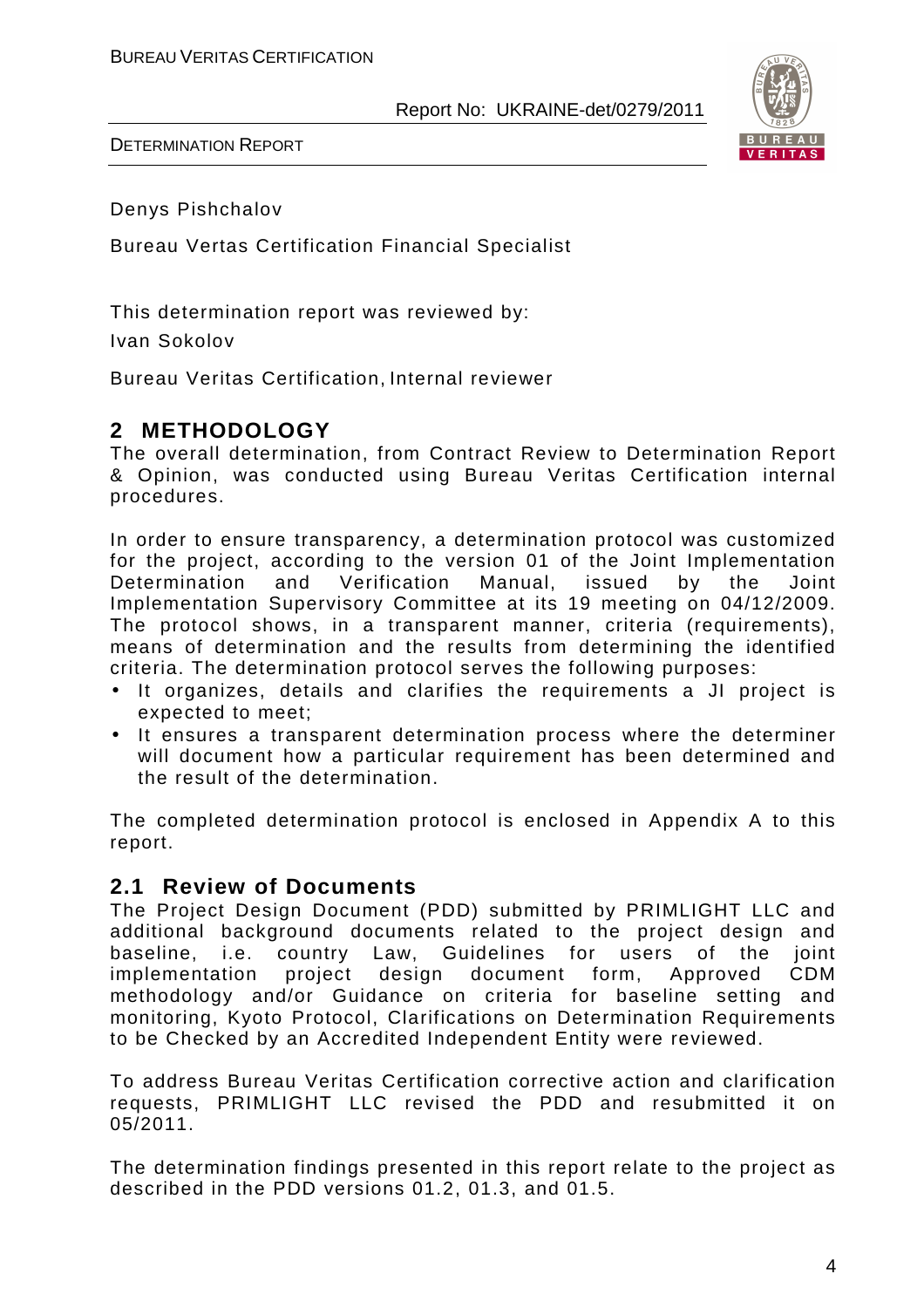

DETERMINATION REPORT

# **2.2 Follow-up Interviews**

On 12/07/2011 Bureau Veritas Certification performed on-site interviews with project stakeholders to confirm selected information and to resolve issues identified in the document review. Representatives of LLC "PRIMLIGHT" were interviewed (see References). The main topics of the interviews are summarized in Table 1.

|  | Table 1 |  | <b>Interview topics</b> |  |
|--|---------|--|-------------------------|--|
|--|---------|--|-------------------------|--|

| <b>Interviewed</b> | <b>Interview topics</b>                            |
|--------------------|----------------------------------------------------|
| organization       |                                                    |
| <b>LLC</b>         | Organizational structure                           |
| "PRIMLIGHT"        | Responsibilities and authorities                   |
|                    | Roles and responsibilities for data collection and |
|                    | processing                                         |
|                    | Installation of equipment                          |
|                    | Data logging, archiving and reporting              |
|                    | Metering equipment control                         |
|                    | Metering record keeping system, database           |
|                    | IT management                                      |
|                    | Training of personnel                              |
|                    | Quality management procedures and technology       |
|                    | Internal audits and check-up                       |
|                    | Baseline methodology                               |
|                    | Revised monitoring plan                            |
|                    | Monitoring report                                  |

### **2.3 Resolution of Clarification and Corrective Action Requests**

The objective of this phase of the determination is to raise the requests for corrective actions and clarification and any other outstanding issues that needed to be clarified for Bureau Veritas Certification positive conclusion on the project design.

If the determination team, in assessing the PDD and supporting documents, identifies issues that need to be corrected, clarified or improved with regard to JI project requirements, it will raise these issues and inform the project participants of these issues in the form of:

(a) Corrective action request (CAR), requesting the project participants to correct a mistake in the published PDD that is not in accordance with the (technical) process used for the project or relevant JI project requirement or that shows any other logical flaw;

(b) Clarification request (CL), requesting the project participants to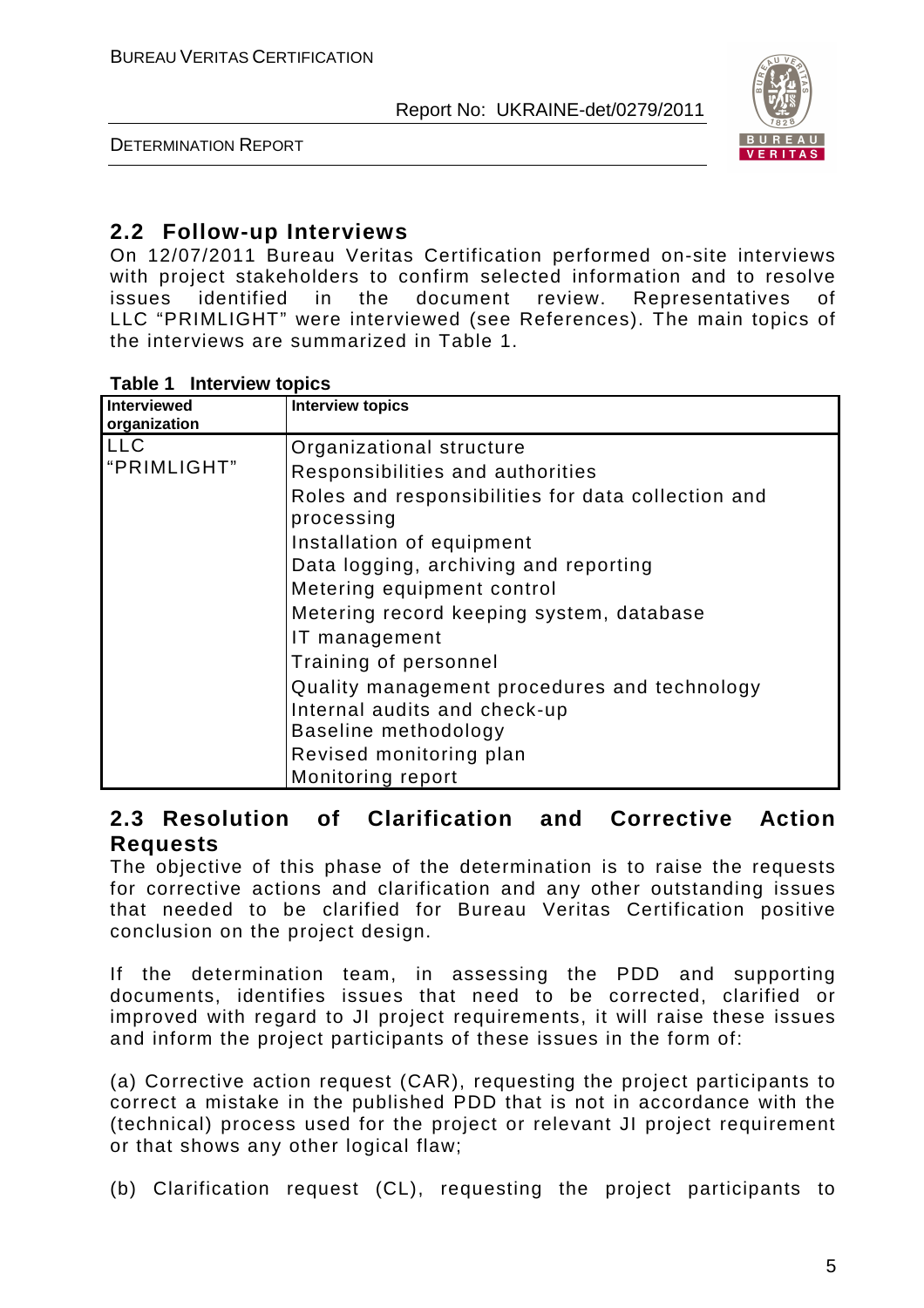



provide additional information for the determination team to assess compliance with the JI project requirement in question;

(c) Forward action request (FAR), informing the project participants of an issue, relating to project implementation but not project design, that needs to be reviewed during the first verification of the project.

The determination team will make an objective assessment as to whether the actions taken by the project participants, if any, satisfactorily resolve the issues raised, if any, and should conclude its findings of the determination.

To guarantee the transparency of the verification process, the concerns raised are documented in more detail in the determination protocol in Appendix A.

# **3 PROJECT DESCRIPTION**

The proposed joint implementation (JI) project involves distribution of energy efficient light bulbs to various customers from public and private sectors. The project will be conducted within the geographical boundaries of Ukraine and it will be implemented and managed by PRIMLIGHT, LLC The goal of the project is to enhance the energy efficiency of Ukraine's lighting stock by distributing over a period of 14 years up to 210 926 791 compact fluorescent lamps (CFLs) to Ukrainian customers from private, as well as from public sectors. By doing so, the project will abate greenhouse gas (GHG) emissions through avoided electricity usage, significantly reduce national electricity demand and stress on energy infrastructure, and save customer's money on their electricity bills.

Although CFLs were introduced to the Ukrainian market as early as 2004, they have failed to replace incandescent lamps as the largest component of the Ukrainian lighting stock. Moreover, the sales of incandescent lamps accelerated during 2009 and 2010. The ubiquity of incandescent lamps is attributed to their low cost combined with the relatively low wealth level of an average Ukrainian citizen (in 2010, the average consolidated financial wealth per Ukrainian adult was equal to 947 USD).

Under the proposed JI project scheme, quality self-ballasted CFLs would be distributed to residential households, as well as to industrial, commercial and government organizations. Once the CFLs have reached their end of life, or any CFLs which have failed prematurely during the project period, the project team would arrange for the collection and disposal of CFLs as per applicable environmental norms.

In order to create a rapid uptake of CFL use, the proposed JI project will utilise one of two types of incentives or their combination: 1) Discount;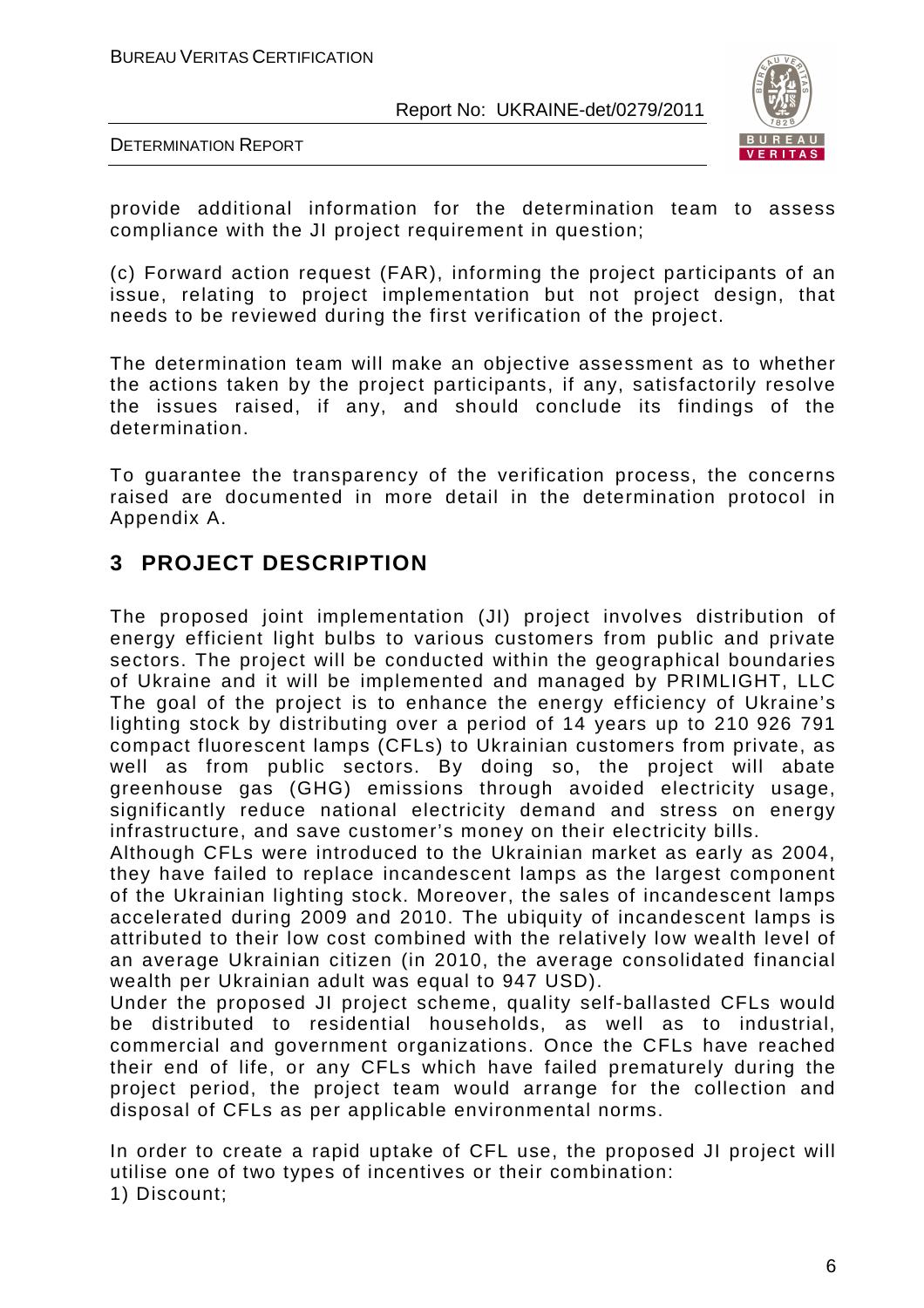

DETERMINATION REPORT

The customers receive CFLs free of charge or at a heavily discounted price.

2) Rebate;

The customers pay full price of CFLs upfront and then are reimbursed gradually after certain time periods in several instalments.

To bridge the cost differential between the market price of the CFLs and the price at which they are distributed to the consumers, the JI mechanisms of Kyoto Protocol are harnessed. The project owner would cover the project cost through sale of GHG emission reductions.

Apart from the direct financial benefit to the project participants in terms of savings on their electricity bills each year, the proposed JI project activity will also generate a range of less tangible social outcomes in education, awareness and collateral energy saving measures. This energy efficiency project will create an opportunity for collective action on climate change, enhancing a sense of responsibility for the future of our planet.

The identified areas of concern as to Project Description, project participants response and BV Certification's conclusion are described in Appendix A (refer to CL 01, CL 02, CAR 01, CL 03, CAR 02, CL 04, CAR 03, CL 13).

### **4 DETERMINATION CONCLUSIONS**

In the following sections, the conclusions of the determination are stated.

The findings from the desk review of the original project design documents and the findings from interviews during the follow up visit are described in the Determination Protocol in Appendix A.

The Clarification and Corrective Action Requests are stated, where applicable, in the following sections and are further documented in the Determination Protocol in Appendix A. The determination of the Project resulted in 12 Corrective Action Requests, 13 Clarification Requests, and 2 Forward Action Requests.

The number between brackets at the end of each section correspond to the DVM paragraph

#### **4.1 Project approvals by Parties involved (19-20)**

The National Environmental Investment Agency of Ukraine has issued the Letter of Endorsement for the JI Project (#2519/23/7 of 13.12.2011).

The LoAs by Parties involved are expected to be issued after the project determination.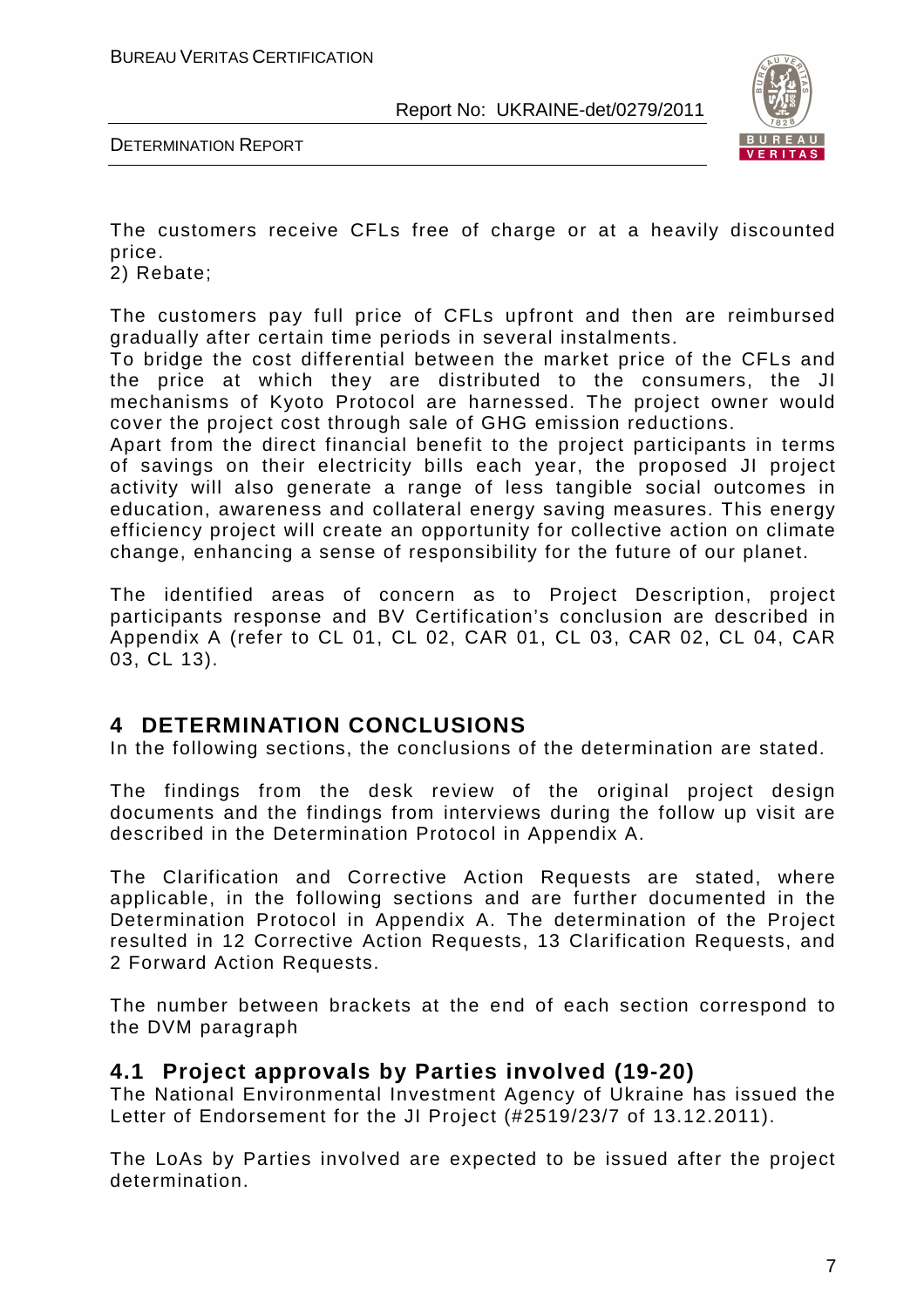

DETERMINATION REPORT

The identified areas of concern as to Project approvals by Parties involved, project participants response and BV Certification's conclusion are described in Appendix A (refer to CL 07, CAR 11).

# **4.2 Authorization of project participants by Parties involved (21)**

The official authorization of each legal entity listed as project participant in the PDD by Parties involved will be provided in the written project approvals (refer to 4.1 above).

# **4.3 Baseline setting (22-26)**

The PDD explicitly indicates that using a methodology for baseline setting and monitoring developed in accordance with appendix B of the JI guidelines (hereinafter referred to as JI specific approach) was the selected approach for identifying the baseline.

The PDD provides a detailed theoretical description in a complete and transparent manner, as well as justification, that the baseline is established:

(a) By listing and describing the following plausible future scenarios on the basis of conservative assumptions and selecting the most plausible one.

Three alternatives to the JI project scenario have been identified.

1. The activity could occur without being registered as a JI project activity through government or private sector support. In such a scenario the Ukrainian government or private sector sponsor would purchase CFLs and pay for their distribution at no or little cost to consumers. There are significant barriers to this alternative scenario. Most importantly, there is currently no budget allocated by the Ukrainian government for such an undertaking. In addition, there are no documented projects of the same scale in government project planning. Whilst in 2008 there was a guideline (#1337-p, 16/10/2008) by the Cabinet of Ministers promoting energy efficient lighting devices in government buildings, there has not been any finances allocated in support of this guideline. Consequently, this document has not achieved any results.

2. Individual or collaborative efforts by Ukrainian retailers to promote rapid uptake of energy efficient lighting technology by consumers in Ukraine. This scenario would entail consumers to responding to increased marketing or promotion of efficient lighting alternatives and purchasing CFLs. The capacity of Ukrainian consumers to purchase CFLs at retail prices is a significant barrier to this alternative. Based on national income data, for an average employed person, purchasing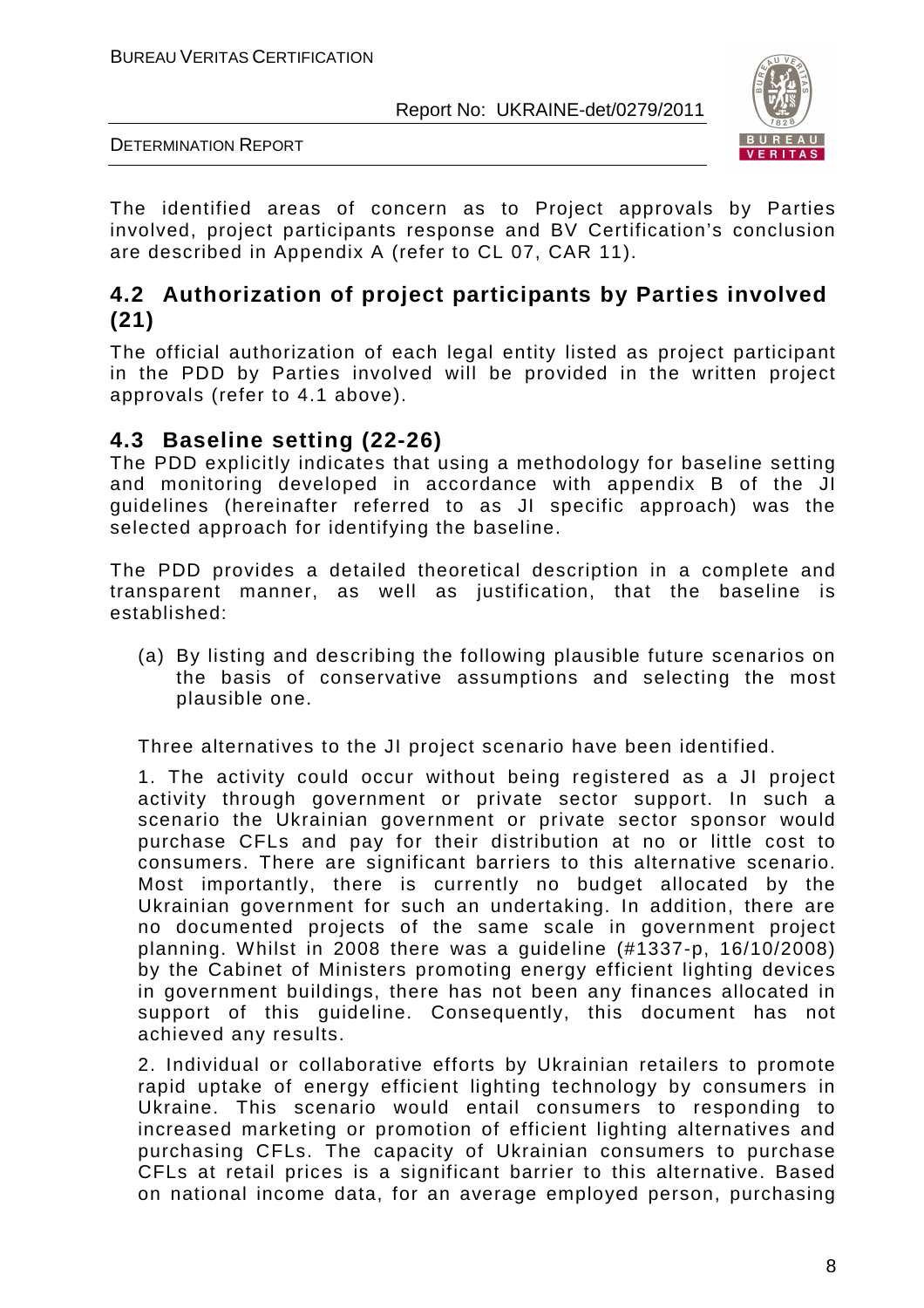

DETERMINATION REPORT

5 CFLs (at a cost of US\$5 per bulb) would require spending about 35% of his weekly earnings, which place relatively high strain on household budgets. On the other hand, recession squeezed budgets of government and commercial organisations allocate no or little capital for investment in energy efficiency. Consequently, the relatively high upfront cost of CFLs compared to incandescent lamps is a major barrier to consumer uptake.

3. Continuation of the current situation is also a possible alternative scenario. The baseline alternatives include either continued use of existing lighting, or autonomous replacement of current lights with new technologies or measures of either the same of greater efficiency. Achieving the same outcome as the proposed project would entail large-scale autonomous uptake of CFLs by consumers. As discussed above, autonomous uptake of CFLs is hampered by their cost, and as such the most likely outcome of a continuation of the current situation would be the provision of light mainly through the use of less expensive incandescent lamps.

The only plausible scenario that is not prevented by any barriers is continuation of the current situation (status quo) and according to the tool is identified as the baseline scenario.

(b) Taking into account relevant national and/or sectoral policies and circumstances, such as sectoral reform initiatives, local fuel availability, power sector expansion plans, and the economic situation in the project sector. In this context, the key factors that affect a baseline are taken into account.

The identified areas of concern as to Baseline setting, project participants response and BV Certification's conclusion are described in Appendix A (refer to CL 05, CL 08, CAR 10).

# **4.4 Additionality (27-31)**

The baseline was identified on the basis of conservative assumptions, that the project scenario is not part of the identified baseline scenario and that the project will lead to reductions of anthropogenic emissions by sources of GHGs was provided.

Traceable and transparent information that an AIE has already positively determined that a comparable project (to be) implemented under comparable circumstances (same GHG mitigation measure, same country, similar technology, similar scale) would result in a reduction of anthropogenic emissions by sources or an enhancement of net anthropogenic removals by sinks that is additional to any that would otherwise occur and a justification why this determination is relevant for the project at hand was provided.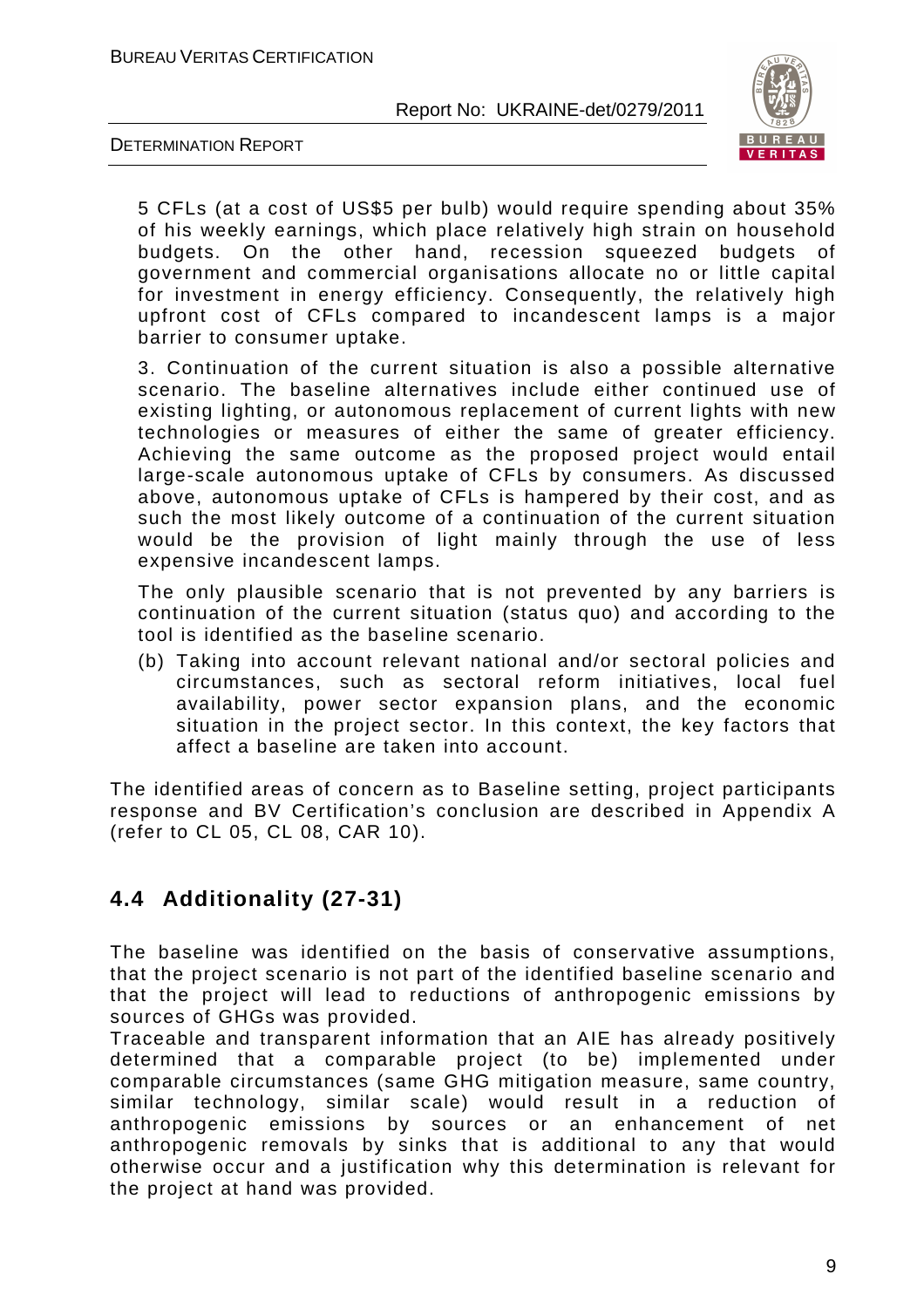



The latest version (03.0.0 by 15/04/2011) of UNFCCC's "Combined tool to identify the baseline scenario and demonstrate additionality" is used as the basis for the determination of the additionality.

The PDD provides a justification of the applicability of the approach with a clear and transparent description, as per item 4.3 above.

Additionality proofs are provided.

Additionality is demonstrated appropriately as a result of the analysis using the approach chosen.

The identified areas of concern as to Additionality, project participants response and BV Certification's conclusion are described in Appendix A (refer to CAR 08, CAR 09, CL 12).

# **4.5 Project boundary (32-33)**

The project boundary defined in the PDD (section B.3) encompasses all anthropogenic emissions by sources of greenhouse gases (GHGs) that are:

- (i) Under the control of the project participants;
- (ii) Reasonably attributable to the project; and

(iii) Significant, i.e., as a rule of thumb, would by each source account on average per year over the crediting period for more than 1 per cent of the annual average anthropogenic emissions by sources of GHGs, or exceed an amount of 2,000 tonnes of  $CO<sub>2</sub>$ equivalent, whichever is lower.

The delineation of the project boundary and the gases and sources included are appropriately described and justified in the PDD.

The identified areas of concern as to Project boundary, project participants response and BV Certification's conclusion are described in Appendix A (refer to CL 09).

# **4.6 Crediting period (34)**

The PDD states the starting date of the project as the date on which the implementation or construction or real action of the project will begin or began, and the starting date is 26/11/2007, which is after the beginning of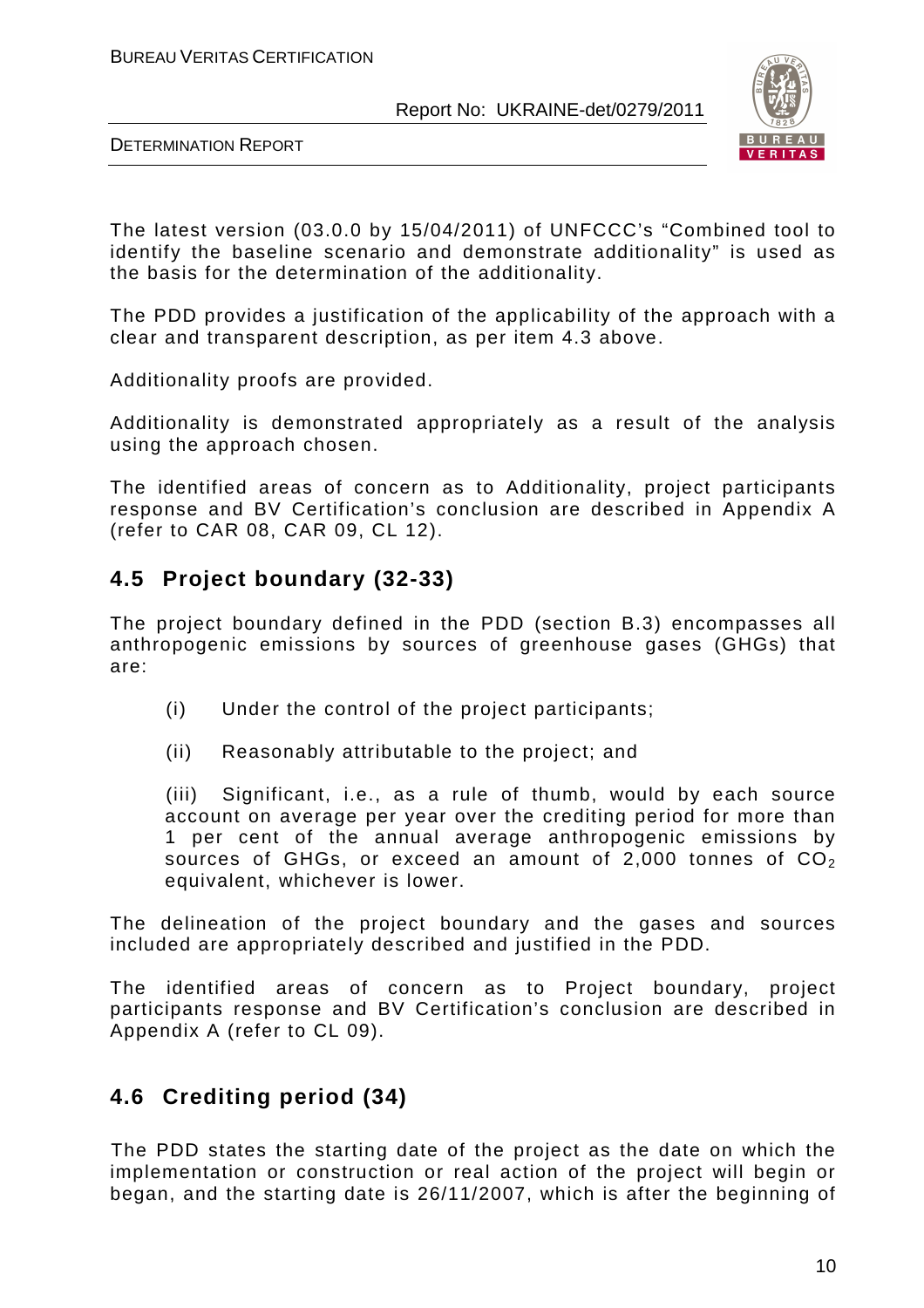

DETERMINATION REPORT

#### 2000.

The PDD states the expected operational lifetime of the project in years and months, which is 24 years and 00 months.

The PDD states the length of the crediting period in years and months, which is 24 years and 00 months, and its starting date as 01/01/2008, which is after the date the first emission reductions or enhancements of net removals are generated by the project.

The PDD states that the crediting period for the issuance of ERUs starts only after the beginning of 2008 and does not extend beyond the operational lifetime of the project.

The PDD states that the extension of its crediting period beyond 2012 is subject to the host Party approval, and the estimates of emission reductions are presented separately for those until 2012 and those after 2012 in all relevant sections of the PDD.

The identified areas of concern as to Crediting period, project participants response and BV Certification's conclusion are described in Appendix A (refer to CAR 04, CAR 05, CL 06).

### **4.7 Monitoring plan (35-39)**

The PDD, in its monitoring plan section, explicitly indicates that JI specific approach was selected.

The monitoring plan describes all relevant factors and key characteristics that will be monitored, and the period in which they will be monitored, in particular also all decisive factors for the control and reporting of project performance, such as statistics reporting forms; quality control (QC) and quality assurance (QA) procedures; the operational and management structure that will be applied in implementing the monitoring plan.

The monitoring plan specifies the indicators, constants and variables that are reliable (i.e. provide consistent and accurate values), valid (i.e. be clearly connected with the effect to be measured), and that provide a transparent picture of the emission reductions to be monitored such as total number of CFLs distributed, average operating hours, the number of operational CFLs, and wattage difference between CFL and corresponding incandescent lamps.

The monitoring plan provides differentiation between data and parameters:

(i) Data and parameters that are not monitored throughout the crediting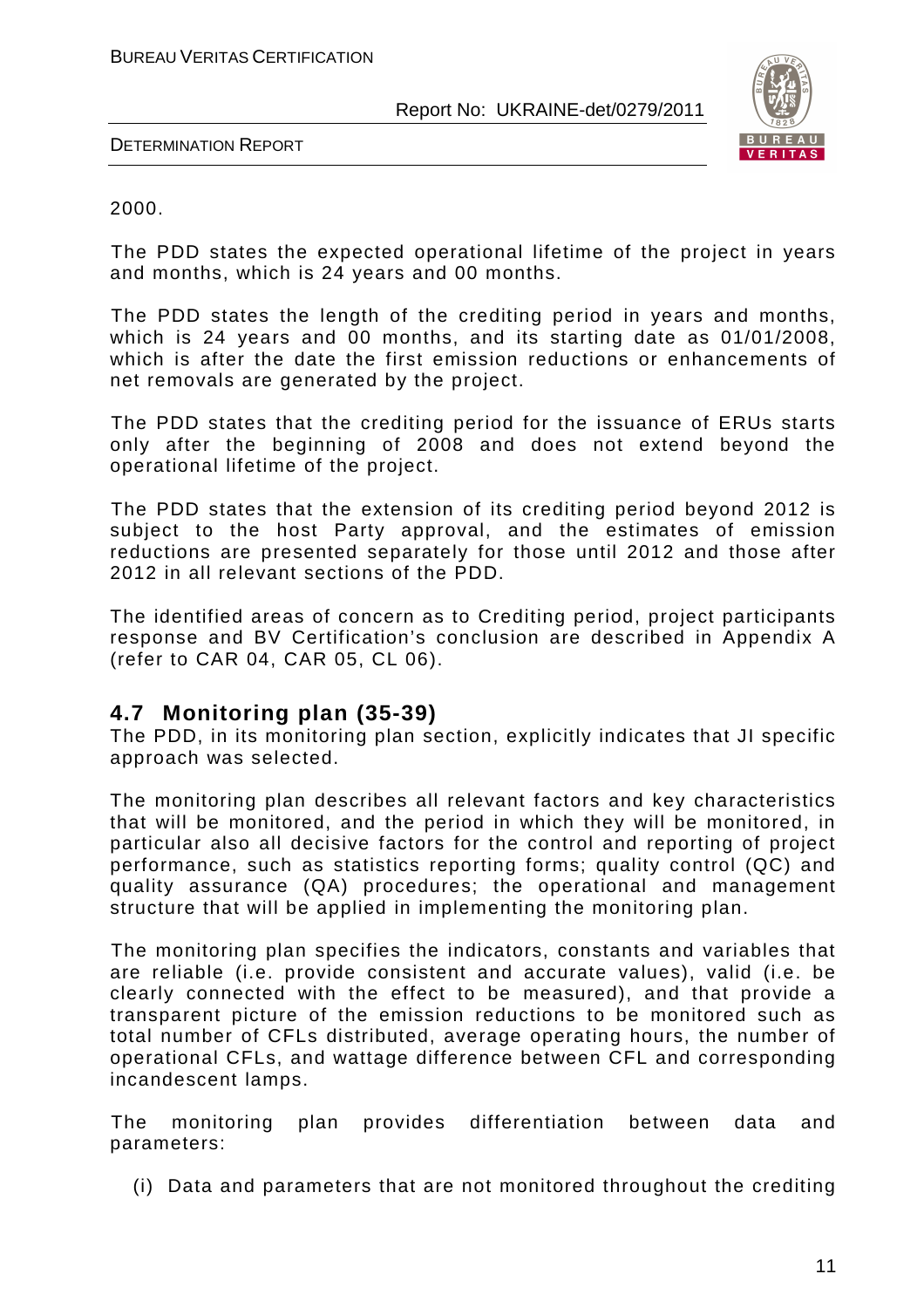

DETERMINATION REPORT

period, but are determined only once (and thus remain fixed throughout the crediting period), and that are available already at the stage of determination.

(ii) Data and parameters that are not monitored throughout the crediting period, but are determined only once (and thus remain fixed throughout the crediting period), but that are not already available at the stage of determination.

(iii) Data and parameters that are monitored throughout the crediting period, such as total number of CFLs distributed, average operating hours, the number of operational CFLs, and wattage difference between CFL and corresponding incandescent lamps.

The monitoring plan describes the methods employed for data monitoring (including its frequency) and recording.

The monitoring plan elaborates direct monitoring of emission reductions from the project.

The monitoring plan presents the quality assurance and control procedures for the monitoring process. This includes, as appropriate, information on calibration and on how records on data and or method validity and accuracy are kept and made available on request.

The monitoring plan clearly identifies the responsibilities and the authority regarding the monitoring activities.

On the whole, the monitoring report reflects good monitoring practices appropriate to the project type.

The monitoring plan provides, in tabular form, a complete compilation of the data that need to be collected for its application, including data that are measured or sampled and data that are collected from other sources but not including data that are calculated with equations

The monitoring plan indicates that the data monitored and required for verification are to be kept for two years after the last transfer of ERUs for the project.

The identified areas of concern as to Monitoring plan, project participants response and BV Certification's conclusion are described in Appendix A (refer to CL 10, CAR 07, CL 11, FAR 01, FAR 02).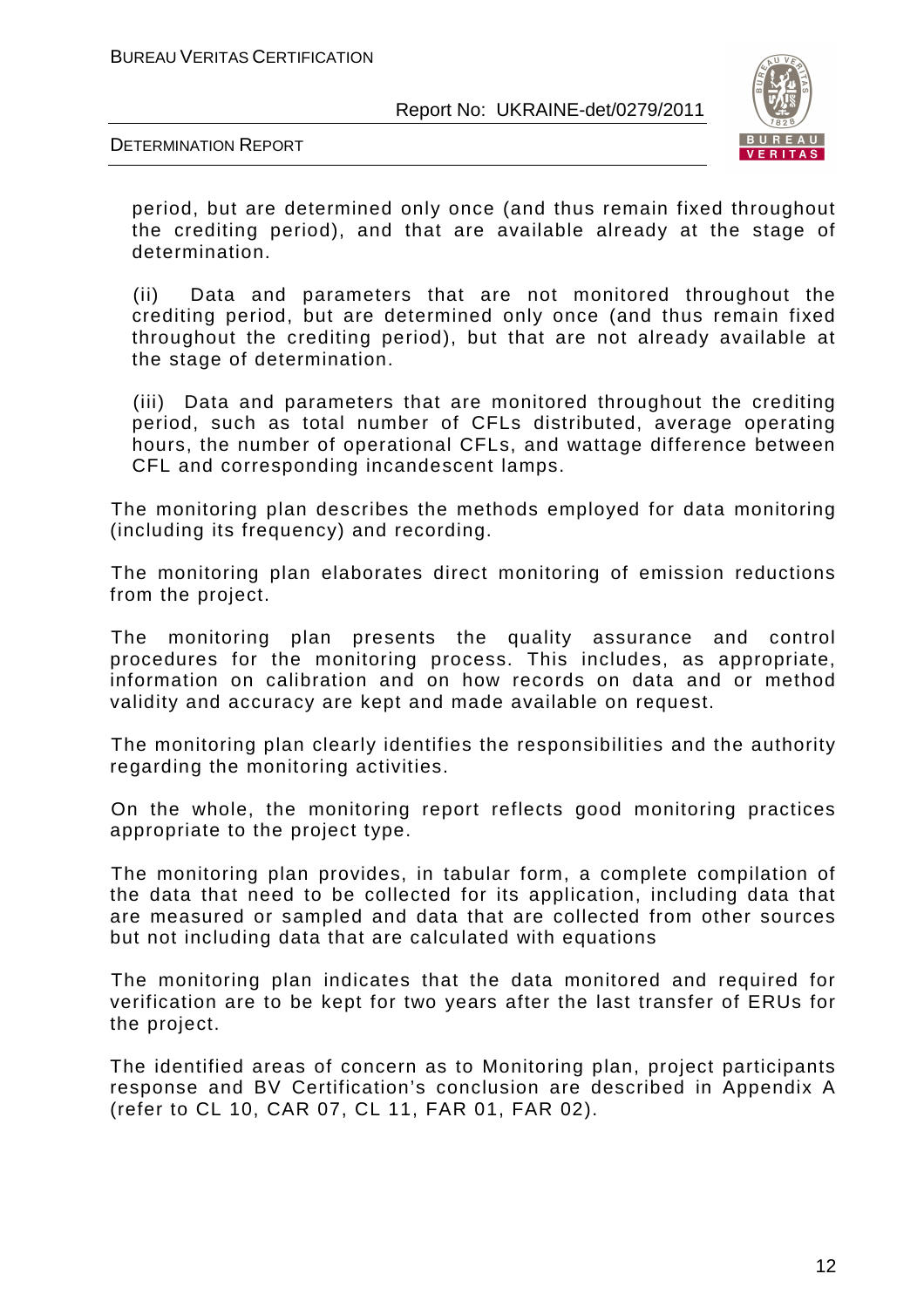

DETERMINATION REPORT

# **4.8 Leakage (40-41)**

Based on the estimations made, leakage is not expected for this project. The identified areas of concern as to Leakage, project participants response and BV Certification's conclusion are described in Appendix A (refer to CAR 12).

# **4.9 Estimation of emission reductions or enhancements of net removals (42-47)**

The PDD indicates direct assessment of emission reductions as the approach chosen to estimate the emission reductions or enhancement of net removals generated by the project.

The PDD provides the ex ante estimates of:

(a) Emission reductions from the project (within the project boundary), which are 149 434 561 tons of  $CO<sub>2</sub>$ eq;

(b) Leakage (not applicable);

(c) Emission reductions adjusted by leakage, which are 149 434 561tons of  $CO<sub>2</sub>$ eq.

The estimates referred to above are given:

(a) On an annual basis;

(b) From 01/01/2008 to 31/12/2031, covering the whole crediting period;

- (c) On a source-by-source basis;
- (d) For each GHG gas  $(CO<sub>2</sub>)$

(e) In tonnes of  $CO<sub>2</sub>$  equivalent, using global warming potentials defined by decision 2/CP.3 or as subsequently revised in accordance with Article 5 of the Kyoto Protocol;

The formulas used for calculating the estimates are consistent throughout the PDD.

For calculating the estimates referred to above, key factors (total number of CFLs distributed, average operating hours, the number of operational CFLs, and wattage difference between CFL and corresponding incandescent lamps) influencing the baseline emissions and the activity level of the project and the emissions as well as risks associated with the project were taken into account.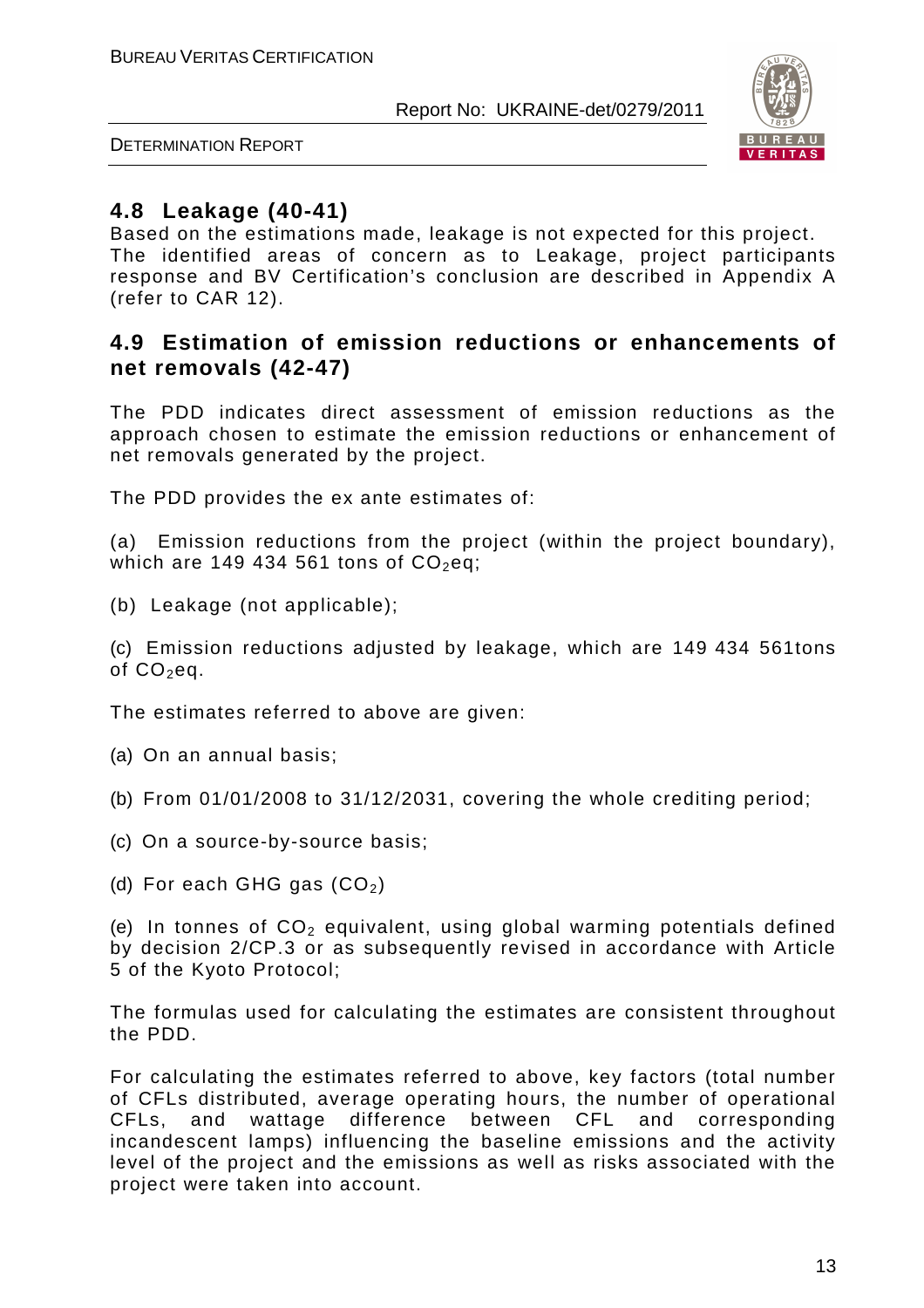



Data sources used for calculating the estimates of emission reductions are clearly identified, reliable and transparent.

Emission factors (such as carbon emission factor) were selected by carefully balancing accuracy and reasonableness, and appropriately justified of the choice.

The estimation referred to above is based on conservative assumptions and the most plausible scenarios in a transparent manner.

The estimates referred to above are consistent throughout the PDD.

The annual average of estimated emission reductions over the crediting period is calculated by dividing the total estimated emission reductions over the crediting period by the total months of the crediting period, and multiplying by twelve.

The identified areas of concern as to Estimation of emission reductions or enhancements of net removals, project participants response and BV Certification's conclusion are described in Appendix A (refer to СL 10, CAR 07).

# **4.10 Environmental impacts (48)**

The PDD provides information on environmental impacts of the project, including transboundary impacts, in accordance with procedures as determined by the host Party.

The Ukrainian Government does not require that environmental impact assessment be undertaken for activities included in the project.

The identified areas of concern as to Environmental impacts, project participants response and BV Certification's conclusion are described in Appendix A (refer to CAR 06).

# **4.11 Stakeholder consultation (49)**

No stakeholder consultation process for the JI projects is required by the host party.

Current stakeholder comments collected during the time of this PDD publication during determination process are presented in Addendum 1 of the PDD.

# **5 SUMMARY AND REPORT OF HOW DUE ACCOUNT WAS TAKEN OF COMMENTS RECEIVED PURSUANT TO**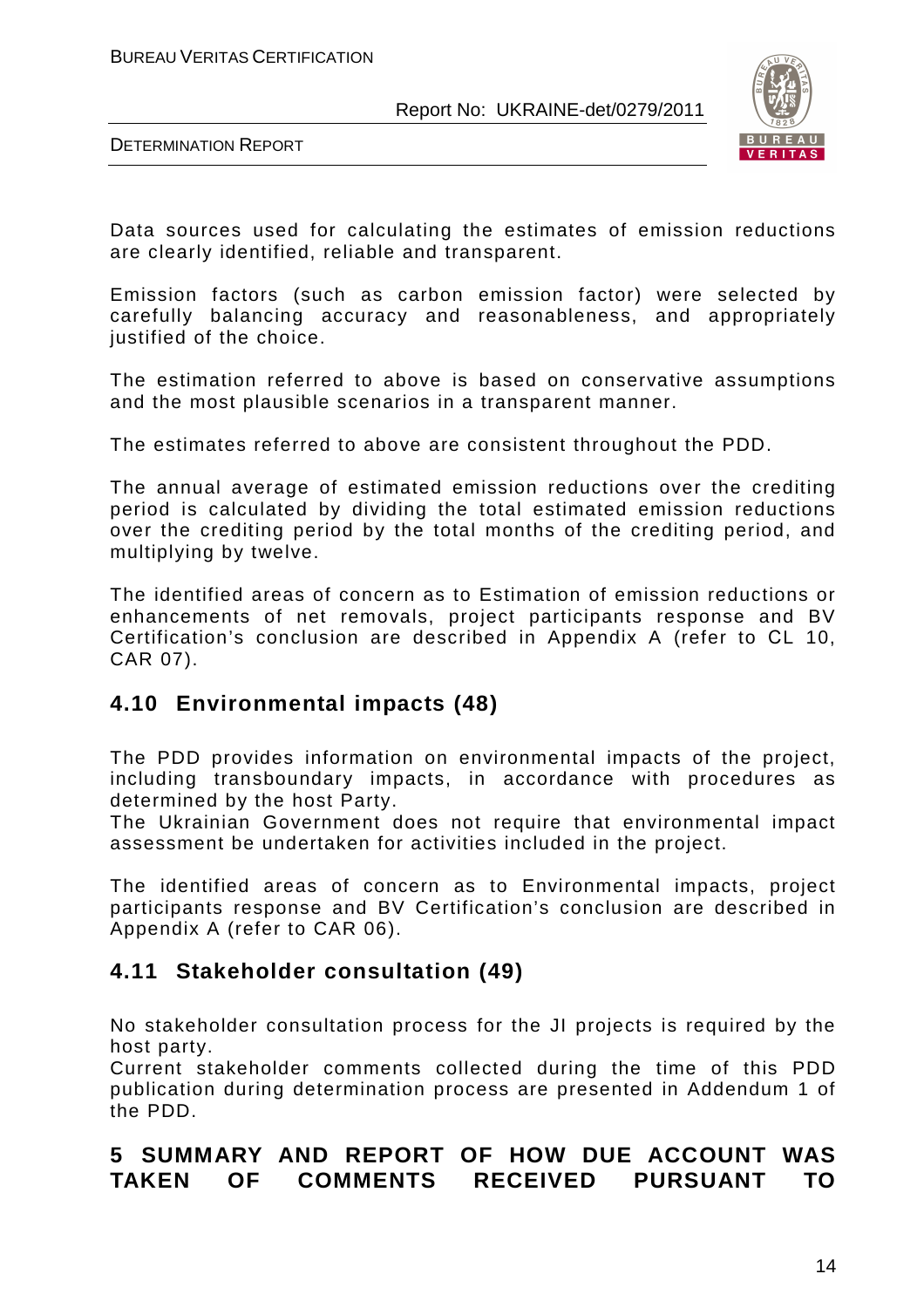

DETERMINATION REPORT

# **PARAGRAPH 32 OF THE JI GUIDELINES**

According to the modalities for the Determination of JI projects, the AIE shall make publicly available the project design document and receive, within 30 days, comments from Parties, stakeholders and UNFCCC accredited non-governmental organizations and make them publicly available.

Bureau Veritas Certification published the project documents on the website

(http://ji.unfccc.int/JI\_Projects/DB/43B3P0QM63RS0DNZ31Y5503SAFA89 W/PublicPDD/GL6IQO7R8TN4HDNQCJYFSSKBIXH7OC/view.html) and invited comments from 06/07/2011 to 04/08/2011 by Parties, stakeholders and non-governmental organizations.

Comments for the JI project "Distribution of energy efficient light bulbs in public and private sectors of Ukraine" were received from Maxim Bobrov, General Director "ALT Energo Co.Ltd", and from Joachim Schnurr, Managing Director GFA ENVEST GmbH.

Summary on the comments and response of LLC "PRIMLIGHT", and conclusions of Bureau Veritas Certification are presented below in tabular format.

| $N2$ . | <b>Comments</b><br>from<br><b>Maxim Bobrov</b>                                                                                                                                                                                                                                                                                                                                                                                                                                     | by<br>Response<br>LLC.                                                                                                                                                                                                                                                                                                                                          | <b>Conclusion</b> by<br><b>Bureau</b><br><b>Veritas Certification</b>                                                                                                                                                                                                                                          |
|--------|------------------------------------------------------------------------------------------------------------------------------------------------------------------------------------------------------------------------------------------------------------------------------------------------------------------------------------------------------------------------------------------------------------------------------------------------------------------------------------|-----------------------------------------------------------------------------------------------------------------------------------------------------------------------------------------------------------------------------------------------------------------------------------------------------------------------------------------------------------------|----------------------------------------------------------------------------------------------------------------------------------------------------------------------------------------------------------------------------------------------------------------------------------------------------------------|
|        |                                                                                                                                                                                                                                                                                                                                                                                                                                                                                    | "PRIMLIGHT"                                                                                                                                                                                                                                                                                                                                                     |                                                                                                                                                                                                                                                                                                                |
| 1      | PDD states<br>The<br>that CFLs will<br>be<br>distributed<br>to<br>households<br>and<br>businesses<br>small<br>with "discounts and<br>rebates" but does<br>the<br>indicate<br>not<br>of<br>these<br>values<br>"discounts<br>and<br>Without<br>rebates".<br>such specification<br>project<br>the<br>scenario may be in<br>commercially<br>fact<br>viable and hence<br>additional<br>not<br>JI<br>based<br>on.<br>additionality rules.<br>This deficiency can<br>overcome<br>by<br>be | Investment<br>that<br>analysis<br>shows<br>insufficient<br>investment<br>attractiveness of<br>project<br>the<br><b>ERUS</b><br>without<br>been<br>has<br>presented.<br>The incentives<br>vary for<br>can<br>different types of<br>consumers<br>according to the<br>marketing<br>policies of the<br>project, and can<br>be up to 50% or<br>of<br>charge.<br>free | Similar remark was arisen by<br>Veritas<br>the<br><b>Bureau</b><br>Certification determination<br>team.<br>After the project developer<br>corrections,<br>investment<br>analysis made was examined<br>by<br><b>Bureau</b><br>Veritas<br>Certification<br>financial<br>specialist and<br>found<br>satisfactory. |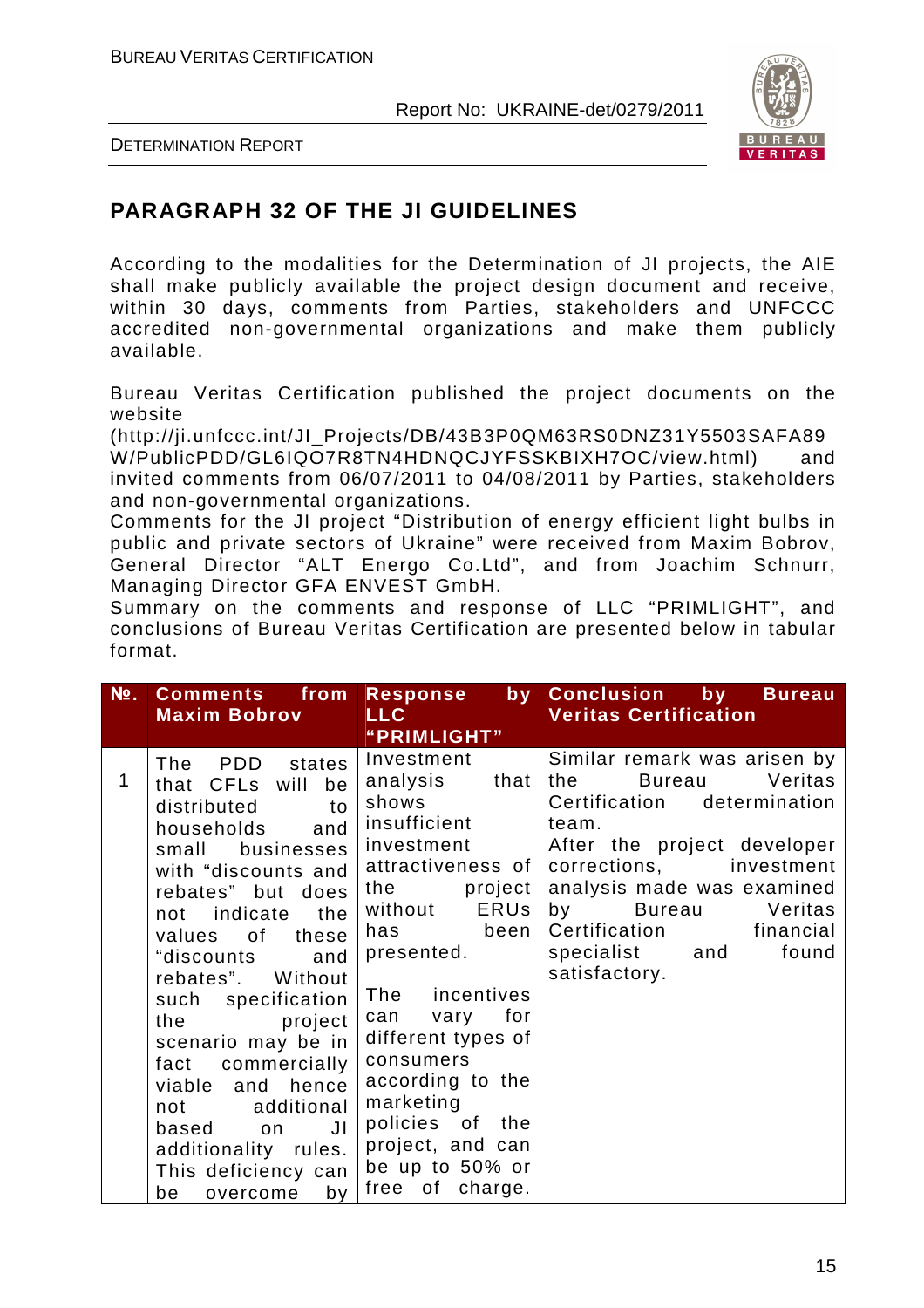

|                | including<br>the<br>investment analysis<br>of the baseline and<br>project scenarios.<br>However,<br>such<br>analysis is<br>not<br>provided in PDD,<br>which<br>makes<br>one<br>doubt<br>the project<br>additionality.                                                                                                                                                                                                                                                             | In any case, the<br>average (of<br>all<br>CFLs distributed<br>within<br>the<br>project for any<br>given<br>year)<br>incentive will be<br>less<br>than<br>no<br>20%<br>the<br>of<br>market<br>average<br>price of a CFL<br>for<br>that<br>particular year.<br>If in the future<br>this condition is<br>met,<br>the<br>not<br>project<br>owner<br>will re-evaluate<br>the additionality<br>of the project. |                                                                                                                                                              |
|----------------|-----------------------------------------------------------------------------------------------------------------------------------------------------------------------------------------------------------------------------------------------------------------------------------------------------------------------------------------------------------------------------------------------------------------------------------------------------------------------------------|----------------------------------------------------------------------------------------------------------------------------------------------------------------------------------------------------------------------------------------------------------------------------------------------------------------------------------------------------------------------------------------------------------|--------------------------------------------------------------------------------------------------------------------------------------------------------------|
| $\overline{2}$ | for<br>The<br>process<br>"distribution<br>to<br>households<br>and<br>legal entities" is<br>not well described<br>in Section<br>A<br>4.2. Without such<br>detailed<br>description,<br>specifying who will<br>the<br>manage<br>and<br>process<br>how<br>data<br>will<br>the<br>be<br>processed<br>and<br>archived and who<br>how will<br>be<br>and<br>issuing "discounts<br>rebates" the<br>and<br>PDD lacks clarity<br>and<br>project<br>additionality<br>becomes<br>questionable. | This<br>is<br>now<br>reflected in the<br>PDD.                                                                                                                                                                                                                                                                                                                                                            | information<br>The<br>provided<br>the<br>were<br>reviewed<br>by<br>determination<br>team<br>and<br>found sufficient to clarify the<br>project additionality. |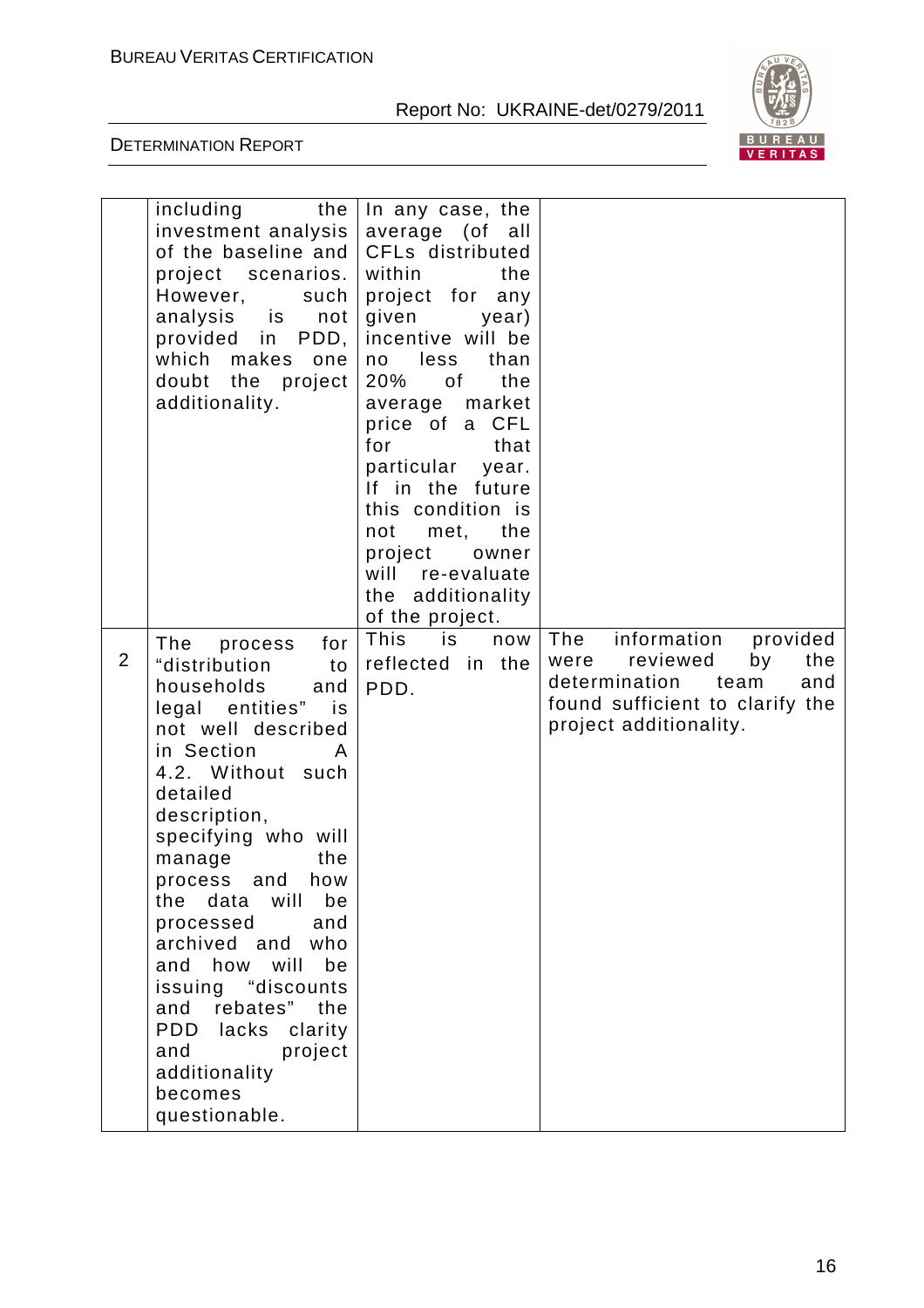

| 3 | It is established<br>that the project has<br>started<br>on<br>01/01/2008<br>and<br>since 2008 ERUs<br>claimed,<br>are<br>however, it is not<br>described on how<br>the JI consideration<br>was used to make<br>a decision for a<br>project start and<br>there<br>is<br>no<br>evidence that<br>JI<br>was "seriously<br>considered" before<br>the project activity<br>was initiated. Also,<br>the specific starting<br>date is not justified<br>documentary<br>or<br>proven.                                                                                   | Accordant<br>corrections have<br>been made and<br>relevant<br>correspondence<br>has<br>been<br>presented<br>(Protocol<br>0f<br>Intent<br>#26/1,<br>dated by<br>the<br>26th<br>of<br>November,<br>$2007$ ). | The issue can be<br>closed<br>based on the documentation<br>provided<br>by<br>the<br><b>LLC</b><br>"PRIMLIGHT".                                                                                                                                                              |
|---|--------------------------------------------------------------------------------------------------------------------------------------------------------------------------------------------------------------------------------------------------------------------------------------------------------------------------------------------------------------------------------------------------------------------------------------------------------------------------------------------------------------------------------------------------------------|------------------------------------------------------------------------------------------------------------------------------------------------------------------------------------------------------------|------------------------------------------------------------------------------------------------------------------------------------------------------------------------------------------------------------------------------------------------------------------------------|
| 4 | $1a$ :<br>In "Sub-step<br>Definition<br>of<br>alternative<br>scenarios to<br>the<br>proposed project<br>activity" it is stated<br>that retailers<br>may<br>step<br>their<br>up<br>marketing efforts to<br>sell more CFLs<br>of<br>ICL <sub>s.</sub><br>instead<br>This may lead to an<br>CFL<br>increase of<br>the<br>uptake<br>in.<br>baseline scenario.<br>At the same time it<br>stated<br>that<br>is<br>"continuation of the<br>current situation<br>the<br>would<br>be<br>provision of<br>light<br>mainly through the<br>0f<br>less<br>use<br>expensive | ICLs have been<br>phased<br>in<br>out<br>EU and partially<br>Russia<br>in i<br>by<br>banning<br>them.<br>There is no such<br>ban in Ukraine.                                                               | information<br>Based<br>on<br>provided by<br>the<br>project<br>developer, only ICLs will be<br>replaced by CFLs within the<br>framework of the project.<br>Hence, the<br>determination<br>team can conclude that the<br>baseline for the project is<br>correctly calculated. |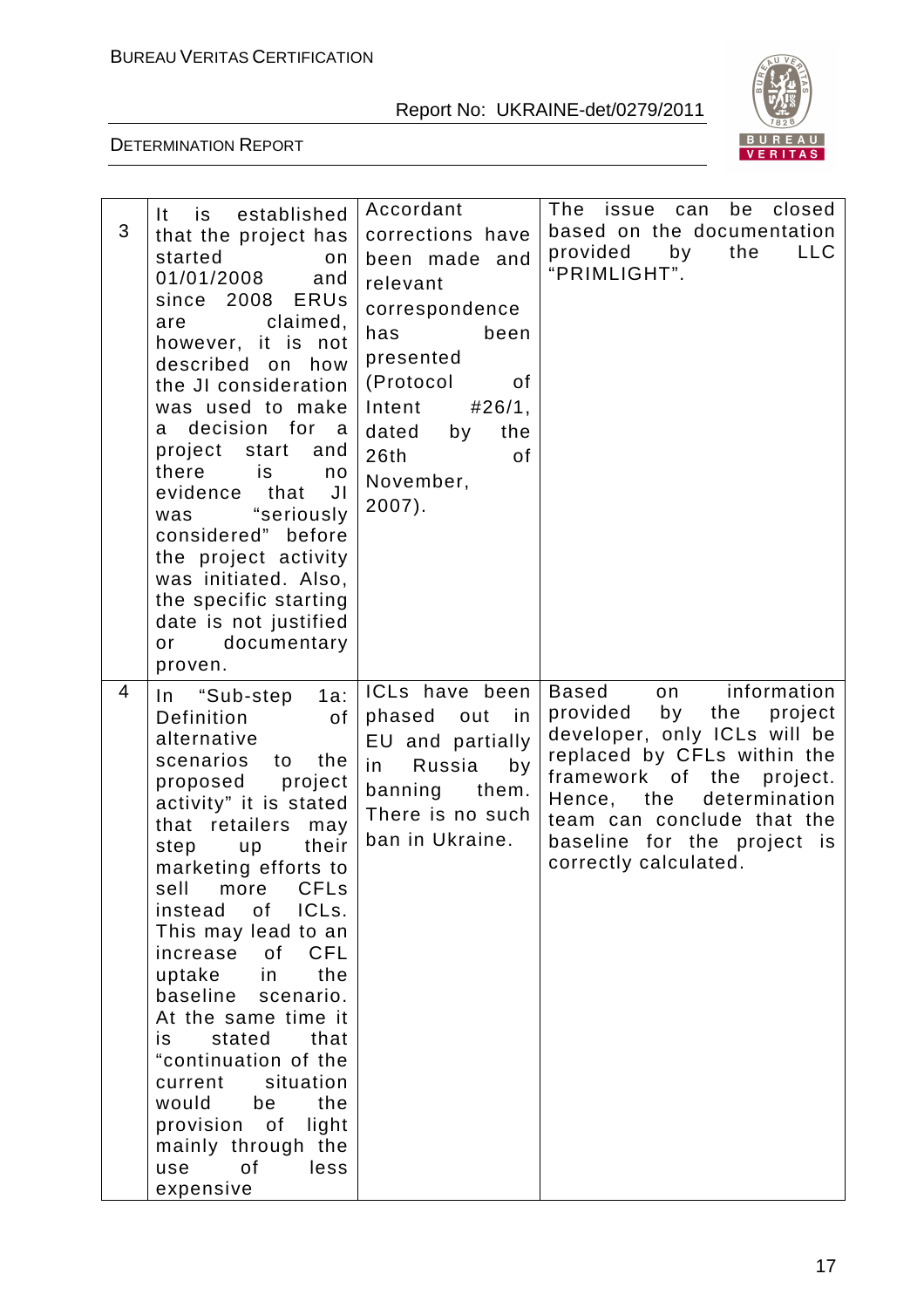

|   | incandescent          |                       |                                |
|---|-----------------------|-----------------------|--------------------------------|
|   | lamps." It should     |                       |                                |
|   | be noted that ICL     |                       |                                |
|   | manufacturing and     |                       |                                |
|   | is is<br>being<br>use |                       |                                |
|   | phased<br>out         |                       |                                |
|   | completely in EU,     |                       |                                |
|   | Russia and some       |                       |                                |
|   | <b>NIS</b><br>other   |                       |                                |
|   | countries. Thus the   |                       |                                |
|   | "baseline scenario"   |                       |                                |
|   | will likely include   |                       |                                |
|   | more CFLs every       |                       |                                |
|   | thus<br>year,         |                       |                                |
|   | overlapping with      |                       |                                |
|   | "project" scenario.   |                       |                                |
|   | The separation of 2   |                       |                                |
|   | scenarios must be     |                       |                                |
|   | done in a<br>more     |                       |                                |
|   | accurate way to       |                       |                                |
|   | prove additionality.  |                       |                                |
|   | The "barrier"<br>on   | formal<br>From        | This issue was reviewed by     |
| 5 | Page 12 states        | f <br>logic:          | Bureau Veritas Certification   |
|   | that: "Time<br>lag    | $\mathsf{A}$          | financial specialist;<br>after |
|   | between energy        | statement             | this, also some corrections    |
|   | consumption<br>and    | (aggregated           | were made by the project       |
|   | payment of energy     | energy<br>prices      | developer in the PDD. Now,     |
|   | bills. Energy price   | may limit) is         | the issue can be closed.       |
|   | information<br>is.    | true, then<br>an      |                                |
|   | divorced from the     | additional            |                                |
|   | time at which it is   | condition<br>that     |                                |
|   | This<br>consumed.     |                       |                                |
|   | time lag can impact   | statement<br>Β        |                                |
|   | efficacy<br>the<br>of | (elsewhere<br>in      |                                |
|   | price information in  | EU) is<br>also        |                                |
|   | influencing           | does<br>not<br>true   |                                |
|   | consumer              | automatically         |                                |
|   | and<br>awareness      | lead<br>to            |                                |
|   | behaviour<br>with     | statement<br>A        |                                |
|   | regard to<br>energy   |                       |                                |
|   | use."                 | being false.<br>$\ln$ |                                |
|   | This needs to be      | other words, this     |                                |
|   | further explained.    | barrier<br>might      |                                |
|   | Ukrainian             | exist elsewhere       |                                |
|   | consumers<br>pay      | including EU.         |                                |
|   |                       |                       |                                |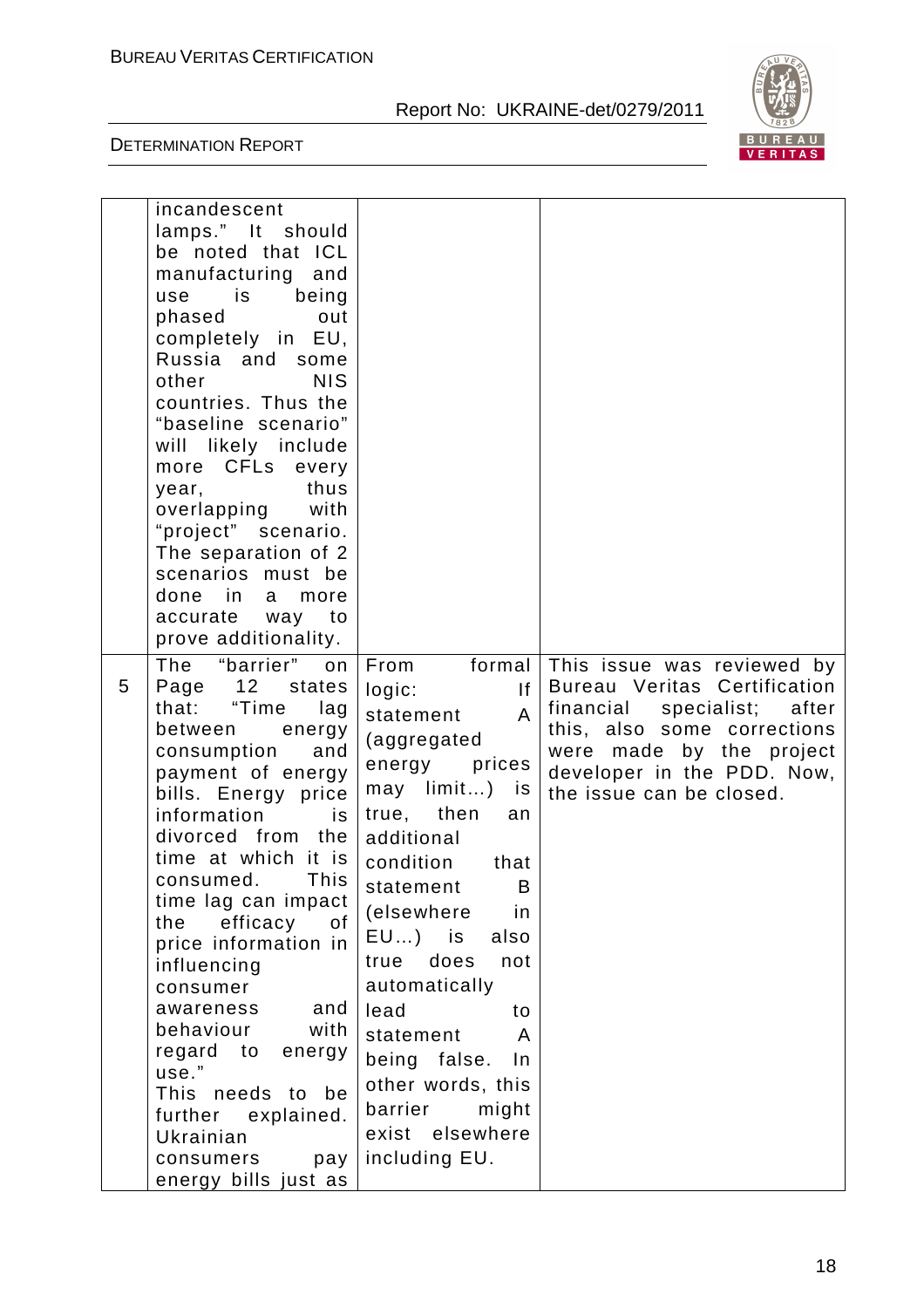



|   | EU/NIS<br>other           |                    |                                |
|---|---------------------------|--------------------|--------------------------------|
|   | who<br>consumers,         |                    |                                |
|   | are very concerned        |                    |                                |
|   | about rising energy       |                    |                                |
|   | costs.                    |                    |                                |
| 6 | It is stated $(p. 12)$    | Corresponding      | Necessary information<br>was   |
|   | that<br>barriers<br>to    | corrections have   | PDD.<br>added<br>to<br>the     |
|   | project                   | made<br>been<br>to | Explanation<br>provided<br>is  |
|   | implementation can        |                    | considered<br>sufficient<br>to |
|   | be<br>overcome<br>by      | the PDD.           | resolve this issue.            |
|   | "registering<br>the       |                    |                                |
|   | proposed<br>project       |                    |                                |
|   | JI<br>activity<br>a<br>as |                    |                                |
|   | financial<br>barriers     |                    |                                |
|   | such as access to         |                    |                                |
|   | capital<br>and            |                    |                                |
|   | discount rates are        |                    |                                |
|   | overcome<br>due<br>to     |                    |                                |
|   | the fact<br>that<br>the   |                    |                                |
|   | carbon<br>finance         |                    |                                |
|   | delivered<br>by the       |                    |                                |
|   | project<br>enables        |                    |                                |
|   | <b>CFLs</b><br>to<br>be   |                    |                                |
|   | provided<br>with          |                    |                                |
|   | strong<br>financial       |                    |                                |
|   | incentives<br>i.e.        |                    |                                |
|   | discounts<br>and          |                    |                                |
|   | compensations.            |                    |                                |
|   | Similarly,                |                    |                                |
|   | information barriers      |                    |                                |
|   | high<br>and               |                    |                                |
|   | transaction<br>costs      |                    |                                |
|   | will be ameliorated       |                    |                                |
|   | through the media         |                    |                                |
|   | and<br>promotional        |                    |                                |
|   | activities which will     |                    |                                |
|   | direct consumers to       |                    |                                |
|   | distribution centres      |                    |                                |
|   | with<br>clear             |                    |                                |
|   | instructions<br>and       |                    |                                |
|   | information               |                    |                                |
|   | <b>CFL</b><br>regarding   |                    |                                |
|   | benefits."                |                    |                                |
|   | Yet the PDD does          |                    |                                |
|   | not explain in detail     |                    |                                |
|   | how this<br>will<br>be    |                    |                                |
|   | achieved.<br>Without      |                    |                                |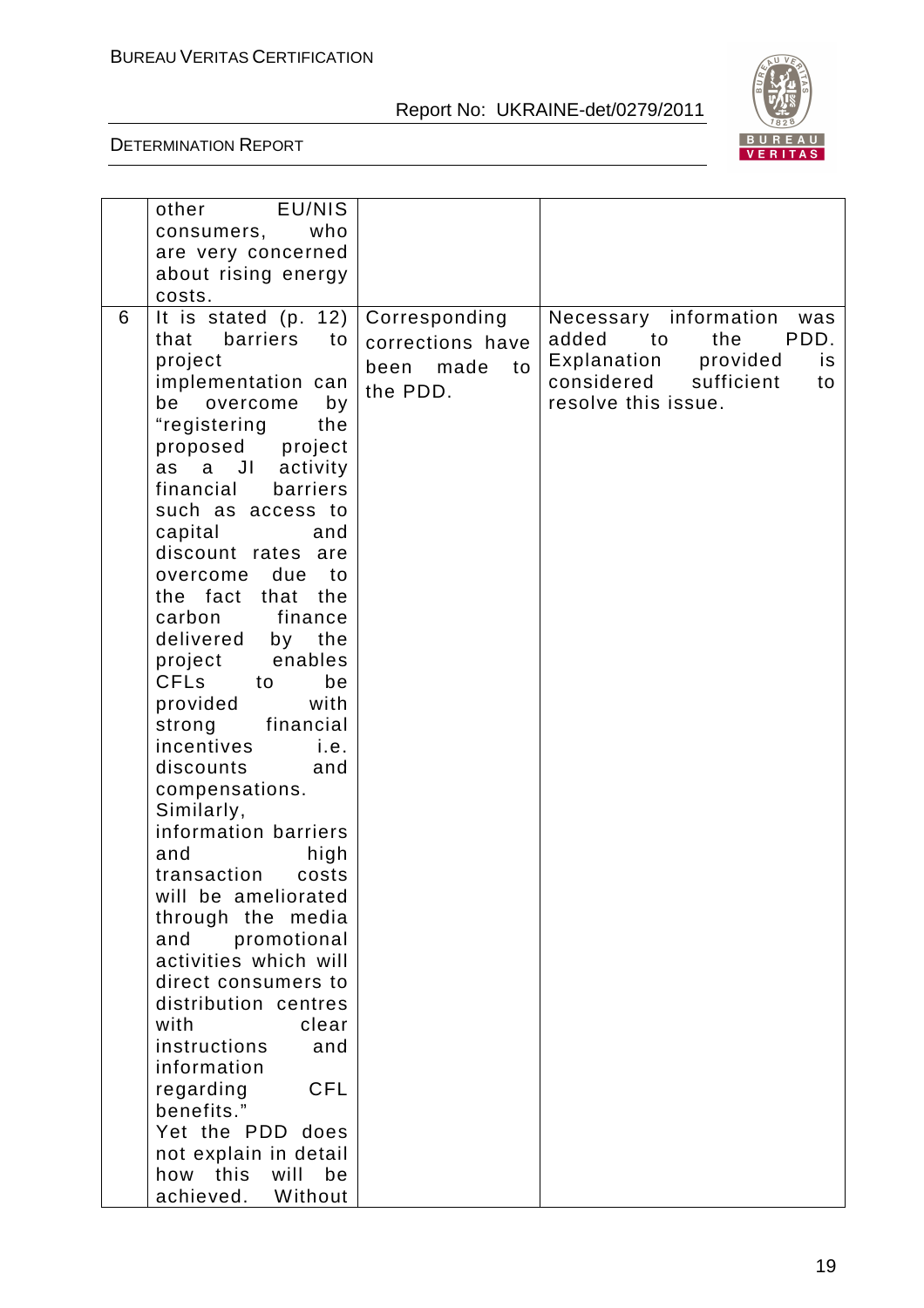

|                | such explanation it<br>is not possible to<br>ascertain<br>the<br>project<br>additionality.                                                                                                                                                                                                                                                                                                                                                                                                                                                                                                                                                                                                                                                                                                                                                                                                                     |                                                 |                                                                                                                                                                                                          |
|----------------|----------------------------------------------------------------------------------------------------------------------------------------------------------------------------------------------------------------------------------------------------------------------------------------------------------------------------------------------------------------------------------------------------------------------------------------------------------------------------------------------------------------------------------------------------------------------------------------------------------------------------------------------------------------------------------------------------------------------------------------------------------------------------------------------------------------------------------------------------------------------------------------------------------------|-------------------------------------------------|----------------------------------------------------------------------------------------------------------------------------------------------------------------------------------------------------------|
| $\overline{7}$ | The<br>ex-post<br>estimation of ERUs<br>will<br>be based on<br>the<br>following<br>procedure:<br>"The<br>procedure<br>to<br>determine<br>the<br>sample of CFLs will<br>ensure that<br>they<br>adequately<br>the<br>represent<br>broader population,<br>minimising<br>sampling<br>error.<br>Given<br>that<br>participation in the<br>project<br>is<br>voluntary,<br>determination<br>οf<br>the<br>exact<br>population<br>of<br>participating<br>consumers prior to<br>establishment<br>of<br><b>PSG</b><br>the<br>is<br>not<br>possible.<br>$\ln$<br>addition,<br>because<br>the<br>project<br>coordinator<br>cannot<br>force consumers to<br>participate<br>in<br>sample groups, the<br>devices monitored<br>the<br>resulting<br>in<br>sample will be to a<br>degree,<br>self-<br>selected<br>rather<br>than<br>purely<br>random.<br>Despite<br>limitations,<br>these<br>the<br>project<br>coordinator<br>will | Corresponding<br>corrections have<br>been made. | Similar remark was arisen by<br>Veritas<br><b>Bureau</b><br>the<br>Certification determination<br>team (CL 10).<br>Information<br>added<br>the<br>to<br>PDD in response to CL 10 is<br>found sufficient. |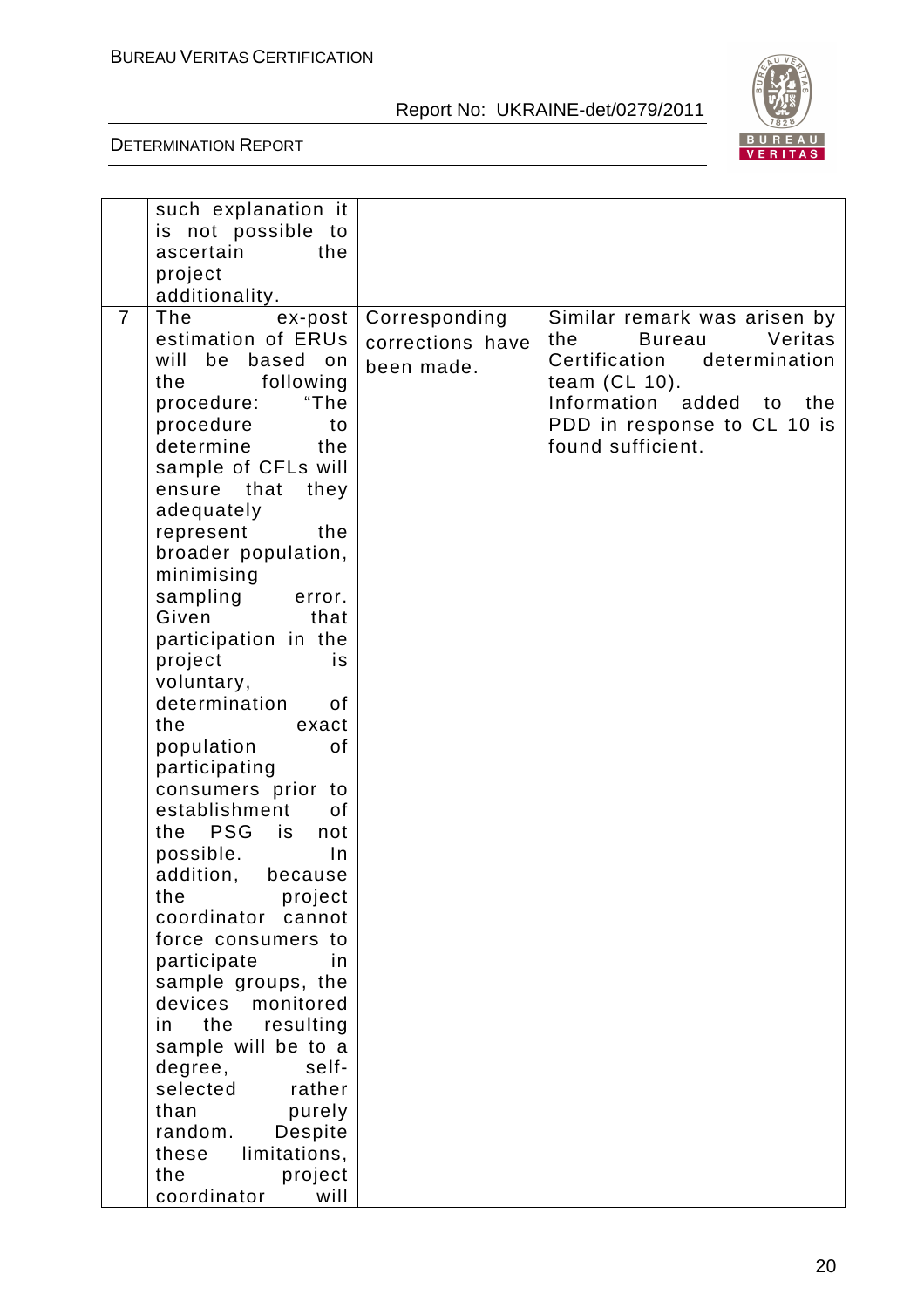

|   | hard<br>work<br>to                  |                        |                                                                  |
|---|-------------------------------------|------------------------|------------------------------------------------------------------|
|   | ensure that devices                 |                        |                                                                  |
|   | sampled<br>are                      |                        |                                                                  |
|   | representative<br>οf                |                        |                                                                  |
|   | the<br>broader                      |                        |                                                                  |
|   | population<br>0f                    |                        |                                                                  |
|   | measures<br>in                      |                        |                                                                  |
|   | participating                       |                        |                                                                  |
|   | consumers."                         |                        |                                                                  |
|   | This procedure<br><i>is</i>         |                        |                                                                  |
|   | sufficient<br>not<br>for            |                        |                                                                  |
|   | justification of the                |                        |                                                                  |
|   | estimation                          |                        |                                                                  |
|   | approach.<br>The                    |                        |                                                                  |
|   | technology<br>and                   |                        |                                                                  |
|   | selection<br>process                |                        |                                                                  |
|   | are not described                   |                        |                                                                  |
|   | in sufficient details.              |                        |                                                                  |
| 8 | The                                 | The<br>investment      | The                                                              |
|   | management<br>that the<br>structure |                        | analysis<br>investment<br>provided<br>to<br><b>Bureau</b><br>the |
|   |                                     | clearly<br>analysis    |                                                                  |
|   | project<br>operator                 | shows<br>that          | Veritas<br>Certification                                         |
|   | will<br>in<br>apply                 | <b>ERUs</b><br>without | specialist<br>after<br>some                                      |
|   | implementing<br>the                 | project<br>is          | corrections<br>found<br>were                                     |
|   | monitoring<br>plan                  | unattractive from      | satisfactory.                                                    |
|   | not<br>explain<br>does              |                        |                                                                  |
|   | how the CFLs will                   | investor point of      |                                                                  |
|   | be distributed (e.g.,               | view.<br><b>The</b>    |                                                                  |
|   | with<br>for<br>free,                | situation<br>when      |                                                                  |
|   | discount,<br>with                   | consumers<br>can       |                                                                  |
|   | rebate, etc.). If the               | be charged<br>the      |                                                                  |
|   | distribution is<br>not              |                        |                                                                  |
|   | "for<br>free",<br>a                 | full<br>price<br>for   |                                                                  |
|   | separate                            | CFLs<br>is             |                                                                  |
|   | monitoring of the                   | excluded and<br>- it   |                                                                  |
|   | financial conditions                | is reflected<br>in     |                                                                  |
|   | must be introduced                  | the PDD.               |                                                                  |
|   | the<br>to<br>ensure                 |                        |                                                                  |
|   | project                             |                        |                                                                  |
|   | additionality.<br>For               |                        |                                                                  |
|   | instance, in<br>some                |                        |                                                                  |
|   | the<br>cases                        |                        |                                                                  |
|   | be<br>consumer may                  |                        |                                                                  |
|   |                                     |                        |                                                                  |
|   | charged a market                    |                        |                                                                  |
|   | price for a CFL, in                 |                        |                                                                  |
|   | which<br>the<br>case                |                        |                                                                  |
|   | corresponding                       |                        |                                                                  |
|   | emission                            |                        |                                                                  |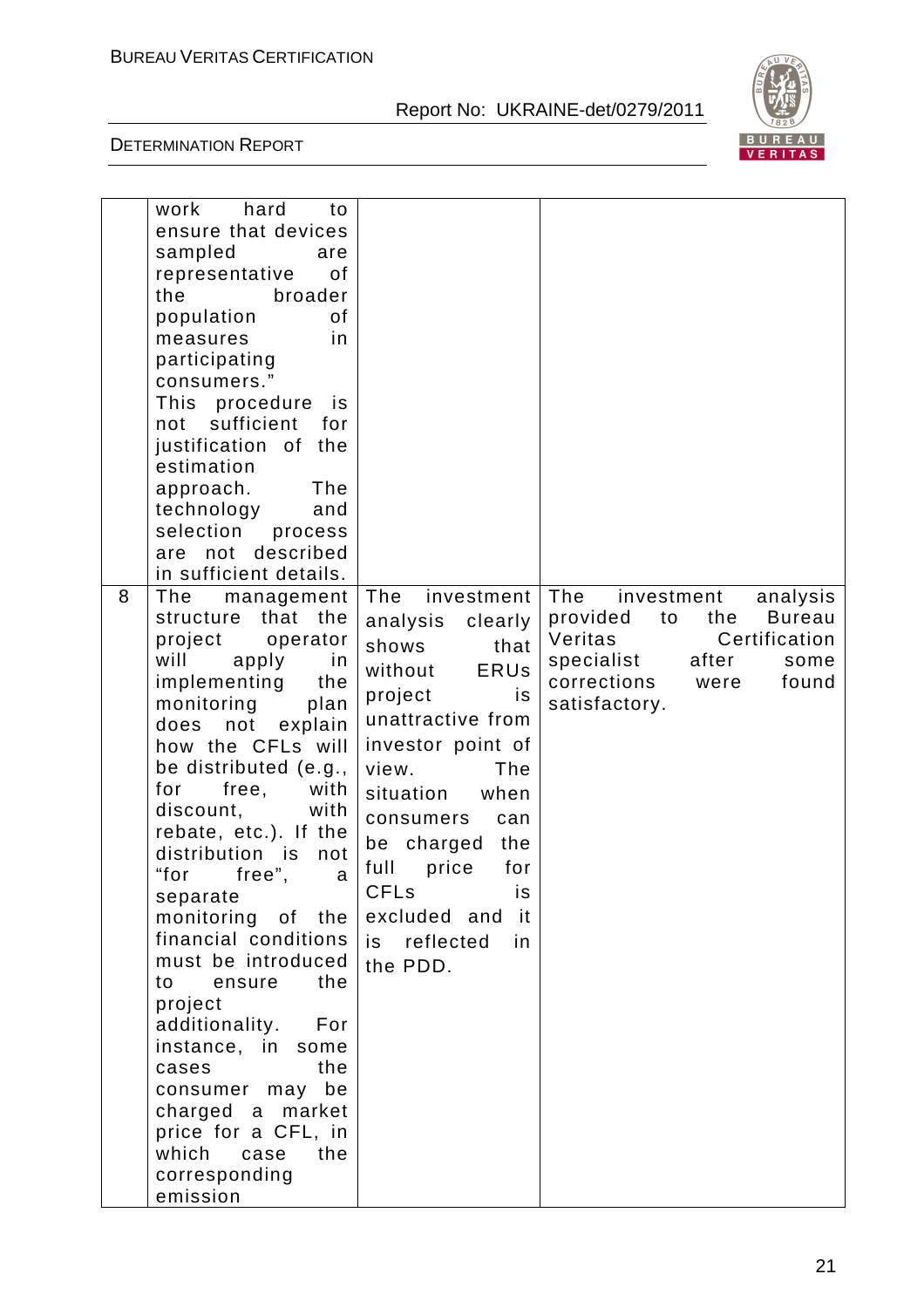

|              | reductions cannot<br>be accepted<br>as                                                                                                                                                                                                                                                                                                                                     |                                                                                                                                                                                                                                                                             |                                                                                                                                                                                                                                           |
|--------------|----------------------------------------------------------------------------------------------------------------------------------------------------------------------------------------------------------------------------------------------------------------------------------------------------------------------------------------------------------------------------|-----------------------------------------------------------------------------------------------------------------------------------------------------------------------------------------------------------------------------------------------------------------------------|-------------------------------------------------------------------------------------------------------------------------------------------------------------------------------------------------------------------------------------------|
|              | additional.                                                                                                                                                                                                                                                                                                                                                                |                                                                                                                                                                                                                                                                             |                                                                                                                                                                                                                                           |
| 9            | On Page 26, it is<br>"The<br>stated that<br>involves<br>project<br>direct estimation of<br>emission<br>reductions (option<br>2, section<br>$D.1.2.$ ),<br>rather than project<br>baseline<br>and<br>emissions." This<br>approach<br>contradicts<br>Ukrainian<br>JI<br>regulations, which<br>require the<br>both<br>baseline<br>and<br>project emissions<br>are calculated. | The JI PDD form<br>requires<br>calculations<br>of<br>one of two:<br><b>Baseline</b><br>and<br>project<br>estimates and<br>their<br>difference<br>(Option 1),<br><b>Direct</b><br>$\bullet$<br>estimates<br>0f<br>reductions<br>(Option 2).<br>Option #2 has<br>been chosen. | The project provides direct<br>assessment of emission<br>reductions, hence the option<br>correctly chosen. The<br>is<br>formula<br>for emission<br>reduction<br>calculation<br>is<br>$ER_y = EB_y - EP_y = NES_y \cdot EF_{CO2, ELEC, y}$ |
| 10           | Annexes 2 and<br>$\overline{\mathbf{3}}$<br>need<br>to<br>be<br>provided. Baseline<br>Monitoring<br>and<br>information<br>as<br>presented in PDD<br>is not sufficient.                                                                                                                                                                                                     | Relevant<br>corrections have<br>been<br>made<br>to<br>the PDD.                                                                                                                                                                                                              | This remark is just CAR 10 of<br>determination protocol.<br>the<br>to the<br>amendments<br>Due<br>by<br>the<br>made<br>project<br>developer, the issue<br>is<br>closed.                                                                   |
| No.          | <b>Comments</b><br>from                                                                                                                                                                                                                                                                                                                                                    | <b>Response</b><br>$by^-$                                                                                                                                                                                                                                                   | <b>Conclusion</b><br>by<br><b>Bureau</b>                                                                                                                                                                                                  |
|              | <b>Joachim Schnurr</b>                                                                                                                                                                                                                                                                                                                                                     | <b>LLC</b>                                                                                                                                                                                                                                                                  | <b>Veritas Certification</b>                                                                                                                                                                                                              |
|              |                                                                                                                                                                                                                                                                                                                                                                            | "PRIMLIGHT"                                                                                                                                                                                                                                                                 |                                                                                                                                                                                                                                           |
| $\mathbf{1}$ | The<br>project<br>shall<br>proponent<br>outline<br>the<br>approach and show<br>clear evidence how<br>the<br>carbon<br>right<br>ownership<br>is<br>transferred<br>from<br>the owner/buyer of<br><b>CFL<sub>s</sub></b><br>the<br>the<br>project proponent.                                                                                                                  | All<br>legal<br>contracts<br>and<br>agreements<br>on<br>the<br>right<br>transferring<br>been<br>have<br>presented to the<br>AIE on the basis<br>of<br>confidentiality.                                                                                                      | The<br>contracts<br>and<br>reviewed<br>agreements were<br>by<br>the<br>Bureau Veritas<br>Certification<br>determination<br>team. The right transferring<br>is documentary claimed.                                                        |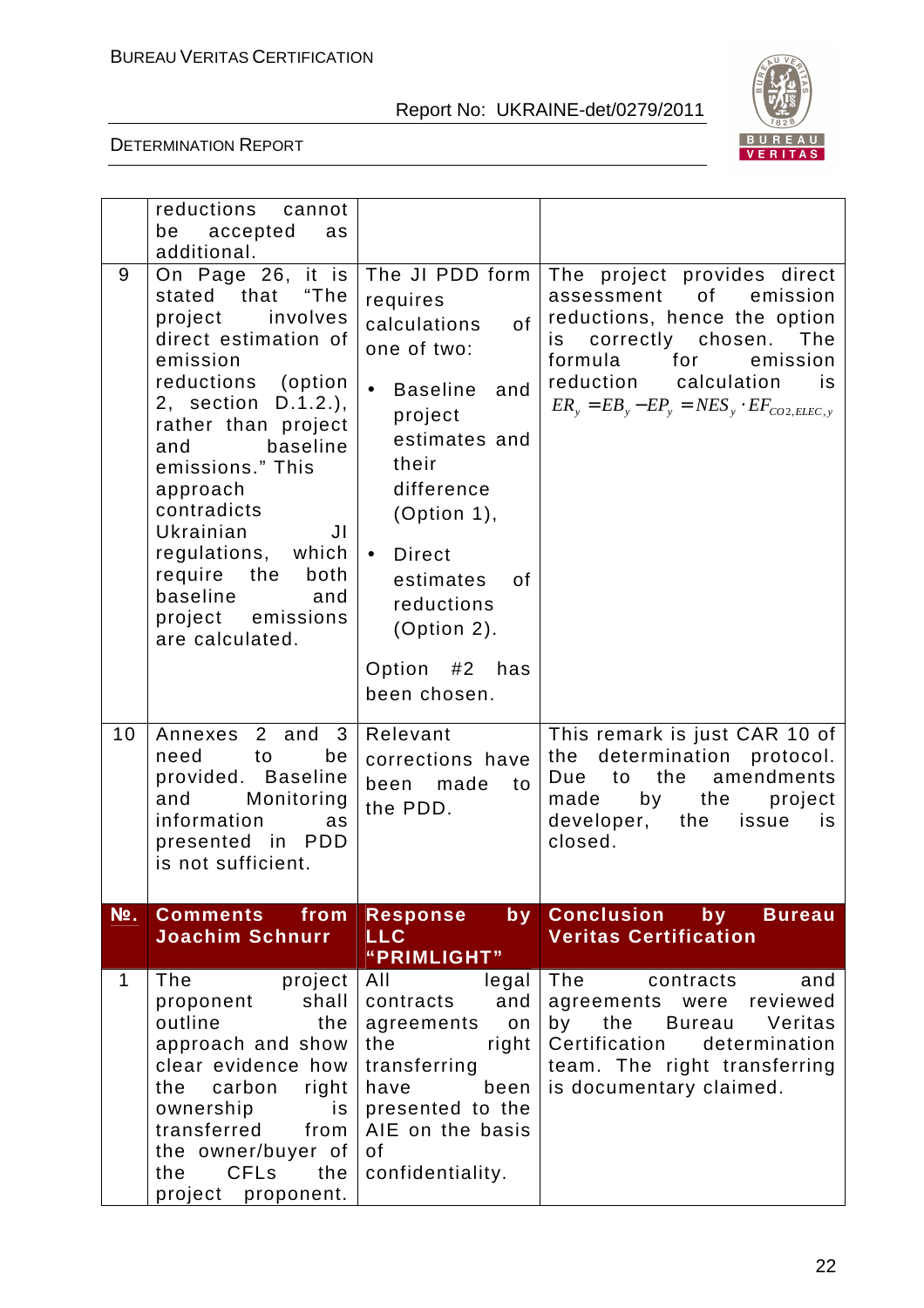

|                | its<br>current<br>In.<br><b>PDD</b><br>design the<br>does<br>not<br>demonstrate<br>that<br>double counting is<br>excluded.                                                                                                                                                                                                                                                                                                                                                                                                                                                                                                                                                                                                                                                                                            |                                                                                                                                                                                                                                                                                                                              |                                                                                                                                              |
|----------------|-----------------------------------------------------------------------------------------------------------------------------------------------------------------------------------------------------------------------------------------------------------------------------------------------------------------------------------------------------------------------------------------------------------------------------------------------------------------------------------------------------------------------------------------------------------------------------------------------------------------------------------------------------------------------------------------------------------------------------------------------------------------------------------------------------------------------|------------------------------------------------------------------------------------------------------------------------------------------------------------------------------------------------------------------------------------------------------------------------------------------------------------------------------|----------------------------------------------------------------------------------------------------------------------------------------------|
| $\overline{2}$ | It is not<br>clear<br>whether<br>the<br>proposed project<br>ensures<br>that<br>leakage does not<br>Following<br>occur.<br>the guidance<br>of<br><b>CFL<sub>s</sub></b><br>AMS II.Jv4<br>distributed<br>shall<br>minimum<br>have<br>a<br>output of lumen per<br>W. The PDD does<br>demonstrate<br>not<br><b>CFL</b><br>that<br>the<br>distributed<br>meet<br>these<br>requirements.<br> f <br>these<br>requirements<br>are<br>not met, the light<br>output of a CFL<br>may be lower than<br>that<br>0f<br>the<br>incandescent<br>bulb<br>installed before. In<br>that<br>the<br>case<br>householder<br>may<br>turn<br>on.<br>an<br>additional<br>bulb<br>in<br>order to reach the<br>0f<br>amount<br>same<br>This<br>light.<br>would<br>result in additional<br>electricity<br>consumption and in<br>related emission. | The<br>reductions<br>calculated<br>are<br>for ICLs<br>and<br><b>CFL<sub>s</sub></b><br>of<br>comparable light<br>The<br>outputs.<br>conversion table<br><b>ICLs</b><br>between<br><b>CFL<sub>s</sub></b><br>and<br>presented<br>in<br><b>PDD</b><br>(page<br>8,<br>table 2) is based<br>solely on<br>this<br>characteristic. | The explanation provided by<br>the project developer can be<br>considered<br>as<br>appropriate<br>the<br>response<br>to<br>remark<br>arisen. |
| 3              | The<br>proposed<br>shall<br>project<br>demonstrate<br>that<br>leakage does<br>not<br>How<br>occur.<br>is<br>it.                                                                                                                                                                                                                                                                                                                                                                                                                                                                                                                                                                                                                                                                                                       | If<br>particular<br>a<br><b>ICL</b><br>is<br>not<br>the<br>destroyed,<br>likely<br>most                                                                                                                                                                                                                                      | <b>of</b><br>Analysis<br><b>LLC</b><br>"PRIMLIGHT"<br>response<br>on<br>this comment shows that it is<br>sufficient and reasonable.          |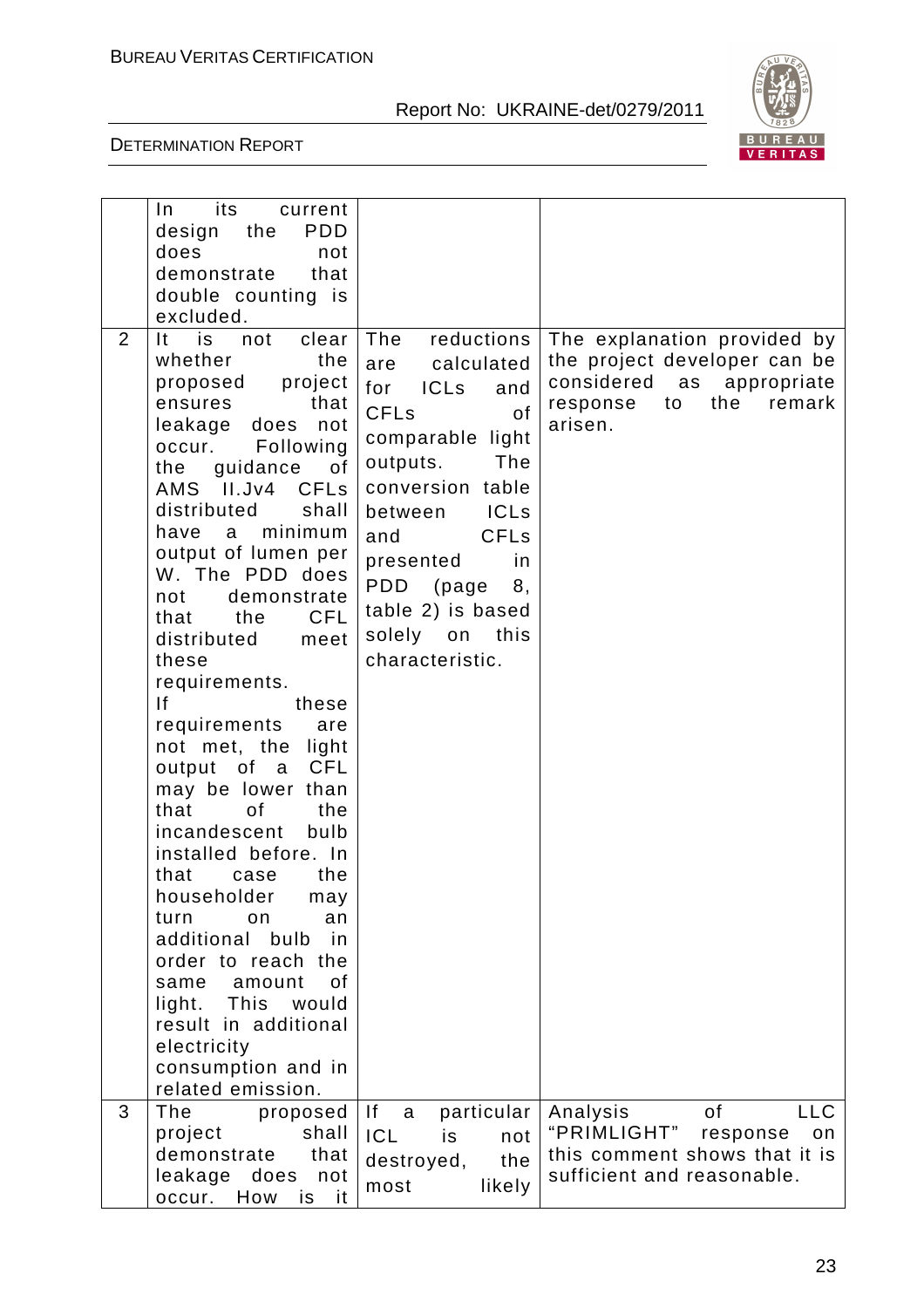

| the<br>ensured that<br>replaced ICLs are<br>destroyed<br>and<br>cannot be<br>used<br>somewhere else? | outcome is that<br>it replaces<br>another<br><b>ICL</b><br>somewhere else,<br>but the fixture<br>that has been<br>initially occupied<br>by the ICL would<br>be revamped<br>with a<br><b>CFL</b><br>increasing<br>the<br>number<br>0f<br>fixtures<br>occupied<br>by<br><b>CFLs</b><br>and<br>consequently<br>reducing<br>emissions. |  |
|------------------------------------------------------------------------------------------------------|------------------------------------------------------------------------------------------------------------------------------------------------------------------------------------------------------------------------------------------------------------------------------------------------------------------------------------|--|
|------------------------------------------------------------------------------------------------------|------------------------------------------------------------------------------------------------------------------------------------------------------------------------------------------------------------------------------------------------------------------------------------------------------------------------------------|--|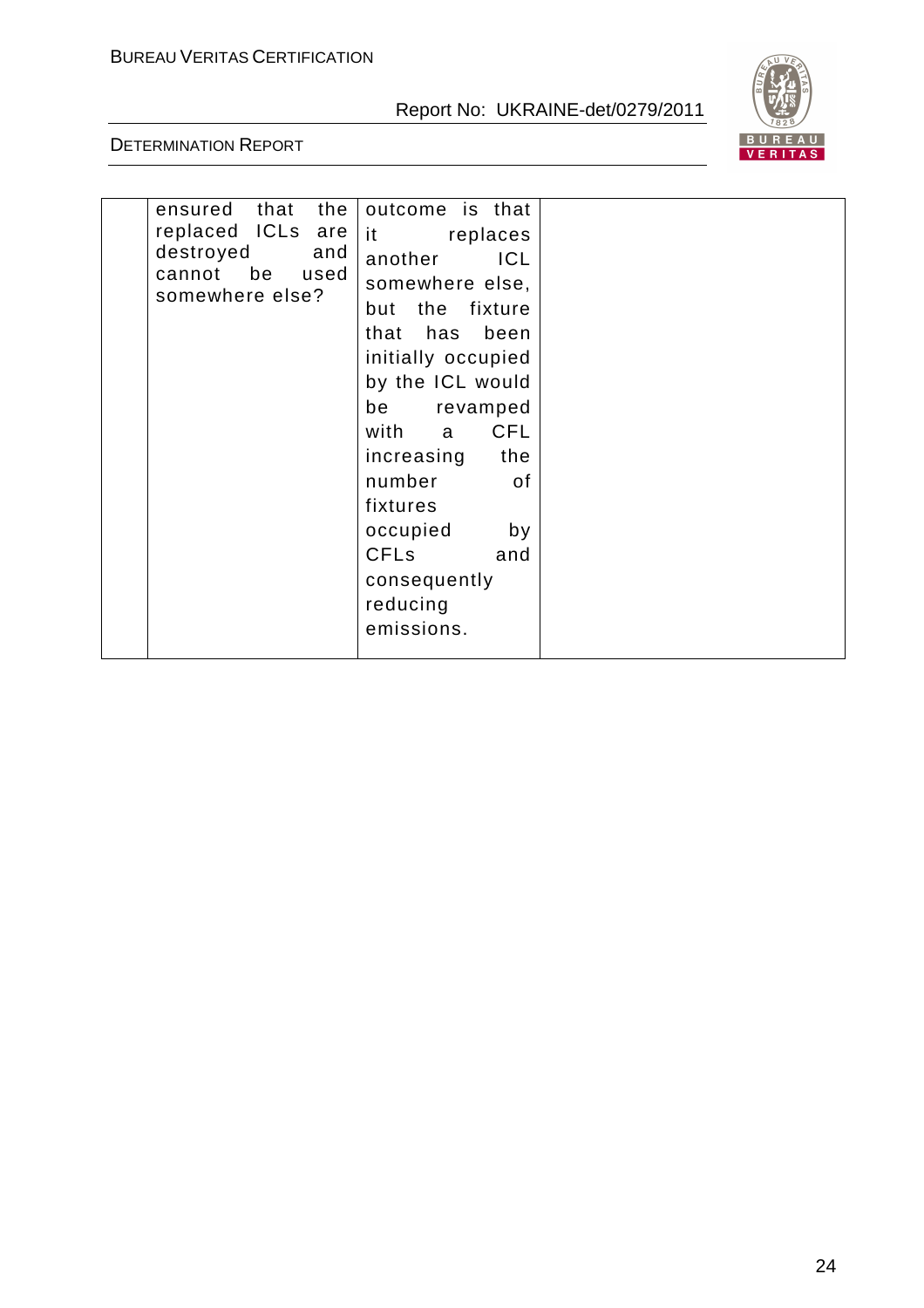

| 4 | proposed<br>The<br>project neglects the<br>approaches of AMS<br>II.Jv4<br>towards<br>conservativeness,<br><i>i.e.</i> the calculation<br>consideration<br>and<br>of the Lamp Faliure<br>Rate (LFR) as well<br>the<br>as<br>consideration<br>0f<br>the Net to Gross<br>adjustments<br>factor<br>(NTG). The project<br>shall<br>clarify<br>why<br>its<br>and<br>how<br>approach<br>is<br>conservative. | mentioned<br>The<br>methodology<br>$AMS$ $II.J.v4$<br>"Demand-side<br>activities<br>for<br>efficient lighting<br>technologies"<br>involves<br>conservative<br>default<br>parameters such<br>as 3,5 hour per<br>day of CFL use,<br>$NTG = 0,95, etc.$<br><b>These</b><br>parameters<br>are<br>used for ex post<br>calculations.<br>The<br>proposed<br>project involves<br>ex<br>post<br>calculations<br>reductions<br>on<br>the<br>basis<br>0f<br>direct<br>measurements<br>similar<br>to<br>$AM0046, v.2.0. -$<br>"Distribution<br>οf<br>efficient<br>light<br>bulbs<br>to<br>households".<br>Additionally,<br>$AMS$ $II.J.v4$<br>is<br>designed only<br>for small<br>scale<br>projects, while<br>the<br>proposed<br>project is<br>of<br>large scale. | $\circ$ f $\overline{\phantom{0}}$<br>Review<br>the<br>project<br>this<br>developer response on<br>comment demonstrates<br>that<br>response is sufficient<br>the<br>and reasonable. |
|---|------------------------------------------------------------------------------------------------------------------------------------------------------------------------------------------------------------------------------------------------------------------------------------------------------------------------------------------------------------------------------------------------------|-------------------------------------------------------------------------------------------------------------------------------------------------------------------------------------------------------------------------------------------------------------------------------------------------------------------------------------------------------------------------------------------------------------------------------------------------------------------------------------------------------------------------------------------------------------------------------------------------------------------------------------------------------------------------------------------------------------------------------------------------------|-------------------------------------------------------------------------------------------------------------------------------------------------------------------------------------|
|---|------------------------------------------------------------------------------------------------------------------------------------------------------------------------------------------------------------------------------------------------------------------------------------------------------------------------------------------------------------------------------------------------------|-------------------------------------------------------------------------------------------------------------------------------------------------------------------------------------------------------------------------------------------------------------------------------------------------------------------------------------------------------------------------------------------------------------------------------------------------------------------------------------------------------------------------------------------------------------------------------------------------------------------------------------------------------------------------------------------------------------------------------------------------------|-------------------------------------------------------------------------------------------------------------------------------------------------------------------------------------|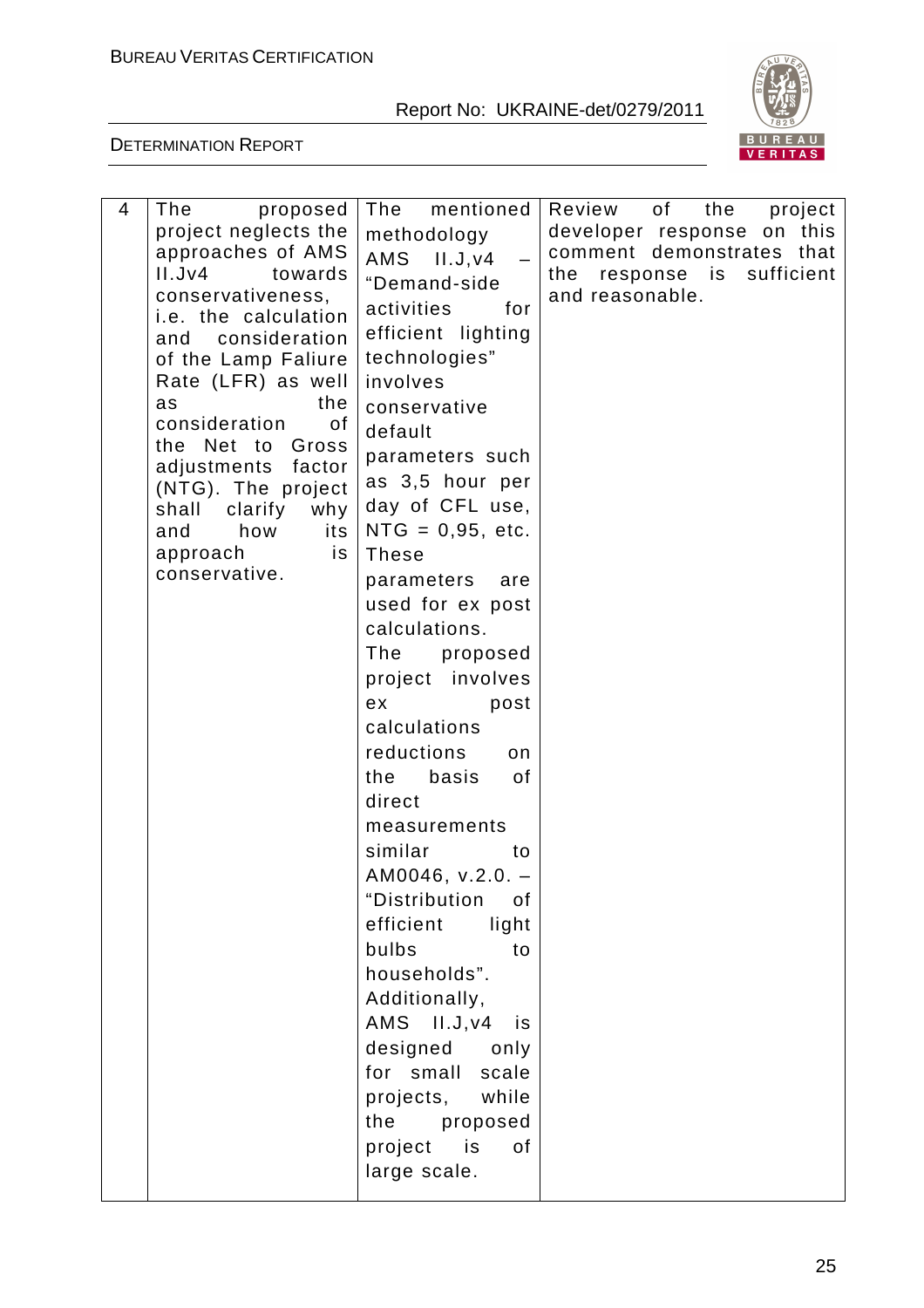

| 5<br>According<br>to<br>our<br>knowledge<br>there<br>are rules for some<br>of<br>public<br>types<br>buildings<br>which<br>require<br>the<br>instalment of CFLs<br>once the<br>existing<br><b>ICLs</b><br>become<br>in-<br>operational.<br>The<br>project<br>proponent<br>shall clarify why<br>regulations<br>these<br>are not reflected in<br>additionality<br>the<br>proof and why the<br>proposed<br>project<br>activity<br>still<br>is<br>additional.                                                                                                                                                                       | This<br>is<br>discussed in the<br><b>PDD</b><br>(first<br>paragraph, page<br>$11$ .                                                                                                                                                                                                                                                                                                                                                          | Explanation provided by the<br>developer<br>project<br>is<br>sufficient<br>resolve<br>to<br>the<br>issue.                                                                                                                                                                                                                               |
|--------------------------------------------------------------------------------------------------------------------------------------------------------------------------------------------------------------------------------------------------------------------------------------------------------------------------------------------------------------------------------------------------------------------------------------------------------------------------------------------------------------------------------------------------------------------------------------------------------------------------------|----------------------------------------------------------------------------------------------------------------------------------------------------------------------------------------------------------------------------------------------------------------------------------------------------------------------------------------------------------------------------------------------------------------------------------------------|-----------------------------------------------------------------------------------------------------------------------------------------------------------------------------------------------------------------------------------------------------------------------------------------------------------------------------------------|
| The<br>6<br>annual<br>operating hours of<br>the<br>CFL<br>is<br>indicated in Annex<br>4. It is deviating<br>(higher) from<br>the<br>default<br>value<br>AMS<br>proposed<br>in<br>IIJv4. In<br>order to<br>demonstrate<br>the<br>this<br>of<br>accuracy<br>value, the project<br>should<br>proponent<br>detail<br>outline<br>in<br>how this value will<br>be measured. For<br>how many seasons<br>will<br>the<br>measurements<br>be<br>What<br>done?<br>measurements<br>devices will<br>be<br>applied? Proof that<br>the<br>measurements<br>will/can be<br>done<br>continuously<br>in<br>order to come up<br>with a<br>reliable | As<br>discussed<br>above,<br>methodology<br><b>AMS</b><br>II.J.v4<br>employs default<br>3,5 hour per day<br>as ex post. Our<br>value (3,7 hour)<br>is for ex<br>ante<br>only. This value<br>obtained in silico<br>based<br>on<br>national<br>illuminance<br>for<br>norms<br>different<br>activities,<br>and<br>daylight factors<br>for different<br>buildings.<br>For<br>post<br>ex<br>calculations, we<br>direct<br>apply<br>measurements - | As JI specific approach used<br>for the project (not strictly<br>the methodology AMS IIJv4),<br>project developer can<br>use<br>default<br>value taken<br>not<br>necessarily<br>from<br>this<br>methodology.<br>Review<br>of<br>the<br>project<br>developer response on this<br>comment showed that it is<br>sufficient and reasonable. |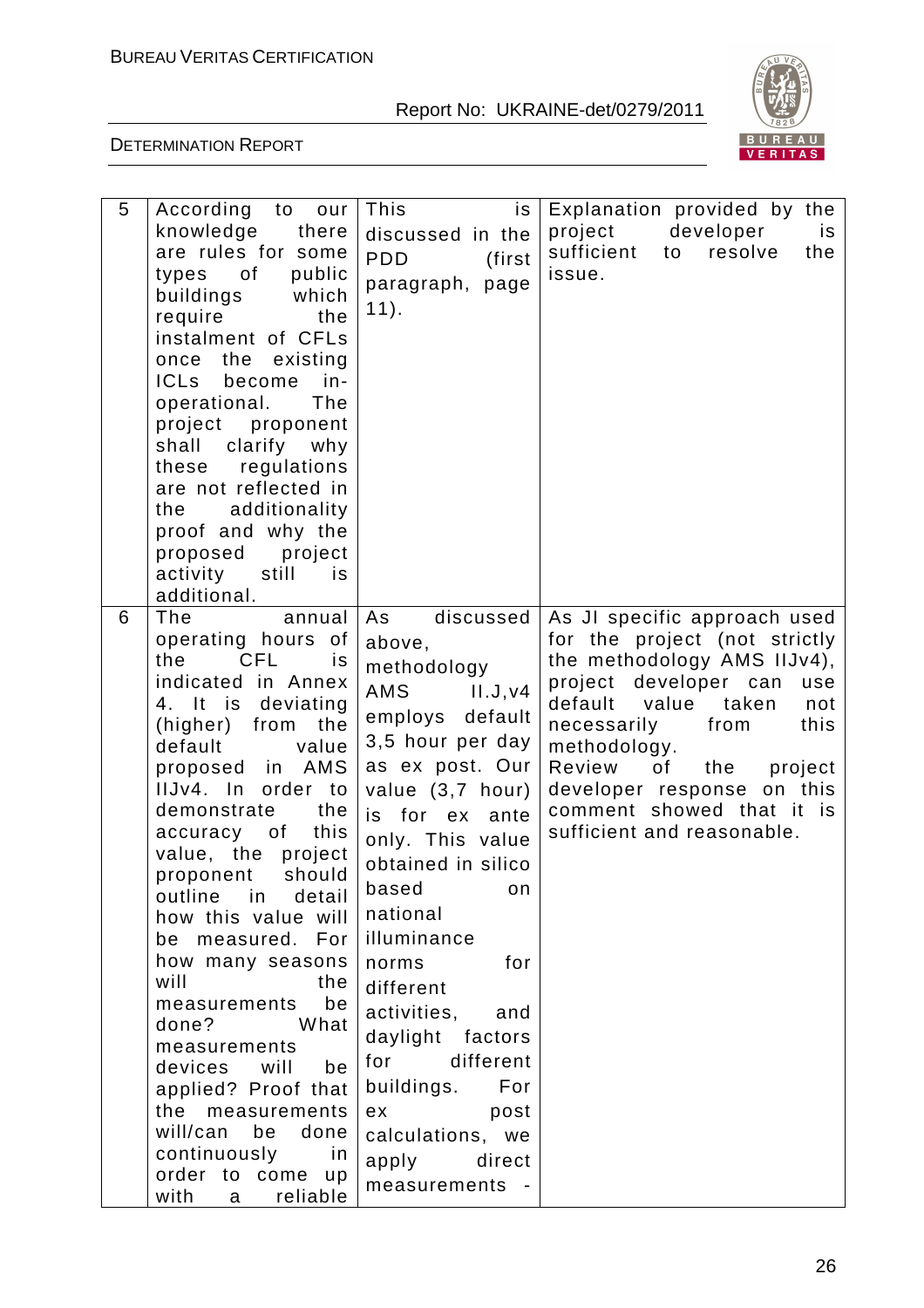

DETERMINATION REPORT

| value for operating | average values   |  |
|---------------------|------------------|--|
| hours per annum.    | based<br>on      |  |
|                     |                  |  |
|                     | metering         |  |
|                     | equipment        |  |
|                     | readings         |  |
|                     | installed at the |  |
|                     | CFLs of<br>the   |  |
|                     | representative   |  |
|                     | group.           |  |
|                     |                  |  |
|                     |                  |  |
|                     |                  |  |
|                     |                  |  |
|                     |                  |  |
|                     |                  |  |
|                     |                  |  |
|                     |                  |  |
|                     |                  |  |
|                     |                  |  |
|                     |                  |  |
|                     |                  |  |
|                     |                  |  |
|                     |                  |  |
|                     |                  |  |
|                     |                  |  |

All the comments are responded by the project developer (PRIMLIGHT LLC). Bureau Veritas Certification has analyzed PRIMLIGHT LLC responses on comments, and found them sufficient and reasonable.

# **6 DETERMINATION OPINION**

Bureau Veritas Certification has performed a determination of the "Distribution of energy efficient light bulbs in public and private sectors of Ukraine" Project in Ukraine. The determination was performed on the basis of UNFCCC criteria and host country criteria and also on the criteria given to provide for consistent project operations, monitoring and reporting.

The determination consisted of the following three phases: i) a desk review of the project design and the baseline and monitoring plan; ii) follow-up interviews with project stakeholders; iii) the resolution of outstanding issues and the issuance of the final determination report and opinion.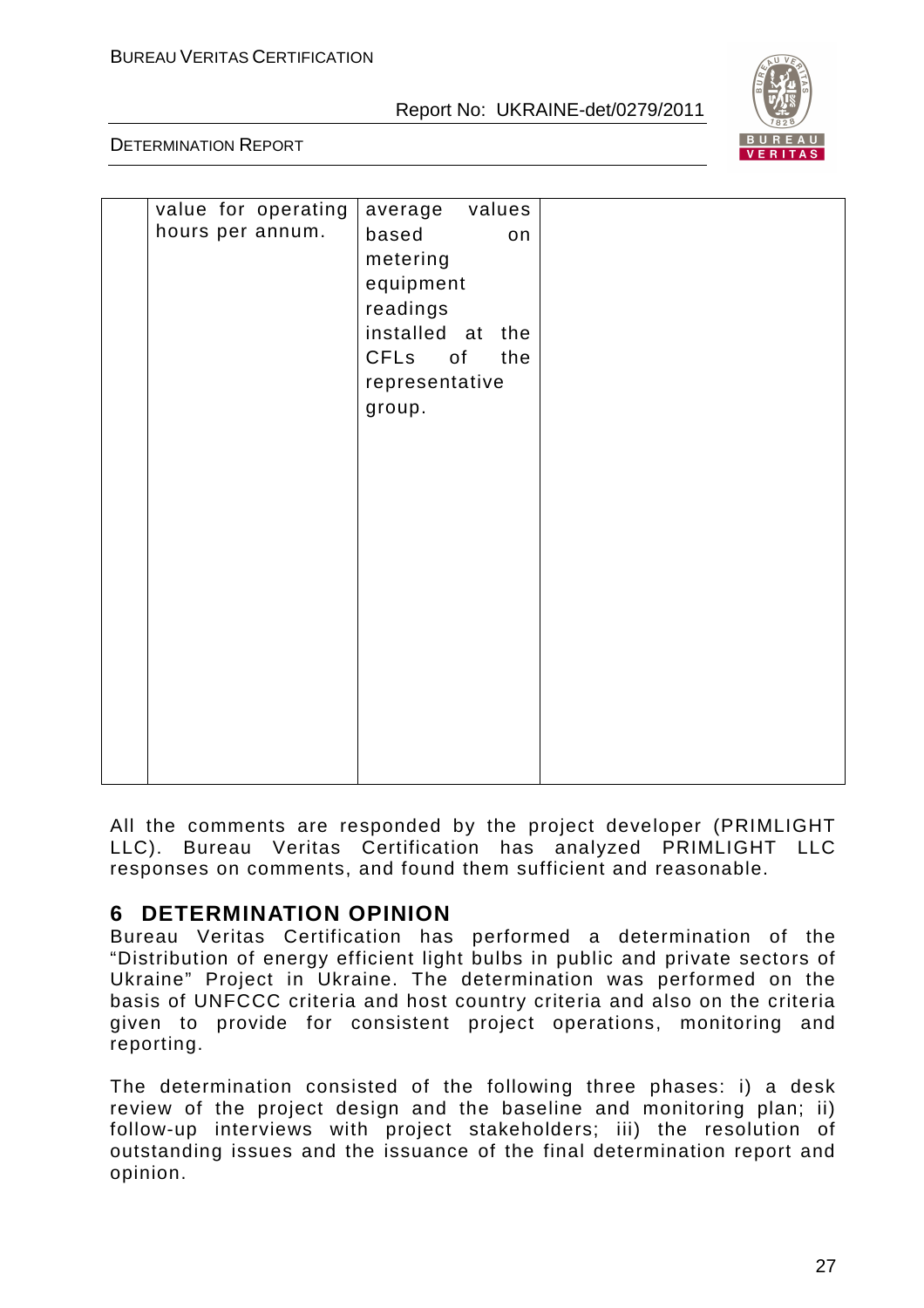

DETERMINATION REPORT

Project participants used the latest version (03.0.0 by 15.04.2011) of UNFCCC's "Combined tool to identify the baseline scenario and demonstrate additionality".

The PDD provides barrier analysis and investment analysis, and common practice analysis, to determine that the project activity itself is not the baseline scenario.

Emission reductions attributable to the project are hence additional to any that would occur in the absence of the project activity. Given that the project is implemented and maintained as designed, the project is likely to achieve the estimated amount of emission reductions.

The determination revealed the pending issue related to the current determination stage of the project (the issue of the written approval of the project and the authorization of the project participant by the host Party). If the written approval and the authorization by the host Party are awarded, it is our opinion that the project as described in the Project Design Document, Version 01.5 meets all the relevant UNFCCC requirements for the determination stage and the relevant host Party criteria.

The review of the project design documentation (version 01.5) and the subsequent follow-up interviews have provided Bureau Veritas Certification with sufficient evidence to determine the fulfillment of stated criteria. In our opinion, the project correctly applies and meets the relevant UNFCCC requirements for the JI and the relevant host country criteria.

The determination is based on the information made available to us and the engagement conditions detailed in this report.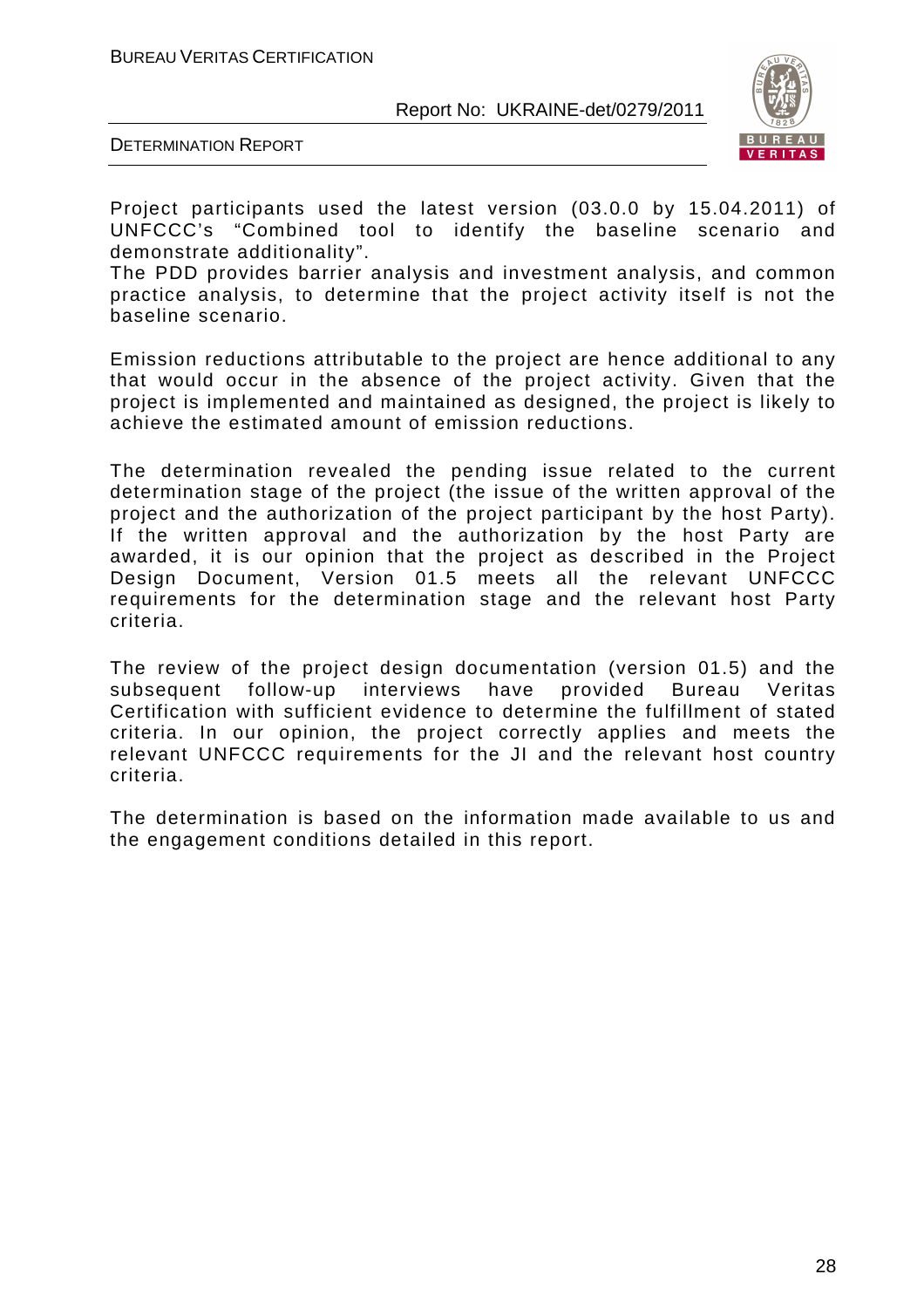

DETERMINATION REPORT

# **7 REFERENCES**

#### **Category 1 Documents:**

Documents provided by PRIMLIGHT LLC that relate directly to the GHG components of the project.

|     | /1/ PDD "Distribution of energy efficient light bulbs in public and     |
|-----|-------------------------------------------------------------------------|
|     | private sectors of Ukraine" version 01.2 of 21.05.2011.                 |
|     | /2/ PDD "Distribution of energy efficient light bulbs in public and     |
|     | private sectors of Ukraine" version 01.3 of 21.05.2011.                 |
| /3/ | PDD "Distribution of energy efficient light bulbs in public and         |
|     | private sectors of Ukraine" version 01.5 of 21.05.2011.                 |
| /4/ | Excel files "Distribution of energy efficient light bulbs in public and |
|     | private sectors of Ukraine" with ER calculations_2011.                  |
| /5/ | Letter of Endorsement of the State Environmental Investment             |
|     | Agency of Ukraine for the project "Distribution of energy efficient     |
|     | light bulbs in public and private sectors of Ukraine" #2519/23/7        |
|     | dated by 13.09.2011.                                                    |

#### **Category 2 Documents:**

Background documents related to the design and other reference documents.

- /1/ Certificate dated 29/01/2007 of Conformity, Low Voltage Directive 2006/95/EC (evaluation of self-ballasted lamps for general lighting services), report #28203037001, issued by TÜV Rheinland InterCert kft.
- /2/ Certificate #S60017063 dated 30/01/2007, valid till 29/01/2012 (evaluation of self-ballasted lamps for general lighting services), issued by TÜV Rheinland Product Safety GmbH
- /3/ Certificate #V60017068 dated 30/01/2007 (evaluation of selfballasted lamps for general lighting services), issued by TÜV Rheinland Product Safety GmbH
- /4/ Certificate dated 26/04/2007 of Conformity to Low Voltage Directive 2006/95/EC (evaluation of self-ballasted lamps for general lighting services), report #28203037002, issued by TÜV Rheinland InterCert kft.
- /5/ Certificate #S60017063 dated 26/04/2007, valid till 29/01/2012 (evaluation of self-ballasted lamps for general lighting services), issued by TÜV Rheinland Product Safety GmbH
- /6/ Certificate #V60017068 dated 26/04/2007 (energy saving lamp), issued by TÜV Rheinland Product Safety GmbH
- /7/ Certificate dated 28/06/2007 of Conformity to Low Voltage Directive 2006/95/EC (evaluation of self-ballasted lamps for general lighting services), report #28203037003, issued by TÜV Rheinland InterCert kft.
- /8/ Certificate #S60017063 dated 28/06/2007, valid till 29/01/2012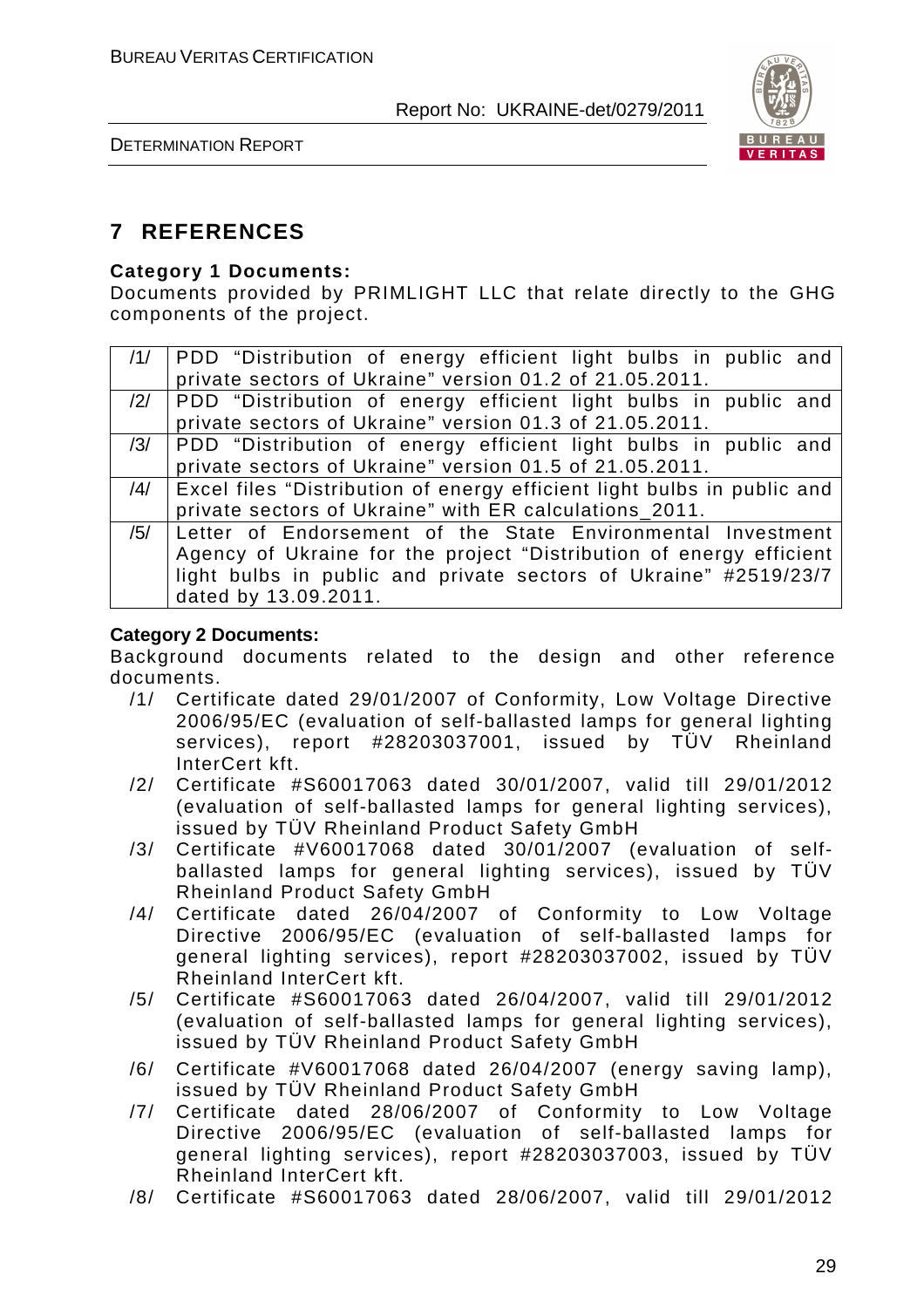



(evaluation of self-ballasted lamps for general lighting services), issued by TÜV Rheinland Product Safety GmbH

- /9/ Certificate #V60017068 dated 29/06/2007 (evaluation of selfballasted lamps for general lighting services), issued by TÜV Rheinland Product Safety GmbH
- /10/ Certificate of conformity #UA1.035.0080031-11, Series BB, valid 21/06/2011-20/06/2012, issued by the State Committee of Ukraine for technical regulation and consumer policy
- /11/ Certificate of conformity #UA1.035.0112774-10, Series BB, valid 14/09/2010-29/09/2015, issued by the State Committee of Ukraine for technical regulation and consumer policy
- /12/ Certificate #UA.2.039.05078-10, dated 30/08/2010 on quality control system, valid till 29/08/2015
- /13/ Certificate of conformity # РОСС UA.МЕ64.ВО9357, valid from 29/10/2010 till 29/10/2013
- /14/ Statement dated 10/04/2008 on compact fluorescent lamps marking
- /15/ Statement dated 03/02/2011 on compact fluorescent lamps utilization
- /16/ Statement dated 31/08/2009 on compact fluorescent lamps recording and exploitation rules
- /17/ Contract #06-КП-080110/2 dated 10/01/2008 on purchase-sale of energy efficient light bulbs
- /18/ Additional agreement #1 dated 31/03/2008 to the Contract #06-КП-080110/2 dated 10/01/2008 on purchase-sale of energy efficient light bulbs
- /19/ Additional agreement #2 dated 17/08/2009 to the Contract #06-КП-080110/2 dated 10/01/2008 on purchase-sale of energy efficient light bulbs
- /20/ Agreement dated 17/08/2009 on change of the Party to the agreement
- /21/ Certificate of conformity # BY/112 03.03.002 15428, series A, valid from 02/12/2010 till 29/08/2015
- /22/ License #564600 dated 22/03/2011, series AB, valid 14/03/2011 14/03/2016, issued by the Ministry of Environmental Protection of Ukraine
- /23/ Conclusion of state sanitary and epidemiological expert examination #03.02-22/388/7555 dated 11/10/2006, issued by the Rivne Region Sanitary and Epidemiological Station
- /24/ Conclusion of state sanitary and epidemiological expert examination #03.01-25/48/1519 dated 18/02/2011, issued by the State Sanitary and Epidemiological Service
- /25/ Contract #247 dated 05/07/2011, valid from 05/07/2011 till 31/12/2013
- /26/ Fax #80577544277 dated 17/02/2011 on services cost on handling different types of wastes as of 20/01/2011, Ekosfera Scientific and Production Enterprise LLC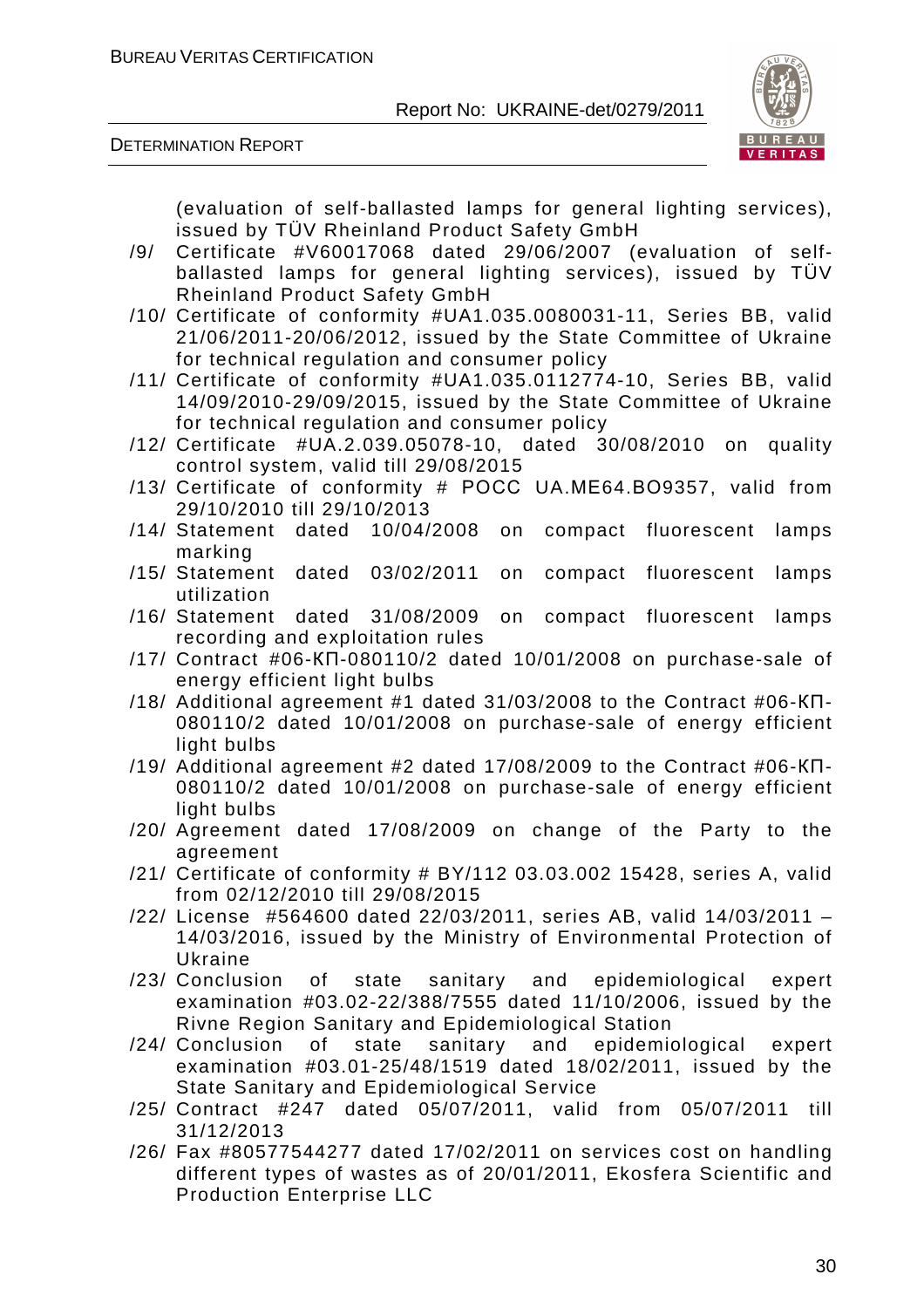

- /27/ License #361301, series AB, dated 21/08/2007, valid 16/08/2007 16/08/2012, issued by the Ministry of Environmental Protection of Ukraine
- /28/ License #487720, series AB, dated 22/12/2009, valid 23/12/2009 23/12/2014, issued by the Ministry of Environmental Protection of Ukraine
- /29/ Contract #02/0203-11 dated 02/03/2011, valid from 05/07/2011 till 31/12/2014
- /30/ Installed equipment registry
- /31/ Photo Mercury tablet
- /32/ Photo Cabinet for energy efficient lamps
- /33/ Photo Installation of energy efficient lamps at Marzan State Enterprise  $(CO<sub>2</sub>$  JI Primlight, Not for resale 000000066)
- /34/ Certificate on state metrology attestation #11-00/206 dated 08.07.2011 (lighting logger, #LL10070209), issued by the Scientific and Production Institute of Metrological Assurance of Electromagnetic Units.
- /35/ Photo Lighting logger, #LL10070209
- /36/ Protocol of Intent  $#26/1$ , dated by the  $26<sup>th</sup>$  of November, 2007.
- /37/ Directive on "Primlight" operating group" #9 dated 02/07/2009.
- /38/ Excel-file "Investment analysis" dated 15/08/2011.
- /39/ "Program of internal audits of quality management system" dated 15/08/2011.
- /40/ "Utilization process documented procedure" dated 15/08/2011.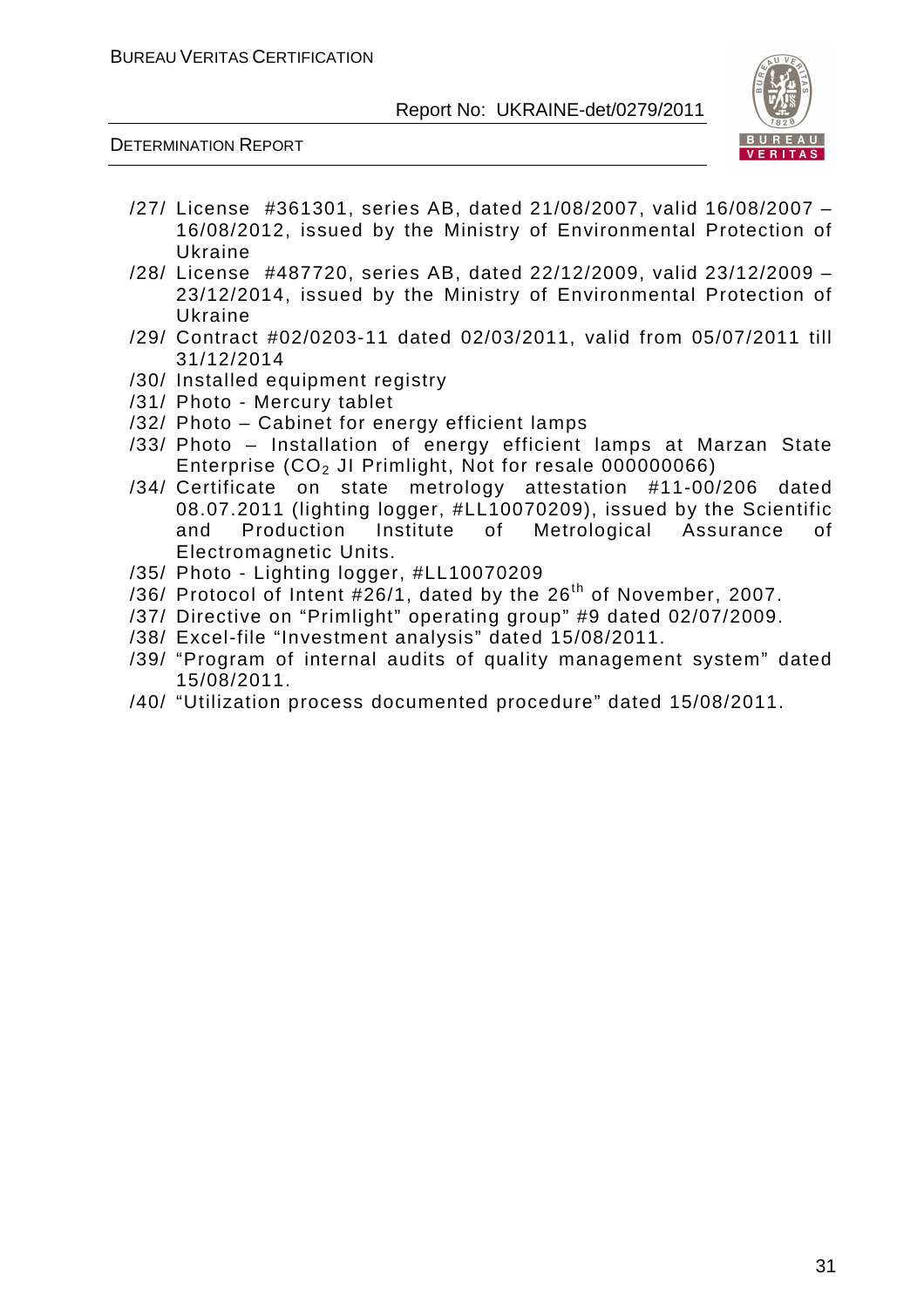



#### **Persons interviewed:**

List persons interviewed during the determination or persons that contributed with other information that are not included in the documents listed above.

- /1/ V. Vezhnin project manager
- /2/ O. Tymenko Lummax Trading Company sales director
- /3/ H.Tykhonov Gazotron-Lux OJSC commercial director
- /4/ V. Koptyn Gazotron-Lux OJSC technical director
- /5/ M. Kryvyi Gazotron-Lux OJSC general director
- /6/ M. Tudych Gazotron-Lux OJSC financial director
- /7/ S. Patyichuk Primlight OJSC deputy general director
- /8/ A. Alexandrov Primlight head analyst

1. o0o -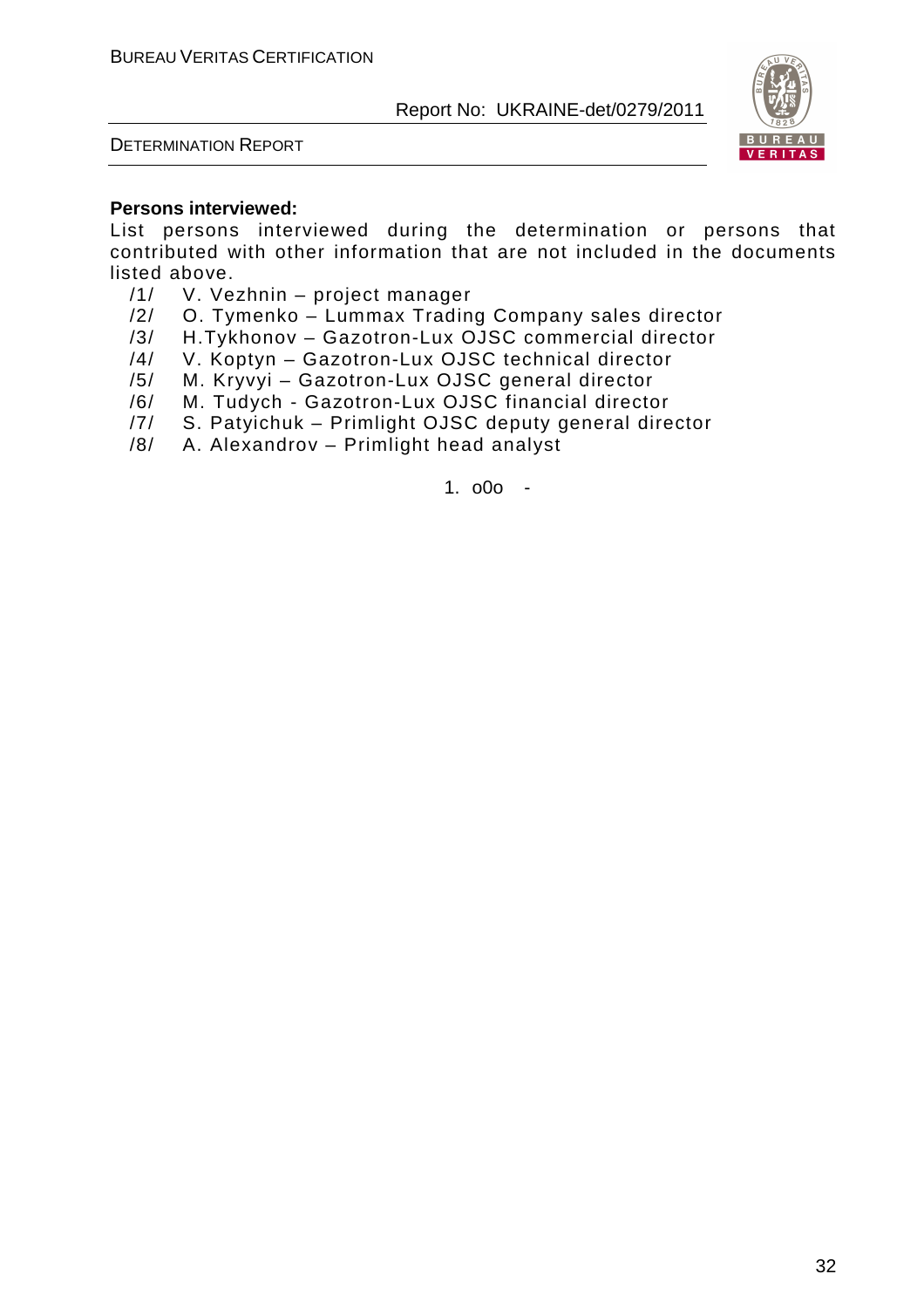

#### DETERMINATION REPORT

#### **BUREAU VERITAS CERTIFICATION HOLDING SAS**

#### **DETERMINATION PROTOCOL**

#### **Check list for determination, according JOINT IMPLEMENTATION DETERMINATION AND VERIFICATION MANUAL (Version 01)**

| <b>DVM</b>       | <b>Check Item</b>                   | <b>Initial finding</b>                                                   | <b>Draft</b>      | <b>Final</b>      |
|------------------|-------------------------------------|--------------------------------------------------------------------------|-------------------|-------------------|
| <b>Paragraph</b> |                                     |                                                                          | <b>Conclusion</b> | <b>Conclusion</b> |
|                  | General description of the project  |                                                                          |                   |                   |
|                  | Title of the project                |                                                                          |                   |                   |
|                  | the<br>project<br>Is the title of   | The title of the project is "Distribution of                             | OK                | OK.               |
|                  | presented?                          | energy efficient light bulbs in public and                               |                   |                   |
|                  |                                     | private sectors of Ukraine".                                             |                   |                   |
|                  | Is the sectoral scope to which      | Sectoral scope: Energy demand.                                           | OK                | OK.               |
|                  | the project pertains presented?     |                                                                          |                   |                   |
|                  | Is the current version number of    | The current version<br>number<br>of<br>the                               | OK.               | OK.               |
|                  | the document presented?             | document is presented.                                                   |                   |                   |
|                  | Is the date when the document       | document<br>The date when the<br>was                                     | OK.               | <b>OK</b>         |
|                  | was completed presented?            | completed is presented.                                                  |                   |                   |
|                  | Description of the project          |                                                                          |                   |                   |
|                  |                                     | Is the purpose of the project The purpose of the project is indicated in |                   |                   |
|                  | with<br>concise,  <br>included<br>a | the PDD.                                                                 |                   |                   |
|                  | summarizing explanation (max.)      | See section A.2 of the PDD.                                              |                   |                   |
|                  | $1-2$ pages) of the:                |                                                                          |                   |                   |
|                  | a) Situation existing prior to the  | CL 01. Please, revise the name unified                                   |                   |                   |
|                  | starting date of the project;       | Ukrainian power grid ("Pan Ukrainian                                     | CL 01             | OK.               |
|                  | b) Baseline scenario; and           | Power Grid" is not official name for the                                 |                   |                   |
|                  | c) Project scenario (expected)      | grid).                                                                   |                   |                   |
|                  | outcome, including a technical      |                                                                          |                   |                   |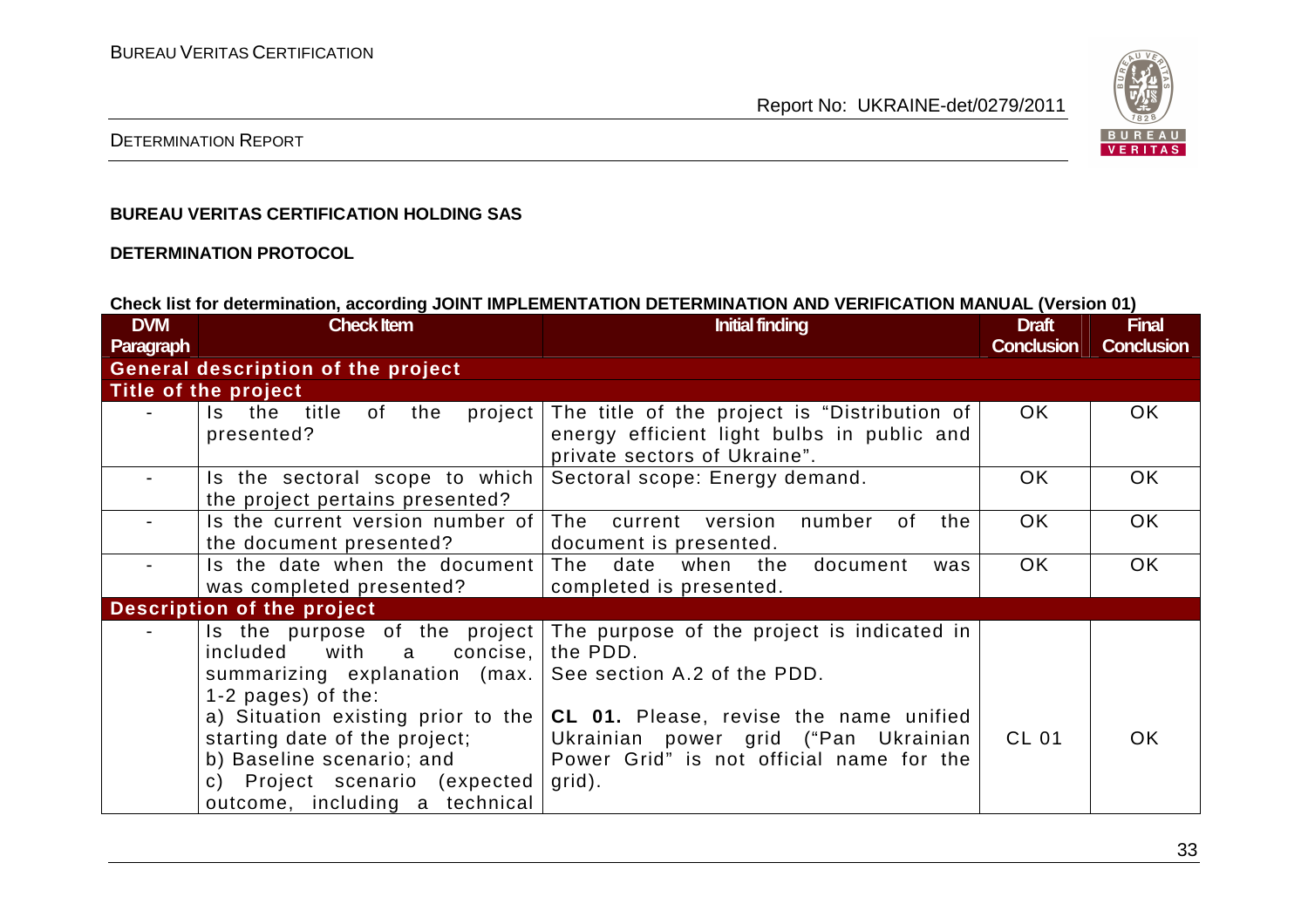

|                         | <b>DETERMINATION REPORT</b>                                                                       |                                                                                                                                 |                                   | BUREAU<br><b>VERITAS</b>          |
|-------------------------|---------------------------------------------------------------------------------------------------|---------------------------------------------------------------------------------------------------------------------------------|-----------------------------------|-----------------------------------|
| <b>DVM</b><br>Paragraph | <b>Check Item</b>                                                                                 | <b>Initial finding</b>                                                                                                          | <b>Draft</b><br><b>Conclusion</b> | <b>Final</b><br><b>Conclusion</b> |
|                         | description)?                                                                                     | CL 02. Please, clarify procedure<br>of<br>reimbursement mentioned in the PDD<br>section A.2.                                    | <b>CL 02</b>                      | <b>OK</b>                         |
|                         | Is the history of the project (incl.<br>JI<br>component)<br>briefly<br>its<br>summarized?         | The history of the project is briefly<br>summarized.                                                                            | <b>OK</b>                         | <b>OK</b>                         |
|                         | <b>Project participants</b>                                                                       |                                                                                                                                 |                                   |                                   |
|                         | participants<br>project<br>Are<br>and<br>Party(ies) involved in the project<br>listed?            | Project participants and Parties involved in<br>the project are listed in the PDD section<br>A.3.                               | OK.                               | OK                                |
| $\blacksquare$          | data of the project<br>Is the<br>participants presented in tabular<br>format?                     | Yes. See section A.3 of the PDD.                                                                                                | <b>OK</b>                         | <b>OK</b>                         |
| $\blacksquare$          | Is contact information provided in $\sqrt{Y}$ Yes. See Annex 1 of the PDD.<br>Annex 1 of the PDD? |                                                                                                                                 | <b>OK</b>                         | <b>OK</b>                         |
| $\blacksquare$          | Is it indicated, if it is the case, if $ $<br>the Party involved is a host<br>Party?              | Ukraine (Party involved) is a host Party.                                                                                       | <b>OK</b>                         | <b>OK</b>                         |
|                         | <b>Technical description of the project</b>                                                       |                                                                                                                                 |                                   |                                   |
|                         | Location of the project                                                                           |                                                                                                                                 |                                   |                                   |
|                         | Host Party(ies)                                                                                   | Ukraine is a host Party.                                                                                                        | OK.                               | <b>OK</b>                         |
|                         | Region/State/Province etc.                                                                        | All regions of Ukraine.                                                                                                         |                                   |                                   |
|                         |                                                                                                   | <b>CAR 01.</b> Please, correct a spelling mistake<br>(in the name of the city with special<br>status) in the PDD section A.4.1. | <b>CAR 01</b>                     | <b>OK</b>                         |
|                         |                                                                                                   | CL 03. Please, correct the geographical                                                                                         | CL 03                             | <b>OK</b>                         |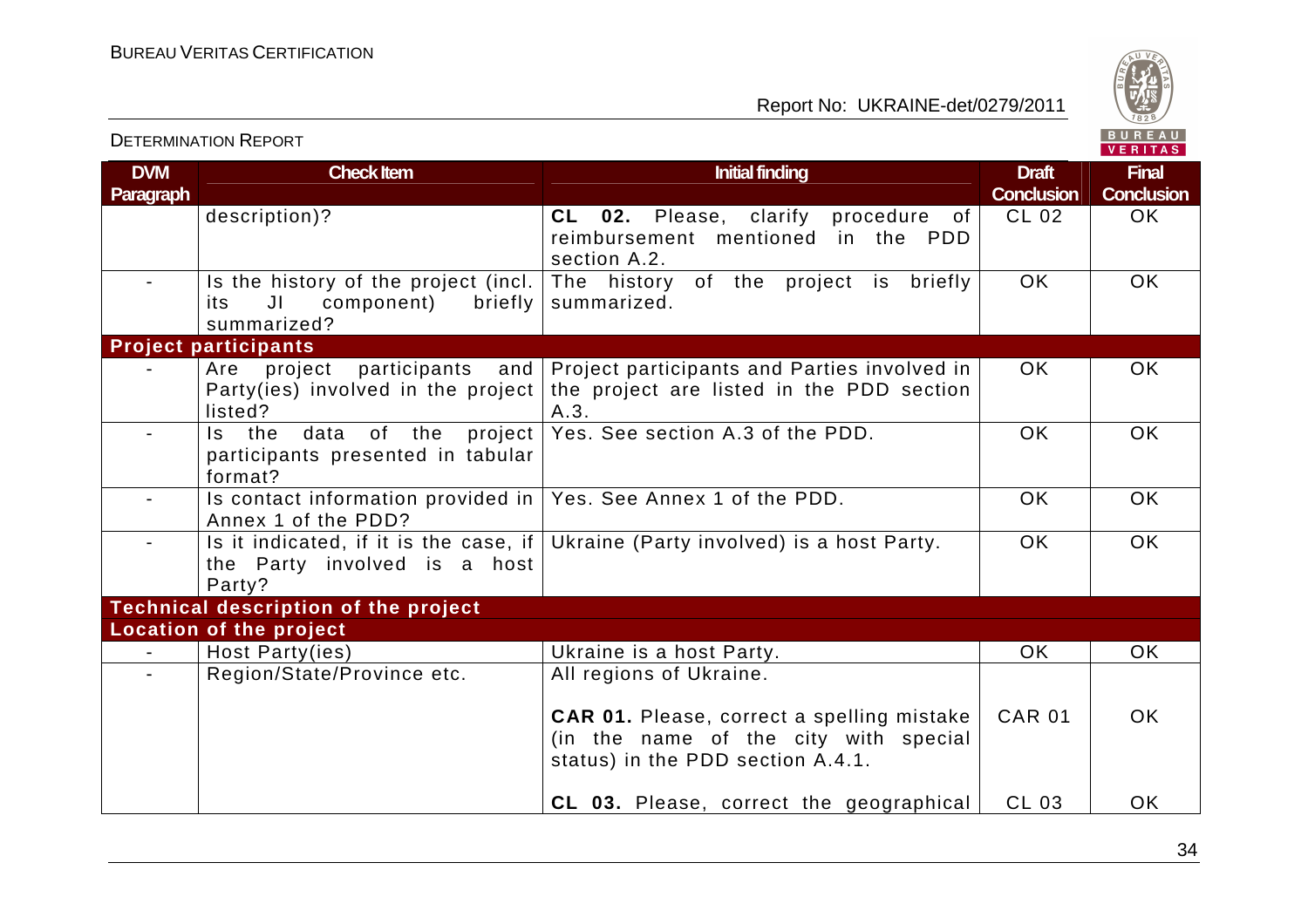DETERMINATION REPORT

Report No: UKRAINE-det/0279/2011



#### **DVM Paragraph Check Item Draft Check Item Initial finding Check Item Initial finding Draft Act Initial finding Draft Act Initial finding Draft ConclusionFinal Conclusion** boundary of the project by deleting the improper phrase "without exclusion" (please, see PDD section A.4.1.2, A.4.1.3, and A.4.1.4). -  $\, \mid$  City/Town/Community etc.  $\, \mid$  All Ukrainian cities, towns and villages.  $\, \mid$   $\,$  OK  $\, \mid$   $\,$  OK  $\,$  $OK$ Detail of the physical location, including information allowing the unique identification of the project. (This section should not exceed one page) **Technologies to be employed, or measures, operations or actions to be implemented by the project** See section A.4.1.4 of the PDD. OK - | Are the technology(ies) to be | See section A.4.2 of the PDD. measures. employed, or operations or actions to be **CL 04**. Please, clarify why the maximum implemented by the project, including all relevant technical receive is 5 items (PDD section A.4.2). data and the implementation schedule described? number of lamps that one household can **CAR 02.** Please, revise the length of crediting period (the diagram of the PDD section A.4.2 envisages that the year 2030 – the end of the crediting period; this is in contrary to the A.4.3.1 table of the PDD). **CL 13.** Please, explain how the money will be returned/reimbursed to those who have already bought the lamps for the full cost (or with small discount) within the project. How it is provided in the contracts of sale  $CI$  04 CAR<sub>02</sub> CL 13 OK OK OK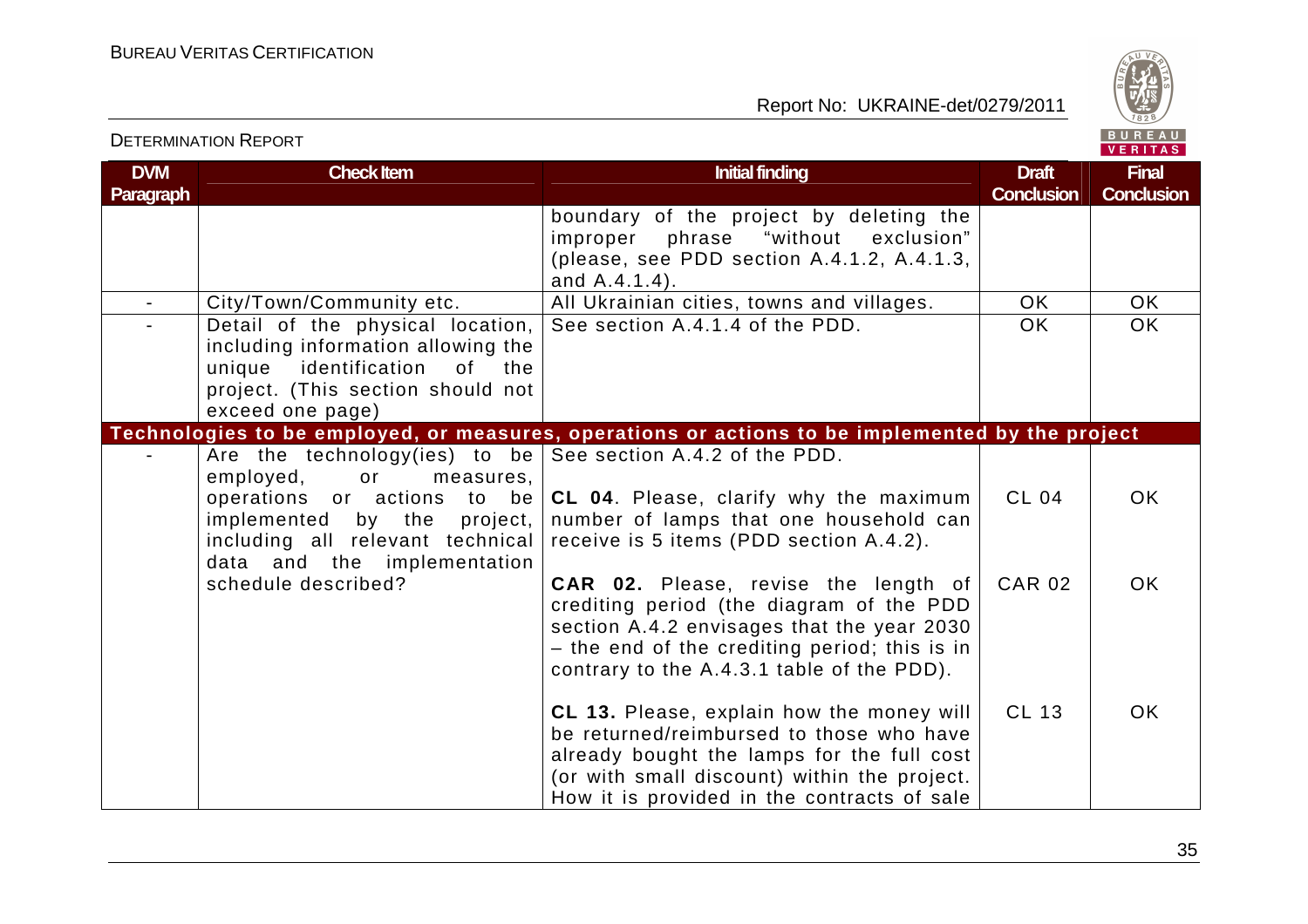Report No: UKRAINE-det/0279/2011



### **DVM Paragraph Check Item Draft Check Item Initial finding Check Item Initial finding Draft Act Initial finding Draft Act Initial finding Draft ConclusionFinal Conclusion** of CFLs that have already been signed? **Brief explanation of how the anthropogenic emissions of greenhouse gases by sources are to be reduced by the proposed JI project, including why the emission reductions would not occur in the absence of the proposed project, taking into account national and/or sectoral policies and circumstances** - Is it stated how anthropogenic Yes. See section A.4.3 of the PDD. OK OK GHG emission reductions are to be achieved? (This section should not exceed one page)  $-$  Is it provided the estimation of See section A.4.3.1 of the PDD. emission reductions over the crediting period? **CAR 03.** Please, revise the length of crediting period in the PDD sections A.4.3.1 and C.3. Take into consideration that the whole crediting period includes not only the first commitment period, but also the post-Kyoto period. Thus, please, at first indicate the length of the whole crediting period, than the length of particular parts of the crediting period. **CL 06.** Please, at the very end of the PDD sections A.4.3.1 and E.6, indicate the total estimated emission reductions and annual average of estimated emission reductions for the whole crediting period. - Is it provided the estimated See-section A.4.3.1 of the PDD. The OK COK OK CAR 03 CL 06 OK OK annual reduction for the chosen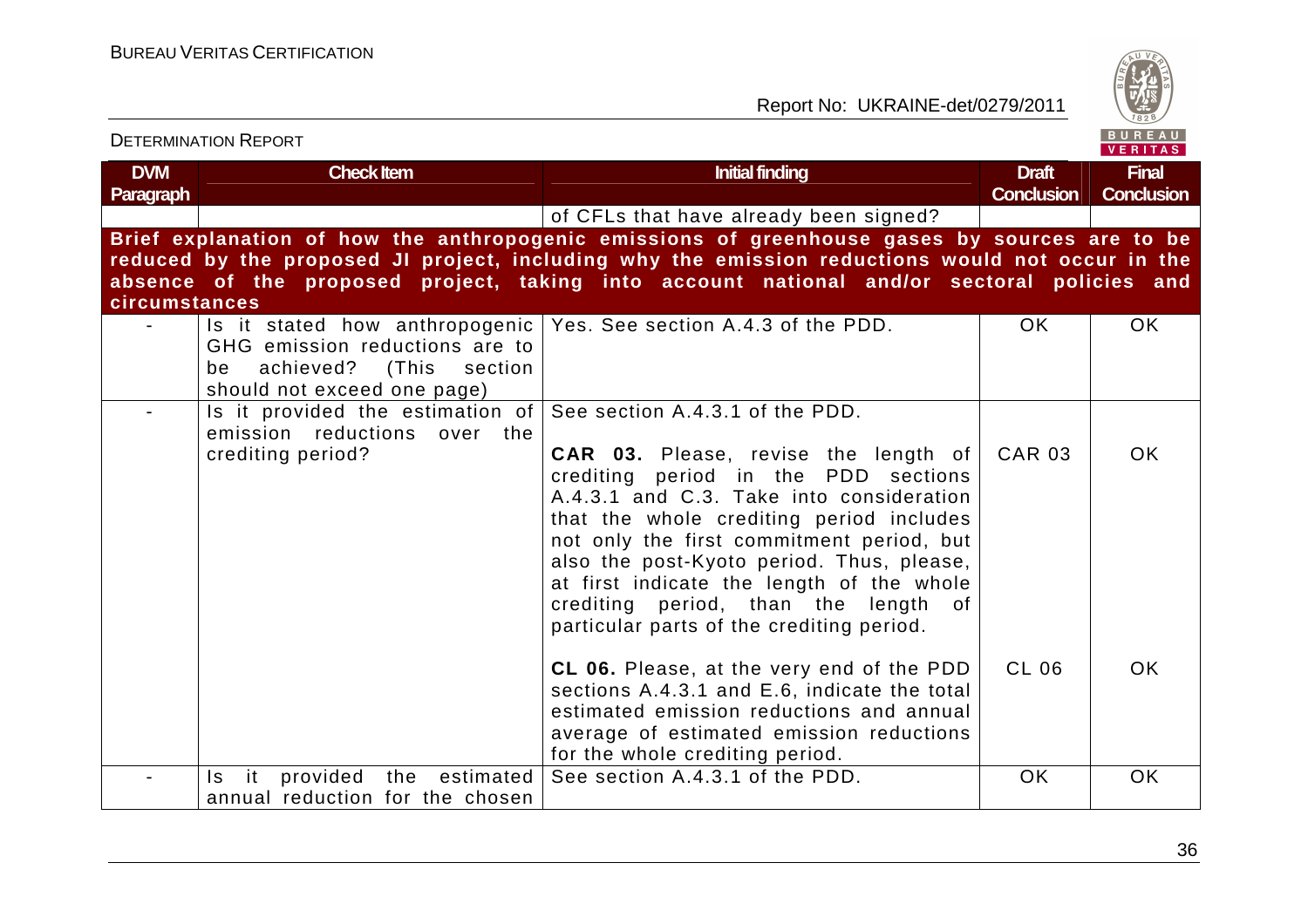

| <b>DETERMINATION REPORT</b> |                                                                                                                                           | BUREAU<br><b>VERITAS</b>                                                                           |                                   |                                   |
|-----------------------------|-------------------------------------------------------------------------------------------------------------------------------------------|----------------------------------------------------------------------------------------------------|-----------------------------------|-----------------------------------|
| <b>DVM</b><br>Paragraph     | <b>Check Item</b>                                                                                                                         | <b>Initial finding</b>                                                                             | <b>Draft</b><br><b>Conclusion</b> | <b>Final</b><br><b>Conclusion</b> |
|                             | credit period in $tCO2e$ ?                                                                                                                |                                                                                                    |                                   |                                   |
| $\sim$                      | Are the data from questions<br>presented<br>tabular<br>above<br>in.<br>format?                                                            | See section A.4.3.1 of the PDD.                                                                    | <b>OK</b>                         | OK                                |
|                             | Estimated amount of emission reductions over the crediting period                                                                         |                                                                                                    |                                   |                                   |
|                             | Is the length of the crediting $\left  \text{See CAR 03 of this table.} \right $<br>period Indicated?                                     |                                                                                                    | See CAR<br>03                     | OK.                               |
| $\sim$                      | Are estimates of total as well as<br>annual<br>and<br>average<br>annual<br>emission reductions in tonnes of<br>$CO2$ equivalent provided? | See CL 06 of this table.                                                                           | See CL<br>06                      | OK.                               |
|                             | <b>Project approvals by Parties</b>                                                                                                       |                                                                                                    |                                   |                                   |
| 19                          | Have the DFPs of all Parties<br>listed as "Parties involved" in the<br>PDD provided written project<br>approvals?                         | See the PDD section A.5.<br><b>CAR 11.</b> There is no LoA from a host<br>Party.                   | <b>CAR 11</b>                     | Pending                           |
|                             |                                                                                                                                           | CL 07. Please, indicate the number and<br>date of Letter of Endorsement issued for<br>the project. | <b>CL 07</b>                      | OK.                               |
| 19                          | Does the PDD identify at least<br>the host Party as a "Party"<br>involved"?                                                               | Yes. The PDD identifies at least the host<br>Party as a Party involved.                            | <b>OK</b>                         | OK.                               |
| 19                          | Has the DFP of the host Party<br>issued<br>written<br>project<br>a<br>approval?                                                           | See CAR 11 of this table.                                                                          | See CAR<br>11                     | Pending                           |
| 20                          | written<br>Are<br>all<br>the<br>project<br>approvals<br>by                                                                                | All the written project approvals by Parties<br>Parties involved involved are unconditional.       | <b>OK</b>                         | OK                                |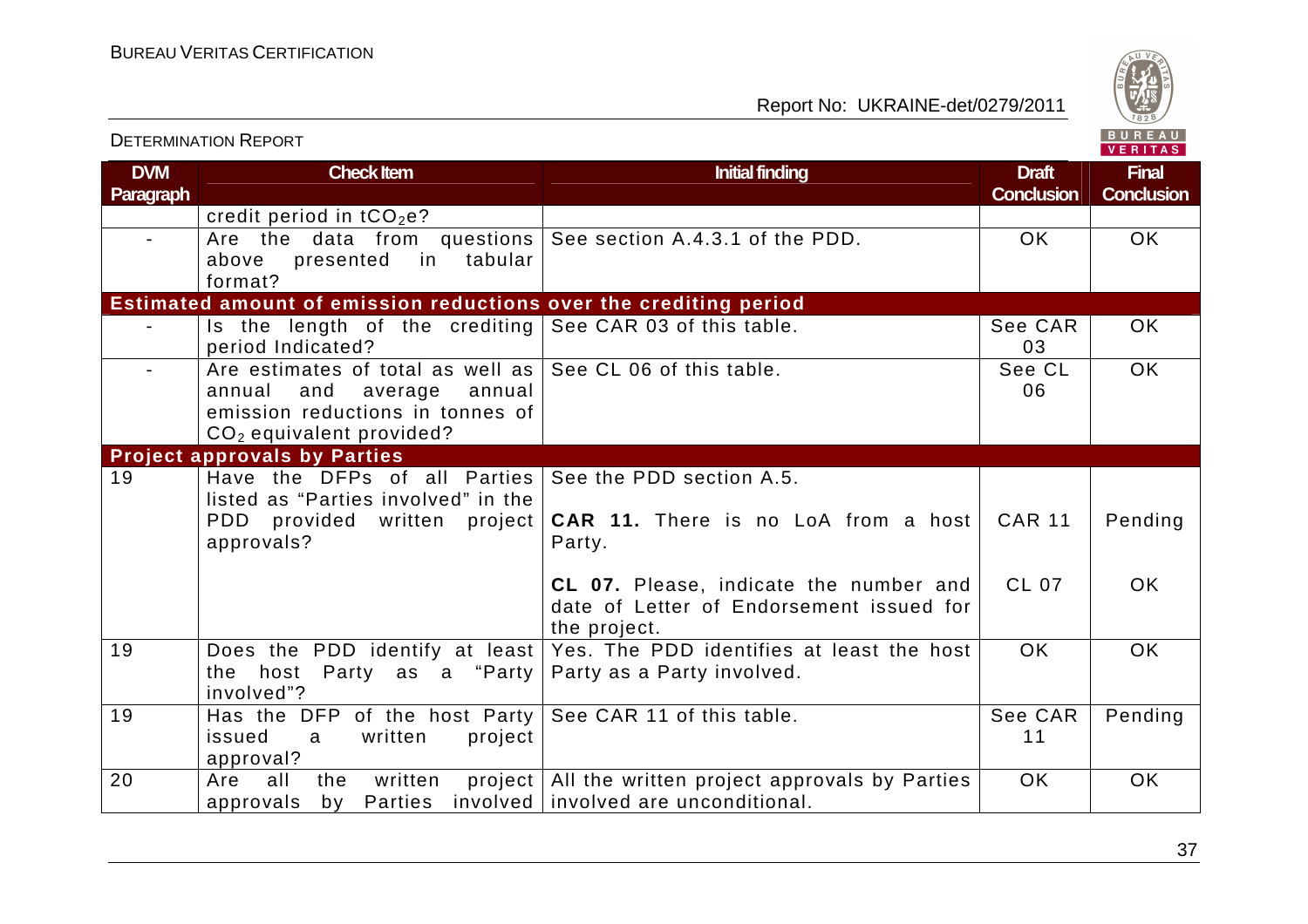

# DETERMINATION REPORT

| <b>DVM</b><br>Paragraph | <b>Check Item</b>                                                                                                                                                                                                                                                                                                                                                                        | <b>Initial finding</b>                                                                                                            | <b>Draft</b><br><b>Conclusion</b> | <b>Final</b><br><b>Conclusion</b> |
|-------------------------|------------------------------------------------------------------------------------------------------------------------------------------------------------------------------------------------------------------------------------------------------------------------------------------------------------------------------------------------------------------------------------------|-----------------------------------------------------------------------------------------------------------------------------------|-----------------------------------|-----------------------------------|
|                         | unconditional?                                                                                                                                                                                                                                                                                                                                                                           |                                                                                                                                   |                                   |                                   |
|                         | Authorization of project participants by Parties involved                                                                                                                                                                                                                                                                                                                                |                                                                                                                                   |                                   |                                   |
| 21                      | as project participants in the<br>PDD authorized by a Party<br>involved, which is also listed in<br>the PDD, through:<br>- A written project approval by a<br>involved,<br>Party<br>explicitly<br>indicating the name of the legal<br>entity? or<br>- Any other form of project<br>participant<br>authorization<br>in<br>writing, explicitly indicating the<br>name of the legal entity? | Is each of the legal entities listed   See sections A.3 and A.5 of the PDD.                                                       | OK.                               | OK.                               |
| <b>Baseline setting</b> |                                                                                                                                                                                                                                                                                                                                                                                          |                                                                                                                                   |                                   |                                   |
| 22                      | Does the PDD explicitly indicate<br>which of the following<br>approaches is used for<br>identifying the baseline?<br>- JI specific approach<br>- Approved CDM methodology<br>approach                                                                                                                                                                                                    | The PDD<br>explicitly indicates<br>that JI<br>specific approach is used for identifying<br>the baseline.                          | OK.                               | OK.                               |
|                         | JI specific approach only                                                                                                                                                                                                                                                                                                                                                                |                                                                                                                                   |                                   |                                   |
| 23                      | Does the PDD provide a detailed  <br>theoretical<br>description<br>in<br>a a<br>complete<br>and<br>transparent  <br>manner?                                                                                                                                                                                                                                                              | See section B of the PDD.<br><b>CAR 10.</b> Annexes 2 and 3 should contain<br><b>Baseline</b><br>Monitoring<br>information<br>and | <b>CAR 10</b>                     | OK.                               |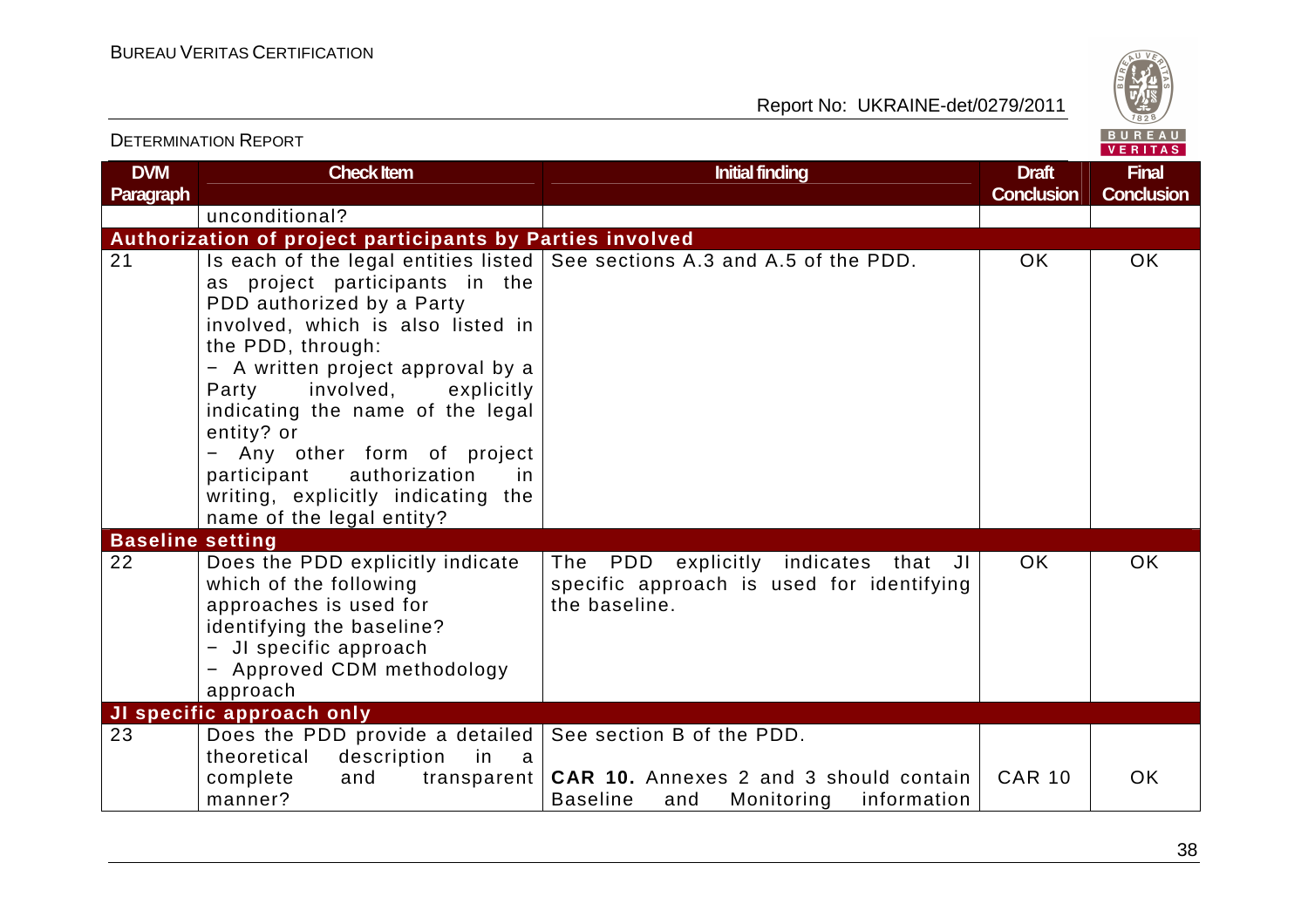

| <b>DVM</b><br>Paragraph | <b>Check Item</b>                                                                                                                                                                                                                                                                                                                                                                                                                                                                                                                                                                                                                                                                                                                                                                                                                                                                                                                                                                                                                                          | <b>Initial finding</b>                                                                                                                                                                                                                                                                                     | <b>Draft</b><br><b>Conclusion</b> | <b>Final</b><br><b>Conclusion</b> |
|-------------------------|------------------------------------------------------------------------------------------------------------------------------------------------------------------------------------------------------------------------------------------------------------------------------------------------------------------------------------------------------------------------------------------------------------------------------------------------------------------------------------------------------------------------------------------------------------------------------------------------------------------------------------------------------------------------------------------------------------------------------------------------------------------------------------------------------------------------------------------------------------------------------------------------------------------------------------------------------------------------------------------------------------------------------------------------------------|------------------------------------------------------------------------------------------------------------------------------------------------------------------------------------------------------------------------------------------------------------------------------------------------------------|-----------------------------------|-----------------------------------|
|                         |                                                                                                                                                                                                                                                                                                                                                                                                                                                                                                                                                                                                                                                                                                                                                                                                                                                                                                                                                                                                                                                            | respectively. Please, fill the Annexes with<br>necessary information (the information<br>provided just in the PDD is not sufficient).                                                                                                                                                                      |                                   |                                   |
| 23                      | <b>PDD</b><br>Does<br>the<br>provide<br>justification that the baseline is<br>established:<br>(a) By listing and describing<br>plausible future scenarios on the<br>basis<br>of the contract of the contract of the contract of the contract of the contract of the contract of the contract of the contract of the contract of the contract of the contract of the contract of the contract of the contrac<br>conservative<br>assumptions and selecting the<br>most plausible one?<br>(b) Taking into account relevant<br>national and/or sectoral policies<br>and circumstance?<br>- Are key factors that affect a<br>baseline taken into account?<br>(c) In a transparent manner with<br>choice<br>regard to the<br>0f<br>approaches,<br>assumptions,<br>methodologies, parameters, date<br>sources and key factors?<br>(d) Taking into account of<br>uncertainties<br>and<br>using<br>conservative assumptions?<br>(e) In such a way that ERUs<br>cannot be earned for decreases<br>in activity levels outside the<br>project or due to force majeure? | CL 08. Please, explain why the baseline<br>scenario is considered as continuation of<br>the use of incandescent lamps only (even<br>in the absence of the project some<br>electricity consumers could use energy<br>efficient lamps). Also, please, indicate<br>which year is considered as the base year. | <b>CL 08</b>                      | OK                                |

DETERMINATION REPORT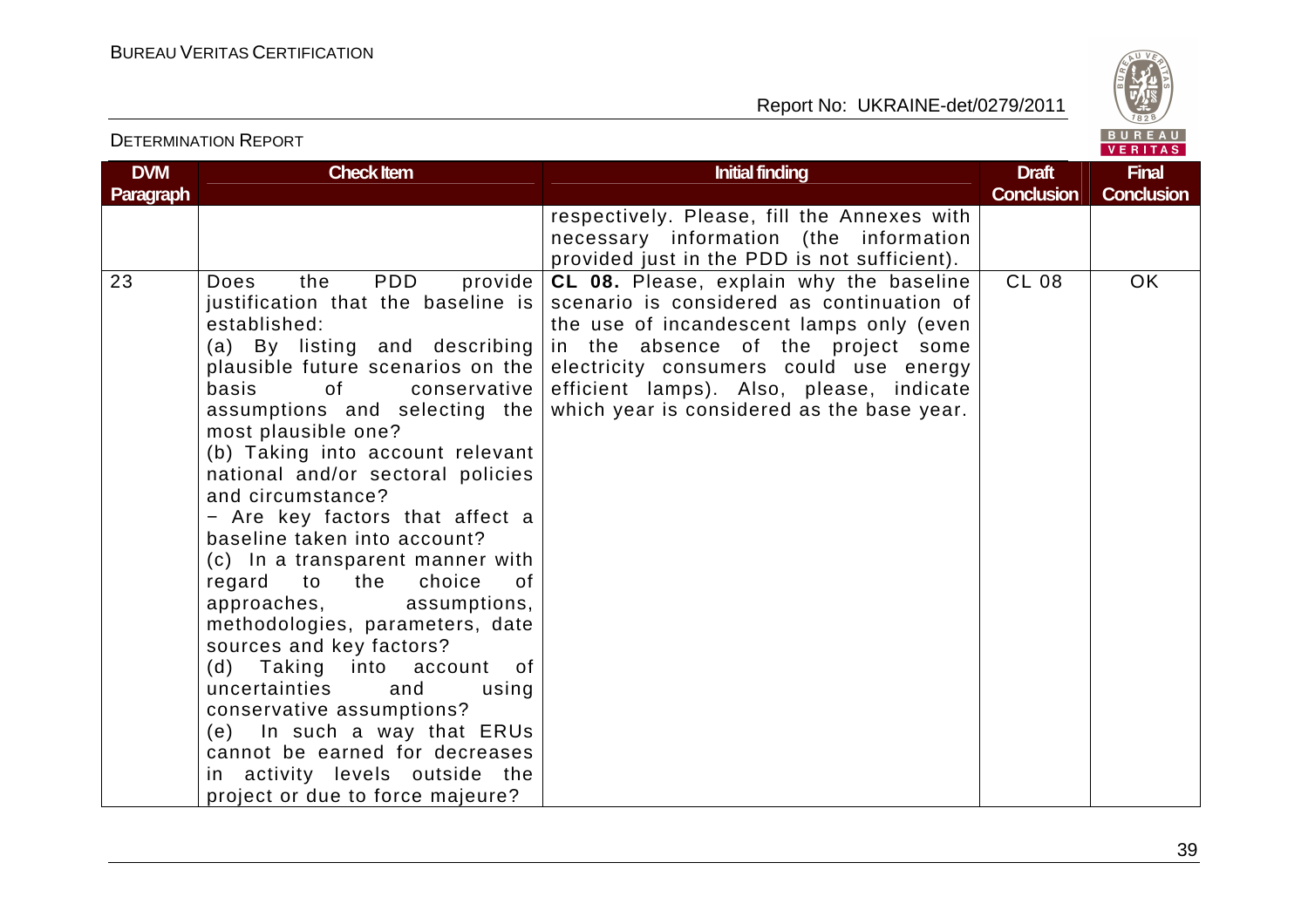Report No: UKRAINE-det/0279/2011



#### VERITAS **DVM Check Item Draft Check Item Initial finding Check Item Initial finding Draft Act Initial finding Draft Act Initial finding Draft Final Paragraph Conclusion Conclusion** (f) By drawing on the list of standard variables contained in appendix B to "Guidance on criteria for baseline setting and monitoring", as appropriate? 24 If selected elements or See section B of the PDD. COK OK OK combinations of approved CDM methodologies or methodological tools for baseline setting are used, are the selected elements or combinations together with the elements supplementary developed by the project participants in line with 23 above? 25 If a multi-project emission factor PDD provides appropriate justification for OK OK is used, does the PDD provide the emission factor used. appropriate justification? **Approved CDM methodology approach only** 26 (a) Does the PDD provide the title, N/A N/A N/A N/A reference number and version of the approved CDM methodology used? 26 (a) Is the approved CDM the N/A N/A N/A N/A methodology the most recent valid version when the PDD is submitted for publication? If not, is the methodology still within the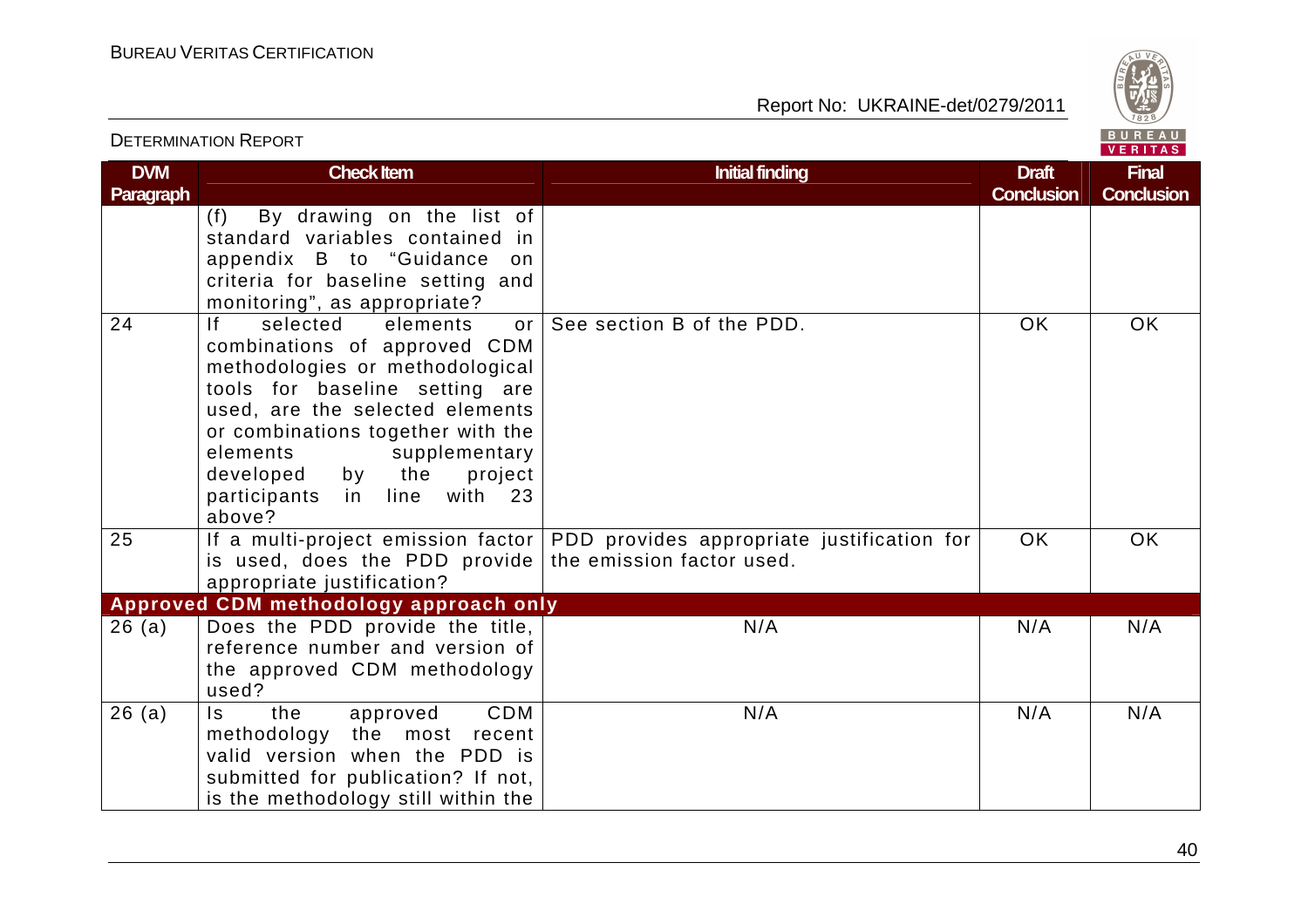

| <b>DVM</b><br><b>Paragraph</b> | <b>Check Item</b>                                                                                                                                                                                                                                                                                                         | <b>Initial finding</b>                                                                                                                                                                                              | <b>Draft</b><br><b>Conclusion</b> | <b>Final</b><br><b>Conclusion</b> |
|--------------------------------|---------------------------------------------------------------------------------------------------------------------------------------------------------------------------------------------------------------------------------------------------------------------------------------------------------------------------|---------------------------------------------------------------------------------------------------------------------------------------------------------------------------------------------------------------------|-----------------------------------|-----------------------------------|
|                                | period<br>the<br>(was<br>grace<br>methodology revised to a newer<br>version in the past two months)?                                                                                                                                                                                                                      |                                                                                                                                                                                                                     |                                   |                                   |
| 26(b)                          | <b>PDD</b><br>Does<br>the<br>provide<br>a<br>description of why the approved<br>CDM methodology is applicable<br>to the project?                                                                                                                                                                                          | N/A                                                                                                                                                                                                                 | N/A                               | N/A                               |
| 26(c)                          | Are all explanations, descriptions<br>and analyses pertaining to the<br>baseline in the PDD made in<br>accordance with the referenced<br>approved CDM methodology?                                                                                                                                                        | N/A                                                                                                                                                                                                                 | N/A                               | N/A                               |
| 26(d)                          | identified<br>baseline<br>Is the<br>appropriately as a result?                                                                                                                                                                                                                                                            | N/A                                                                                                                                                                                                                 | N/A                               | N/A                               |
| <b>Additionality</b>           |                                                                                                                                                                                                                                                                                                                           |                                                                                                                                                                                                                     |                                   |                                   |
|                                | JI specific approach only                                                                                                                                                                                                                                                                                                 |                                                                                                                                                                                                                     |                                   |                                   |
| 28                             | the following<br>demonstrating<br>used?<br>(a) Provision of traceable and<br>transparent information showing<br>the baseline was identified on<br>of<br>the<br>basis<br>conservative<br>assumptions, that the project<br>scenario is not part of the<br>identified baseline scenario and<br>that the project will lead to | Does the PDD indicate which of $ CL$ 05. Please, indicate the version and<br>approaches for the date of the "Combined tool to identify<br>additionality is the baseline scenario and demonstrate<br>additionality". | <b>CL 05</b>                      | <b>OK</b>                         |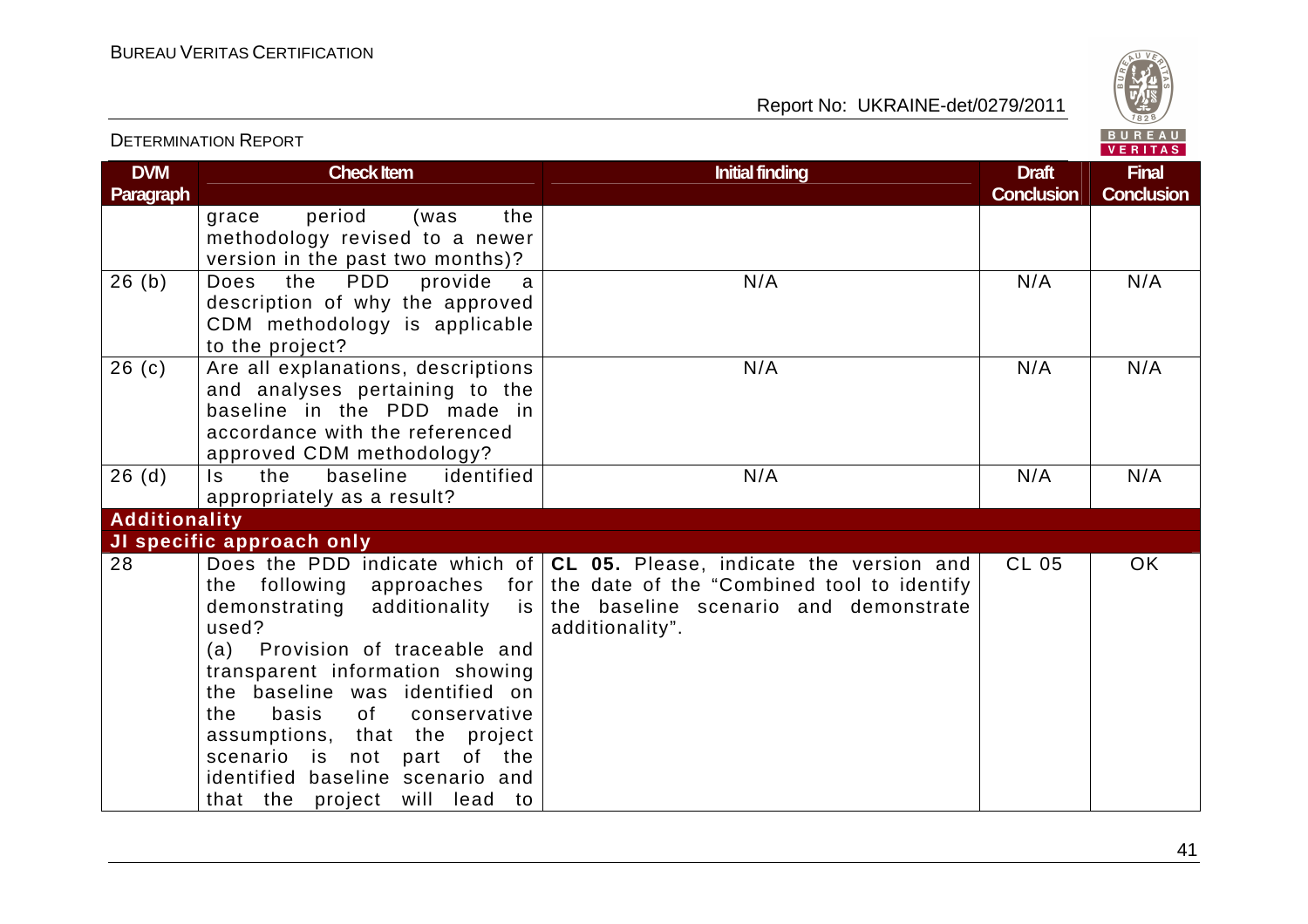

| <b>DETERMINATION REPORT</b> |                                                                                                                                                                                                                                                                                                                                                                                                                                                                                                                                                                                   |                                                                                                                                                                                                 |                                   | BUREAU<br><b>VERITAS</b>          |
|-----------------------------|-----------------------------------------------------------------------------------------------------------------------------------------------------------------------------------------------------------------------------------------------------------------------------------------------------------------------------------------------------------------------------------------------------------------------------------------------------------------------------------------------------------------------------------------------------------------------------------|-------------------------------------------------------------------------------------------------------------------------------------------------------------------------------------------------|-----------------------------------|-----------------------------------|
| <b>DVM</b><br>Paragraph     | <b>Check Item</b>                                                                                                                                                                                                                                                                                                                                                                                                                                                                                                                                                                 | <b>Initial finding</b>                                                                                                                                                                          | <b>Draft</b><br><b>Conclusion</b> | <b>Final</b><br><b>Conclusion</b> |
|                             | reductions<br>emission<br>or<br>enhancements of removals;<br>(b) Provision of traceable and<br>transparent information that an<br>has<br>already<br>AIE<br>positively<br>determined that a comparable<br>be) implemented<br>project (to<br>under comparable circumstances<br>has additionality;<br>Application of the most<br>(c)<br>recent version of the "Tool for<br>demonstration<br>the<br>and<br>of<br>additionality.<br>assessment<br>(allowing for a two-month grace<br>period) or any other method for<br>proving additionality approved by<br>the CDM Executive Board". |                                                                                                                                                                                                 |                                   |                                   |
| 29(a)                       | <b>PDD</b><br>Does<br>the<br>provide<br>a<br>justification of the applicability of<br>the approach with a clear and<br>transparent description?                                                                                                                                                                                                                                                                                                                                                                                                                                   | Yes. Justification is provided.                                                                                                                                                                 | <b>OK</b>                         | <b>OK</b>                         |
| 29(b)                       | additionality<br>proofs<br>Are<br>provided?                                                                                                                                                                                                                                                                                                                                                                                                                                                                                                                                       | <b>CAR 08.</b> Please, provide more exact<br>information regarding the share of the CFL<br>value that is discounted or reimbursed as<br>it heavily impacts the additionality of the<br>project. | <b>CAR 08</b>                     | <b>OK</b>                         |
|                             |                                                                                                                                                                                                                                                                                                                                                                                                                                                                                                                                                                                   | <b>CAR 09.</b> The data provided in the PDD                                                                                                                                                     | <b>CAR 09</b>                     | <b>OK</b>                         |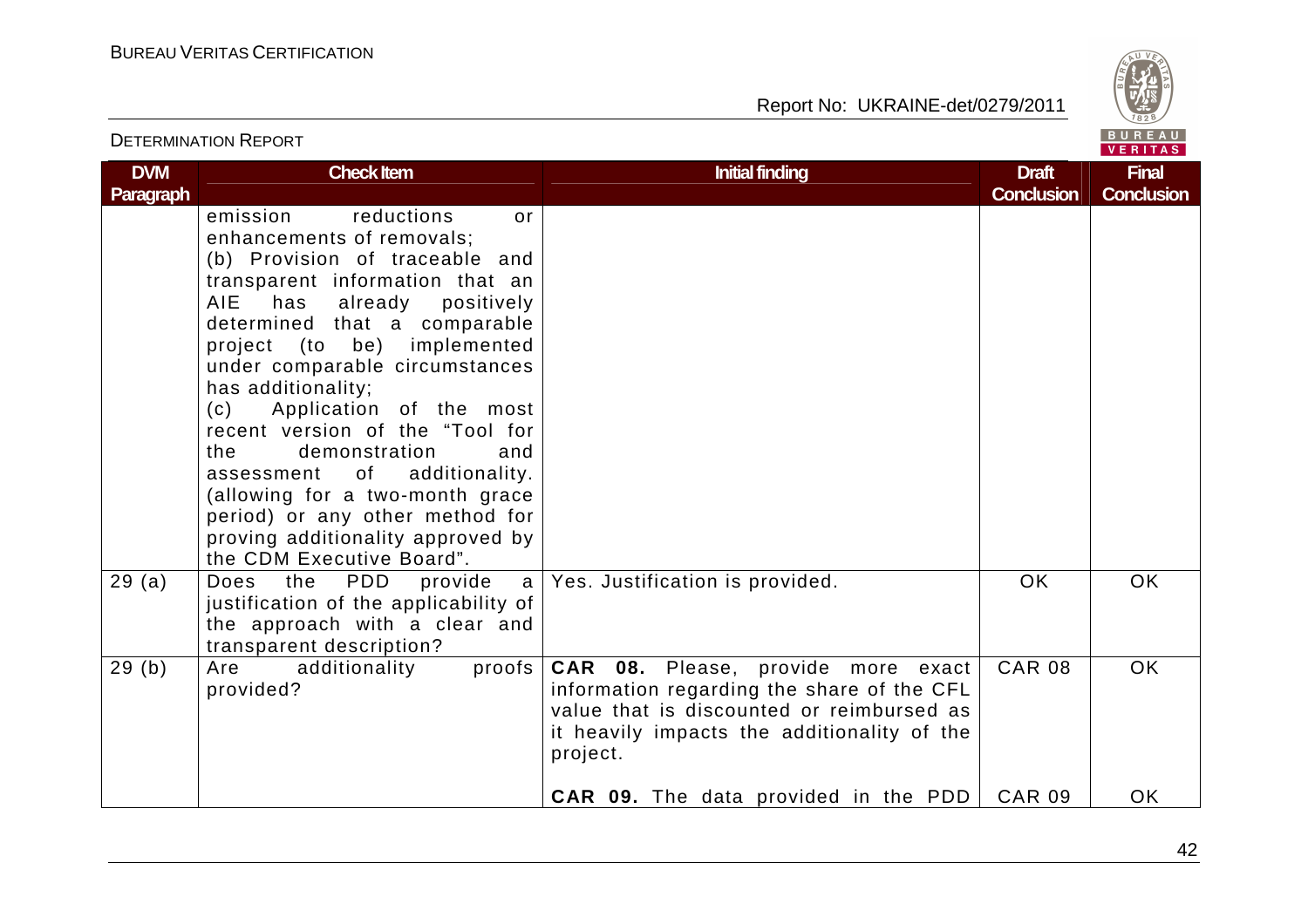

# DETERMINATION REPORT

| <b>DVM</b>        | <b>Check Item</b>                                                                                                                                           | <b>Initial finding</b>                                                                                                                                                                                                                                                                                                                                                                                                                                                                          | <b>Draft</b>      | <b>Final</b>      |
|-------------------|-------------------------------------------------------------------------------------------------------------------------------------------------------------|-------------------------------------------------------------------------------------------------------------------------------------------------------------------------------------------------------------------------------------------------------------------------------------------------------------------------------------------------------------------------------------------------------------------------------------------------------------------------------------------------|-------------------|-------------------|
| Paragraph         |                                                                                                                                                             |                                                                                                                                                                                                                                                                                                                                                                                                                                                                                                 | <b>Conclusion</b> | <b>Conclusion</b> |
|                   |                                                                                                                                                             | (section B.2) can not serve as the prove of<br>the additionality of the project as it does<br>not contain the specific barriers which<br>prevent just the particular project activity<br>i.e. distribution of the CFL at very low<br>price or free of charge at all. It could be<br>more fruitful and simple to resort to<br>investment<br>analysis<br>following<br>the<br>procedure described by the "Tool for the<br>demonstration<br>and<br>0f<br>assessment<br>additonality"(version 05.2). |                   |                   |
| 29 <sub>(c)</sub> | Is the additionality demonstrated<br>appropriately as a result?                                                                                             | CL 12. Assuming that CFL are distributed<br>at the price which is less than the costs of<br>manufacturing and delivery thereby the<br>project generates no financial or economic<br>benefits other than CDM related income so<br>that additionality can be easily proved<br>using the simple cost analysis (step 2a<br>option I). It will be sufficient just to list the<br>expenses (net losses) associated with<br>project implementation.                                                    | <b>CL 12</b>      | <b>OK</b>         |
| 30                | If the approach 28 (c) is chosen,<br>are all explanations, descriptions<br>analyses<br>made<br>and<br>in<br>accordance with the selected tool<br>or method? | See section 29 (c) of the PDD.                                                                                                                                                                                                                                                                                                                                                                                                                                                                  | <b>OK</b>         | <b>OK</b>         |
|                   | Approved CDM methodology approach only                                                                                                                      |                                                                                                                                                                                                                                                                                                                                                                                                                                                                                                 |                   |                   |
| 31 (a)            | Does the PDD provide the title,                                                                                                                             | N/A                                                                                                                                                                                                                                                                                                                                                                                                                                                                                             | N/A               | N/A               |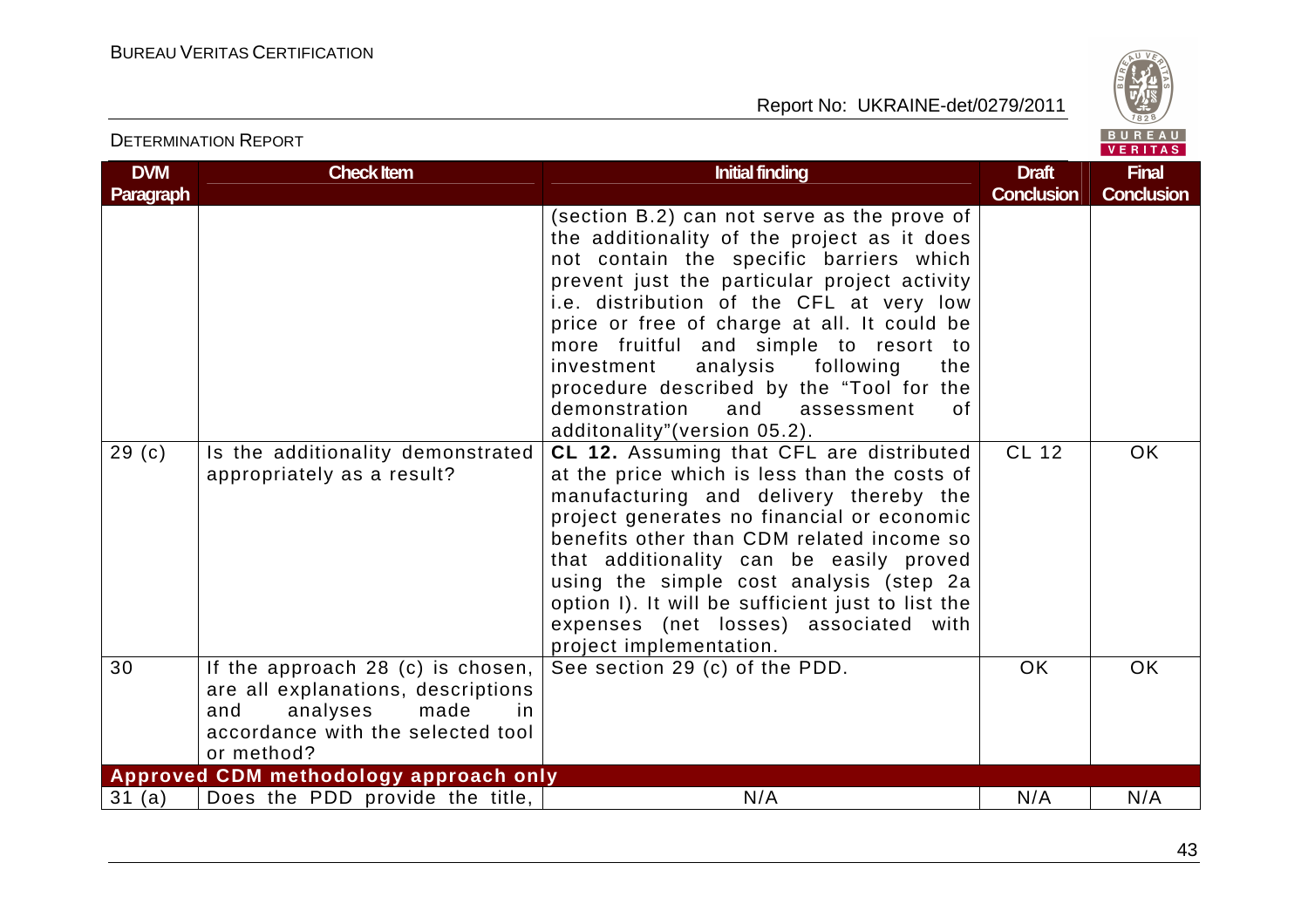

| <b>DVM</b><br><b>Paragraph</b> | <b>Check Item</b>                                                                                                                                                                                                                                             | <b>Initial finding</b>      | <b>Draft</b><br><b>Conclusion</b> | <b>Final</b><br><b>Conclusion</b> |
|--------------------------------|---------------------------------------------------------------------------------------------------------------------------------------------------------------------------------------------------------------------------------------------------------------|-----------------------------|-----------------------------------|-----------------------------------|
|                                | reference number and version of<br>the approved CDM methodology<br>used?                                                                                                                                                                                      |                             |                                   |                                   |
| 31(b)                          | PDD<br>the<br>Does<br>provide<br>a<br>description of why and how the<br>referenced<br>approved<br><b>CDM</b><br>methodology is applicable to the<br>project?                                                                                                  | N/A                         | N/A                               | N/A                               |
| 31 ©                           | Are all explanations, descriptions<br>and analyses with regard to<br>additionality made in accordance<br>with the selected methodology?                                                                                                                       | N/A                         | N/A                               | N/A                               |
| 31(d)                          | additionality<br>Are<br>proofs<br>provided?                                                                                                                                                                                                                   | N/A                         | N/A                               | N/A                               |
| 31(e)                          | Is the additionality demonstrated<br>appropriately as a result?                                                                                                                                                                                               | N/A                         | N/A                               | N/A                               |
|                                | Project boundary (applicable except for JI LULUCF projects                                                                                                                                                                                                    |                             |                                   |                                   |
|                                | JI specific approach only                                                                                                                                                                                                                                     |                             |                                   |                                   |
| 32(a)                          | Does the project boundary<br>defined in the PDD encompass<br>all anthropogenic emissions<br>by sources of GHGs that are:<br>Under the control of the<br>(i)<br>project participants?<br>(ii) Reasonably attributable to<br>the project?<br>(iii) Significant? | See section B.3 of the PDD. | <b>OK</b>                         | <b>OK</b>                         |
| 32(b)                          | Is the project boundary defined $\vert$ See section 32 (b) of this table.                                                                                                                                                                                     |                             | <b>OK</b>                         | <b>OK</b>                         |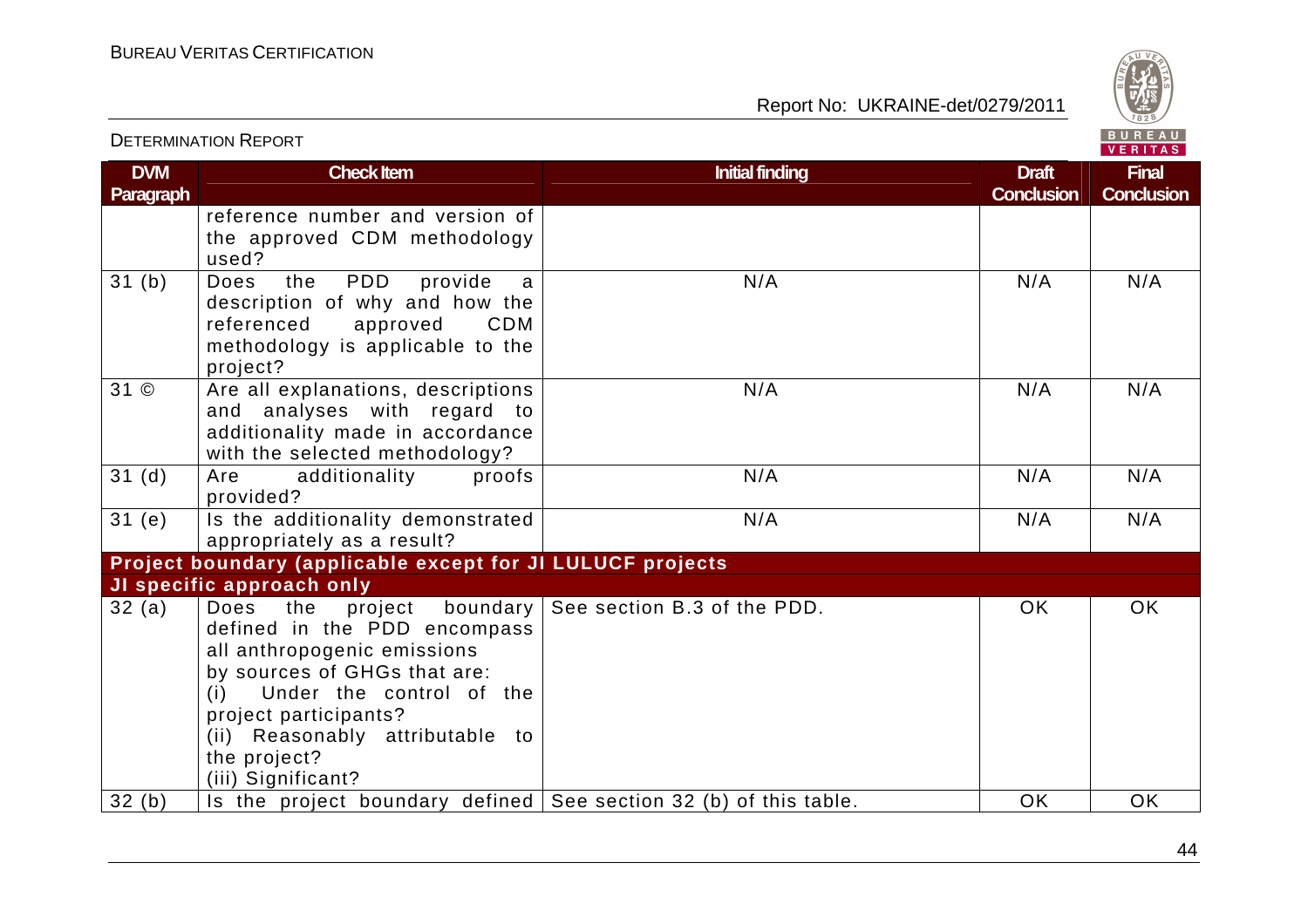

| <b>DVM</b><br><b>Paragraph</b> | <b>Check Item</b>                                                                                                                                                                                | <b>Initial finding</b>                                                                                                                                                                                   | <b>Draft</b><br><b>Conclusion</b> | <b>Final</b><br><b>Conclusion</b> |
|--------------------------------|--------------------------------------------------------------------------------------------------------------------------------------------------------------------------------------------------|----------------------------------------------------------------------------------------------------------------------------------------------------------------------------------------------------------|-----------------------------------|-----------------------------------|
|                                | on the basis of a case-by-case<br>assessment with regard to the<br>criteria referred to in 32 (a)<br>above?                                                                                      |                                                                                                                                                                                                          |                                   |                                   |
| 32(c)                          | Are the delineation of the project  <br>boundary and the gases and<br>sources included appropriately<br>described and justified in the<br>PDD by using a figure or flow<br>chart as appropriate? | See Figure 4 of PDD section B.3.                                                                                                                                                                         | <b>OK</b>                         | <b>OK</b>                         |
| 32(d)                          | all<br>gases and<br>Are<br>sources  <br>included explicitly stated, and<br>the exclusions of any sources<br>related to the baseline or the<br>project<br>appropriately<br>are<br>justified?      | CL 09. Please, provide justification of the<br>exclusion of emission sources from the<br>project boundary (Table 6 of the PDD<br>section B.3).                                                           | <b>CL 09</b>                      | OK                                |
|                                | Approved CDM methodology approach only                                                                                                                                                           |                                                                                                                                                                                                          |                                   |                                   |
| 33                             | Is the project boundary defined<br>in accordance with the approved<br>CDM methodology?                                                                                                           | N/A                                                                                                                                                                                                      | N/A                               | N/A                               |
| <b>Crediting period</b>        |                                                                                                                                                                                                  |                                                                                                                                                                                                          |                                   |                                   |
| 34(a)                          | Does the PDD state the starting<br>date of the project as the date on $ $<br>which the implementation or<br>construction or real action of the<br>project will begin or began?                   | <b>CAR 04.</b> Is the starting date of the project<br>is the start of the crediting period? Revise<br>the date and prove it (by providing<br>documentary justification of the project<br>starting date). | <b>CAR 04</b>                     | <b>OK</b>                         |
| 34(a)                          | Is the starting date after the<br>beginning of 2000?                                                                                                                                             | The starting date is after the beginning of<br>2000.                                                                                                                                                     | <b>OK</b>                         | <b>OK</b>                         |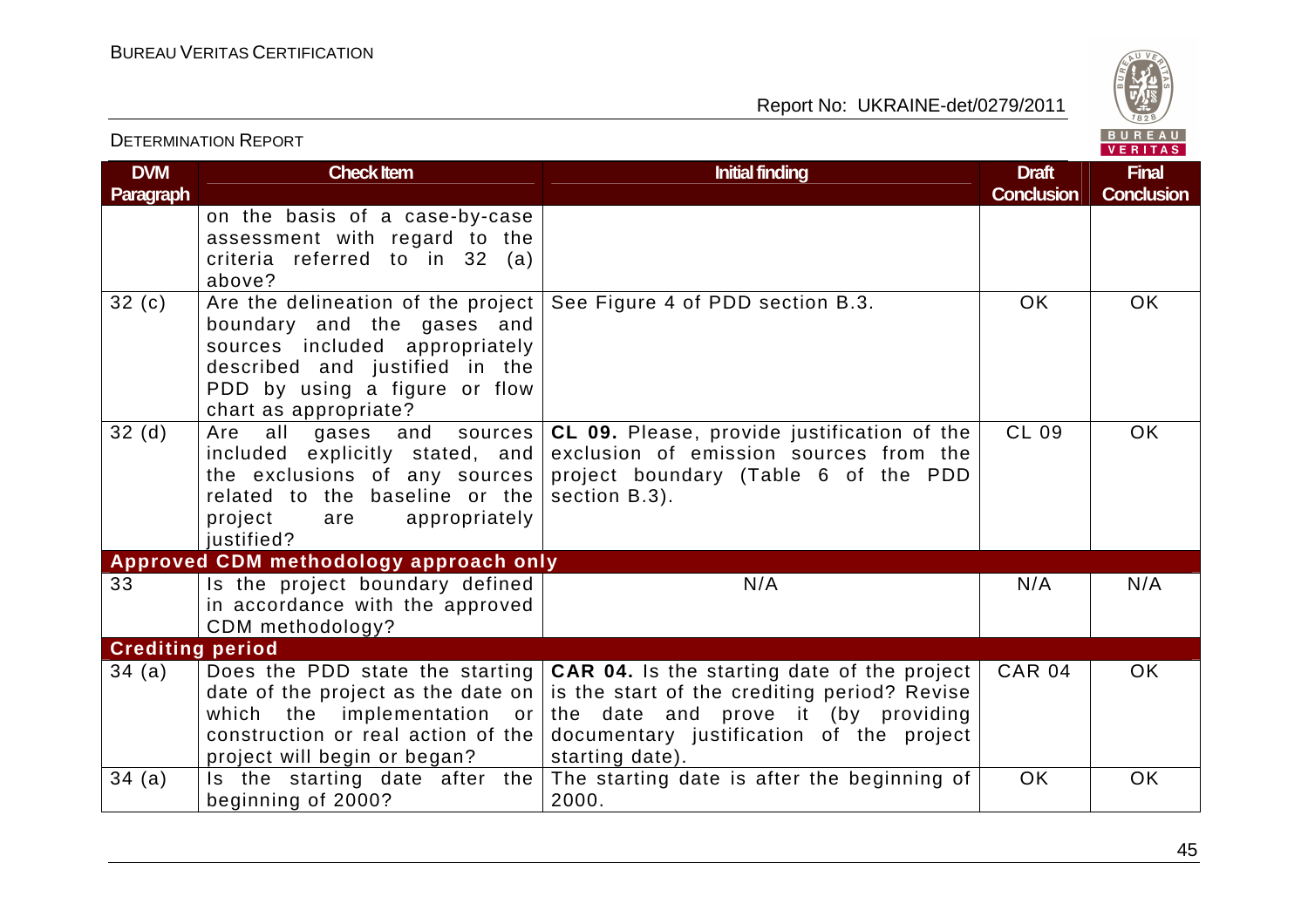

| <b>DVM</b><br>Paragraph | <b>Check Item</b>                                                                                                                                                                                                         | <b>Initial finding</b>                                                                                                                                | <b>Draft</b><br><b>Conclusion</b> | <b>Final</b><br><b>Conclusion</b> |
|-------------------------|---------------------------------------------------------------------------------------------------------------------------------------------------------------------------------------------------------------------------|-------------------------------------------------------------------------------------------------------------------------------------------------------|-----------------------------------|-----------------------------------|
| 34(b)                   | Does the PDD state the expected<br>operational lifetime of the project<br>in years and months?                                                                                                                            | See section C.2 of the PDD.<br><b>CAR 05.</b> Please, provide justification of<br>the length of expected project operational                          | <b>CAR 05</b>                     | <b>OK</b>                         |
|                         |                                                                                                                                                                                                                           | lifetime in the PDD section C.2.                                                                                                                      |                                   |                                   |
| 34(c)                   | Does the PDD state the length of<br>the crediting period in years and<br>months?                                                                                                                                          | See the PDD section C.3.                                                                                                                              | <b>OK</b>                         | OK                                |
| 34(c)                   | the starting date of the<br>$\mathsf{ls}$<br>crediting period on or after the<br>of the<br>date<br>first<br>emission<br>reductions or enhancements of<br>net removals generated by the<br>project?                        | The starting date of the crediting period is<br>after the date of the first emission<br>reductions generated by the project.                          | OK.                               | <b>OK</b>                         |
| 34(d)                   | Does the PDD state that the<br>crediting period for issuance of<br>ERUs starts only after the<br>beginning of 2008 and does not<br>extend beyond the operational<br>lifetime of the project?                              | See section C.3 of the PDD.                                                                                                                           | OK.                               | OK.                               |
| 34(d)                   | beyond 2012, does the PDD<br>state that<br>the<br>extension is<br>the<br>host<br>subject<br>to to<br>Party<br>approval?<br>Are the estimates of emission<br>reductions or enhancements of<br>removals<br>net<br>presented | If the crediting period extends   Yes. The estimates of emission reductions<br>are presented separately for those until<br>2012 and those after 2012. | OK.                               | <b>OK</b>                         |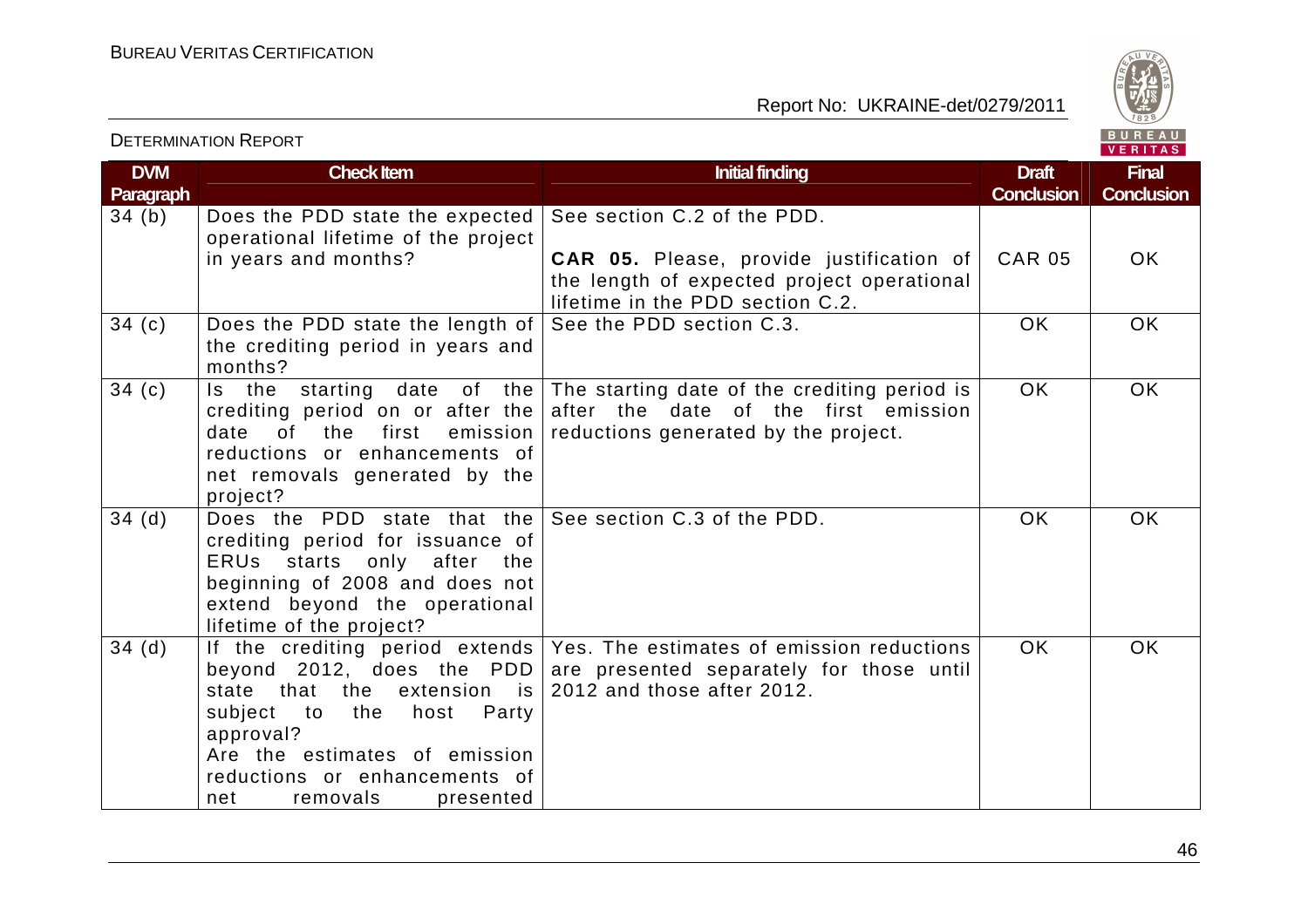

|                         | <b>DETERMINATION REPORT</b>                                                                                                                                                                                                                   |                                                                                                                                                                                                                                                      | BUREAU<br><b>VERITAS</b>          |                                   |
|-------------------------|-----------------------------------------------------------------------------------------------------------------------------------------------------------------------------------------------------------------------------------------------|------------------------------------------------------------------------------------------------------------------------------------------------------------------------------------------------------------------------------------------------------|-----------------------------------|-----------------------------------|
| <b>DVM</b><br>Paragraph | <b>Check Item</b>                                                                                                                                                                                                                             | <b>Initial finding</b>                                                                                                                                                                                                                               | <b>Draft</b><br><b>Conclusion</b> | <b>Final</b><br><b>Conclusion</b> |
|                         | separately for those until 2012<br>and those after 2012?                                                                                                                                                                                      |                                                                                                                                                                                                                                                      |                                   |                                   |
| <b>Monitoring plan</b>  |                                                                                                                                                                                                                                               |                                                                                                                                                                                                                                                      |                                   |                                   |
| 35                      | Does the PDD explicitly indicate<br>which<br><b>of</b><br>following<br>the<br>approaches is used?<br>- JI specific approach<br>Approved CDM methodology<br>approach                                                                           | The PDD explicitly indicates that JI<br>specific approach is used for the project.                                                                                                                                                                   | <b>OK</b>                         | <b>OK</b>                         |
|                         | JI specific approach only                                                                                                                                                                                                                     |                                                                                                                                                                                                                                                      |                                   |                                   |
| 36(a)                   | Does<br>the<br>monitoring<br>plan<br>describe:<br>All relevant factors and key<br>characteristics<br>that<br>will<br>be<br>monitored?<br>- The period in which they will<br>be monitored?                                                     | <b>CL 10.</b> Please, indicate in the PDD section<br>D.1, how representative the project sample<br>described in this section. Also, please,<br>state the certainty level of the approach<br>used for calculations/estimations within<br>the project. | <b>CL 10</b>                      |                                   |
|                         | All decisive factors for the<br>control and reporting of project<br>performance?                                                                                                                                                              | See CAR 10 of this table.                                                                                                                                                                                                                            | See CAR<br>10                     | OK.                               |
| 36(b)                   | Does the monitoring plan specify<br>the indicators, constants and<br>variables used that are reliable,<br>valid and provide transparent<br>0f<br>the<br>picture<br>emission<br>reductions or enhancements of<br>net removals to be monitored? | plan<br>The<br>monitoring<br>specifies<br>the<br>indicators, constants and variables used<br>are reliable and transparent.                                                                                                                           | <b>OK</b>                         | <b>OK</b>                         |
| 36(h)                   | If default values are used:                                                                                                                                                                                                                   | See section D of the PDD.                                                                                                                                                                                                                            | <b>OK</b>                         | <b>OK</b>                         |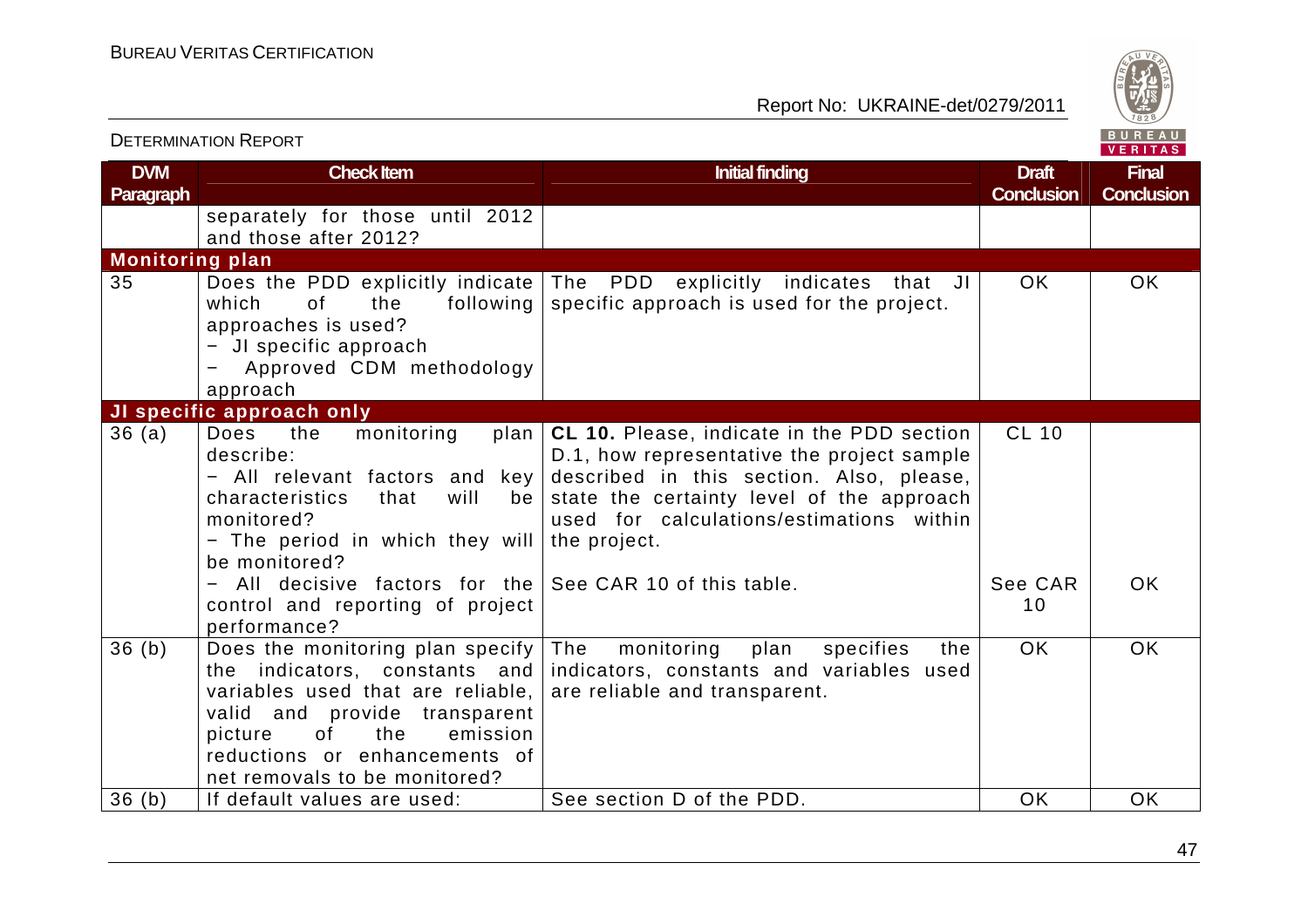Report No: UKRAINE-det/0279/2011



#### VERITAS **DVM Check Item Draft Check Item Initial finding Check Item Initial finding Draft Act Initial finding Draft Act Initial finding Draft Final Paragraph Conclusion Conclusion** − Are accuracy and reasonableness carefully balanced in their selection? − Do the default values originate from recognized sources? − Are the default values supported by statistical analyses providing reasonable confidence levels?  $-$  Are the − Are the default values presented in a transparent manner? 36 (b) For those values that are to be The monitoring plan clearly indicates how OK OK provided by the the values are selected and justified. (i) participants, does the monitoring plan clearly indicate how the values are to be selected and iustified? Yes. See section D of the PDD. CK OK OK 36 (b) For other values, (ii) − Does the monitoring plan clearly indicate the precise references from which these values are taken? − Is the conservativeness of the values provided justified? For all data sources, does the See section 36 (b) (iii) of this table.  $\hphantom{\mathcal{L}}$  OK  $\hphantom{\mathcal{L}}$  OK  $\hphantom{\mathcal{L}}$ 36 (b) (iii) monitoring plan specify the procedures to be followed if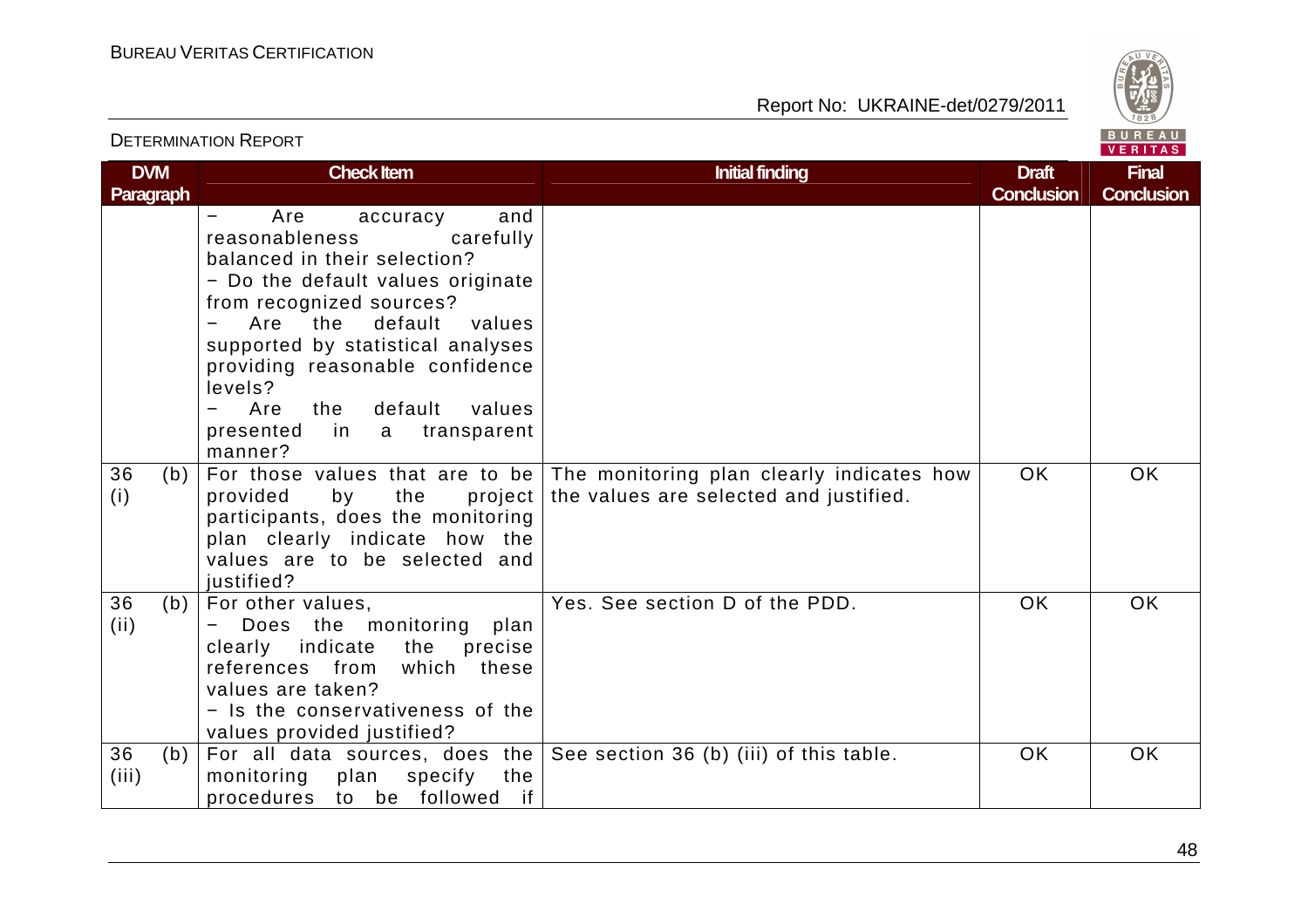

| <b>DVM</b>       |     | <b>Check Item</b>                   | <b>Initial finding</b>                          | <b>Draft</b>      | <b>Final</b>      |
|------------------|-----|-------------------------------------|-------------------------------------------------|-------------------|-------------------|
| <b>Paragraph</b> |     |                                     |                                                 | <b>Conclusion</b> | <b>Conclusion</b> |
|                  |     | expected data are unavailable?      |                                                 |                   |                   |
| 36               | (b) | Are International System Unit (SI)  | In most cases SI units are used.                | OK.               | OK                |
| (iv)             |     | units) used?                        |                                                 |                   |                   |
| 36               | (b) | Does the monitoring plan note       | See the PDD section D.                          | <b>OK</b>         | OK                |
| (v)              |     | any parameters, coefficients,       |                                                 |                   |                   |
|                  |     | variables, etc. that are used to    |                                                 |                   |                   |
|                  |     | calculate baseline emissions or     |                                                 |                   |                   |
|                  |     | net removals but are obtained       |                                                 |                   |                   |
|                  |     | through monitoring?                 |                                                 |                   |                   |
| 36               | (b) | of<br>parameters,<br>Is the use     | Yes. The use of parameters, coefficients        |                   |                   |
| (v)              |     | coefficients,<br>variables,<br>etc. | and variables is consistent between the         |                   |                   |
|                  |     | consistent between the baseline     | baseline and monitoring plan.                   |                   |                   |
|                  |     | and monitoring plan?                |                                                 |                   |                   |
|                  |     |                                     | <b>CAR 12. Please, consider carbon emission</b> | <b>CAR 12</b>     | <b>OK</b>         |
|                  |     |                                     | factor as parameter to be monitored for         |                   |                   |
|                  |     |                                     | reductions<br>emission<br>monitoring<br>and     |                   |                   |
|                  |     |                                     | include this in the PDD table D.1.2.1           |                   |                   |
|                  |     |                                     | indicating the information "As soon as any      |                   |                   |
|                  |     |                                     | other developed baseline emission factor        |                   |                   |
|                  |     |                                     | of the Ukrainian electricity system will be     |                   |                   |
|                  |     |                                     | approved, the project developer will make       |                   |                   |
|                  |     |                                     | appropriate modifications of emission           |                   |                   |
|                  |     |                                     | reduction calculations at the stage of          |                   |                   |
|                  |     |                                     | monitoring repot development".                  |                   |                   |
| 36(c)            |     | Does the monitoring plan draw       | The monitoring plan draws on the list of        | OK.               | <b>OK</b>         |
|                  |     | on the list of standard variables   | standard variables contained<br>in the          |                   |                   |
|                  |     | contained in appendix B of          | "Guidance on criteria for baseline setting      |                   |                   |
|                  |     | "Guidance on criteria for baseline  | and monitoring".                                |                   |                   |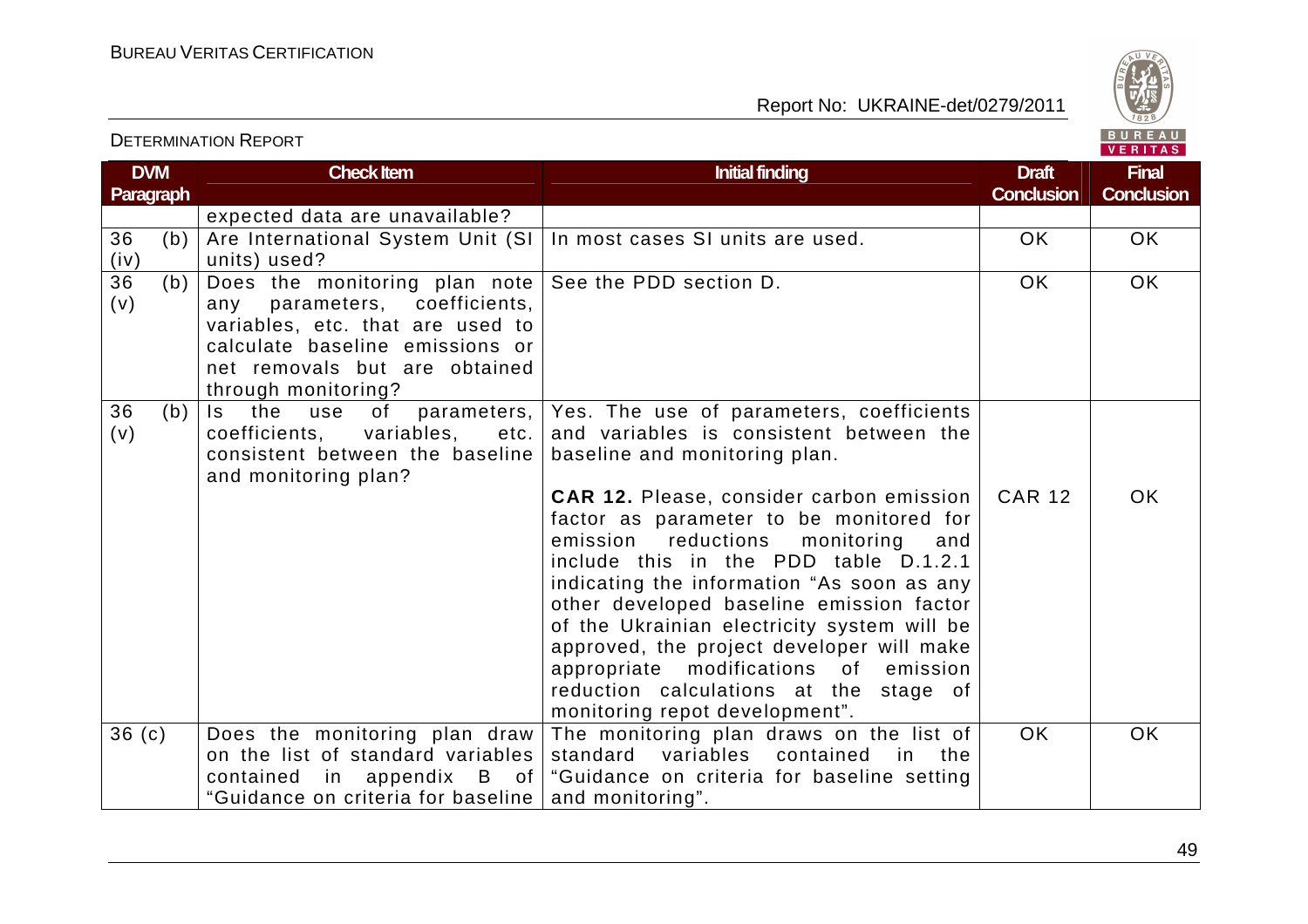

| <b>DVM</b><br><b>Paragraph</b> | <b>Check Item</b>                                                                                                                                                                                                                                                                                                                                                                                                                                                                                                                                                                                                                                                                                                                      | <b>Initial finding</b>                                                                                                                                                                              | <b>Draft</b><br><b>Conclusion</b> | <b>Final</b><br><b>Conclusion</b> |
|--------------------------------|----------------------------------------------------------------------------------------------------------------------------------------------------------------------------------------------------------------------------------------------------------------------------------------------------------------------------------------------------------------------------------------------------------------------------------------------------------------------------------------------------------------------------------------------------------------------------------------------------------------------------------------------------------------------------------------------------------------------------------------|-----------------------------------------------------------------------------------------------------------------------------------------------------------------------------------------------------|-----------------------------------|-----------------------------------|
|                                | setting and monitoring"?                                                                                                                                                                                                                                                                                                                                                                                                                                                                                                                                                                                                                                                                                                               |                                                                                                                                                                                                     |                                   |                                   |
| 36(d)                          | monitoring<br>Does<br>the<br>plan<br>explicitly and clearly distinguish:<br>(i) Data and parameters that are<br>not monitored throughout<br>the<br>crediting<br>period,<br>but<br>are<br>determined only once (and<br>thus<br>remain fixed throughout<br>the<br>crediting period), and that are<br>available already at the stage of<br>determination?<br>(ii) Data and parameters that are<br>not monitored throughout<br>the<br>crediting<br>period,<br>but<br>are<br>determined only once (and thus<br>remain fixed<br>throughout<br>the<br>crediting period), but that are not<br>already available at the stage of<br>determination?<br>(iii) Data and parameters that are<br>monitored<br>throughout<br>the<br>crediting period? | See section D of the PDD.                                                                                                                                                                           | <b>OK</b>                         | OK                                |
| 36(e)                          | the<br>Does<br>monitoring<br>plan<br>describe the methods employed<br>for data monitoring (including its<br>frequency) and recording?                                                                                                                                                                                                                                                                                                                                                                                                                                                                                                                                                                                                  | The<br>monitoring<br>plan<br>describes<br>the<br>methods employed for data monitoring and<br>recording.<br><b>FAR 01.</b> The data to be monitored and<br>required for determination are to be kept | <b>FAR 01</b>                     | Pending                           |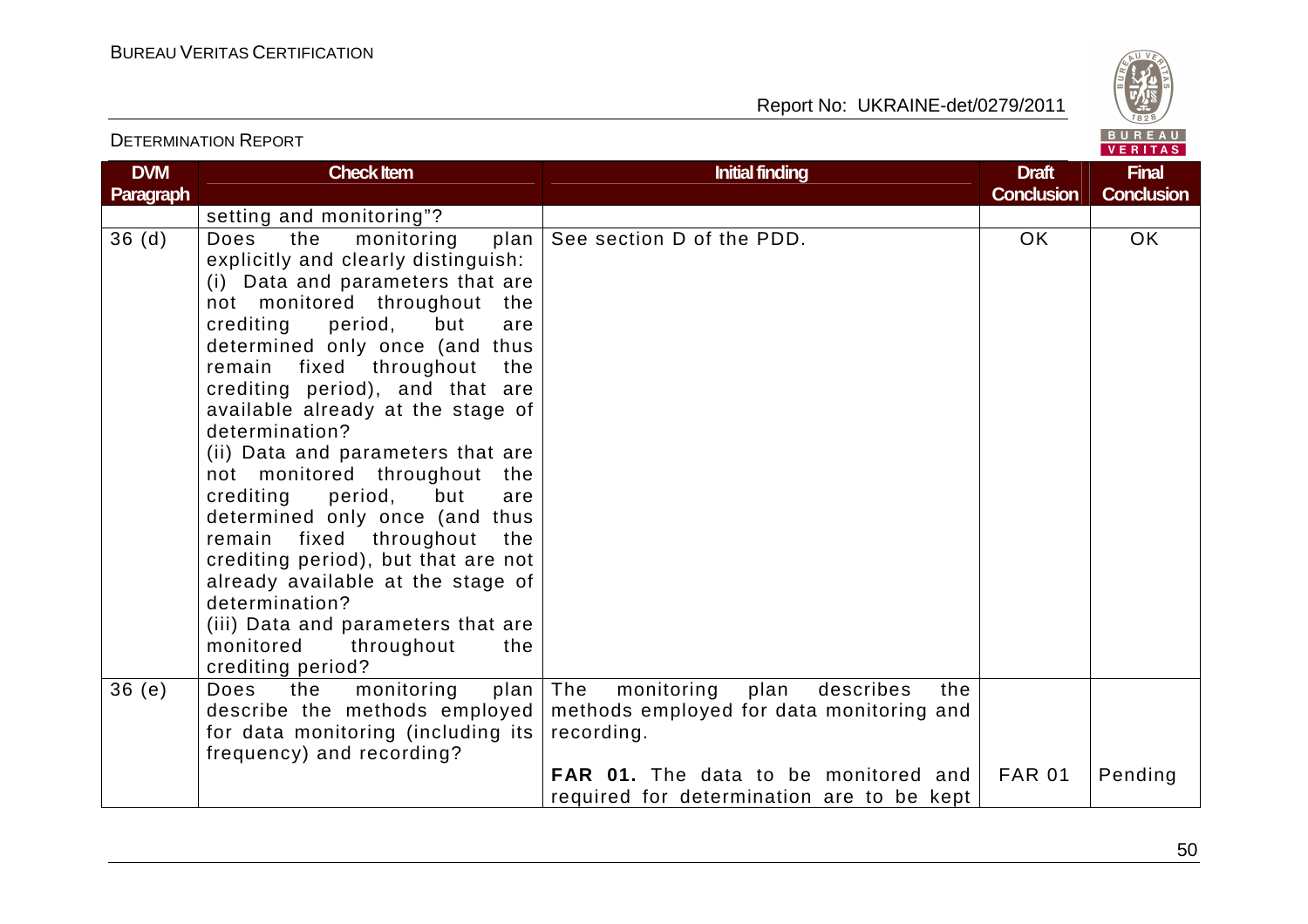

| <b>DVM</b><br><b>Paragraph</b> | <b>Check Item</b>                                                                                                                                                                                                                                                                                                            | <b>Initial finding</b>                                                                                                                                                                                                                          | <b>Draft</b><br><b>Conclusion</b> | <b>Final</b><br><b>Conclusion</b> |
|--------------------------------|------------------------------------------------------------------------------------------------------------------------------------------------------------------------------------------------------------------------------------------------------------------------------------------------------------------------------|-------------------------------------------------------------------------------------------------------------------------------------------------------------------------------------------------------------------------------------------------|-----------------------------------|-----------------------------------|
|                                |                                                                                                                                                                                                                                                                                                                              | for two years after the last transfer of<br>emission reductions units for the project.<br>The order concerning the procedure for<br>keeping monitoring data should be issued<br>(The information on this should<br>be<br>indicated in the PDD). |                                   |                                   |
| 36(f)                          | monitoring<br>the<br>plan<br>Does<br>all<br>elaborate<br>algorithms<br>and<br>formulae<br>used<br>for<br>the<br>estimation/calculation of baseline<br>emissions/removals and project<br>emissions/removals<br>direct<br>or<br>emission<br>monitoring<br>of<br>reductions from<br>the<br>project,<br>leakage, as appropriate? | The monitoring plan elaborates direct<br>monitoring of emission reductions from the<br>project.                                                                                                                                                 | <b>OK</b>                         | <b>OK</b>                         |
| 36<br>(f)<br>(i)               | Is the underlying rationale for the<br>algorithms/formulae explained?                                                                                                                                                                                                                                                        | Yes. See section D.1.2 of the PDD.                                                                                                                                                                                                              | <b>OK</b>                         | <b>OK</b>                         |
| $\overline{36}$<br>(f)<br>(ii) | consistent<br>Are<br>variables,<br>equation formats, subscripts etc.<br>used?                                                                                                                                                                                                                                                | Consistent variables, equation formats are<br>used.                                                                                                                                                                                             | <b>OK</b>                         | OK                                |
| 36<br>(f)<br>(iii)             | Are all equations numbered?                                                                                                                                                                                                                                                                                                  | All equations are correctly numbered.                                                                                                                                                                                                           | <b>OK</b>                         | OK                                |
| 36<br>(f)<br>(iv)              | Are all variables,<br>with<br>units<br>indicated defined?                                                                                                                                                                                                                                                                    | All variables<br>defined<br>units<br>with<br>are<br>indicated.                                                                                                                                                                                  | <b>OK</b>                         | OK                                |
| 36<br>(f)<br>(v)               | Is the conservativeness of the<br>algorithms/procedures justified?                                                                                                                                                                                                                                                           | The conservativeness of the procedures<br>are justified.                                                                                                                                                                                        | <b>OK</b>                         | OK                                |
| 36<br>(f)<br>(v)               | To<br>the<br>extent<br>possible, are<br>methods<br>quantitatively<br>to                                                                                                                                                                                                                                                      | The uncertainty level of data is reasonably<br>low.                                                                                                                                                                                             | OK                                | <b>OK</b>                         |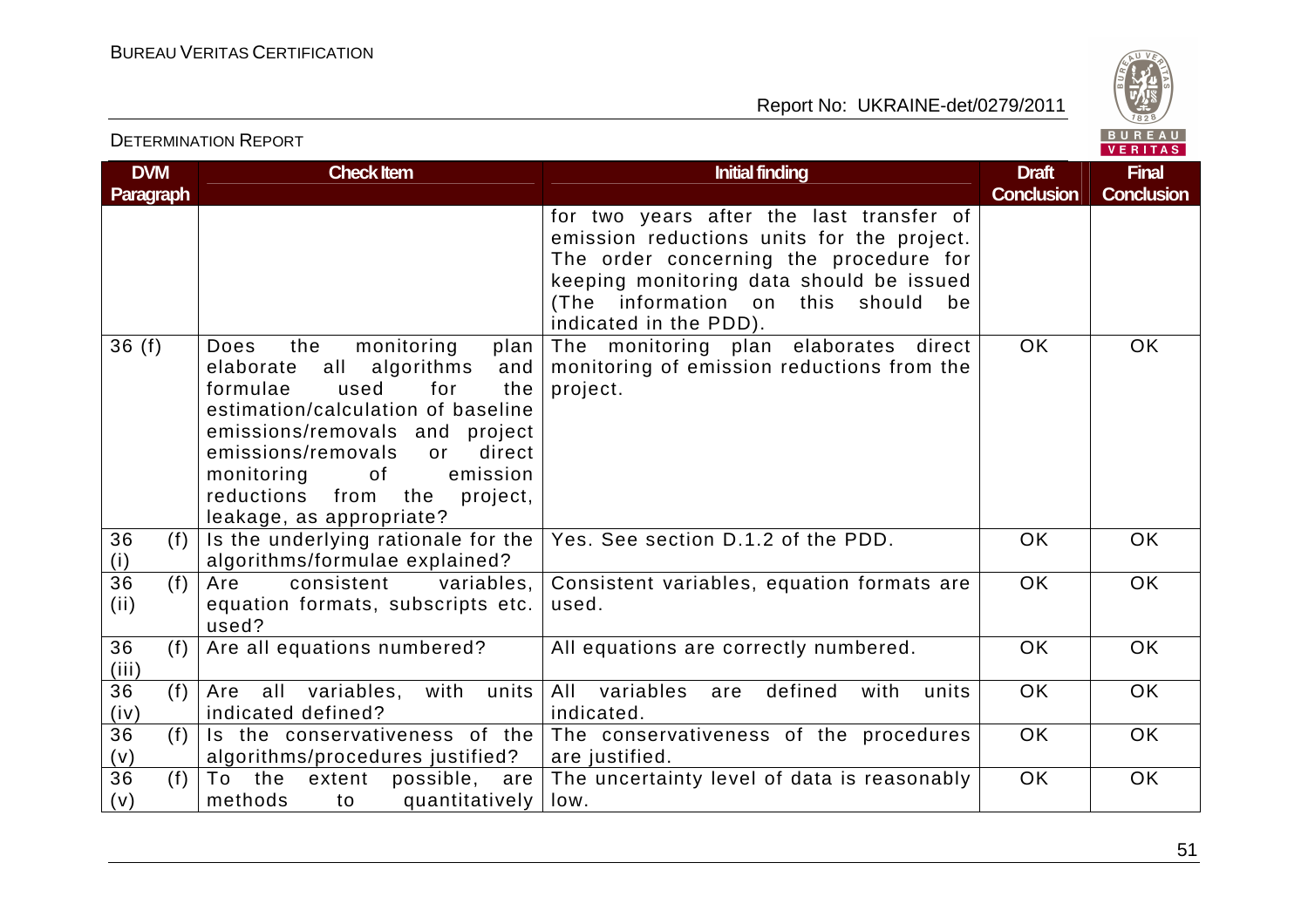Report No: UKRAINE-det/0279/2011



**DVM Paragraph Check Item Draft Check Item Initial finding Check Item Draft ConclusionFinal Conclusion** account for uncertainty in key parameters included? 36 (f) Is consistency between the Consistency between the elaboration of (vi) elaboration of the baseline the baseline scenario and the procedure scenario and the procedure for  $\vert$  for calculating the emissions of the calculating the emissions or net  $|$  baseline are ensured. removals of the baseline ensured? Are any parts of the algorithms All parts of the formulae are explained.  $\qquad \qquad \vert \quad \text{OK} \quad \vert \quad \text{OK}$ OK OK 36 (f) (vii) or formulae that are not selfevident explained? Is it justified that the procedure See section D of the PDD.  $\begin{array}{|c|c|c|c|c|}\hline \end{array}$  OK  $\begin{array}{|c|c|c|c|c|}\hline \end{array}$ 36 (f) (vii) is consistent with standard technical procedures in the relevant sector? 36  $($ f)  $\mid$  Are references provided as  $\mid$  Necessary references are provided.  $\mid$  OK  $\mid$  OK (vii) necessary? Are implicit and explicit key  $\vert$  All key factors are explained in a 36 (f) (vii) assumptions explained in a $|\!|$ transparent $\!$ manner. transparent manner? Is it clearly stated which See-section 36 (f) (v) of this-table.  $\begin{array}{|c|c|c|c|c|}\hline \text{OK} & \text{OK} & \text{OK} \\\hline \end{array}$ OK OK 36 (f) (vii) procedures assumptions and have significant uncertainty associated with them, and how be such uncertainty is to addressed? Is the uncertainty of key See-the-previous-section-of-this-table.  $\begin{array}{|c|c|c|c|c|}\hline \text{OK} & \text{OK} & \text{OK} \\\hline \end{array}$ 36 (f) (vii) parameters described and, where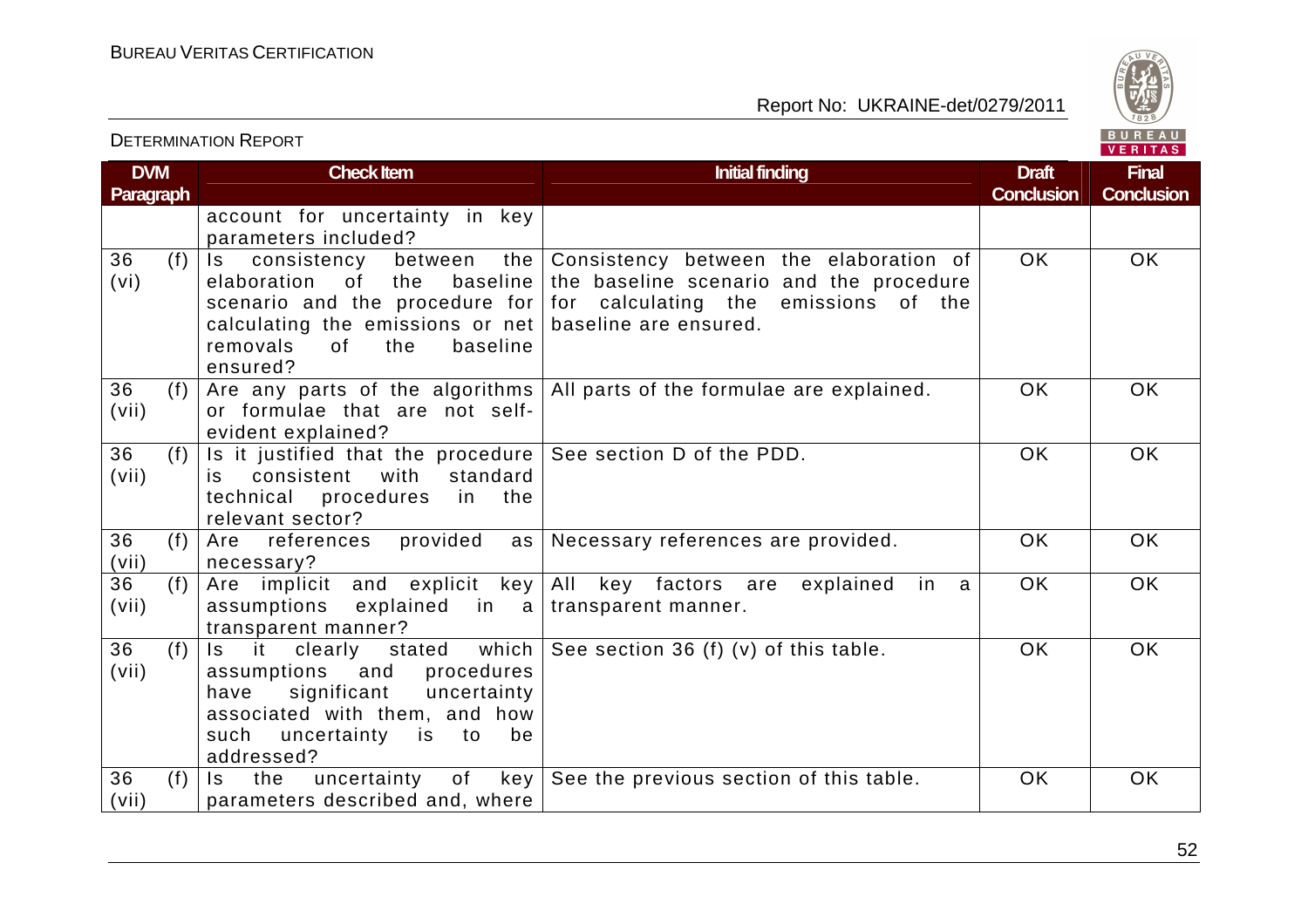Report No: UKRAINE-det/0279/2011



#### VERITAS **DVM Check Item Draft Check Item Initial finding Check Item Initial finding Draft Act Initial finding Draft Act Initial finding Draft Final Paragraph Conclusion Conclusion** possible, is an uncertainty range at 95% confidence level for key parameters for the calculation of emission reductions or enhancements of net removals provided?  $36 (g)$  Does the monitoring plan identify - I OK I OK a national or international monitoring standard if such standard has to be and/or is applied to certain aspects of the project? Does the monitoring plan provide a reference as to where a detailed description of the standard can be found? plan See section D of the PDD. COK OK OK 36 (h) Does the monitoring plan document statistical techniques, if used for monitoring, and that they are used in a conservative manner? 36 (i)  $\Box$  Does the monitoring plan present See section D.2 of the PDD. the quality assurance and control  $CAR 07$  OK procedures for the monitoring **CAR 07.** Please, correct the D.2 table of process, including, the PDD by providing information on appropriate, information quality control and quality assurance calibration and on how records procedures. on data and/or method validity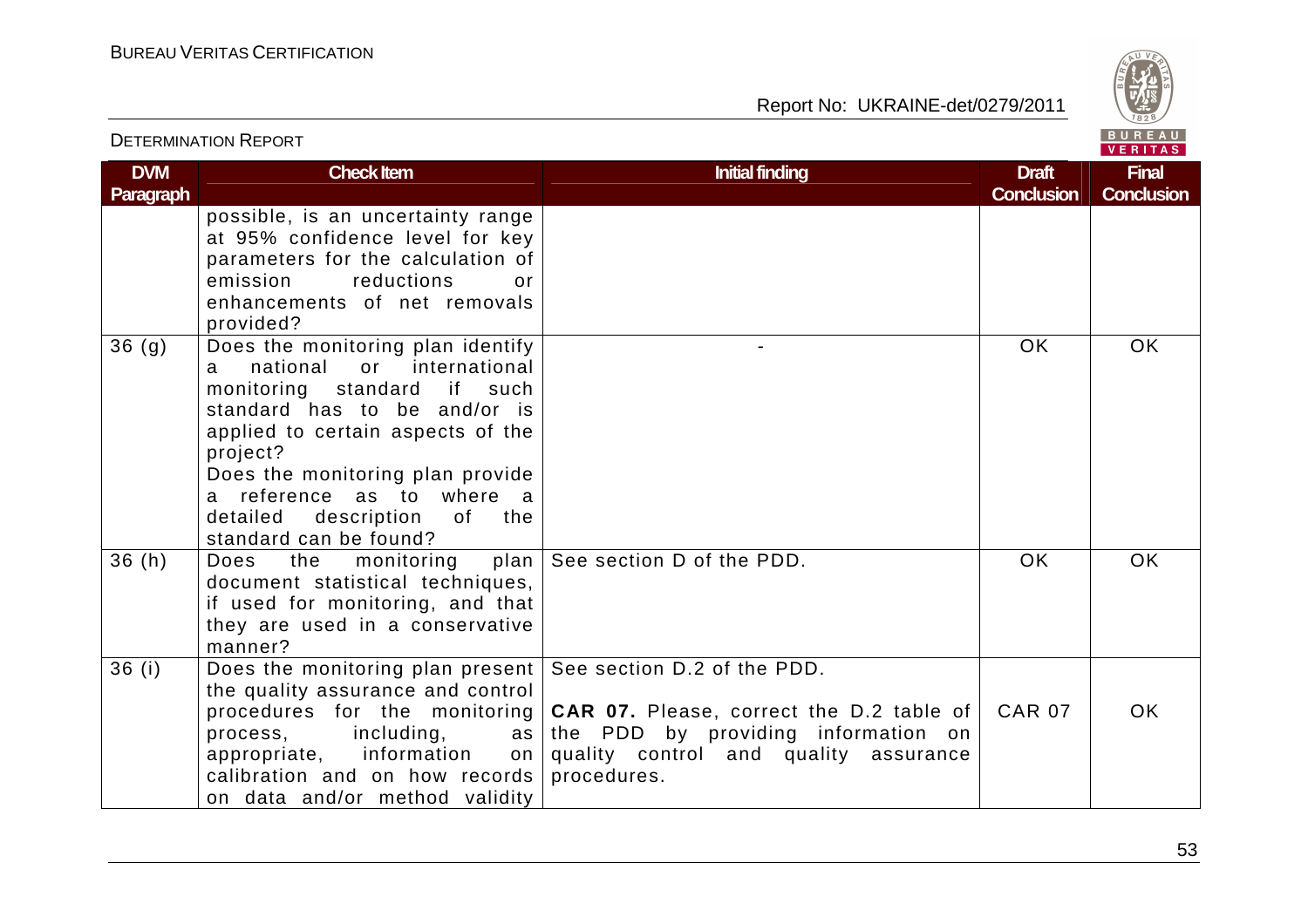

VERITAS

#### **DVM Paragraph Check Item Draft Check Item Initial finding Check Item Initial finding Draft Conclusion** CL 11 OK **Final Conclusion** and accuracy are kept and made **CL 11**. Please, describe the internal available upon request? auditing procedures mentioned in the PDD section D.3. 36 (j) Does the monitoring plan clearly **FAR 02.** The order concerning indication identify the responsibilities and of the names of the personnel involved in the monitoring should be issued (The the authority regarding monitoring activities? information on this should be indicated in the PDD). 36 (k)  $\vert$  Does the monitoring plan, on the The monitoring plan reflects good FAR 02 Pending whole, reflect good monitoring monitoring practices appropriate to the practices appropriate to the project-type. project type? If it is a JI LULUCF project, is the good practice guidance developed by IPCC applied? OK OK 36 (I) Does the monitoring provide, in tabular form, a compilation of the data that need to be complete compilation of the data  $\mid$  collected for its application. that need to be collected for its application, including data that are measured or sampled and data that are collected from other sources but not including data that are calculated with equations? plan The monitoring plan provides a complete OK OK  $36$  (m)  $\vert$  Does the monitoring indicate that the data monitored section. and required for verification are plan FAR 01 of the table is related to this See FAR 01 OK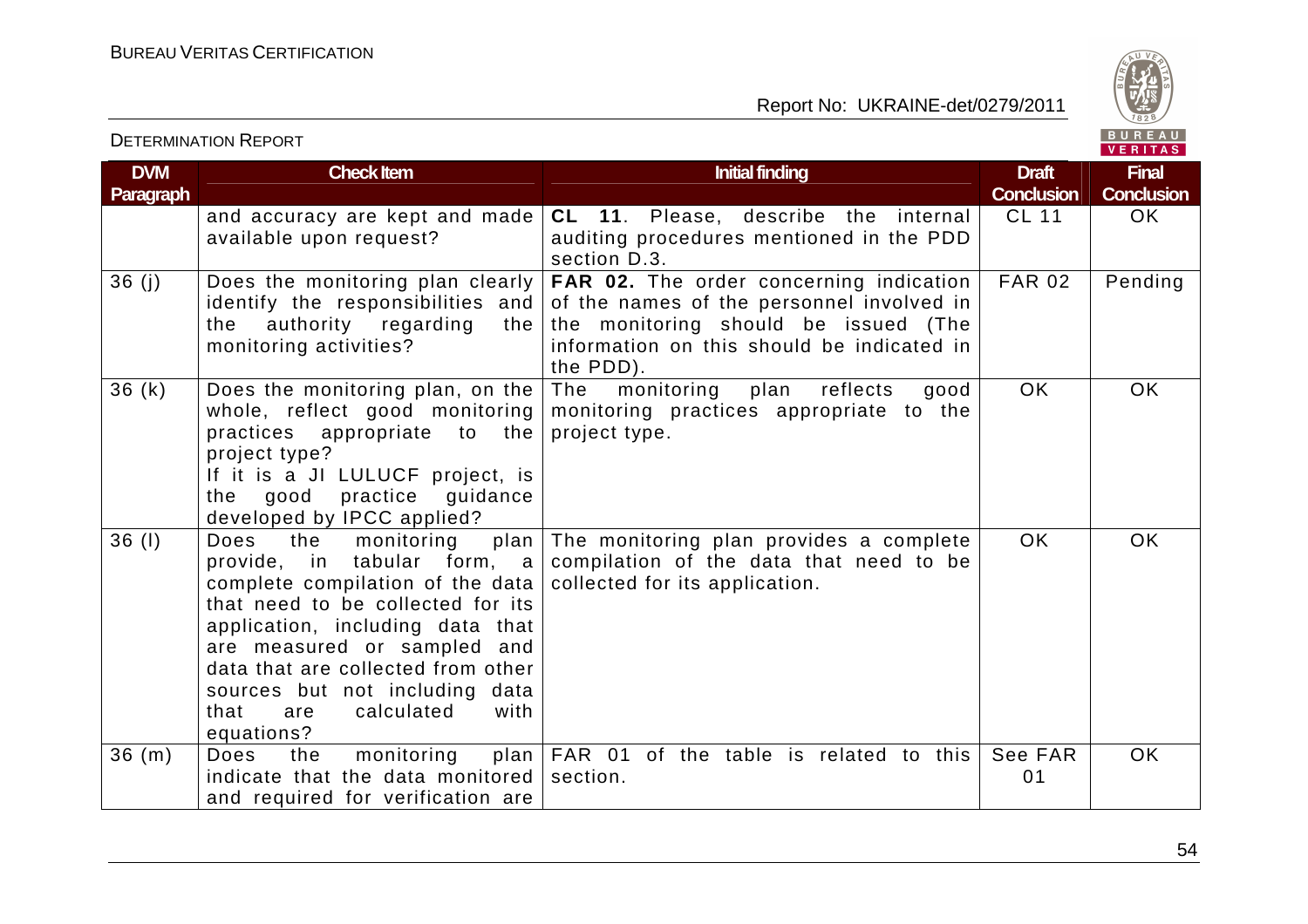

| <b>DVM</b><br>Paragraph | <b>Check Item</b>                                                                                                                                                                                                                                                                                                                                           | <b>Initial finding</b>    | <b>Draft</b><br><b>Conclusion</b> | <b>Final</b><br><b>Conclusion</b> |
|-------------------------|-------------------------------------------------------------------------------------------------------------------------------------------------------------------------------------------------------------------------------------------------------------------------------------------------------------------------------------------------------------|---------------------------|-----------------------------------|-----------------------------------|
|                         | to be kept for two years after the<br>last transfer of ERUs for the<br>project?                                                                                                                                                                                                                                                                             |                           |                                   |                                   |
| 37                      | lf.<br>selected<br>elements<br>or<br>combinations of approved CDM<br>methodologies or methodological<br>tools are used for establishing<br>the monitoring plan, are<br>the<br>selected<br>elements<br>or<br>combination,<br>together<br>with<br>elements<br>supplementary<br>developed<br>by the<br>project<br>participants<br>line with 36<br>in<br>above? | See section D of the PDD. | <b>OK</b>                         | <b>OK</b>                         |
|                         | Approved CDM methodology approach only                                                                                                                                                                                                                                                                                                                      |                           |                                   |                                   |
| 38(a)                   | Does the PDD provide the title,<br>reference number and version of<br>the approved CDM methodology<br>used?                                                                                                                                                                                                                                                 | N/A                       | N/A                               | N/A                               |
| 38(a)                   | the<br>CDM<br>$\mathsf{ls}$<br>approved<br>the most recent<br>methodology<br>valid version when the PDD is<br>submitted for publication? If not,<br>is the methodology still within the<br>period<br>(was<br>the<br>grace<br>methodology revised to a newer<br>version in the past two months)?                                                             | N/A                       | N/A                               | N/A                               |
| 38(b)                   | <b>PDD</b><br>Does<br>the<br>provide<br>a                                                                                                                                                                                                                                                                                                                   | N/A                       | N/A                               | N/A                               |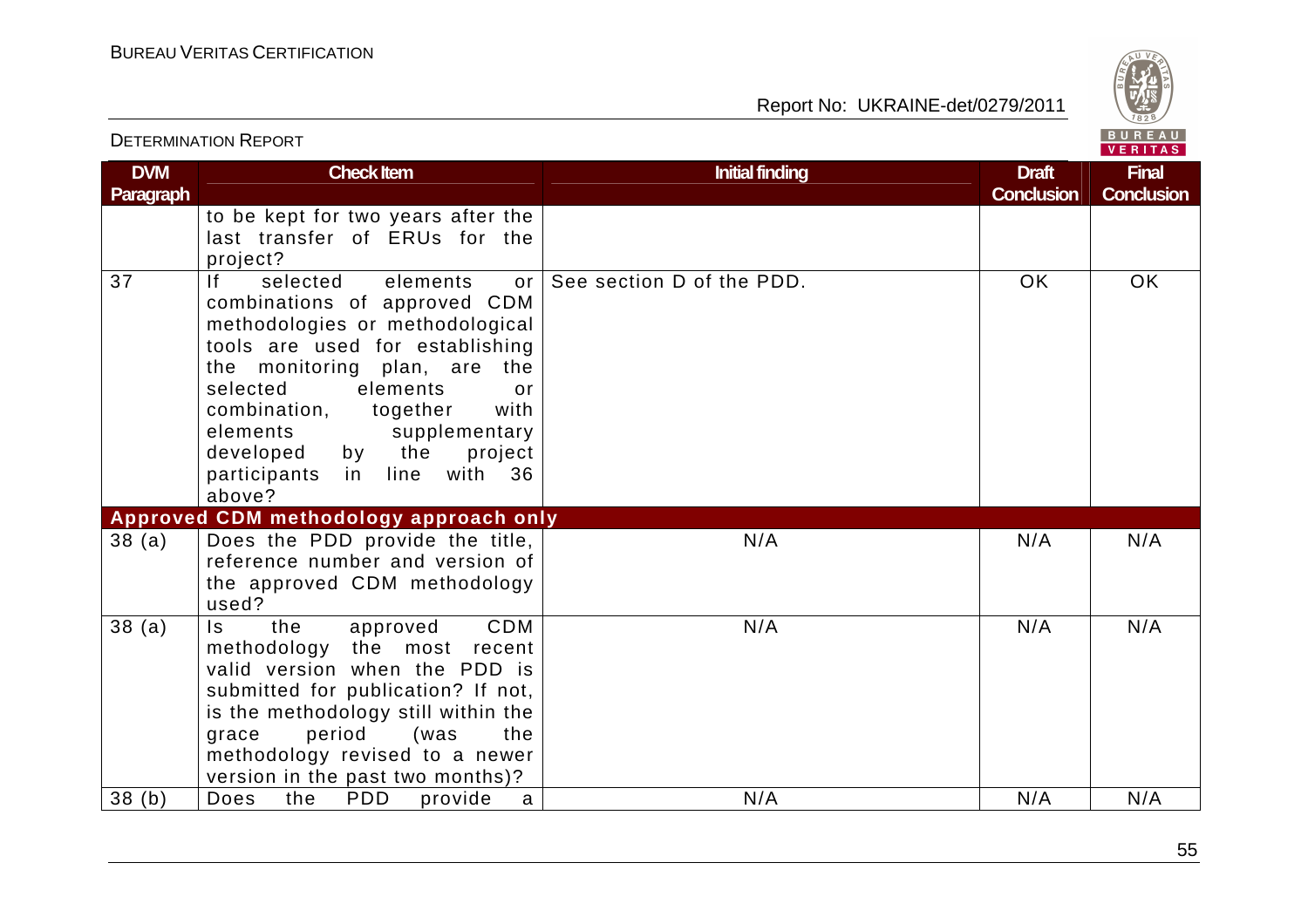Report No: UKRAINE-det/0279/2011



#### VERITAS **DVM Check Item Draft Check Item Initial finding Check Item Initial finding Check Item Initial finding Draft Draft Final Paragraph Conclusion Conclusion** description of why the approved CDM methodology is applicable to the project? 38 (c)  $\begin{array}{|l|} \hline \end{array}$  Are all explanations, descriptions N/A N/A N/A N/A and analyses pertaining to monitoring in the PDD made in accordance with the referenced approved CDM methodology?  $38$  (d)  $\overline{\phantom{a}}$  Is the monitoring plan N/A N/A N/A N/A established appropriately as a result? **Applicable to both JI specific approach and approved CDM methodology approach** OK OK 39 If the monitoring plan indicates The monitoring plan identifies no overlapping monitoring periods  $\mid$  overlapping monitoring periods during the during the crediting period: crediting period. (a) Is the underlying project composed of clearly identifiable components for which emission reductions or enhancements of removals can be calculated independently? (b) Can monitoring be performed independently for each of these components (i.e. the data/parameters monitored for one component are not dependent on/effect data/parameters to be monitored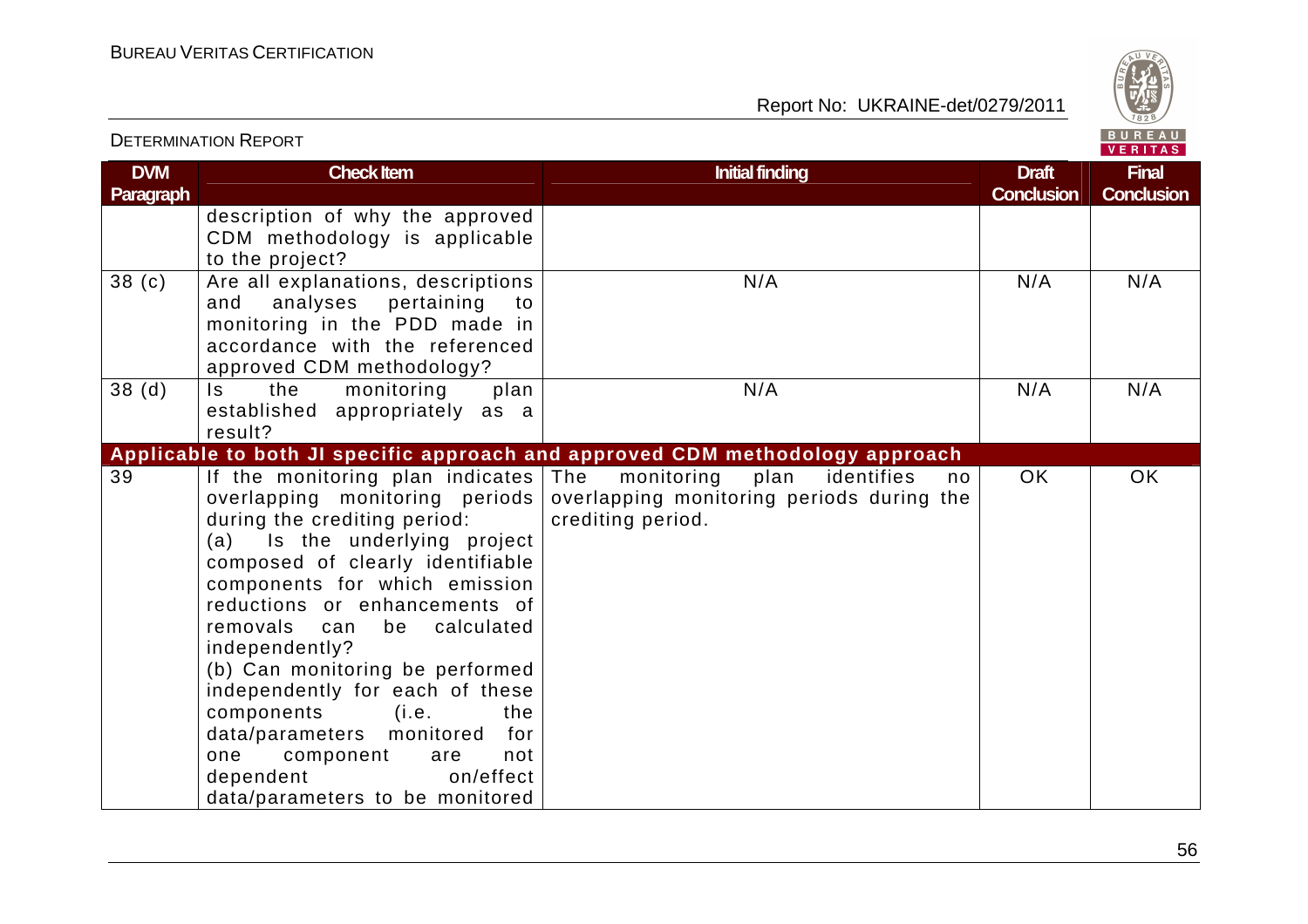

|                                |                                                                                                                                                                                                                                                                                                                                                                                                                                                                                                                   |                                           |                                   | VERIIAS.                          |
|--------------------------------|-------------------------------------------------------------------------------------------------------------------------------------------------------------------------------------------------------------------------------------------------------------------------------------------------------------------------------------------------------------------------------------------------------------------------------------------------------------------------------------------------------------------|-------------------------------------------|-----------------------------------|-----------------------------------|
| <b>DVM</b><br><b>Paragraph</b> | <b>Check Item</b>                                                                                                                                                                                                                                                                                                                                                                                                                                                                                                 | <b>Initial finding</b>                    | <b>Draft</b><br><b>Conclusion</b> | <b>Final</b><br><b>Conclusion</b> |
|                                | for another component)?<br>Does the monitoring plan<br>(c)<br>monitoring<br>that<br>ensure<br>is.<br>performed for all components<br>and that in these cases all the<br>requirements of the JI guidelines<br>and further guidance by the JISC<br>regarding monitoring are met?<br>(d) Does the monitoring plan<br>explicitly provide for overlapping<br>monitoring periods of clearly<br>defined<br>project<br>components,<br>justify its need and state how the<br>conditions mentioned in $(a)-(c)$<br>are met? |                                           |                                   |                                   |
| Leakage                        |                                                                                                                                                                                                                                                                                                                                                                                                                                                                                                                   |                                           |                                   |                                   |
|                                | JI specific approach only                                                                                                                                                                                                                                                                                                                                                                                                                                                                                         |                                           |                                   |                                   |
| 40(a)                          | Does the PDD<br>appropriately  <br>describe an assessment of the<br>potential leakage of the project<br>and appropriately explain which<br>sources of leakage are to be<br>calculated and which can<br>be<br>neglected?                                                                                                                                                                                                                                                                                           | Leakage is not expected for this project. | <b>OK</b>                         | OK.                               |
| 40(b)                          | PDD<br>Does<br>the<br>provide<br>a<br>procedure for an<br>ex ante<br>estimate of leakage?                                                                                                                                                                                                                                                                                                                                                                                                                         |                                           | <b>OK</b>                         | <b>OK</b>                         |
|                                | Approved CDM methodology approach only                                                                                                                                                                                                                                                                                                                                                                                                                                                                            |                                           |                                   |                                   |

# DETERMINATION REPORT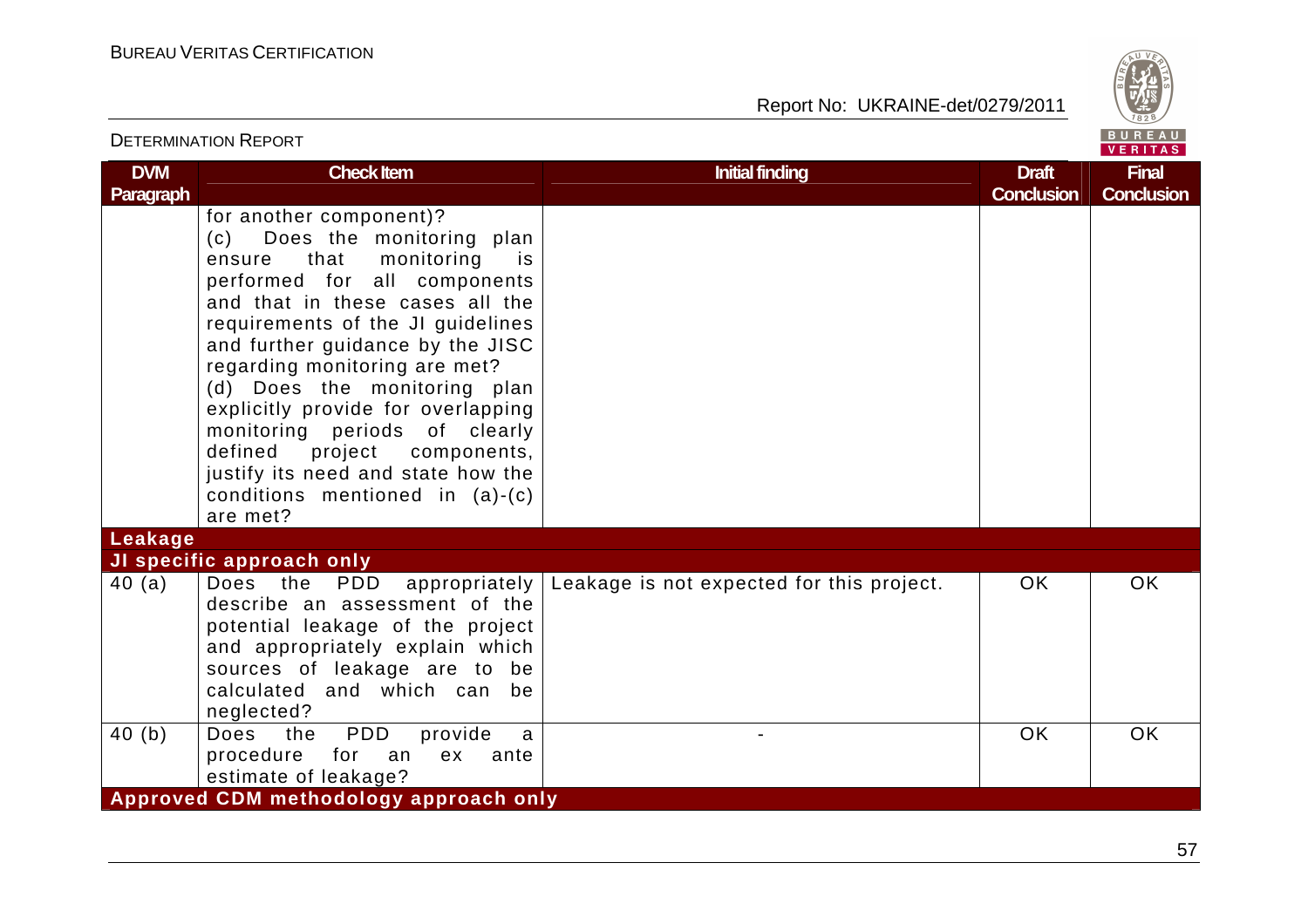

|                         |                                                                                                                                                                                                                                                                                                                                                                                                               |                                                                                                              |                                   | <b>VERITAS</b>                    |
|-------------------------|---------------------------------------------------------------------------------------------------------------------------------------------------------------------------------------------------------------------------------------------------------------------------------------------------------------------------------------------------------------------------------------------------------------|--------------------------------------------------------------------------------------------------------------|-----------------------------------|-----------------------------------|
| <b>DVM</b><br>Paragraph | <b>Check Item</b>                                                                                                                                                                                                                                                                                                                                                                                             | <b>Initial finding</b>                                                                                       | <b>Draft</b><br><b>Conclusion</b> | <b>Final</b><br><b>Conclusion</b> |
| 41                      | the<br>the<br>leakage<br>and<br>Are<br>for<br>its<br>estimation<br>procedure<br>defined in accordance with the<br>approved CDM methodology?                                                                                                                                                                                                                                                                   | N/A                                                                                                          | N/A                               | N/A                               |
|                         | Estimation of emission reductions or enhancements of net removals                                                                                                                                                                                                                                                                                                                                             |                                                                                                              |                                   |                                   |
| 42                      | Does the PDD indicate which of The<br>the following approaches<br>$\vert$ it $\vert$<br>chooses?<br>(a) Assessment of emissions or<br>net removals in the baseline<br>scenario and in the project<br>scenario<br>(b)<br>Direct<br>0f<br>assessment<br>emission reductions                                                                                                                                     | PDD<br>the<br>indicates<br>direct<br>that<br>assessment of emission reductions is<br>chosen for the project. | OK.                               | OK.                               |
| 43                      | If the approach (a) in 42 is<br>chosen, does the PDD provide ex<br>ante estimates of:<br>(a) Emissions or net removals for<br>the project scenario (within the<br>project boundary)?<br>(b) Leakage, as applicable?<br>© Emissions or net removals for<br>the baseline scenario (within the<br>project boundary)?<br>Emission reductions<br>(d)<br>or<br>enhancements of net removals<br>adjusted by leakage? | N/A                                                                                                          | N/A                               | N/A                               |
| 44                      |                                                                                                                                                                                                                                                                                                                                                                                                               | If the approach (b) in 42 is $ $ The PDD section E provides ex ante                                          | <b>OK</b>                         | <b>OK</b>                         |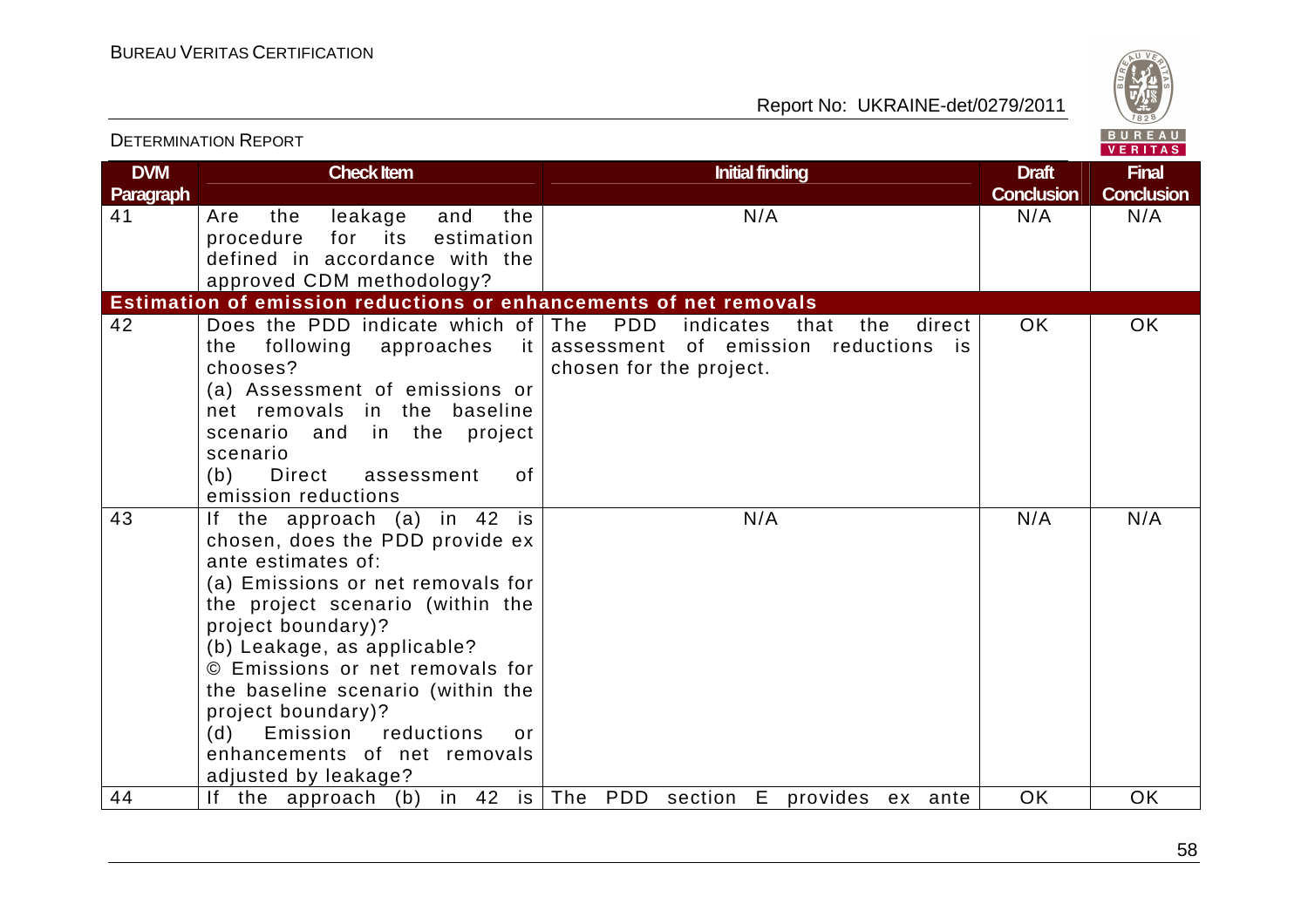

|                                |                                                                                                                                                                                                                                                                                                                                                                                                                                                                                                                              |                                                                                                                                                                                                                                                                                                                                                                                                                  |                                   | . <i>.</i>                        |
|--------------------------------|------------------------------------------------------------------------------------------------------------------------------------------------------------------------------------------------------------------------------------------------------------------------------------------------------------------------------------------------------------------------------------------------------------------------------------------------------------------------------------------------------------------------------|------------------------------------------------------------------------------------------------------------------------------------------------------------------------------------------------------------------------------------------------------------------------------------------------------------------------------------------------------------------------------------------------------------------|-----------------------------------|-----------------------------------|
| <b>DVM</b><br><b>Paragraph</b> | <b>Check Item</b>                                                                                                                                                                                                                                                                                                                                                                                                                                                                                                            | <b>Initial finding</b>                                                                                                                                                                                                                                                                                                                                                                                           | <b>Draft</b><br><b>Conclusion</b> | <b>Final</b><br><b>Conclusion</b> |
|                                | ante estimates of:<br>Emission<br>reductions<br>(a)<br>or<br>enhancements of net removals<br>(within the project boundary)?<br>(b) Leakage, as applicable?<br>Emission<br>reductions<br>(c)<br>or<br>enhancements of net removals<br>adjusted by leakage?                                                                                                                                                                                                                                                                    | chosen, does the PDD provide $ex$ estimates of emission reductions.                                                                                                                                                                                                                                                                                                                                              |                                   |                                   |
| 45                             | For both approaches in 42<br>(a) Are the estimates in 43 or 44<br>given:<br>(i) On a periodic basis?<br>(ii) At least from the beginning<br>until the end of the crediting<br>period?<br>(iii) On a source-by-source/sink-<br>by-sink<br>basis?<br>(iv) For each GHG?<br>(v) In tones of $CO2$ equivalent,<br>using global warming potentials<br>defined by decision 2/CP.3 or<br>as subsequently revised<br>in<br>accordance with Article 5 of the<br>Kyoto Protocol?<br>Are the formula used for<br>(b)<br>calculating the | The estimates are given on a periodic<br>basis.<br>The estimates are given on a source-by-<br>source basis in tones of $CO2$ equivalent,<br>using global warming potentials defined by<br>decision 2/CP.3 or as subsequently<br>revised in accordance with Article 5 of the<br>Kyoto Protocol.<br>The formula used for calculating the<br>estimates<br>43<br>44<br>consistent<br>in<br>or<br>throughout the PDD. | <b>OK</b>                         | <b>OK</b>                         |

DETERMINATION REPORT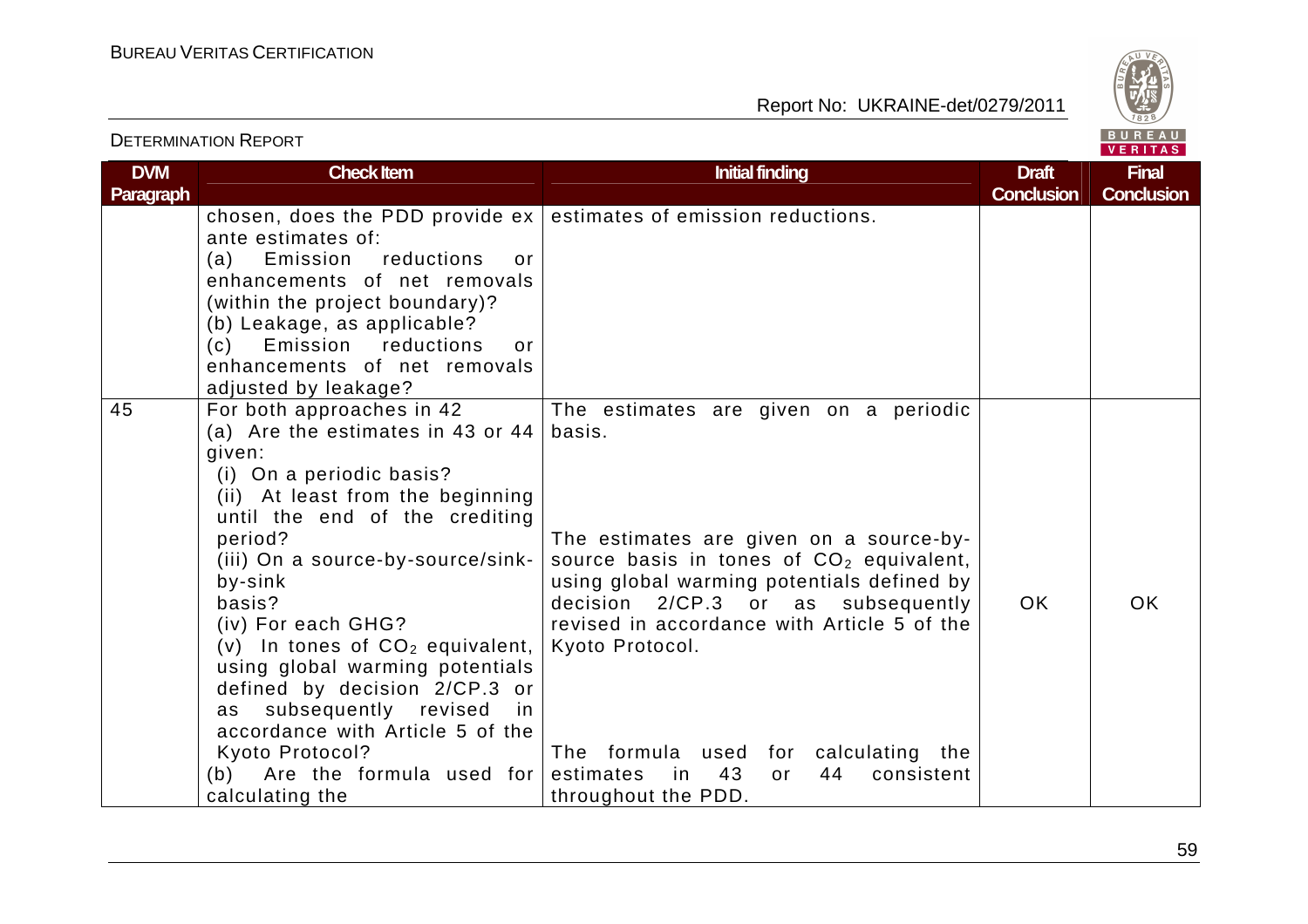

| <b>DETERMINATION REPORT</b>    |                                                                                                                                                                                                                                                                                                                                                                                                                                                                                           |                                                                                                                                                                                                                                        |                                   | BUREAU<br><b>VERITAS</b>          |
|--------------------------------|-------------------------------------------------------------------------------------------------------------------------------------------------------------------------------------------------------------------------------------------------------------------------------------------------------------------------------------------------------------------------------------------------------------------------------------------------------------------------------------------|----------------------------------------------------------------------------------------------------------------------------------------------------------------------------------------------------------------------------------------|-----------------------------------|-----------------------------------|
| <b>DVM</b><br><b>Paragraph</b> | <b>Check Item</b>                                                                                                                                                                                                                                                                                                                                                                                                                                                                         | <b>Initial finding</b>                                                                                                                                                                                                                 | <b>Draft</b><br><b>Conclusion</b> | <b>Final</b><br><b>Conclusion</b> |
|                                | estimates in 43 or 44 consistent<br>throughout the PDD?<br>(c) For calculating estimates in<br>43 or 44, are key factors<br>baseline<br>influencing<br>the<br>emissions or removals and the<br>activity level of the project and<br>the emissions or net removals as<br>well as risks associated with the<br>project taken into account, as<br>appropriate?<br>(d) Are data sources used for<br>calculating the estimates in 43 or<br>44 clearly identified, reliable and<br>transparent? | Data sources used for calculating the<br>estimates are reliable and transparent.<br>The estimation is based on conservative                                                                                                            |                                   |                                   |
|                                | Are emission factors<br>(e)<br>(including default<br>emission<br>factors) if used for calculating<br>the estimates in 43 or 44<br>selected by carefully balancing                                                                                                                                                                                                                                                                                                                         | assumptions.                                                                                                                                                                                                                           |                                   |                                   |
|                                | accuracy and reasonableness,<br>and appropriately justified of the<br>choice?<br>(f) Is the estimation in 43 or 44<br>based<br>conservative  <br>on<br>and the<br>assumptions<br>most<br>plausible<br>scenarios<br>in<br>a<br>transparent manner?                                                                                                                                                                                                                                         | The annual average of estimated emission<br>reductions are calculated by dividing the<br>total estimated emission reductions over<br>the crediting period by the total months of<br>the crediting period and multiplying by<br>twelve. |                                   |                                   |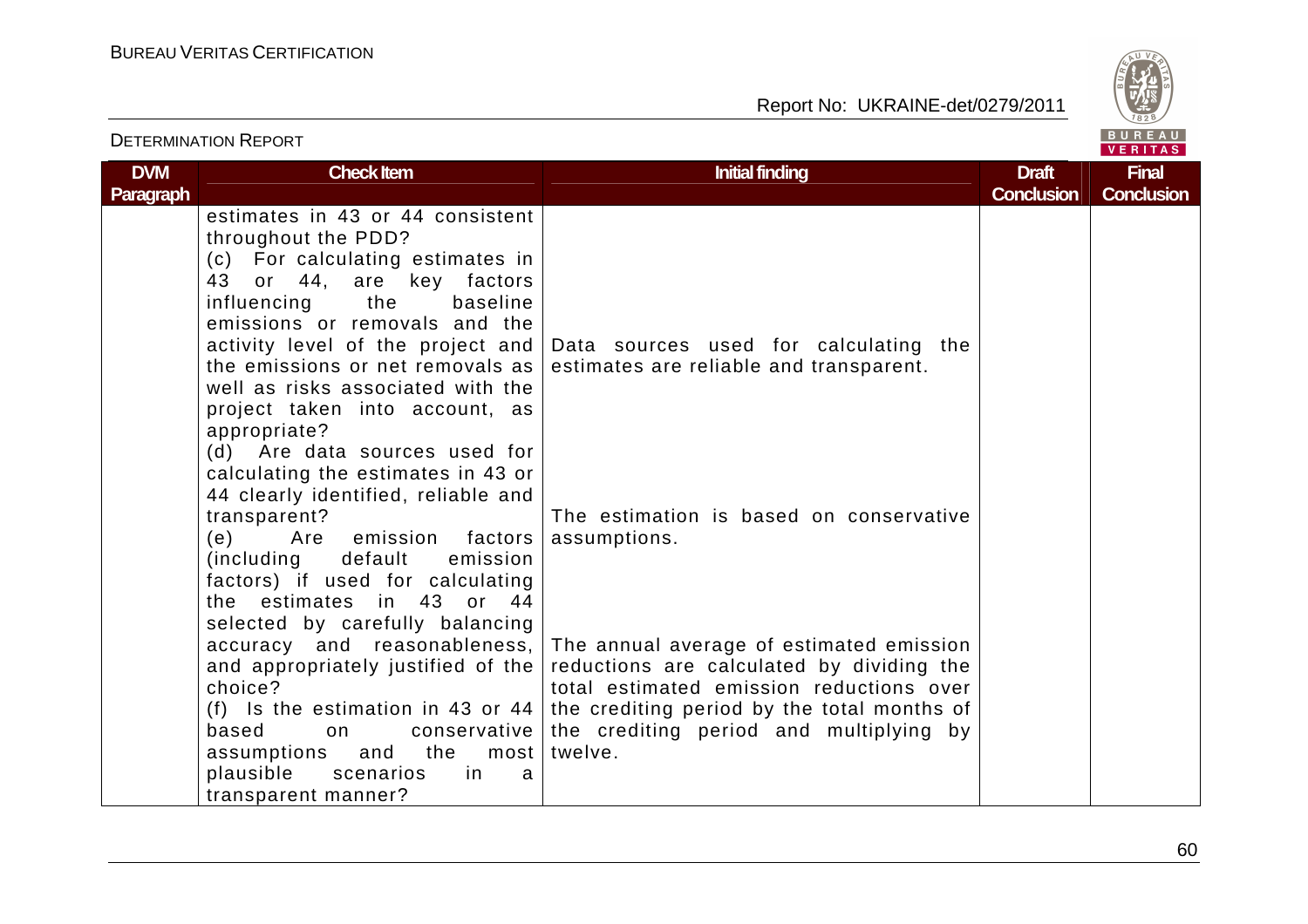

## DETERMINATION REPORTVERITAS **DVM Check Item Draft Check Item Initial finding Check Item Initial finding Draft Act Initial finding Draft Act Initial finding Draft Final Paragraph Conclusion Conclusion** (g) Are the estimates in 43 or 44 consistent throughout the PDD? (h) Is the annual average of estimated emission reductions or enhancements of net removals calculated by dividing the total estimated emission reductions or enhancements of net removals over the crediting period by the total months of the crediting period and multiplying by twelve? 46 If the calculation of the baseline See section B of the PDD. The North Contract Contract Contract Contract Contract Contract Contract Contract Contract Contract Contract Contract Contract Contract Contract Contract Cont emissions or net removals is to be performed ex post, does the PDD include an illustrative ex ante emissions or net removals calculation? **Approved CDM methodology approach only** 47 $(a)$  Is the estimation of emission N/A N/A N/A N/A reductions or enhancements of net removals made in accordance with the approved CDM methodology? 47 (b) Is the estimation of emission N/A N/A N/A N/A reductions or enhancements of net removals presented in the PDD: − On a periodic basis?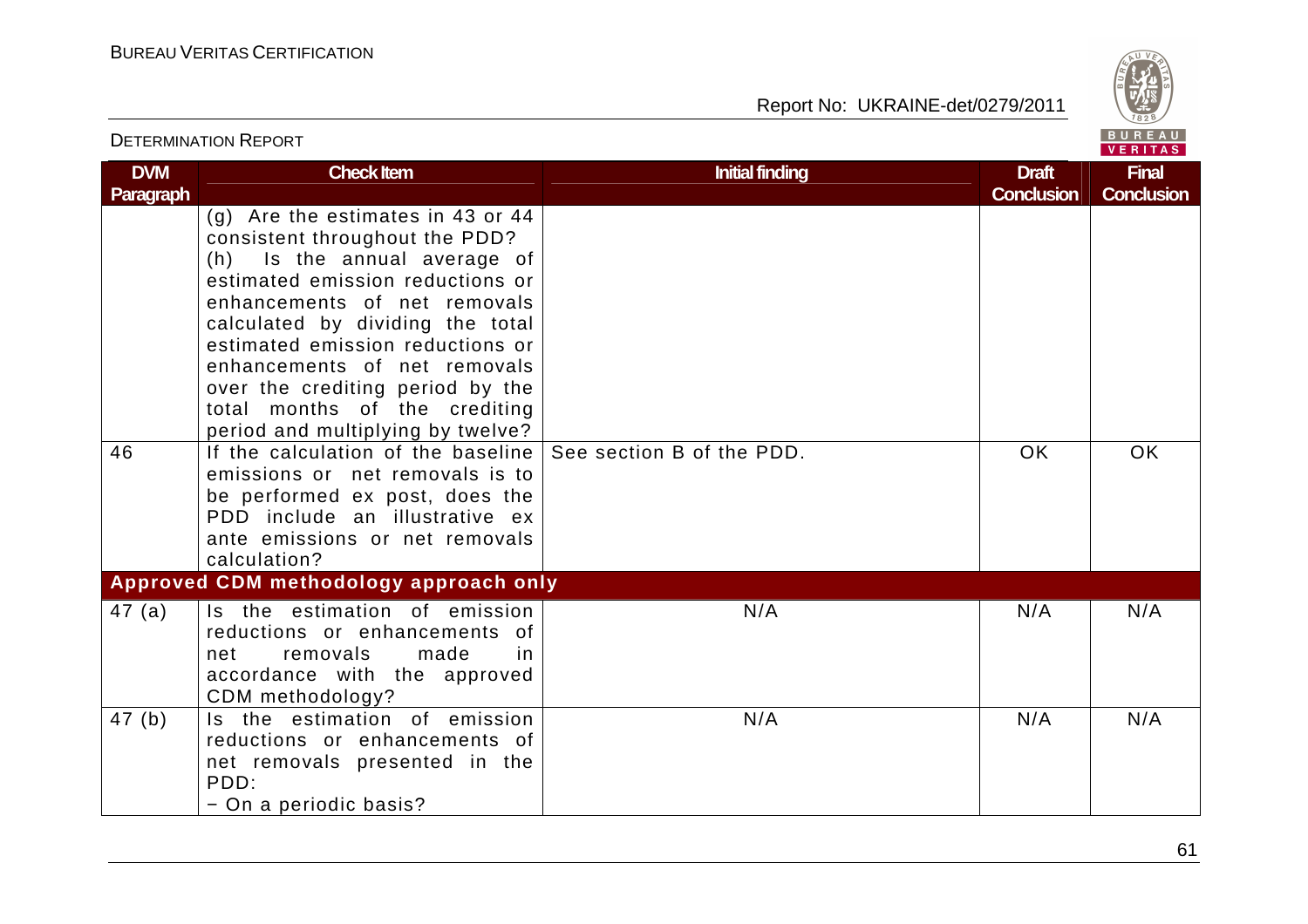Report No: UKRAINE-det/0279/2011



## VERITAS **DVM Check Item Draft Check Item Initial finding Check Item Initial finding Draft Act Initial finding Draft Act Initial finding Draft Final Paragraph Conclusion Conclusion** − At least from the beginning until the end of the crediting period? − On a source-by-source/sink-bysink basis? − For each GHG? − In tones of CO2 equivalent, using global warming potentials defined by decision 2/CP.3 or as subsequently revised in accordance with Article 5 of the Kyoto Protocol? − Are the formula used for calculating the estimates consistent throughout the PDD? − Are the estimates consistent throughout the PDD? − Is the annual average of estimated emission reductions or enhancements of net removals calculated by dividing the total estimated emission reductions or enhancements of net removals over the crediting period by the total months of the crediting period and multiplying by twelve?

**Environmental impacts**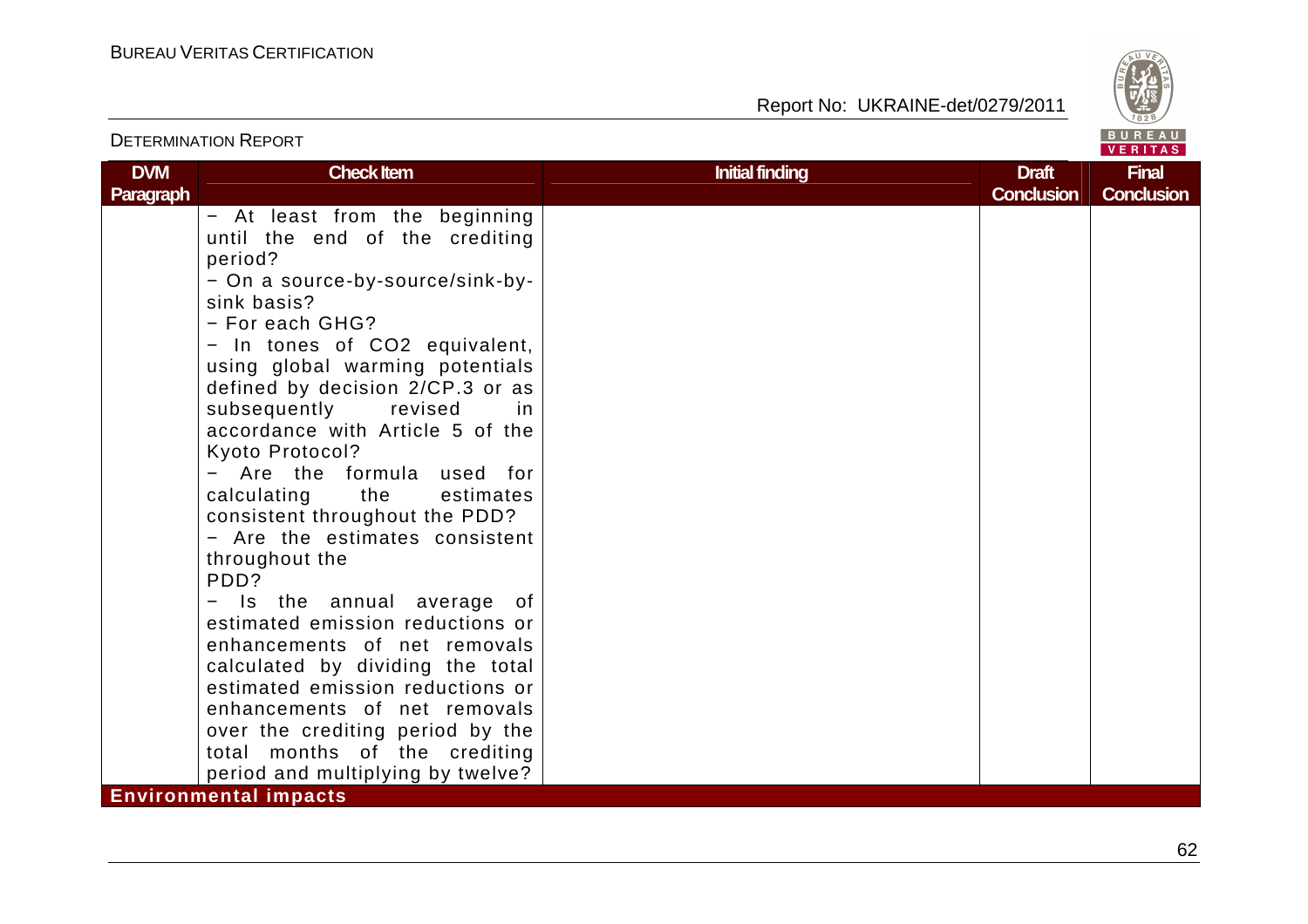Report No: UKRAINE-det/0279/2011



VERITAS **DVM Check Item Draft Check Item Initial finding Check Item Initial finding Draft Act Initial finding Draft Act Initial finding Draft Final Paragraph Conclusion Conclusion** 48 (a) | Does the PDD list and attach | See-section F.1 of the PDD. documentation on the analysis of CAR 06 OK the environmental impacts of the **CAR 06.** Please, accurately describe the project, including transboundary procedure of the end-of-life CFLs impacts, in accordance with utilization (in the section D.1 and F.1 of procedures as determined by the the PDD). host Party? See the previous section of this table. <br>  $\overline{OK}$  OK OK  $48$  (b)  $\parallel$  If the analysis in 48 (a) indicates that the environmental impacts are considered significant by the project participants or the host Party, does the PDD provide conclusion and all references to supporting documentation of an environmental impact assessment undertaken in accordance with the procedures as required by the host Party? **Environmental impacts**  49 If stakeholder consultation was No stakeholder consultation process for OK OK the JI projects is required by the host undertaken in accordance with the procedure party. Stakeholder comments are collected as required by the host Party, during the time of this PDD publication on does the PDD provide: the internet during the determination (a) A list of stakeholders from procedure. whom comments on the projects have been received, if any? (b) The nature of the comments?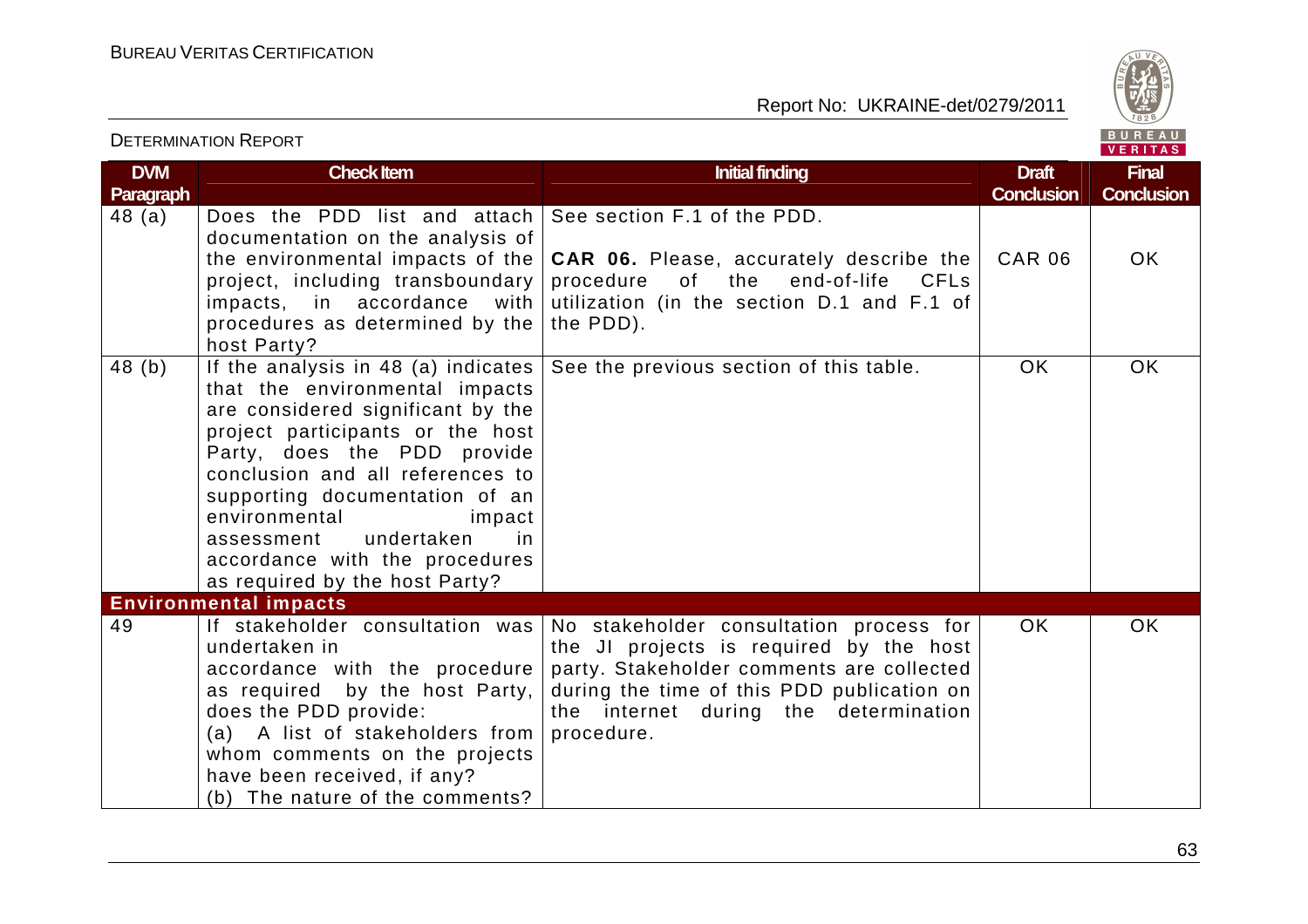

| <b>DETERMINATION REPORT</b> |                                                                                                                                                                                                                                                                                                                                                                                                                                                                                                                                                                                                                                                                                                                                       | BUREAU<br><b>VERITAS</b>                                                          |                                   |                                   |
|-----------------------------|---------------------------------------------------------------------------------------------------------------------------------------------------------------------------------------------------------------------------------------------------------------------------------------------------------------------------------------------------------------------------------------------------------------------------------------------------------------------------------------------------------------------------------------------------------------------------------------------------------------------------------------------------------------------------------------------------------------------------------------|-----------------------------------------------------------------------------------|-----------------------------------|-----------------------------------|
| <b>DVM</b><br>Paragraph     | <b>Check Item</b>                                                                                                                                                                                                                                                                                                                                                                                                                                                                                                                                                                                                                                                                                                                     | <b>Initial finding</b>                                                            | <b>Draft</b><br><b>Conclusion</b> | <b>Final</b><br><b>Conclusion</b> |
|                             | (c) A description on whether and<br>how the comments have been<br>addressed?                                                                                                                                                                                                                                                                                                                                                                                                                                                                                                                                                                                                                                                          |                                                                                   |                                   |                                   |
|                             |                                                                                                                                                                                                                                                                                                                                                                                                                                                                                                                                                                                                                                                                                                                                       | Determination regarding small-scale projects (additional elements for assessment) |                                   |                                   |
| 50                          | Does the PDD appropriately<br>specify and justify the SSC<br>project type(s) and category(ies)<br>that fall under:<br>(a) One of the types and<br>thresholds of JI SSC projects as<br>defined in .Provisions for<br>joint implementation small-scale<br>projects.? If the project contains<br>more than one JI SSC project<br>type component, does each<br>component meet the relevant<br>threshold criterion?<br>(b) One of the SSC project<br>categories defined in the most<br>recent version of appendix B of<br>annex II to decision 4/CMP.1, or<br>an additional project category<br>approved by<br>the JISC in accordance with the<br>relevant provision in "Provisions<br>for joint implementation small-<br>scale projects"? | N/A                                                                               | N/A                               | N/A                               |
| 51                          | Does the SSC PDD confirms and                                                                                                                                                                                                                                                                                                                                                                                                                                                                                                                                                                                                                                                                                                         | N/A                                                                               | N/A                               | N/A                               |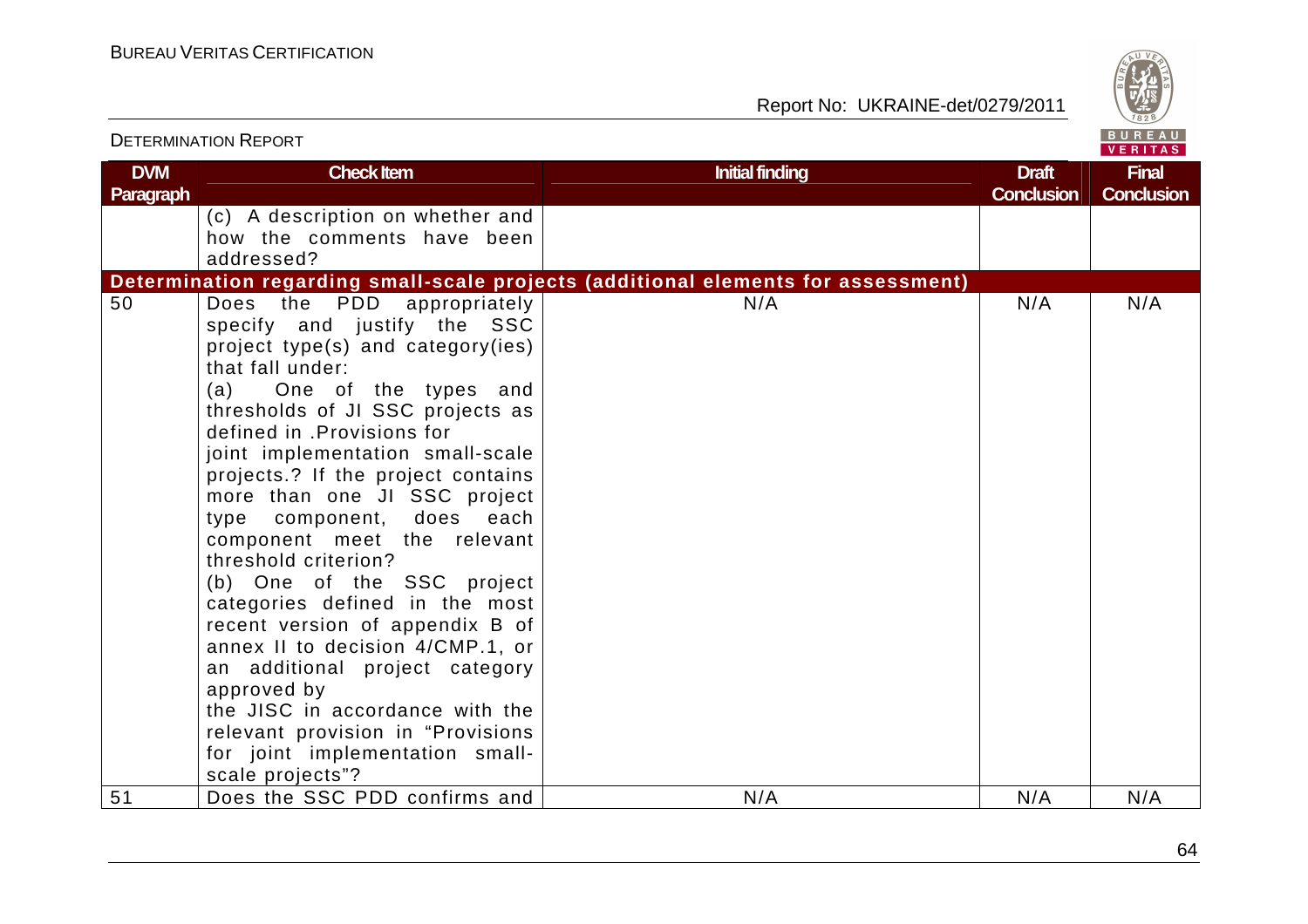

|                         | <b>DETERMINATION REPORT</b>                                                                                                                                                                                                                                                                                                                                                                                                                                                                                                                                                                                                                                                                                                           |                        |                                   | BUREAU<br><b>VERITAS</b>          |
|-------------------------|---------------------------------------------------------------------------------------------------------------------------------------------------------------------------------------------------------------------------------------------------------------------------------------------------------------------------------------------------------------------------------------------------------------------------------------------------------------------------------------------------------------------------------------------------------------------------------------------------------------------------------------------------------------------------------------------------------------------------------------|------------------------|-----------------------------------|-----------------------------------|
| <b>DVM</b><br>Paragraph | <b>Check Item</b>                                                                                                                                                                                                                                                                                                                                                                                                                                                                                                                                                                                                                                                                                                                     | <b>Initial finding</b> | <b>Draft</b><br><b>Conclusion</b> | <b>Final</b><br><b>Conclusion</b> |
|                         | shows that the proposed JI SSC<br>project is not a debundled<br>component of a large project by<br>explaining that there does not<br>exist a JI (SSC) project with a<br>publicly available determination<br>in accordance with paragraph 34<br>of the JI guidelines:<br>(a) Which has the same project<br>participants; and<br>(b) Which applies the same<br>technology/measure and pertains<br>to the same project category;<br>and<br>(c) Whose determination has<br>been made publicly available in<br>accordance with paragraph 34 of<br>the JI guidelines within the<br>previous 2 years; and<br>(d) Whose project boundary is<br>within 1 km of the project<br>boundary of the proposed JI SSC<br>project at the closest point? |                        |                                   |                                   |
| 52(a)                   | Applicable to bundled JI SSC projects only<br>Do all projects in the bundle:<br>Have the same crediting<br>(i)<br>period?<br>(ii) Comply with the provisions                                                                                                                                                                                                                                                                                                                                                                                                                                                                                                                                                                          | N/A                    | N/A                               | N/A                               |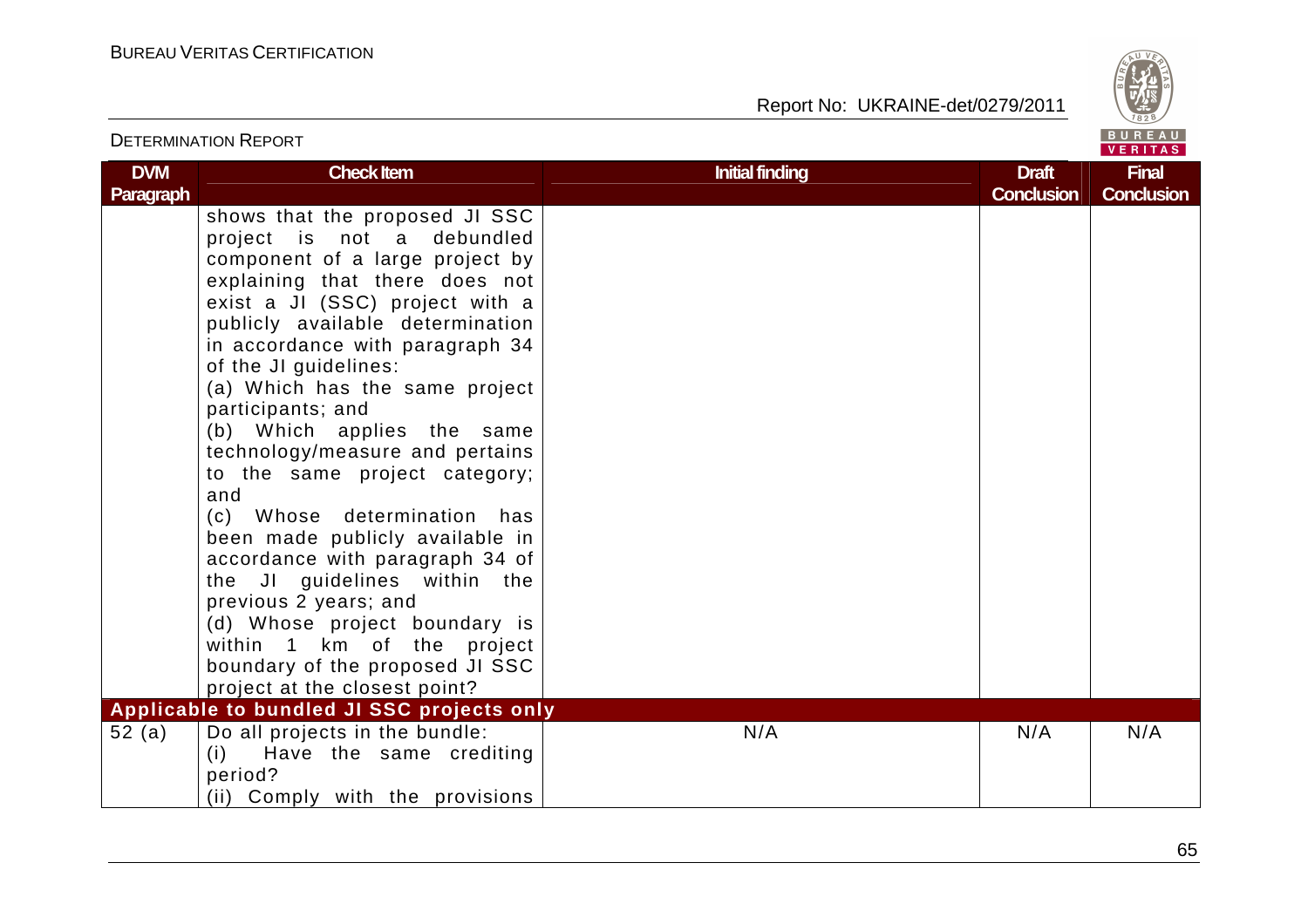Report No: UKRAINE-det/0279/2011



#### VERITAS **DVM Check Item Draft Check Item Initial finding Check Item Initial finding Draft Act Initial finding Draft Act Initial finding Draft Final Paragraph Conclusion Conclusion** for JI SSC projects defined in "Provisions for joint implementation small-scale projects", in particular the thresholds referred to in 50 (a) above? (iii) Retain their distinctive characteristics (i.e. location, technology/measure etc.)? 52 (b) Does the composition of the N/A N/A N/A N/A bundle not change over time? 52 (c) Has the AIE received (from the N/A N/A N/A N/A project participants): (i) Information on the bundle using the form developed by the JISC (F-JI-SSCBUNDLE)? (ii) A written statement signed by all project participants indicating that they agree that their individual projects are part of the bundle and nominating one project participant to represent all project participants in communicating with the JISC? (iii) Indication by the Parties involved that they are aware of the bundle in their project approvals referred to in 19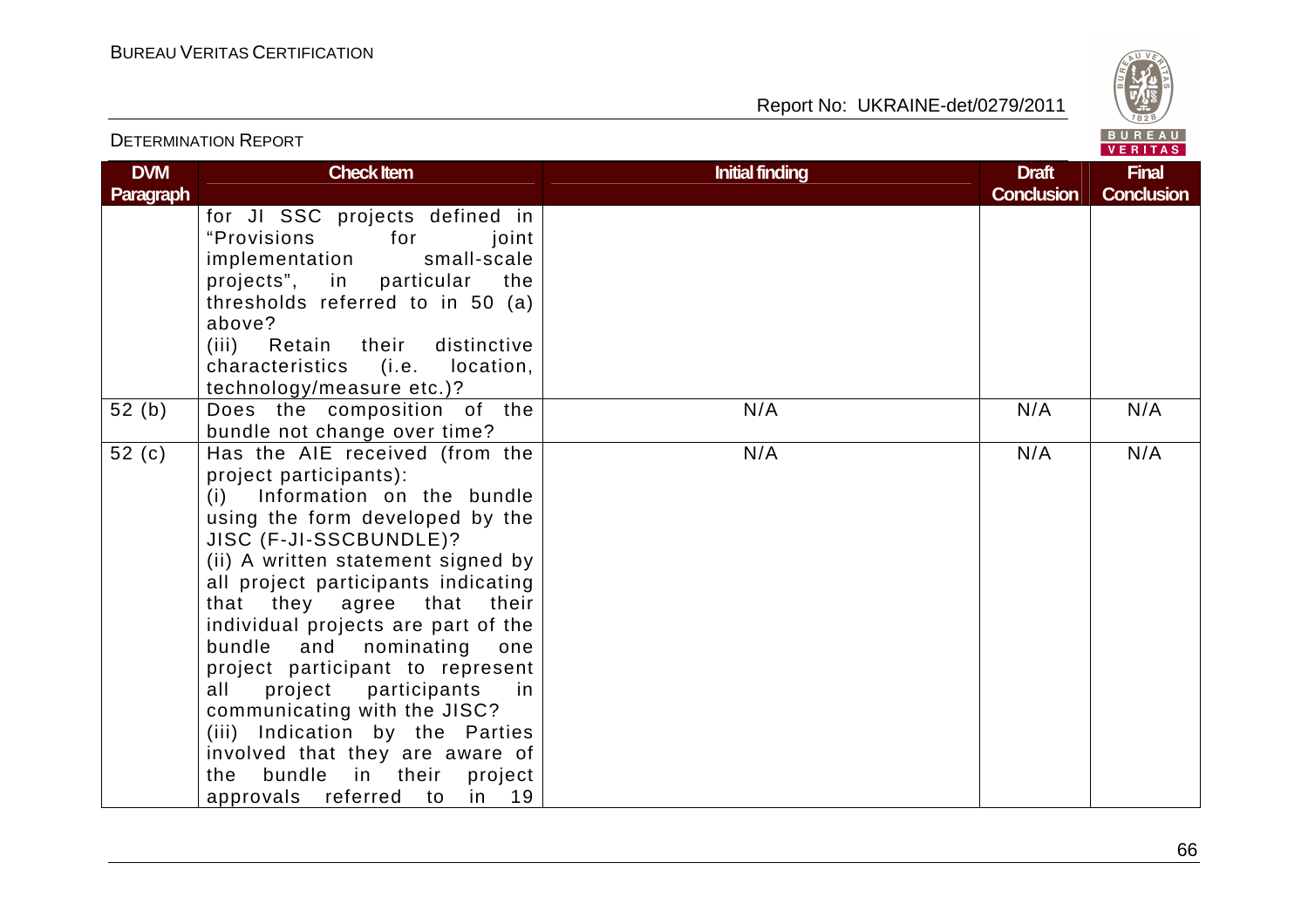

# DETERMINATION REPORT

| <b>DVM</b> | <b>Check Item</b>                                                                                                                                                                                                                                                                                    | <b>Initial finding</b> | <b>Draft</b>      | <b>Final</b>      |
|------------|------------------------------------------------------------------------------------------------------------------------------------------------------------------------------------------------------------------------------------------------------------------------------------------------------|------------------------|-------------------|-------------------|
| Paragraph  |                                                                                                                                                                                                                                                                                                      |                        | <b>Conclusion</b> | <b>Conclusion</b> |
|            | above?                                                                                                                                                                                                                                                                                               |                        |                   |                   |
| 53         | If<br>project<br>participants<br>the<br>prepared a single SSC PDD for<br>the bundled JI SSC projects,<br>do(are) all the projects:<br>(a) Pertain to the same JI SSC<br>project category?<br>(b) Apply the same technology or<br>measure?<br>(c) Located in the territory of the<br>same host Party? | N/A                    | N/A               | N/A               |
| 54         | If the<br>project participants<br>prepared separate SSC PDDs for<br>the bundled JI SSC projects,<br>do(are) all the projects:<br>Have SSC PDDs been<br>(a)<br>prepared for all JI<br>SSC projects in the bundle?<br>(b) Does each SSC PDD contain<br>a single JI SCC project in the<br>bundle?       | N/A                    | N/A               | N/A               |
| 55         | If the projects in the bundle use<br>the same baseline, does the F-<br>JI-SSC-BUNDLE provide<br>an<br>appropriate justification for the<br>of the same<br>baseline<br>use<br>considering the<br>particular<br>situation of each project in the                                                       | N/A                    | N/A               | N/A               |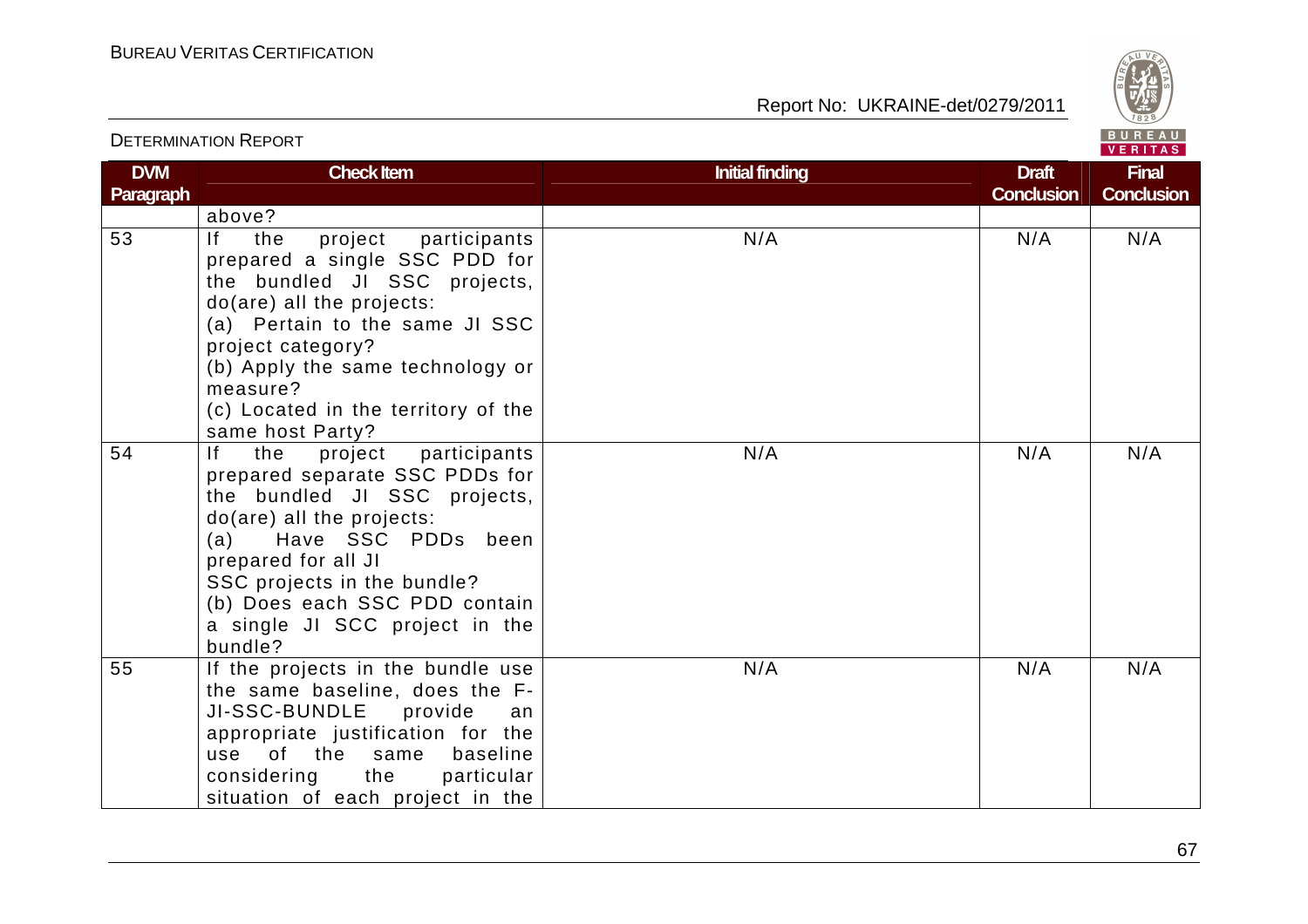

# DETERMINATION REPORT

| <b>DVM</b> | <b>Check Item</b>                        | <b>Initial finding</b> | <b>Draft</b>      | <b>Final</b>      |
|------------|------------------------------------------|------------------------|-------------------|-------------------|
| Paragraph  |                                          |                        | <b>Conclusion</b> | <b>Conclusion</b> |
|            | bundle?                                  |                        |                   |                   |
| 56         | Does the PDD indicate which of           | N/A                    | N/A               | N/A               |
|            | the following approaches is used         |                        |                   |                   |
|            | for establishing a monitoring            |                        |                   |                   |
|            | plan?                                    |                        |                   |                   |
|            | (a) By preparing a separate              |                        |                   |                   |
|            | monitoring plan for each of the          |                        |                   |                   |
|            | constituent projects;                    |                        |                   |                   |
|            | (b) By preparing an overall              |                        |                   |                   |
|            | monitoring plan including<br>a a         |                        |                   |                   |
|            | proposal of monitoring<br>of             |                        |                   |                   |
|            | performance of the constituent           |                        |                   |                   |
|            | projects on a sample basis, as           |                        |                   |                   |
|            | appropriate.                             |                        |                   |                   |
| 56(b)      | If the approach 57 (b) above is          | N/A                    | N/A               | N/A               |
|            | used,                                    |                        |                   |                   |
|            | (i) Are all the JI SSC projects          |                        |                   |                   |
|            | located in the territory of the          |                        |                   |                   |
|            | same host Party?                         |                        |                   |                   |
|            | (ii) Do all the JI SSC projects          |                        |                   |                   |
|            | pertain to the same project<br>category? |                        |                   |                   |
|            | (iii) Do all the JI SSC projects         |                        |                   |                   |
|            | apply the same technology or             |                        |                   |                   |
|            | measure?                                 |                        |                   |                   |
|            | (iv) Does the overall monitoring         |                        |                   |                   |
|            | plan reflect good monitoring             |                        |                   |                   |
|            |                                          |                        |                   |                   |
|            | practice appropriate to<br>the           |                        |                   |                   |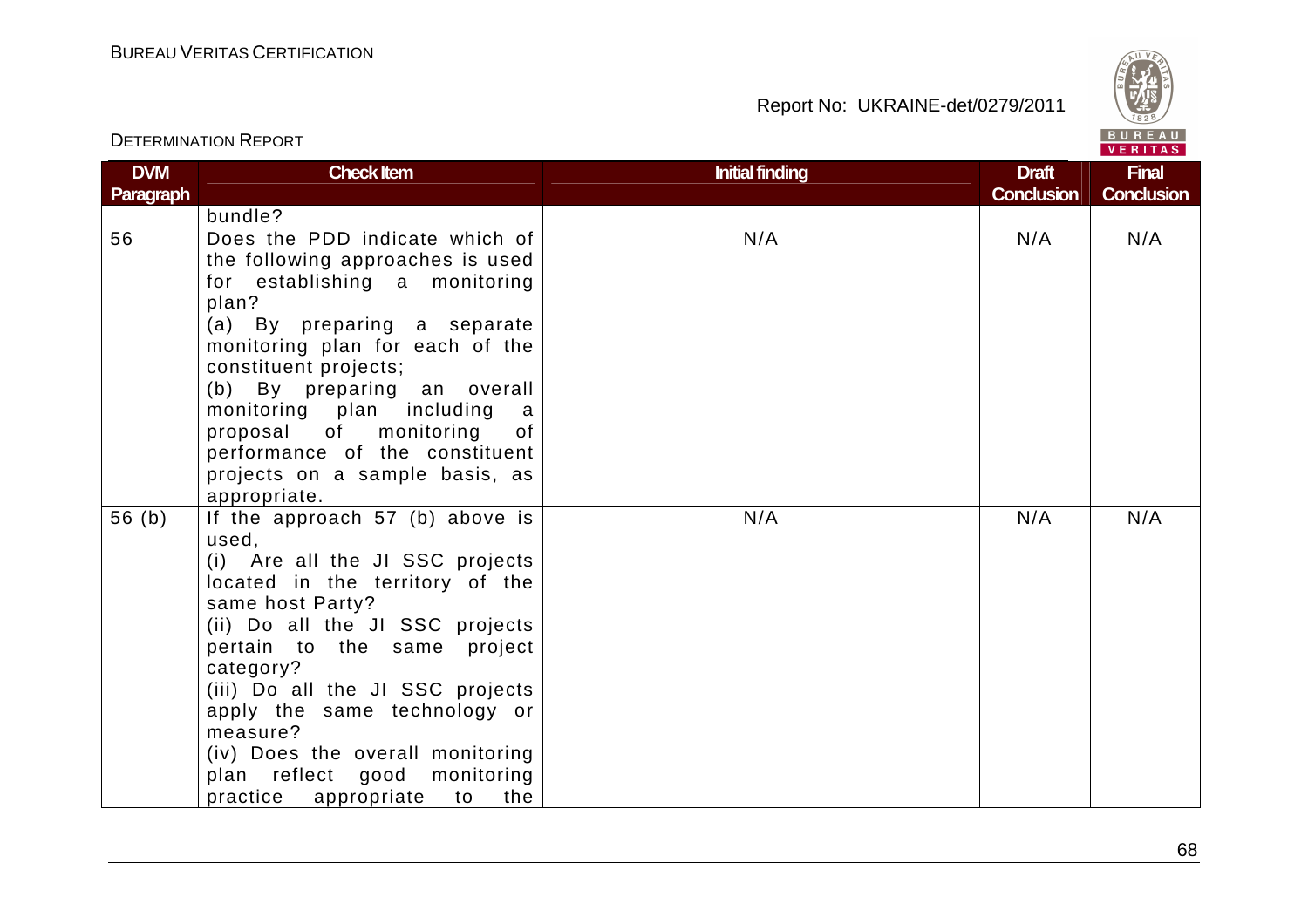

|                         | <b>DETERMINATION REPORT</b>                                                                                                                                                                                                                                                                                                                                                                                                                                                                                                                      |                                                                                                 |                                   | BUREAU<br>VERITAS                 |
|-------------------------|--------------------------------------------------------------------------------------------------------------------------------------------------------------------------------------------------------------------------------------------------------------------------------------------------------------------------------------------------------------------------------------------------------------------------------------------------------------------------------------------------------------------------------------------------|-------------------------------------------------------------------------------------------------|-----------------------------------|-----------------------------------|
| <b>DVM</b><br>Paragraph | <b>Check Item</b>                                                                                                                                                                                                                                                                                                                                                                                                                                                                                                                                | <b>Initial finding</b>                                                                          | <b>Draft</b><br><b>Conclusion</b> | <b>Final</b><br><b>Conclusion</b> |
|                         | bundled JI SSC projects and<br>collection<br>provide for<br>and<br>archiving of the data needed to<br>calculate the emission reductions<br>achieved<br>bundled<br>the<br>by<br>projects?                                                                                                                                                                                                                                                                                                                                                         |                                                                                                 |                                   |                                   |
|                         | Applicable to all JI SSC projects                                                                                                                                                                                                                                                                                                                                                                                                                                                                                                                |                                                                                                 |                                   |                                   |
| 57                      | Is the leakage only within the<br>boundaries of non-Annex I<br>Parties considered?                                                                                                                                                                                                                                                                                                                                                                                                                                                               | N/A                                                                                             | N/A                               | N/A                               |
|                         |                                                                                                                                                                                                                                                                                                                                                                                                                                                                                                                                                  | Determination regarding land use, land-use change and forestry projects (additional/alternative |                                   |                                   |
|                         | elements for assessment)                                                                                                                                                                                                                                                                                                                                                                                                                                                                                                                         |                                                                                                 |                                   |                                   |
| 58                      | the<br>PDD<br>Does<br>appropriately<br>specify how the LULUCF project<br>conforms to:<br>(a) The definitions of LULUCF<br>activities included in paragraph 1<br>of l<br>decision<br>the<br>annex<br>to<br>16/CMP.1,<br>applying<br>good<br>practice guidance for LULUCF as<br>decided<br>by the CMP, as<br>appropriate?<br>(b) In the case of afforestation,<br>reforestation<br>and/or<br>forest<br>management<br>projects,<br>the<br>definition of "forest" selected by<br>the host Party, which specifies:<br>(i) A single minimum tree crown | N/A                                                                                             | N/A                               | N/A                               |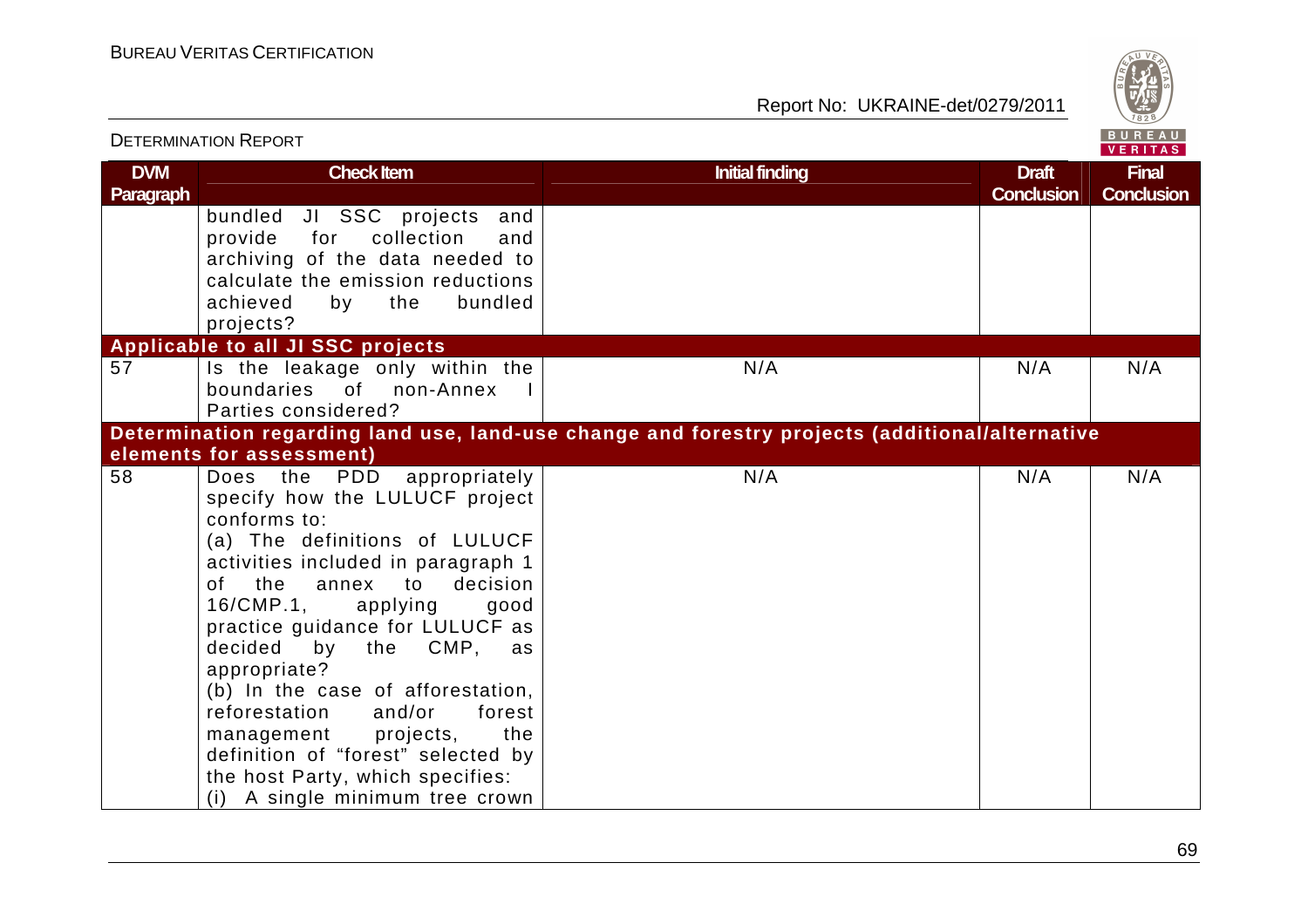

| <b>DETERMINATION REPORT</b> |                                                                                                                                                                                                                                                                                                                                                                                   | BUREAU<br>VERITAS      |                                   |                                   |
|-----------------------------|-----------------------------------------------------------------------------------------------------------------------------------------------------------------------------------------------------------------------------------------------------------------------------------------------------------------------------------------------------------------------------------|------------------------|-----------------------------------|-----------------------------------|
| <b>DVM</b><br>Paragraph     | <b>Check Item</b>                                                                                                                                                                                                                                                                                                                                                                 | <b>Initial finding</b> | <b>Draft</b><br><b>Conclusion</b> | <b>Final</b><br><b>Conclusion</b> |
|                             | cover value (between 10 and 30<br>per cent)? and<br>(ii) A single minimum land area<br>value (between 0.05 and 1<br>hectare)? and<br>(iii) A single minimum tree height<br>value (between 2 and 5 metres)?                                                                                                                                                                        |                        |                                   |                                   |
|                             | JI specific approach only                                                                                                                                                                                                                                                                                                                                                         |                        |                                   |                                   |
| 59                          | Baseline setting - in addition to<br>22-26 above Does the PDD<br>provide an explanation how the<br>baseline chosen:<br>- Takes into account the good<br>practice guidance for LULUCF,<br>developed by the IPCC?<br>- Ensures conformity with the<br>definitions, accounting rules,<br>modalities and guidelines under<br>Article 3, paragraphs 3 and 4, of<br>the Kyoto Protocol? | N/A                    | N/A                               | N/A                               |
| 60                          | Project boundary - alternative to<br>$32 - 33$<br>(a) Does the project boundary<br>geographically delineate the JI<br>LULUCF project under the<br>control<br>of<br>the<br>project<br>participants?<br>(a) If the JI LULUCF project                                                                                                                                                | N/A                    | N/A                               | N/A                               |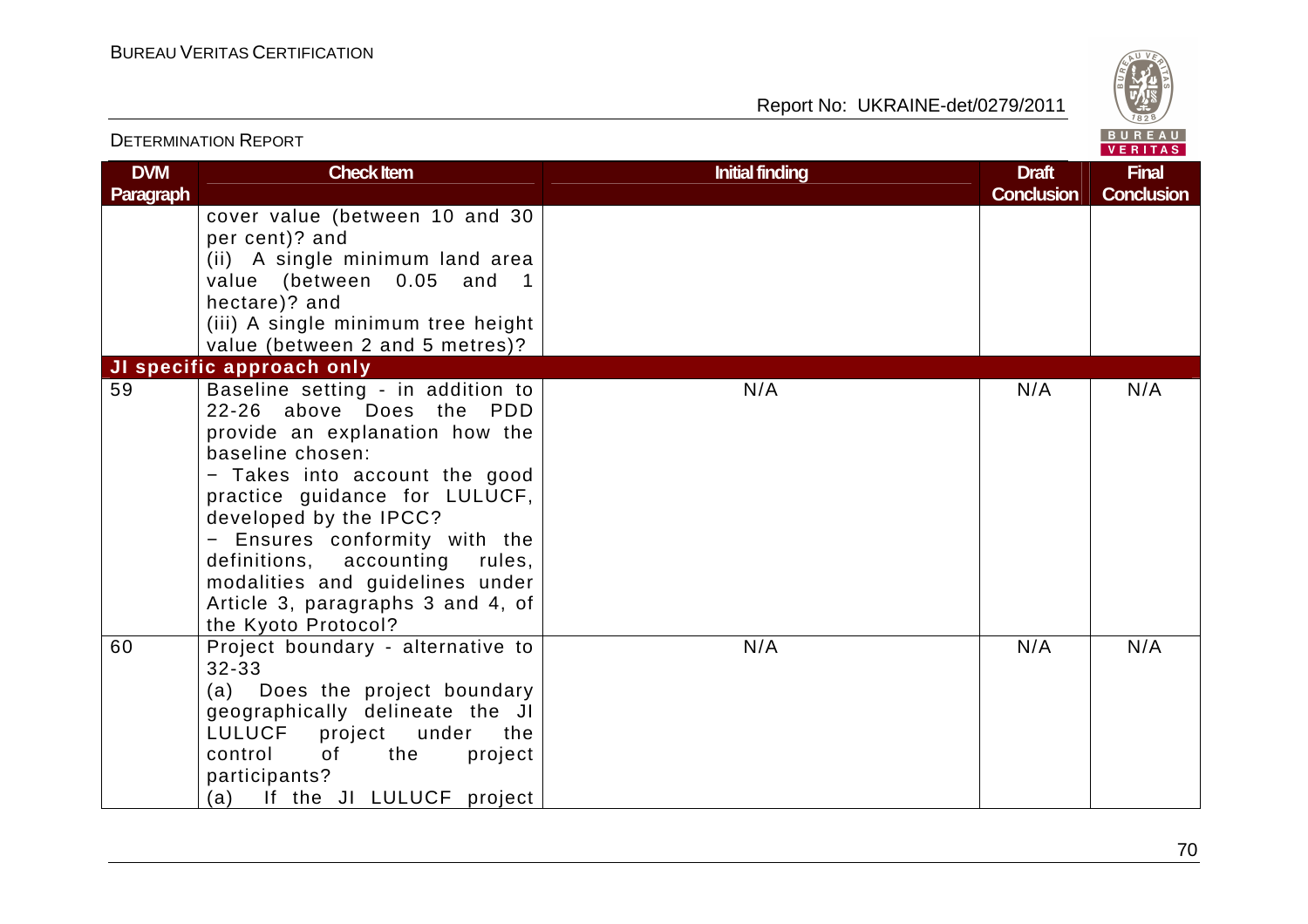

|                  |                                                                 |                        |                   | <b>VERITAS</b>    |
|------------------|-----------------------------------------------------------------|------------------------|-------------------|-------------------|
| <b>DVM</b>       | <b>Check Item</b>                                               | <b>Initial finding</b> | <b>Draft</b>      | <b>Final</b>      |
| <b>Paragraph</b> |                                                                 |                        | <b>Conclusion</b> | <b>Conclusion</b> |
|                  | contains more than one discrete                                 |                        |                   |                   |
|                  | area of land,                                                   |                        |                   |                   |
|                  | (i) Does each discrete area of                                  |                        |                   |                   |
|                  | land have a unique geographical                                 |                        |                   |                   |
|                  | identification?                                                 |                        |                   |                   |
|                  | (ii) Is the boundary defined for                                |                        |                   |                   |
|                  | each discrete area?                                             |                        |                   |                   |
|                  | (ii) Does the boundary not                                      |                        |                   |                   |
|                  | include the areas in between                                    |                        |                   |                   |
|                  | these discrete areas of land?                                   |                        |                   |                   |
|                  | (b) Does the project boundary                                   |                        |                   |                   |
|                  | encompass all anthropogenic                                     |                        |                   |                   |
|                  | emissions by sources<br>and                                     |                        |                   |                   |
|                  | removals by sinks of GHGs which                                 |                        |                   |                   |
|                  | are:                                                            |                        |                   |                   |
|                  | Under the control of the<br>(i)                                 |                        |                   |                   |
|                  | project participants;                                           |                        |                   |                   |
|                  | (ii) Reasonably attributable to                                 |                        |                   |                   |
|                  | the project; and                                                |                        |                   |                   |
|                  | (iii) Significant?                                              |                        |                   |                   |
|                  | (c) Does the project boundary<br>account for all changes in the |                        |                   |                   |
|                  | following carbon pools:                                         |                        |                   |                   |
|                  | - Above-ground biomass;                                         |                        |                   |                   |
|                  | - Below-ground biomass;                                         |                        |                   |                   |
|                  | - Litter;                                                       |                        |                   |                   |
|                  | - Dead wood; and                                                |                        |                   |                   |
|                  | - Soil organic carbon?                                          |                        |                   |                   |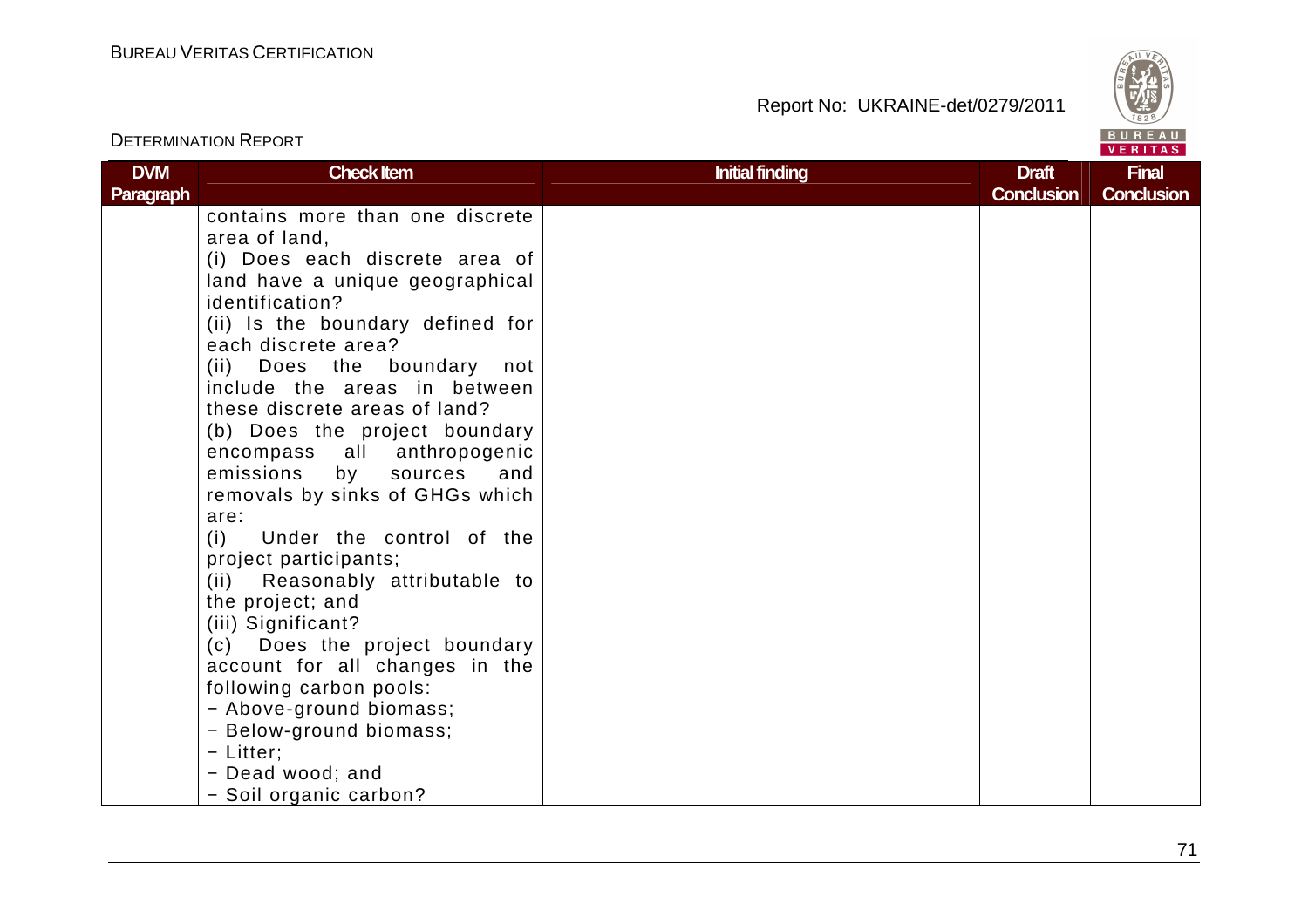DETERMINATION REPORT

Report No: UKRAINE-det/0279/2011



### VERITAS **DVM Check Item Draft Check Item Initial finding Check Item Initial finding Check Item Initial finding Draft Draft Final Paragraph Conclusion Conclusion** (c) Does the PDD provide: (i) The information of which carbon pools are selected? (ii) If one or more carbon pools are not selected, transparent and verifiable information that indicates, based on conservative assumptions, that the pool is not a source? (d) Is the project boundary defined on the basis of a caseby-case assessment with regard to the criteria in (b) above? 61 (a) Project boundary - alternative to N/A N/A N/A N/A 32-33 (cont.) Are the delineation of the project boundary and the gases and sources/sinks included appropriately described and justified in the PDD? 61 (b) Project boundary - alternative to N/A N/A N/A N/A 32-33 (cont.) Are all gases and sources/sinks included explicitly stated, and the exclusions of anv sources/sinks related to the baseline or the LULUCF project appropriately justified?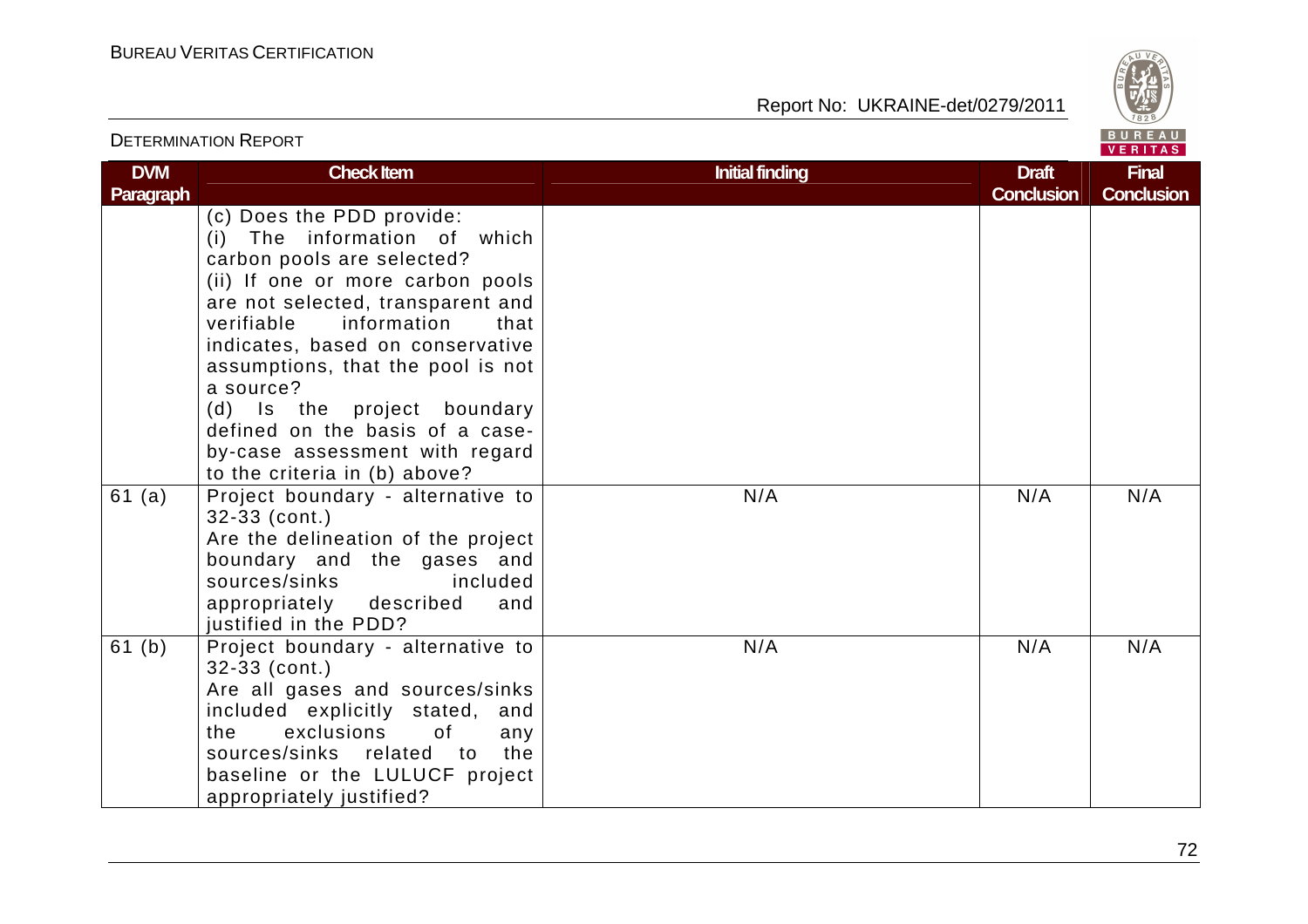

# DETERMINATION REPORT

| <b>DVM</b><br>Paragraph | <b>Check Item</b>                                                                                                                                                                                                                                                                                                                                                                                                                                                               | <b>Initial finding</b> | <b>Draft</b><br><b>Conclusion</b> | <b>Final</b><br><b>Conclusion</b> |
|-------------------------|---------------------------------------------------------------------------------------------------------------------------------------------------------------------------------------------------------------------------------------------------------------------------------------------------------------------------------------------------------------------------------------------------------------------------------------------------------------------------------|------------------------|-----------------------------------|-----------------------------------|
| 62                      | Monitoring plan - in addition to<br>35-39 Does the PDD provide an<br>appropriate description of the<br>sampling design that will be used<br>for the calculation of the net<br>anthropogenic removals by sinks<br>occurring within the project<br>boundary in the project scenario<br>and, in case the baseline is<br>monitored, in the<br>baseline<br>scenario, including, inter alia,<br>stratification, determination of<br>number of plots and<br>plot<br>distribution etc.? | N/A                    | N/A                               | N/A                               |
| 63                      | Does the PDD take into account<br>only the increased anthropogenic<br>emissions by sources and/or<br>reduced anthropogenic removals<br>by sinks of GHGs outside the<br>project boundary?                                                                                                                                                                                                                                                                                        | N/A                    | N/A                               | N/A                               |
|                         | Approved CDM methodology approach only                                                                                                                                                                                                                                                                                                                                                                                                                                          |                        |                                   |                                   |
| 64 (a)                  | Does the PDD provide the title,<br>reference number and version of<br>the approved CDM methodology<br>used?                                                                                                                                                                                                                                                                                                                                                                     | N/A                    | N/A                               | N/A                               |
| 64 (a)                  | CDM<br>$\mathsf{ls}$<br>the<br>approved<br>methodology the most recent<br>valid version when the PDD is                                                                                                                                                                                                                                                                                                                                                                         | N/A                    | N/A                               | N/A                               |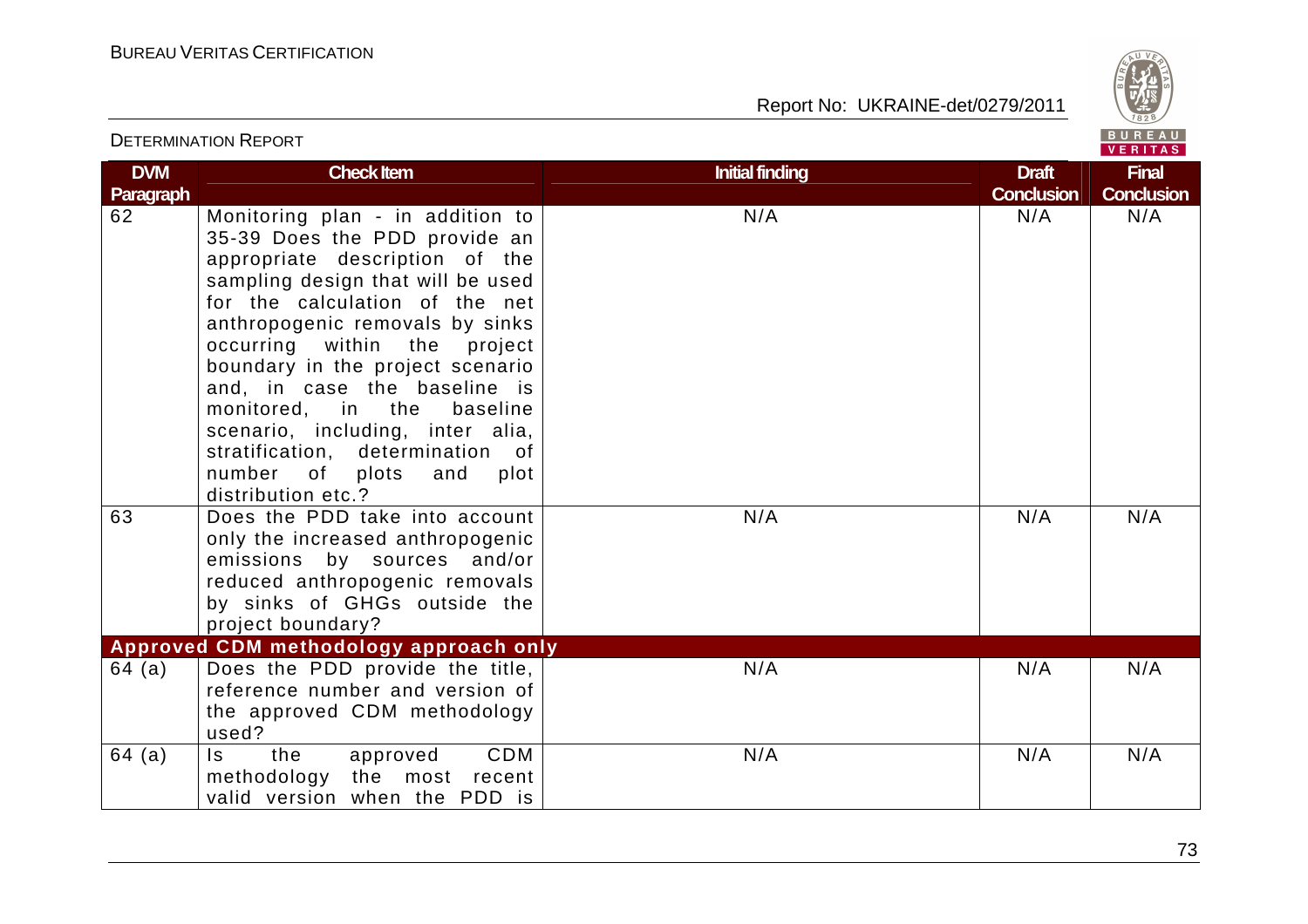DETERMINATION REPORT

Report No: UKRAINE-det/0279/2011



#### VERITAS **DVM Check Item Draft Check Item Initial finding Check Item Initial finding Draft Act Initial finding Draft Act Initial finding Draft Final Paragraph Conclusion Conclusion** submitted for publication? If not, is the methodology still within the grace period (was the methodology revised to a newer version in the past two months)? 64 (b) Does the PDD provide a N/A N/A N/A N/A description of why the approved CDM methodology is applicable to the project?  $64$  (c)  $\overline{\phantom{a}}$  Are all explanations, descriptions N/A N/A N/A N/A and analyses made in accordance with the referenced approved CDM methodology?  $64$  (d)  $\overline{\phantom{a}}$  Are the baseline, additionality, N/A N/A N/A N/A project boundary, monitoring plan, estimation  $\Omega$  enhancements of net removals and leakage established appropriately as a result? **Determination regarding programmes of activities (additional/alternative elements for assessment)** 66 Does the PDD include:  $N/A$ N/A N/A N/A N/A (a) A description of the policy or goal that the JI PoA seeks to promote? (b) A geographical boundary for the JI PoA (e.g. municipality, region within a country, country or several countries) within which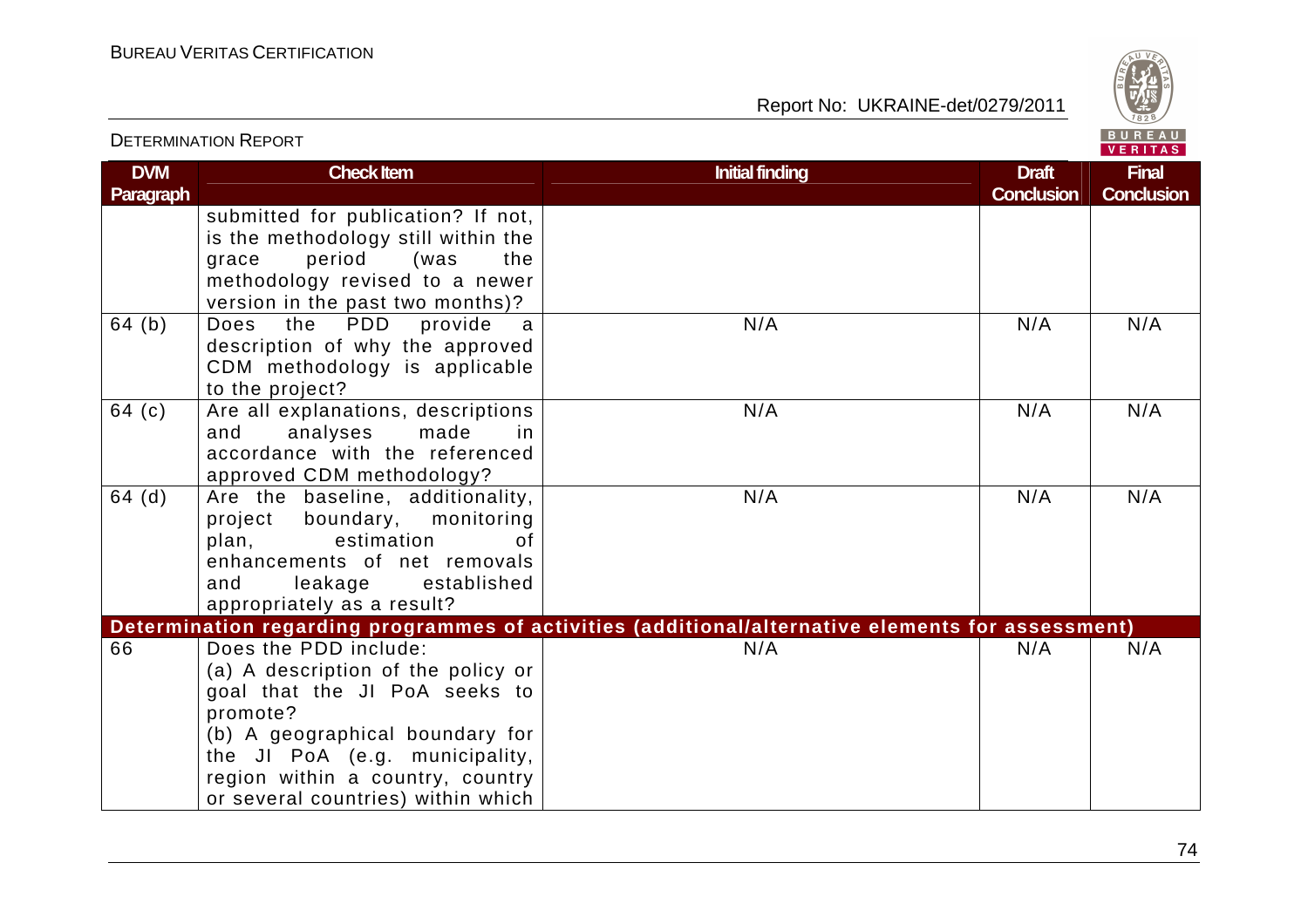

|                         |                                                                                                                                                                                                                                                                                                                                                                                                                                                                                                                                                                                                                                                                                                                                                                                                                                                                  |                        |                                   | <u>VERIIAS</u>                    |
|-------------------------|------------------------------------------------------------------------------------------------------------------------------------------------------------------------------------------------------------------------------------------------------------------------------------------------------------------------------------------------------------------------------------------------------------------------------------------------------------------------------------------------------------------------------------------------------------------------------------------------------------------------------------------------------------------------------------------------------------------------------------------------------------------------------------------------------------------------------------------------------------------|------------------------|-----------------------------------|-----------------------------------|
| <b>DVM</b><br>Paragraph | <b>Check Item</b>                                                                                                                                                                                                                                                                                                                                                                                                                                                                                                                                                                                                                                                                                                                                                                                                                                                | <b>Initial finding</b> | <b>Draft</b><br><b>Conclusion</b> | <b>Final</b><br><b>Conclusion</b> |
| 67                      | all JPAs included in the JI PoA<br>will be implemented?<br>(c) A description of the<br>operational and management<br>arrangements established by the<br>coordinating entity for<br>the<br>implementation of the JI PoA,<br>including:<br>- The maintenance of records for<br>each JPA?<br>- A system/procedure to avoid<br>double counting (e.g. to avoid<br>including a new JPA that has<br>already been determined)?<br>Provisions to ensure<br>that<br>persons operating JPAs<br>are<br>aware and have agreed to their<br>activity being added to the JI<br>PoA?<br>(d) A description of each type of<br>JPAs that will be included in the<br>JI PoA, including the technology<br>or measures to be used?<br>(e) The eligibility criteria for<br>inclusion of JPAs to the JI PoA<br>for each type of JPA in the JI<br>PoA?<br>Project approvals<br>by Parties | N/A                    | N/A                               | N/A                               |
|                         |                                                                                                                                                                                                                                                                                                                                                                                                                                                                                                                                                                                                                                                                                                                                                                                                                                                                  |                        |                                   |                                   |

## DETERMINATION REPORT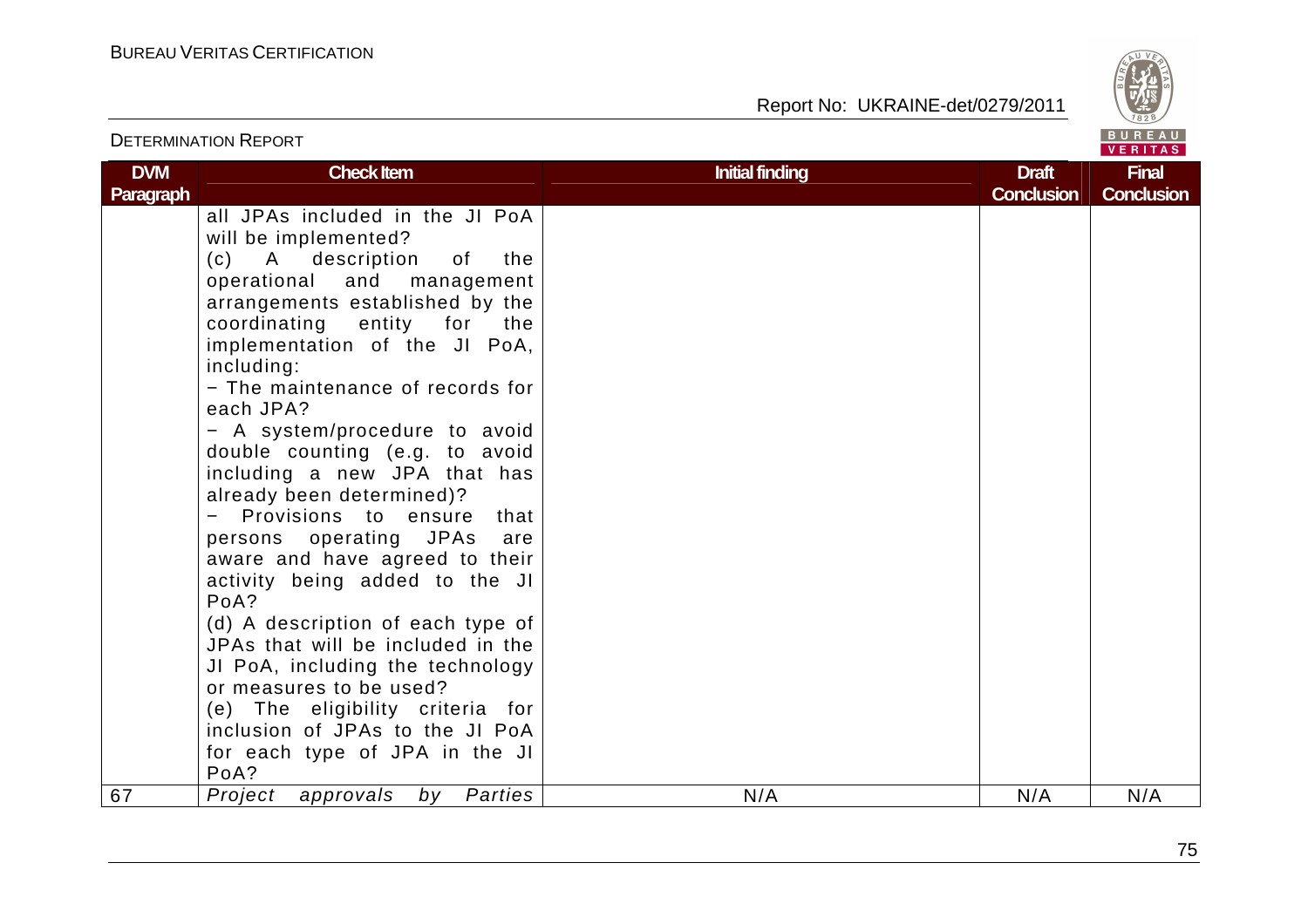DETERMINATION REPORT

Report No: UKRAINE-det/0279/2011



**DVM Paragraph Check Item Draft Check Item Initial finding Check Item Draft Accord Property Check Item Draft Accord Property ConclusionFinal Conclusion** involved - additional to 19-20 Are all Parties partly or entirely within the geographical boundary for the JI PoA listed as "Parties involved" and indicated as host Parties in the PDD?  $\overline{of}$ 68 Authorization of project participants by Parties involved additional to 21 Is the coordinating entity presented in the PDD authorized by all host Parties to coordinate and manage the JI PoA? 69 Baseline setting - additional to N/A N/A N/A N/A 22-26 Is the baseline established for each type of JPA? 70 Additionality - additional to 27-31 N/A N/A N/A N/A Does the PDD indicate at which of the following levels that additionality is demonstrated? (a) For the JI PoA (b) For each type of JPA 71 Crediting period - additional to N/A N/A N/A N/A 34 Is the starting date of the JI PoA after the beginning of 2006 (instead of 2000)? N/A N/A N/A N/A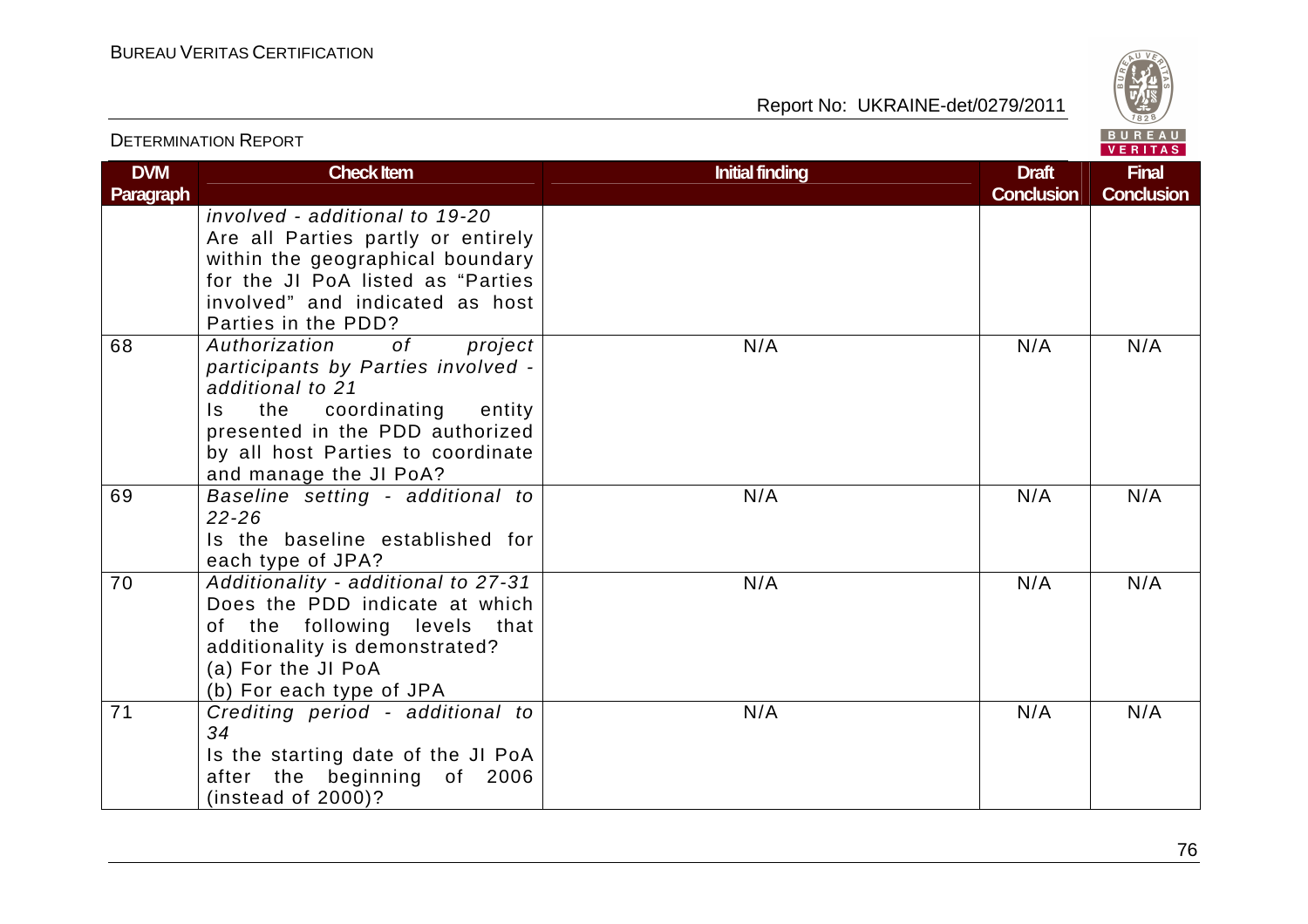

|                                | <b>DETERMINATION REPORT</b>                                                                                                                                                                                                                                                                                                                                                                                                                                                                                                                                                      |                        |                                   | BUREAU<br><b>VERITAS</b>          |
|--------------------------------|----------------------------------------------------------------------------------------------------------------------------------------------------------------------------------------------------------------------------------------------------------------------------------------------------------------------------------------------------------------------------------------------------------------------------------------------------------------------------------------------------------------------------------------------------------------------------------|------------------------|-----------------------------------|-----------------------------------|
| <b>DVM</b><br><b>Paragraph</b> | <b>Check Item</b>                                                                                                                                                                                                                                                                                                                                                                                                                                                                                                                                                                | <b>Initial finding</b> | <b>Draft</b><br><b>Conclusion</b> | <b>Final</b><br><b>Conclusion</b> |
| 72                             | Monitoring plan - additional to<br>$35 - 39$<br>monitoring<br>the<br>plan<br>Is.<br>established for each technology<br>and/or measure under each type<br>of JPA included in the JI PoA?                                                                                                                                                                                                                                                                                                                                                                                          | N/A                    | N/A                               | N/A                               |
| 73                             | Does the PDD include a table<br>listing at least one real JPA for<br>each type of JPA?                                                                                                                                                                                                                                                                                                                                                                                                                                                                                           | N/A                    | N/A                               | N/A                               |
| 73                             | For each real JPA listed, does<br>the PDD provide the information<br>of:<br>(a) Name and brief summary of<br>the JPA?<br>(b) The type of JPA?<br>(c) A geographical reference or<br>other means of identification?<br>(d) The name and contact details<br>entity/individual<br>of<br>the<br>responsible for the operation of<br>the JPA?<br>(e) The host Party(ies)?<br>(f) The starting date of the JPA?<br>(g) The length of the crediting<br>period of the JPA?<br>(h) Confirmation that the JPA<br>all<br>meets<br>the<br>eligibility<br>requirements<br>for<br>its<br>type, | N/A                    | N/A                               | N/A                               |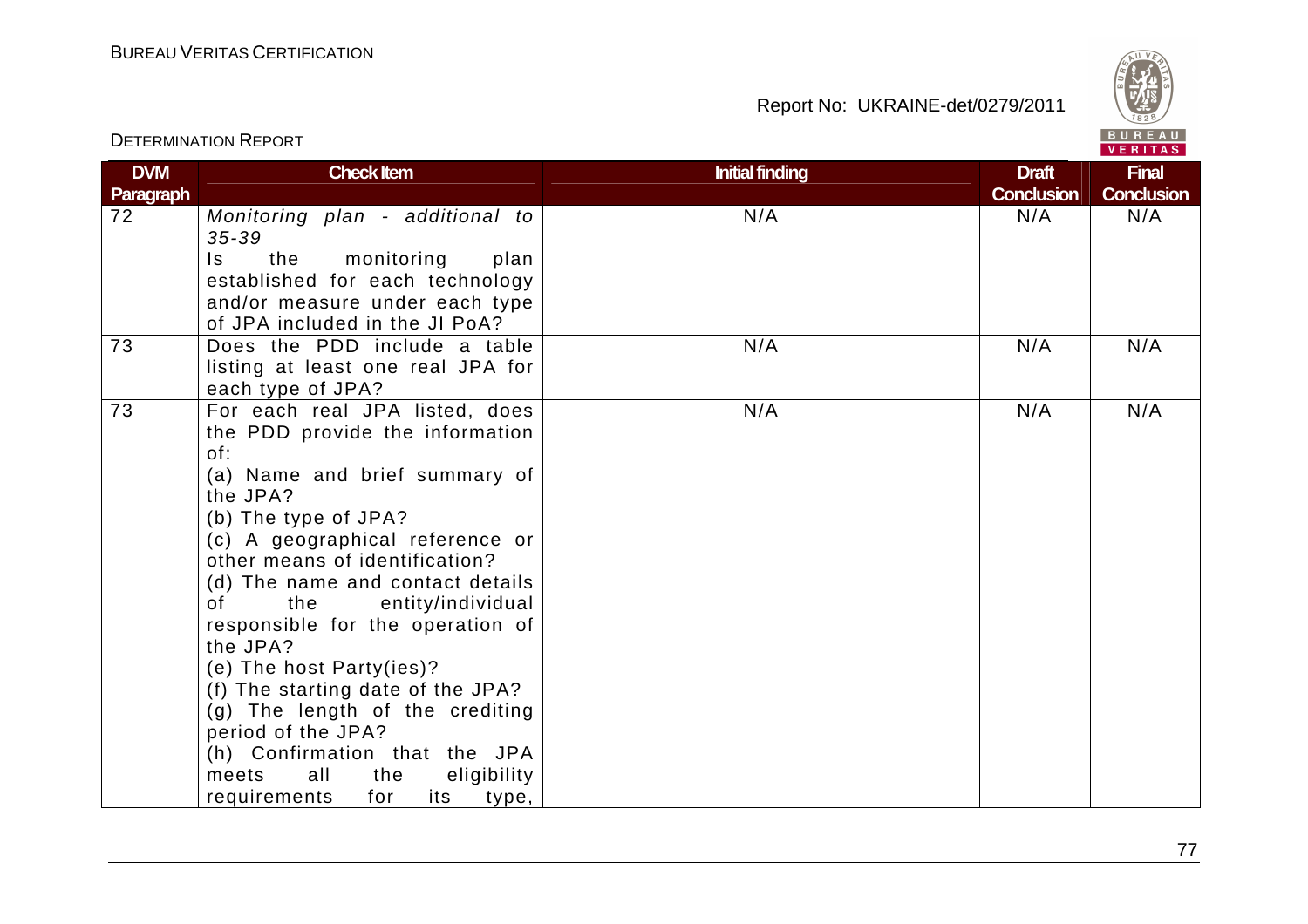

#### BUREAU<br><mark>VERITAS</mark> DETERMINATION REPORT**Check Item Draft Check Item Initial finding Check Item Draft DVM Final Paragraph Conclusion Conclusion** including a description of how these requirements are met? (i) Confirmation that the JPA has not been determined as a single JI project or determined under a different JI PoA?

| Draft report clarifications and corrective<br>action requests by determination team                                                                                                                         | Summary of project participant response          | <b>Determination team</b><br>conclusion                               |
|-------------------------------------------------------------------------------------------------------------------------------------------------------------------------------------------------------------|--------------------------------------------------|-----------------------------------------------------------------------|
| CL 01. Please, revise the name<br>unified Ukrainian power grid ("Pan<br>Ukrainian Power Grid" is not official<br>name for the grid).                                                                        | Corresponding corrections have been<br>made.     | The issue is closed<br>based<br>the<br>on<br>correction made.         |
| <b>CL 02.</b> Please, clarify procedure of<br>reimbursement mentioned in the PDD<br>section A.2.                                                                                                            | Corresponding corrections have been<br>made.     | Due<br>the<br>to<br>amendments<br>made,<br>CL 02 is closed.           |
| <b>CAR 01.</b> Please, correct a spelling<br>mistake (in the name of the city with<br>special status) in the PDD section<br>A.4.1                                                                           | Corresponding corrections have been<br>made.     | <b>Based</b><br>the<br>on<br>correction<br>made,<br>CAR 01 is closed. |
| <b>CL</b><br>03.<br>Please,<br>the<br>correct<br>geographical boundary of the project<br>by deleting the improper phrase<br>"without exclusion" (please, see PDD<br>section A.4.1.2, A.4.1.3, and A.4.1.4). | Corresponding corrections have been<br>provided. | The issue is closed<br>due<br>the<br>to<br>amendments made.           |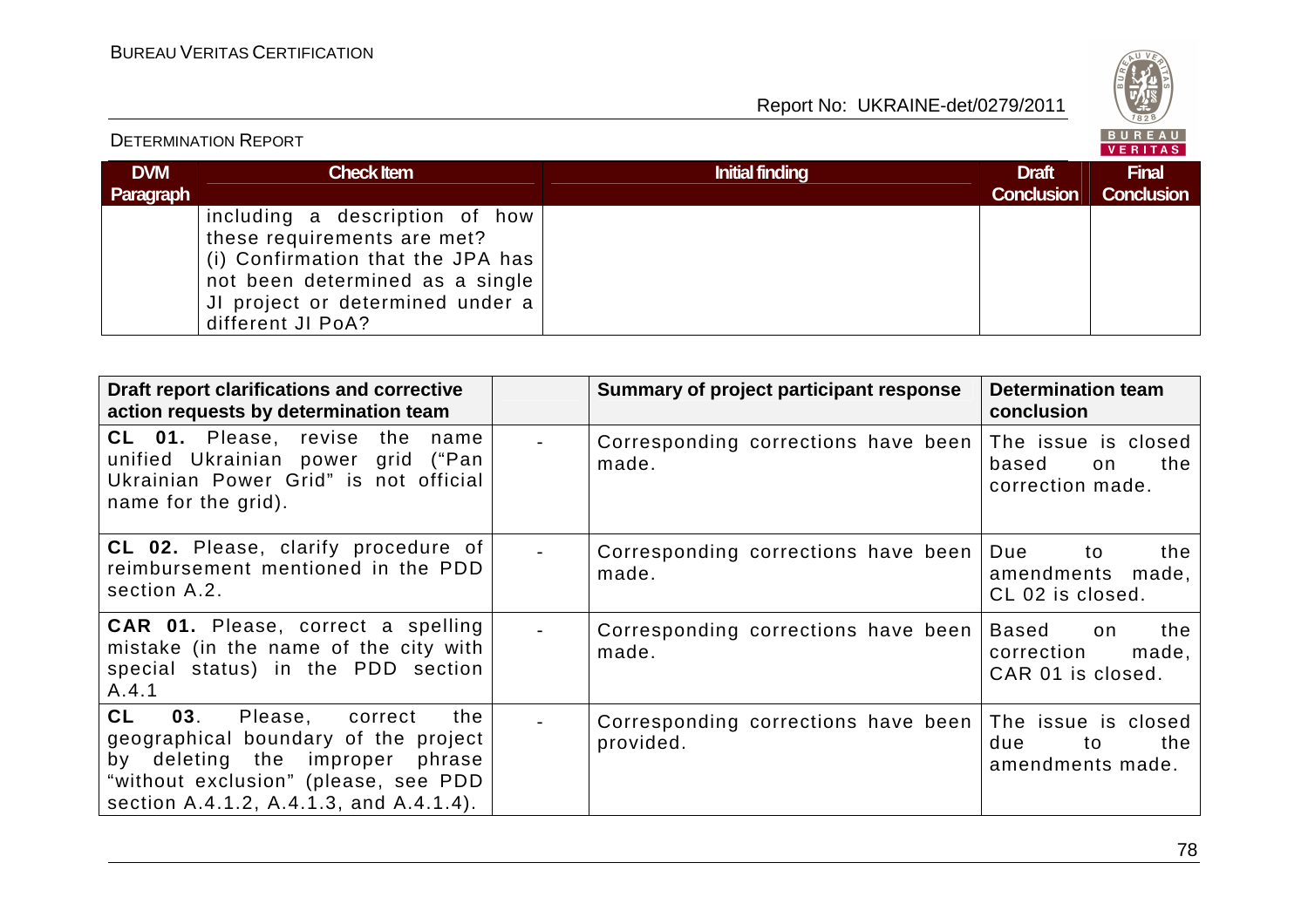

| <b>DETERMINATION REPORT</b>                                                                                                                                                                                                               |    |                                                     | BUREAU<br><b>VERITAS</b>                                                                            |
|-------------------------------------------------------------------------------------------------------------------------------------------------------------------------------------------------------------------------------------------|----|-----------------------------------------------------|-----------------------------------------------------------------------------------------------------|
| <b>CL 04.</b> Please, clarify why<br>the<br>maximum number of lamps that one<br>household can receive is 5 items<br>$(PDD section A.4.2)$ .                                                                                               |    | Accordant<br>corrections<br>have<br>been l<br>made. | Based<br>the<br>on<br>modifications<br>made<br>the PDD,<br>the<br>$\mathsf{In}$<br>issue is closed. |
| <b>CAR 02.</b> Please, revise the length of<br>crediting period (the diagram of the<br>PDD section A.4.2 envisages that the<br>year $2030 -$ the end of the crediting<br>period; this is in contrary to the<br>A.4.3.1 table of the PDD). |    | Corresponding<br>amendments<br>havel<br>been made.  | CAR 02 is closed<br>the<br>due<br>to<br>amendments<br>made<br>in the PDD.                           |
| CL 05. Please, indicate the version<br>and the date of the "Combined tool to<br>identify the baseline scenario and<br>demonstrate additionality".                                                                                         | 28 | Corresponding corrections have been<br>made.        | The issue is closed<br>the<br>based<br>on.<br>information added to<br>the PDD.                      |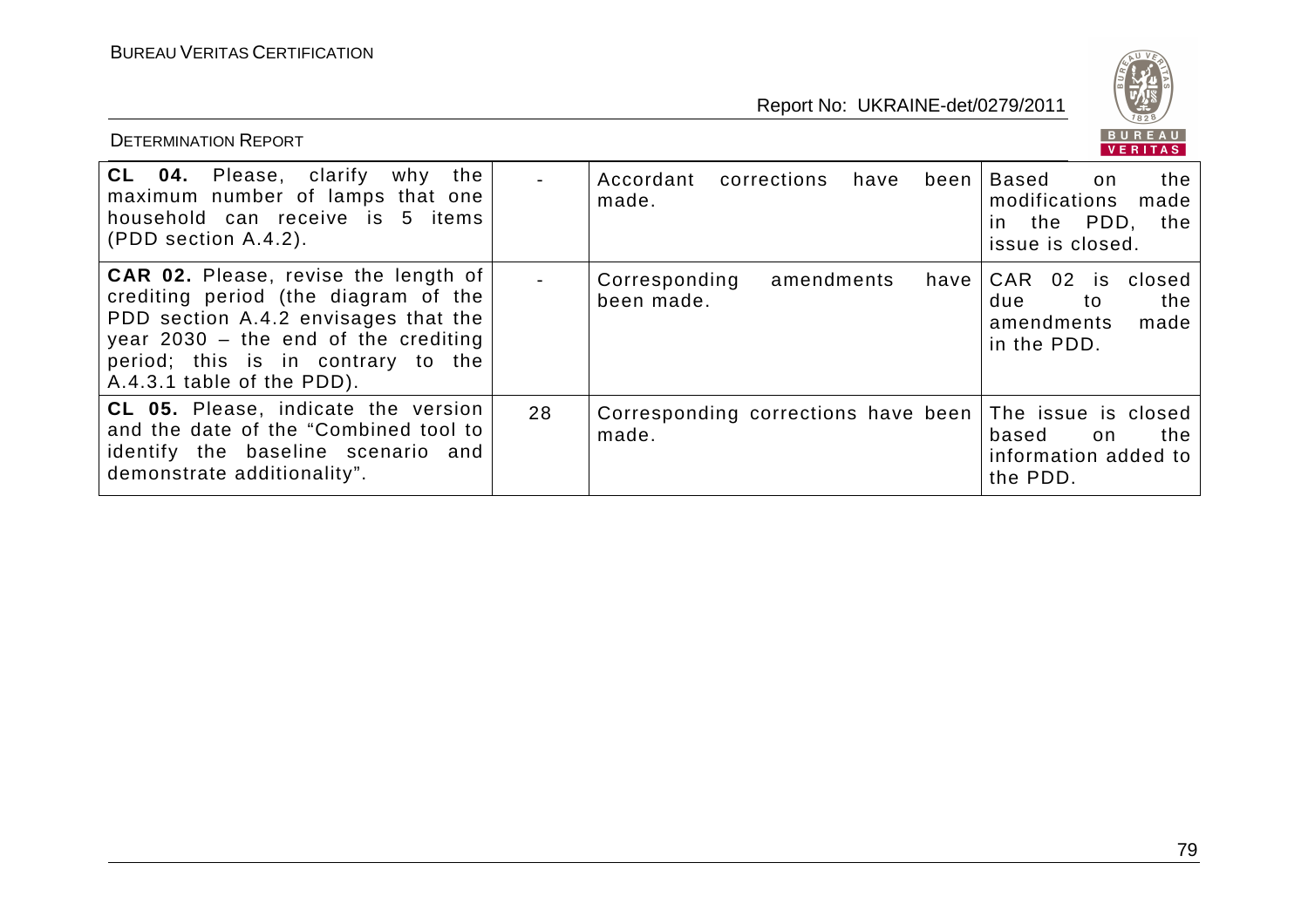

| <b>DETERMINATION REPORT</b>                                                                                                                                                                                                                                                                                                               |                                                      | BUREAU<br><b>VERITAS</b>                                                                                                                                                                                                    |
|-------------------------------------------------------------------------------------------------------------------------------------------------------------------------------------------------------------------------------------------------------------------------------------------------------------------------------------------|------------------------------------------------------|-----------------------------------------------------------------------------------------------------------------------------------------------------------------------------------------------------------------------------|
| CAR 03. Please, revise the length of<br>crediting period in the PDD sections                                                                                                                                                                                                                                                              | Response #1. Relevant corrections<br>have been made. | Conclusion<br>on<br>response #1.                                                                                                                                                                                            |
| C.3.<br>A.4.3.1<br>and<br>Take<br>into<br>consideration that the whole crediting<br>period includes not only the first<br>commitment period, but also the post-<br>Kyoto period. Thus, please, at first<br>indicate the length of the whole<br>crediting period, than the length of<br>crediting<br>particular<br>parts of the<br>period. |                                                      | Please, state in the<br>PDD section C.3 not<br>only the length of<br>the whole crediting<br>but<br>period,<br>also<br>separately<br>the<br>length of the first<br>commitment period<br>and the post-Kyoto<br>period length. |
|                                                                                                                                                                                                                                                                                                                                           | Response #2.                                         | Conclusion<br>on.<br>response #2.                                                                                                                                                                                           |
|                                                                                                                                                                                                                                                                                                                                           | Relevant corrections have been made<br>on page 15.   | The issue is closed<br>based<br>the<br>on<br>amendments<br>made<br>in the PDD.                                                                                                                                              |
| <b>CL 06.</b> Please, at the very end of the<br>A.4.3.1<br>PDD.<br>sections<br>E.6.<br>and<br>indicate the total estimated emission<br>reductions and annual average of<br>estimated emission reductions for the<br>whole crediting period.                                                                                               | Corresponding corrections have been<br>made.         | CL 06 is closed due<br>to the amendments<br>made in the PDD.                                                                                                                                                                |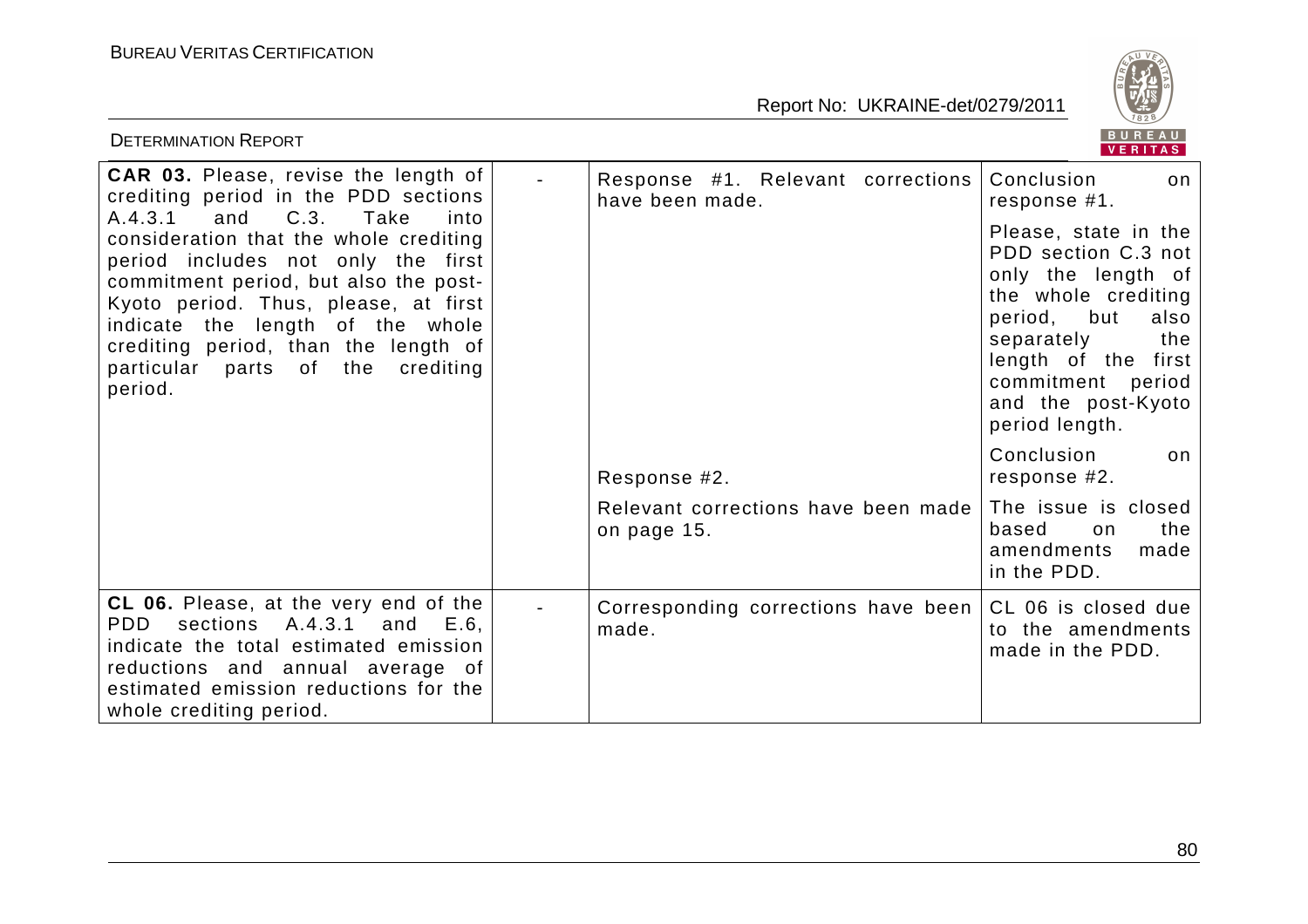

| <b>DETERMINATION REPORT</b>                                             |    |                                                       |                                                                                                                            |  |
|-------------------------------------------------------------------------|----|-------------------------------------------------------|----------------------------------------------------------------------------------------------------------------------------|--|
| CL 07. Please, indicate the number<br>and date of Letter of Endorsement | 19 | Response #1. Accordant corrections<br>have been made. | Conclusion<br>on<br>response #1.                                                                                           |  |
| issued for the project.                                                 |    |                                                       | Please, replace the<br>"Support<br>phrase<br>Letter"<br>by<br>more<br>the<br>appropriate<br>"Letter<br>0f<br>Endorsement". |  |
|                                                                         |    | Response #2.                                          | Conclusion<br>on<br>response #2.                                                                                           |  |
|                                                                         |    | The replacement has been made on<br>page 9.           | Due<br>the<br>to<br>corrections made in<br>the PDD, the issue<br>is closed.                                                |  |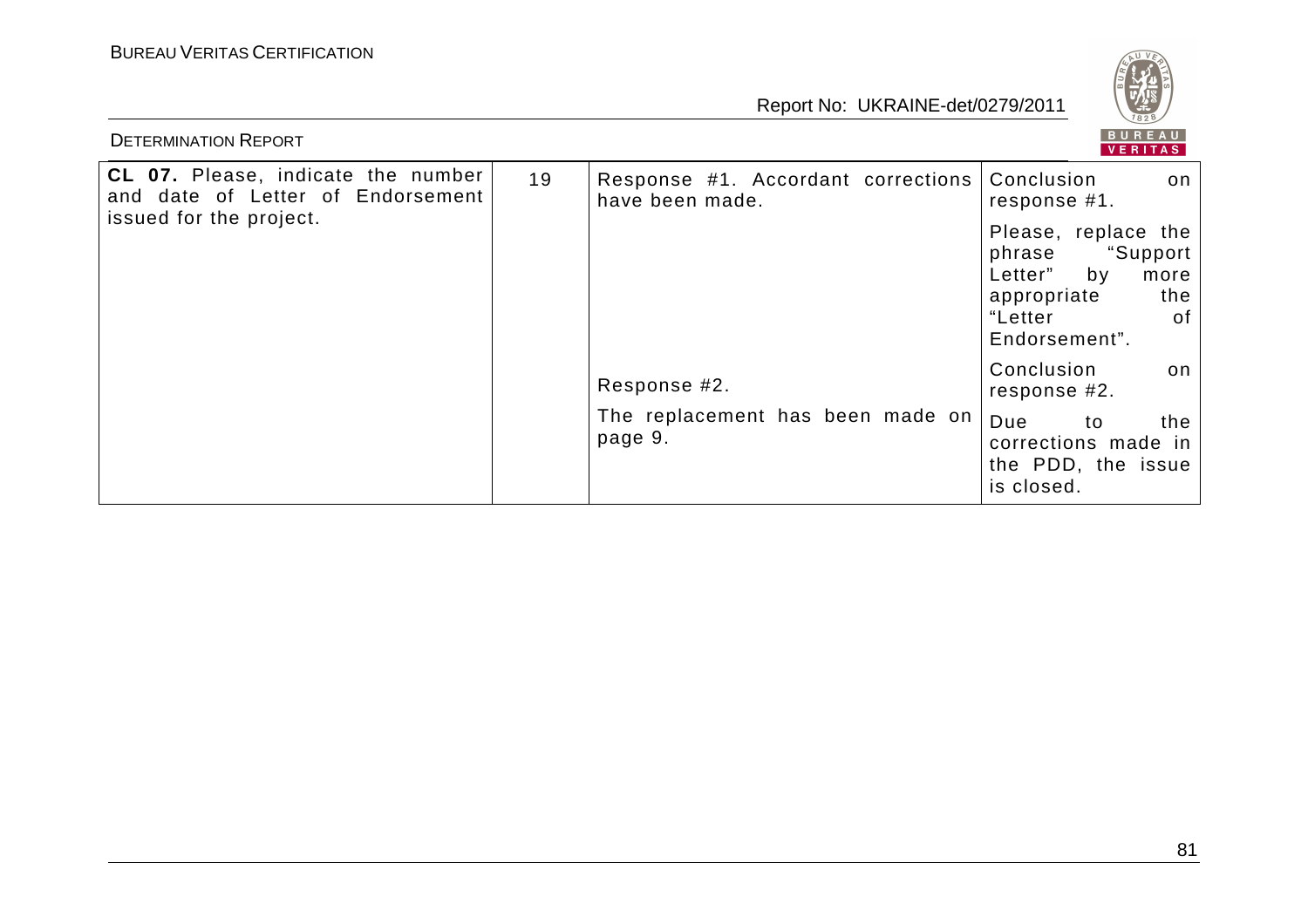

| <b>DETERMINATION REPORT</b>                                                                                                                                                                                                                                   |    |                                                           | BUREAU<br><b>VERITAS</b>                                                                                                                                 |                                  |
|---------------------------------------------------------------------------------------------------------------------------------------------------------------------------------------------------------------------------------------------------------------|----|-----------------------------------------------------------|----------------------------------------------------------------------------------------------------------------------------------------------------------|----------------------------------|
| <b>CL 08.</b> Please, explain why the<br>baseline scenario is considered<br>as                                                                                                                                                                                | 23 | Response #1. Necessary corrections<br>have been made.     | Conclusion<br>on<br>response #1.                                                                                                                         |                                  |
| continuation<br>the<br>0f<br>of<br>use<br>incandescent lamps only (even in the<br>absence of the<br>project<br>some<br>electricity consumers could<br>use<br>energy efficient lamps). Also, please,<br>indicate which year is considered as<br>the base year. |    |                                                           | Please, explain how<br>baseline<br>emission<br>calculations reflect<br>that the baseline is<br>not only the use of<br>standard<br>incandescent<br>lamps? |                                  |
|                                                                                                                                                                                                                                                               |    |                                                           | Response #2.                                                                                                                                             | Conclusion<br>on<br>response #2. |
|                                                                                                                                                                                                                                                               |    | The explanation for this issue is<br>provided in the PDD. | The explanation for<br>the issue arisen is<br>received.                                                                                                  |                                  |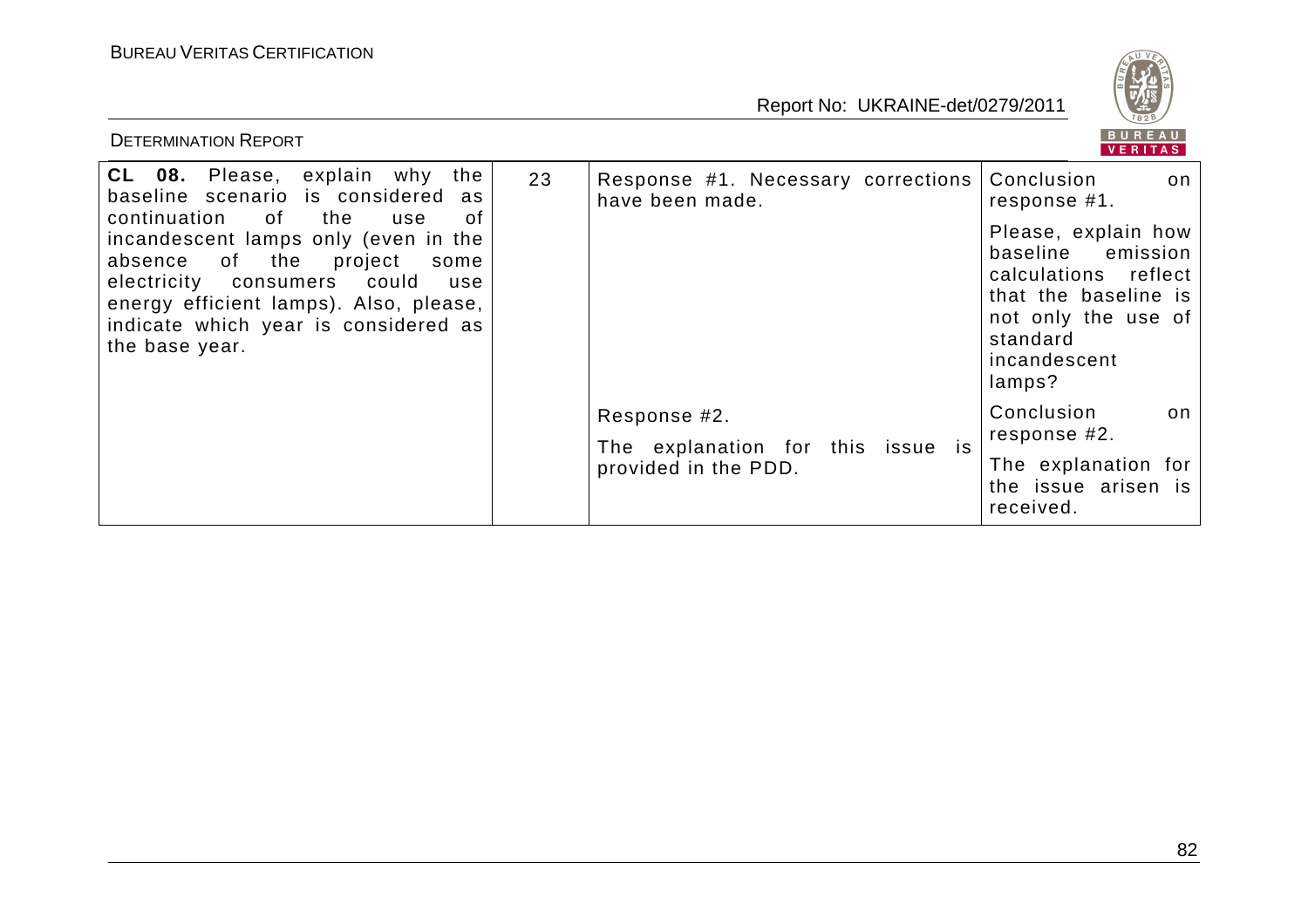

| <b>DETERMINATION REPORT</b>                                                  |                   |                                                                                                                      | <b>BUREAU</b><br>VERITAS                                                                                                                                                                                                                                                                                                                                              |
|------------------------------------------------------------------------------|-------------------|----------------------------------------------------------------------------------------------------------------------|-----------------------------------------------------------------------------------------------------------------------------------------------------------------------------------------------------------------------------------------------------------------------------------------------------------------------------------------------------------------------|
| CL 09. Please, provide justification of<br>the exclusion of emission sources | 32 <sub>(d)</sub> | Response #1. Necessary corrections<br>have been made.                                                                | Conclusion<br>on<br>response #1.                                                                                                                                                                                                                                                                                                                                      |
| from the project boundary (Table 6 of<br>the PDD section B.3).               |                   |                                                                                                                      | Please, explain<br>fact<br>the<br>of<br>referring to<br>The<br><b>State</b><br>Order<br>0f<br>Environmental<br>Investment<br>Agency #75<br>on<br>approving<br>specific<br>CO <sub>2</sub><br>emission<br>factor<br>for the year 2011.<br>Which paragraph<br>0f<br>this<br>order  <br>includes<br>information<br>that<br>only CO <sub>2</sub> should<br>be considered? |
|                                                                              |                   |                                                                                                                      | Please, indicate not<br>only minor sources,<br>but also major ones<br>in the Table 6 of the<br>PDD section B.3.                                                                                                                                                                                                                                                       |
|                                                                              |                   | Response #2.                                                                                                         | Conclusion<br>on<br>response #2.                                                                                                                                                                                                                                                                                                                                      |
|                                                                              |                   | The reference to guideline #75 is<br>merely used as an additional point to<br>reflect the fact that other GHGs apart | The issue is closed.                                                                                                                                                                                                                                                                                                                                                  |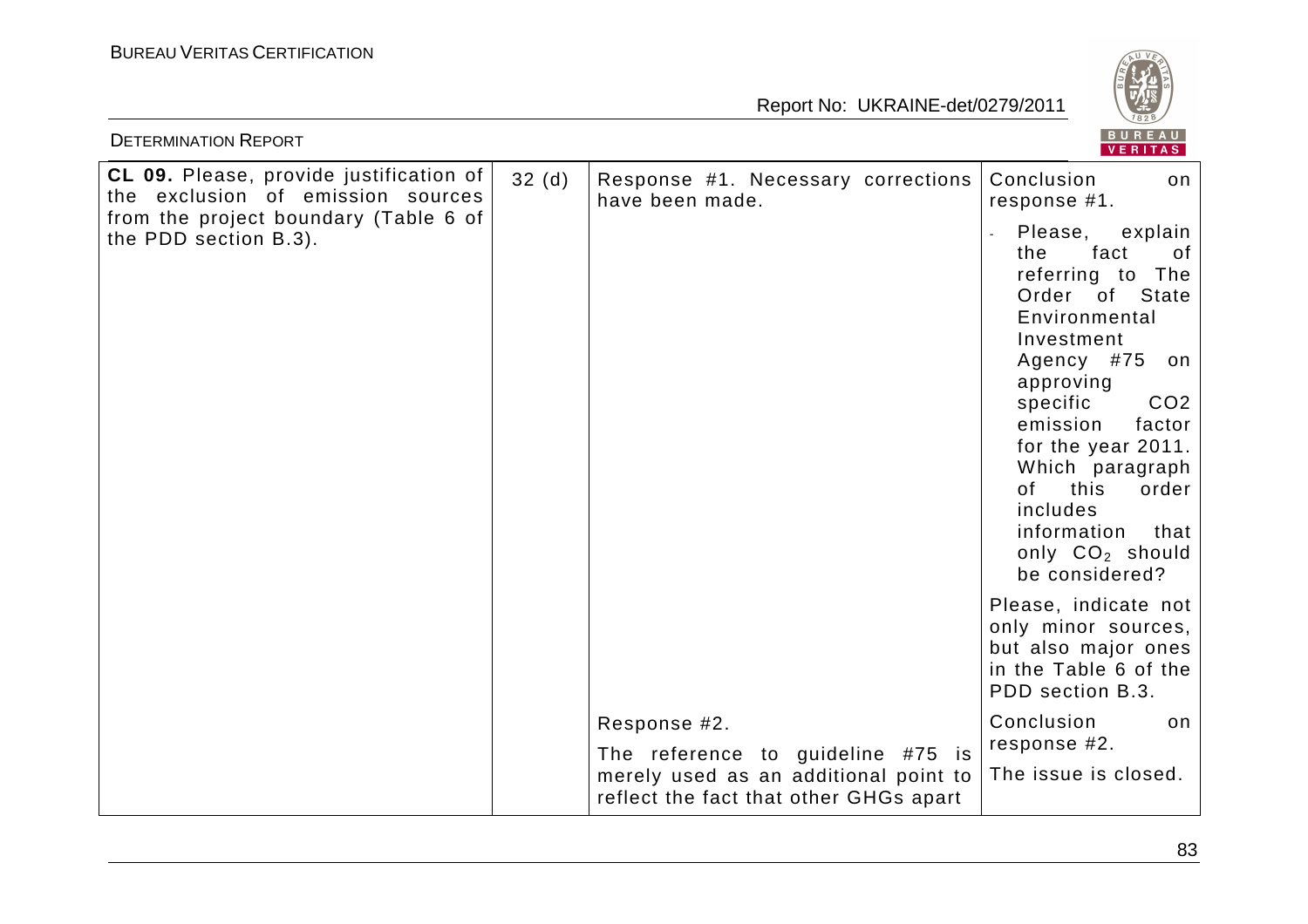

| <b>BUREAU</b><br><b>DETERMINATION REPORT</b><br><b>VERITAS</b>                                                                                                                                                    |       |                                                                                                                                                                                                                                                 |                                                                                                                                                                                  |  |
|-------------------------------------------------------------------------------------------------------------------------------------------------------------------------------------------------------------------|-------|-------------------------------------------------------------------------------------------------------------------------------------------------------------------------------------------------------------------------------------------------|----------------------------------------------------------------------------------------------------------------------------------------------------------------------------------|--|
|                                                                                                                                                                                                                   |       | from $CO2$ hardly ever considered in<br>this context. Additional corrections<br>have been made on page 11.                                                                                                                                      |                                                                                                                                                                                  |  |
| <b>CAR 04.</b> Is the starting date of the<br>project is the start of the crediting<br>period? Revise the date and prove it<br>providing<br>documentary<br>(by<br>justification of the project starting<br>date). | 34(a) | Response #1. Accordant corrections<br>have<br>been<br>made<br>and<br>relevant<br>correspondence has been presented<br>(Protocol of Intent #26/1, dated by the<br>26th of November, 2007).                                                       | Conclusion<br>on<br>response #1.                                                                                                                                                 |  |
|                                                                                                                                                                                                                   |       |                                                                                                                                                                                                                                                 | Please, provide the<br>copy of Protocol of<br>Intent $#26/1$ to the<br>determination team.                                                                                       |  |
|                                                                                                                                                                                                                   |       | Response #2.                                                                                                                                                                                                                                    | Conclusion<br>on                                                                                                                                                                 |  |
|                                                                                                                                                                                                                   |       | A copy of the protocol has been<br>presented to the determination team.                                                                                                                                                                         | response #2.<br>CAR 04 is closed.                                                                                                                                                |  |
| <b>CAR 05.</b> Please, provide justification<br>of the length of expected project<br>operational lifetime in the<br><b>PDD</b><br>section C.2.                                                                    | 34(b) | Corresponding corrections have been<br>made.                                                                                                                                                                                                    | CAR 05 is closed<br>the<br>based<br>on<br>necessary<br>information added to<br>the PDD.                                                                                          |  |
| CL 10. Please, indicate in the PDD<br>section D.1, how representative the                                                                                                                                         | 36(a) | Response #1.                                                                                                                                                                                                                                    | Conclusion<br>on                                                                                                                                                                 |  |
| sample described<br>in<br>project<br>this<br>section. Also,<br>please,<br>state<br>the<br>certainty level of the approach used<br>for calculations/estimations within the<br>project.                             |       | Concerning representativeness,<br>the<br>selection<br>procedure<br>same<br>and<br>minimum sample size requirement are<br>used as in AM0046, v.2. The same<br>confidence level of 95% are also<br>used.<br>Concerning certainty, we ought to say | response #1.<br>Please, explain the<br>fact of referring to<br>methodology<br>the<br>AM0046 as there is<br>no indication in the<br><b>PDD</b><br>that<br>the<br>approach<br>used |  |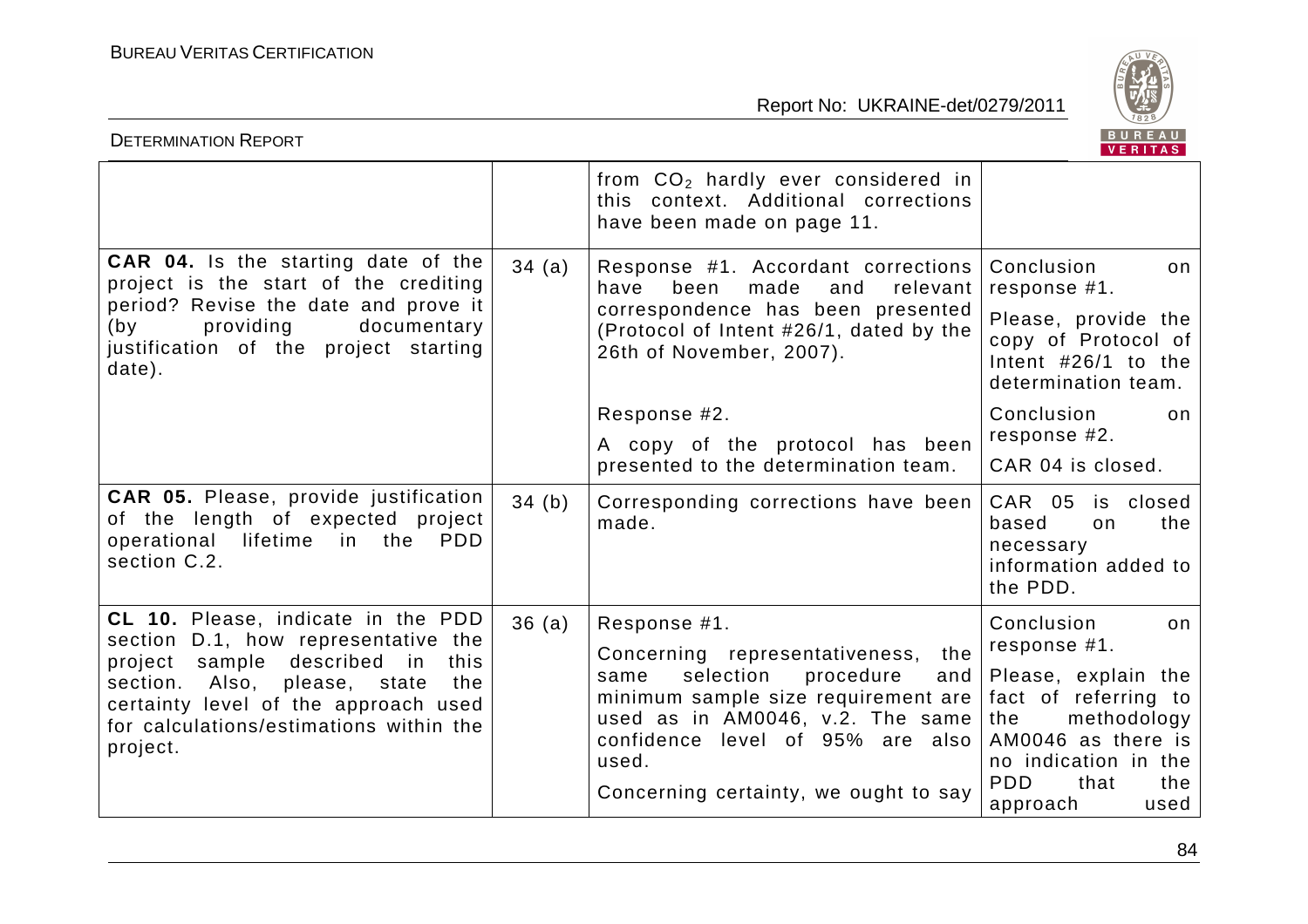

| <b>DETERMINATION REPORT</b> |                                                                                                                                                                                                               | BUREAU<br>VERITAS                      |
|-----------------------------|---------------------------------------------------------------------------------------------------------------------------------------------------------------------------------------------------------------|----------------------------------------|
|                             | the following.                                                                                                                                                                                                | within this project is                 |
|                             | The total approximation error will<br>consist of a measurement error and a<br>statistical error. The measurement<br>error will depend on the accuracy of<br>metering devices.<br>The<br>statistical<br>error: | based<br>the<br>methodology<br>AM0046. |
|                             | $\Delta = t \cdot \sigma / n 1/2$                                                                                                                                                                             |                                        |
|                             | will depend on                                                                                                                                                                                                |                                        |
|                             | • standard deviation $(\sigma)$ of the<br>data collected from the metering<br>devices,                                                                                                                        |                                        |
|                             | confidence interval ( $t = 1,96$ for<br>$\bullet$<br>95% confidence),                                                                                                                                         |                                        |
|                             | sample size n (number of CFLs<br>in PSG, or in other words,<br>corresponding number of the<br>metering devices).                                                                                              |                                        |
|                             | The total error will be calculated for<br>each monitoring period and presented<br>the<br>corresponding<br>monitoring<br>in.<br>report.                                                                        |                                        |
|                             | Corresponding corrections have been<br>made.                                                                                                                                                                  | Conclusion<br>on<br>response #2.       |
|                             | Response #2.                                                                                                                                                                                                  | The issue is closed                    |
|                             | The answer is rephrased<br>in the                                                                                                                                                                             | based<br>the<br>on                     |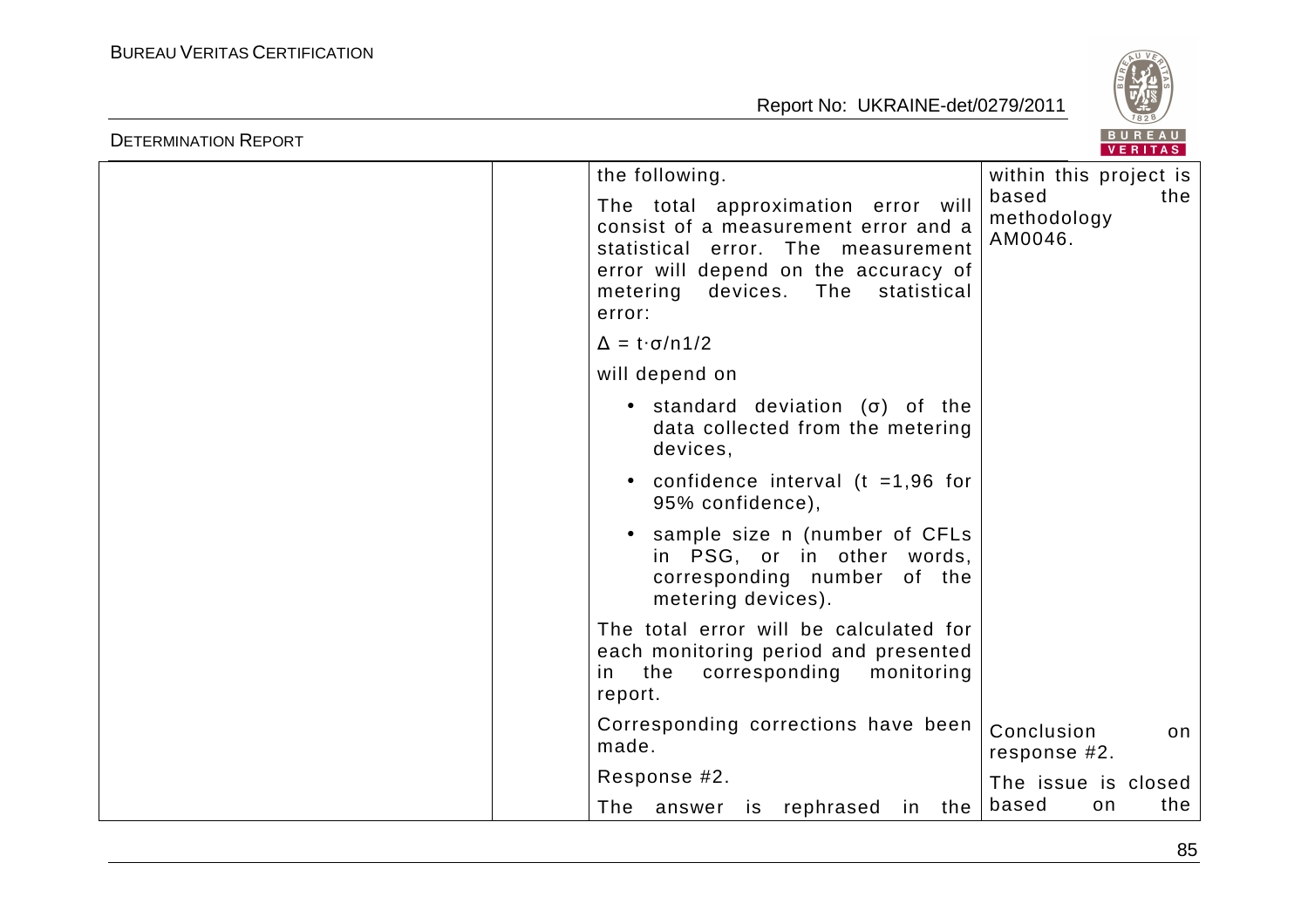

| <b>DETERMINATION REPORT</b> |                                                                                                                                                                                                            | BUREAU<br><b>VERITAS</b>      |
|-----------------------------|------------------------------------------------------------------------------------------------------------------------------------------------------------------------------------------------------------|-------------------------------|
|                             | following<br>way:<br>the<br>representativeness,<br>use<br>we<br>standard<br>statistical<br>analysis<br>to<br>random selection<br>and<br>procedure<br>minimum sample size requirement.                      | Concerning   amendments made. |
|                             | Concerning certainty, we ought to say<br>the following.                                                                                                                                                    |                               |
|                             | The total approximation error will<br>consist of a measurement error and a<br>statistical error. The measurement<br>error will depend on the accuracy of<br>devices. The statistical<br>metering<br>error: |                               |
|                             | $\Delta = t \cdot \sigma / n \frac{1}{2}$                                                                                                                                                                  |                               |
|                             | will depend on                                                                                                                                                                                             |                               |
|                             | $\bullet$ standard deviation ( $\sigma$ ) of the<br>data collected from the metering<br>devices,                                                                                                           |                               |
|                             | • confidence interval ( $t = 1,96$ for<br>95% confidence),                                                                                                                                                 |                               |
|                             | • sample size n (number of CFLs<br>in PSG, or in other words,<br>corresponding number of the<br>metering devices).                                                                                         |                               |
|                             | The total error will be calculated for<br>each monitoring period and presented<br>the<br>corresponding<br>monitoring<br>in.                                                                                |                               |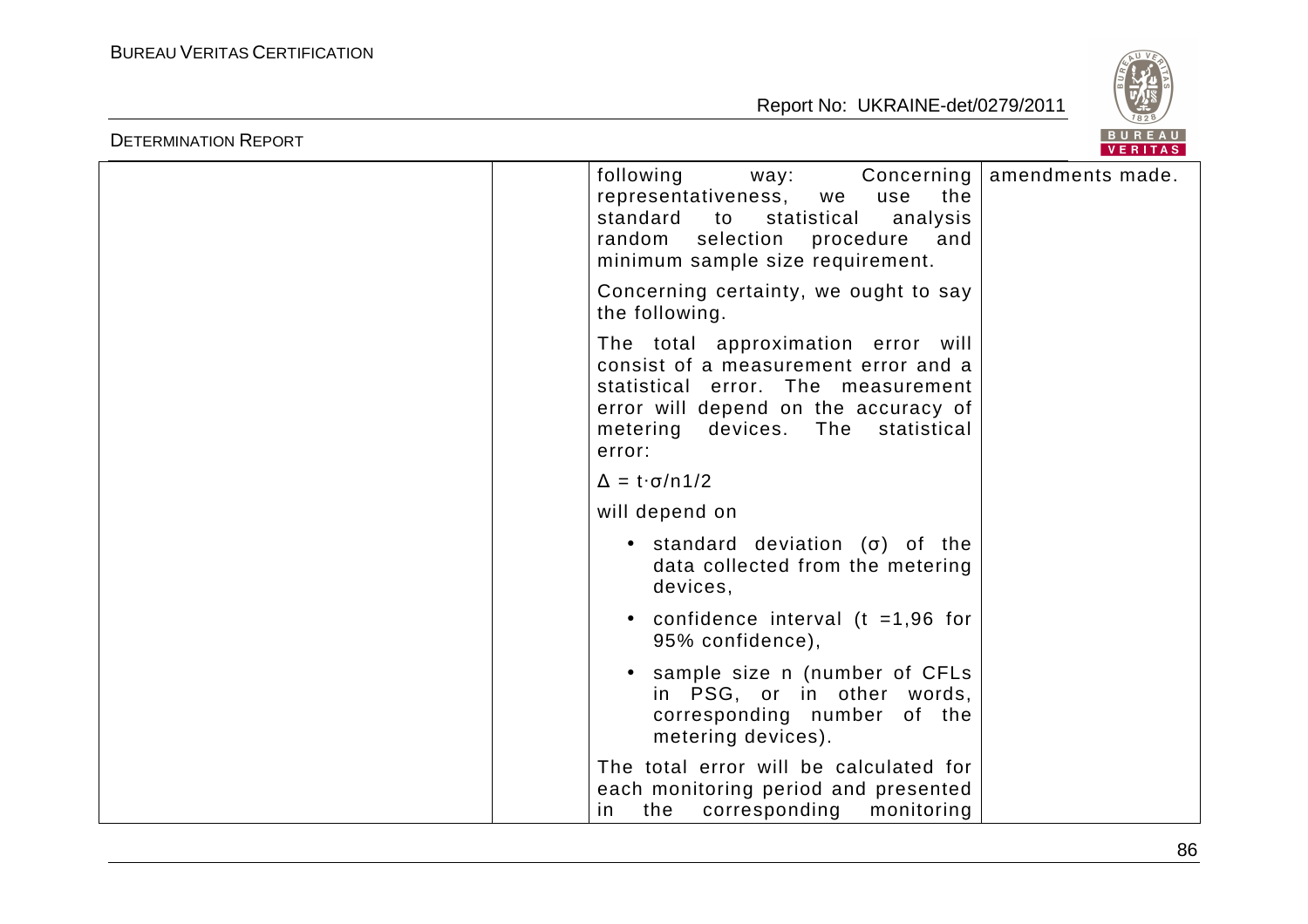

| <b>DETERMINATION REPORT</b>                                                                                                    |        |                                                                                                                        | BUREAU<br>VERITAS                                                                                                                                                                                                                                                 |
|--------------------------------------------------------------------------------------------------------------------------------|--------|------------------------------------------------------------------------------------------------------------------------|-------------------------------------------------------------------------------------------------------------------------------------------------------------------------------------------------------------------------------------------------------------------|
|                                                                                                                                |        | report.                                                                                                                |                                                                                                                                                                                                                                                                   |
|                                                                                                                                |        | Corresponding corrections have been<br>made.                                                                           |                                                                                                                                                                                                                                                                   |
| <b>CAR 06.</b> Please, accurately describe<br>the procedure of the end-of-life CFLs<br>utilization (in the section D.1 and F.1 | 48 (a) | Response #1. Accurate description of<br>the procedure of the end-of-life CFL<br>utilization is described in Addendum 4 | Conclusion<br>on.<br>response #1.<br>Addendum<br>4<br>and                                                                                                                                                                                                         |
| of the PDD).                                                                                                                   |        | (attached).                                                                                                            | other<br>Addendums<br>provided<br>the<br>to<br>determination<br>team<br>are not the integral<br>part of the PDD.<br>Please,<br>translate<br>the information of<br>the Addendums into<br>English and draw up<br>the PDD<br>Annexes<br>with<br>this<br>information. |
|                                                                                                                                |        | Response #2.                                                                                                           | Conclusion<br>on.<br>response #2.                                                                                                                                                                                                                                 |
|                                                                                                                                |        | Translation<br>has<br>been<br>made.<br>Corresponding corrections have been<br>made on page 19.                         | CAR 06 is closed.                                                                                                                                                                                                                                                 |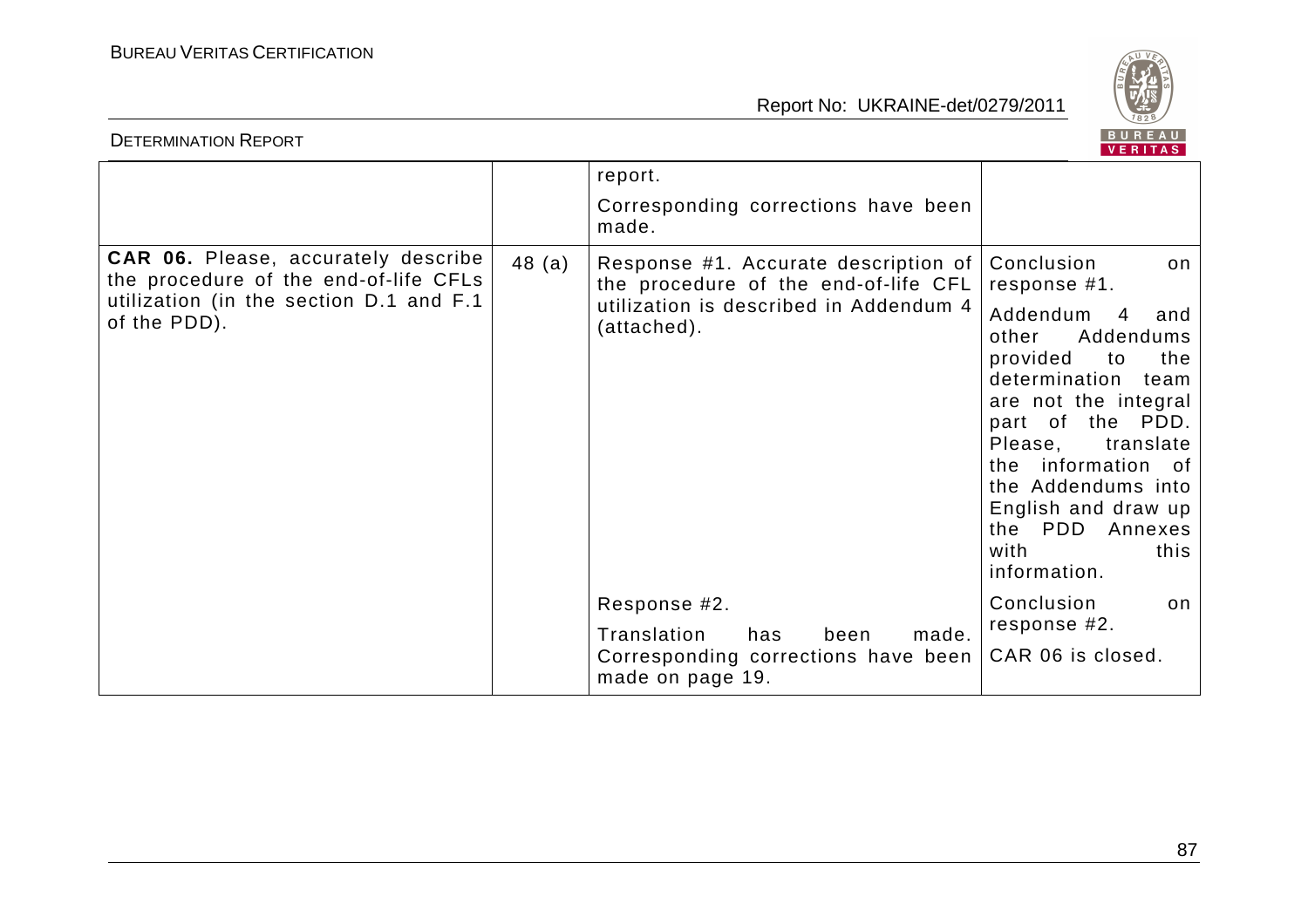

| <b>DETERMINATION REPORT</b>                                                                                                                          |       |                                                                                                                                                                                                                                                                                                                                                                                            | BUREAU<br>VERITAS                                                                               |                                |
|------------------------------------------------------------------------------------------------------------------------------------------------------|-------|--------------------------------------------------------------------------------------------------------------------------------------------------------------------------------------------------------------------------------------------------------------------------------------------------------------------------------------------------------------------------------------------|-------------------------------------------------------------------------------------------------|--------------------------------|
| <b>CAR 07.</b> Please, correct the D.2 table<br>of the PDD by providing information<br>quality control and<br>quality<br>on<br>assurance procedures. | 36(i) | Response #1.<br>The project owner have adopted                                                                                                                                                                                                                                                                                                                                             | Conclusion<br>response #1.                                                                      | on                             |
|                                                                                                                                                      |       | quality control management system<br>(QCMS) that has been successfully   necessary<br>certified<br>compliance<br>to  <br>on<br><b>ISO</b><br>international<br>standards<br>9001:2000, ISO<br>9001:2008<br>and<br>national standards DSTU 9001-2001.<br>Full description of quality control and conclusion<br>quality assurance procedures is response #1 to CAR<br>attached as Addendum 3. | There<br>are<br>corrections made in<br>the PDD (see<br>table of<br>D.2<br>PDD).<br>Also,<br>06. | no.<br>the<br>the<br>see<br>on |
|                                                                                                                                                      |       | Response #2.                                                                                                                                                                                                                                                                                                                                                                               | Conclusion<br>response #2.                                                                      | on                             |
|                                                                                                                                                      |       | Additional<br>information<br>been<br>has<br>provided on page 24.                                                                                                                                                                                                                                                                                                                           | Due<br>to<br>explanation<br>provided, the issue<br>is closed.                                   | the                            |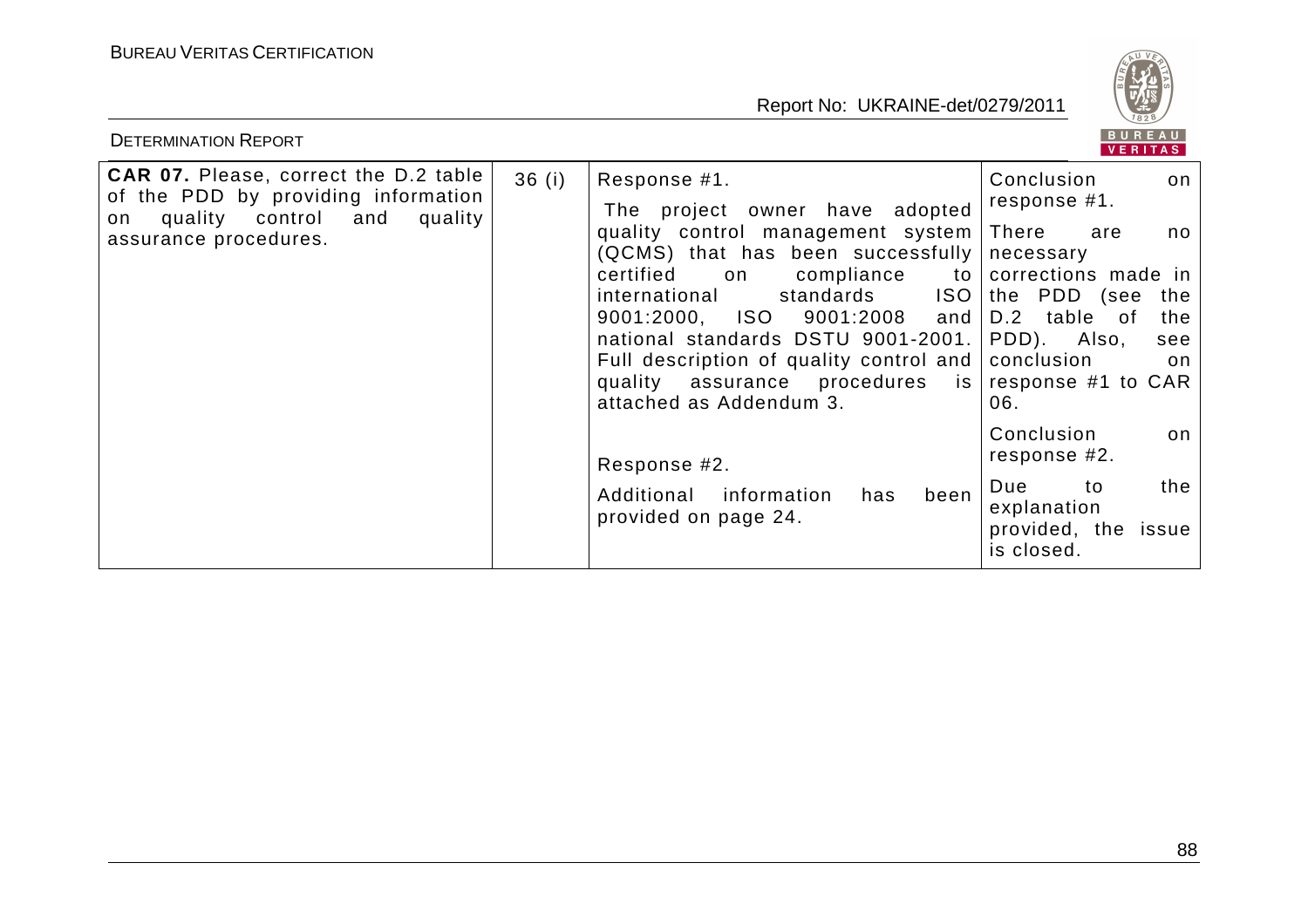

| BUREAU<br><b>DETERMINATION REPORT</b><br><b>VERITAS</b>                                                                                                                                                                                                                                                                                                             |       |                                                                                                                                    |                                                                                                                                                                                |
|---------------------------------------------------------------------------------------------------------------------------------------------------------------------------------------------------------------------------------------------------------------------------------------------------------------------------------------------------------------------|-------|------------------------------------------------------------------------------------------------------------------------------------|--------------------------------------------------------------------------------------------------------------------------------------------------------------------------------|
| CL 11. Please, describe the internal<br>auditing procedures mentioned in the<br>PDD section D.3.                                                                                                                                                                                                                                                                    | 36(i) | Response #1.<br>Description of the internal auditing<br>procedures is described in Addendum<br>3 (attached).                       | Conclusion<br>on<br>response #1.                                                                                                                                               |
|                                                                                                                                                                                                                                                                                                                                                                     |       |                                                                                                                                    | There<br>are<br>no<br>necessary<br>corrections made in<br><b>PDD</b><br>section<br>the<br>D.3.<br>Also,<br>see<br>conclusions<br>on<br>#1<br>response<br>to<br>CARs 06 and 07. |
|                                                                                                                                                                                                                                                                                                                                                                     |       | Response #2.                                                                                                                       | Conclusion<br>on<br>response #2.                                                                                                                                               |
|                                                                                                                                                                                                                                                                                                                                                                     |       | Corresponding<br>clarifications<br>have  <br>been added on page 24.                                                                | The issue is closed<br>based<br>the<br>on<br>clarifications<br>received.                                                                                                       |
| <b>FAR 01.</b> The data to be monitored and<br>required for determination are to be<br>kept for two years after the last<br>transfer of emission reductions units<br>for the project. The order concerning<br>the procedure for keeping monitoring<br>should<br>be<br>issued<br>data<br>(The<br>information<br>this<br>should<br>be<br>on<br>indicated in the PDD). | 36(e) | This information will be included in $\sqrt{ }$ To be checked at 1 <sup>st</sup><br>"Directive on "Primlight" operating<br>group". | verification.                                                                                                                                                                  |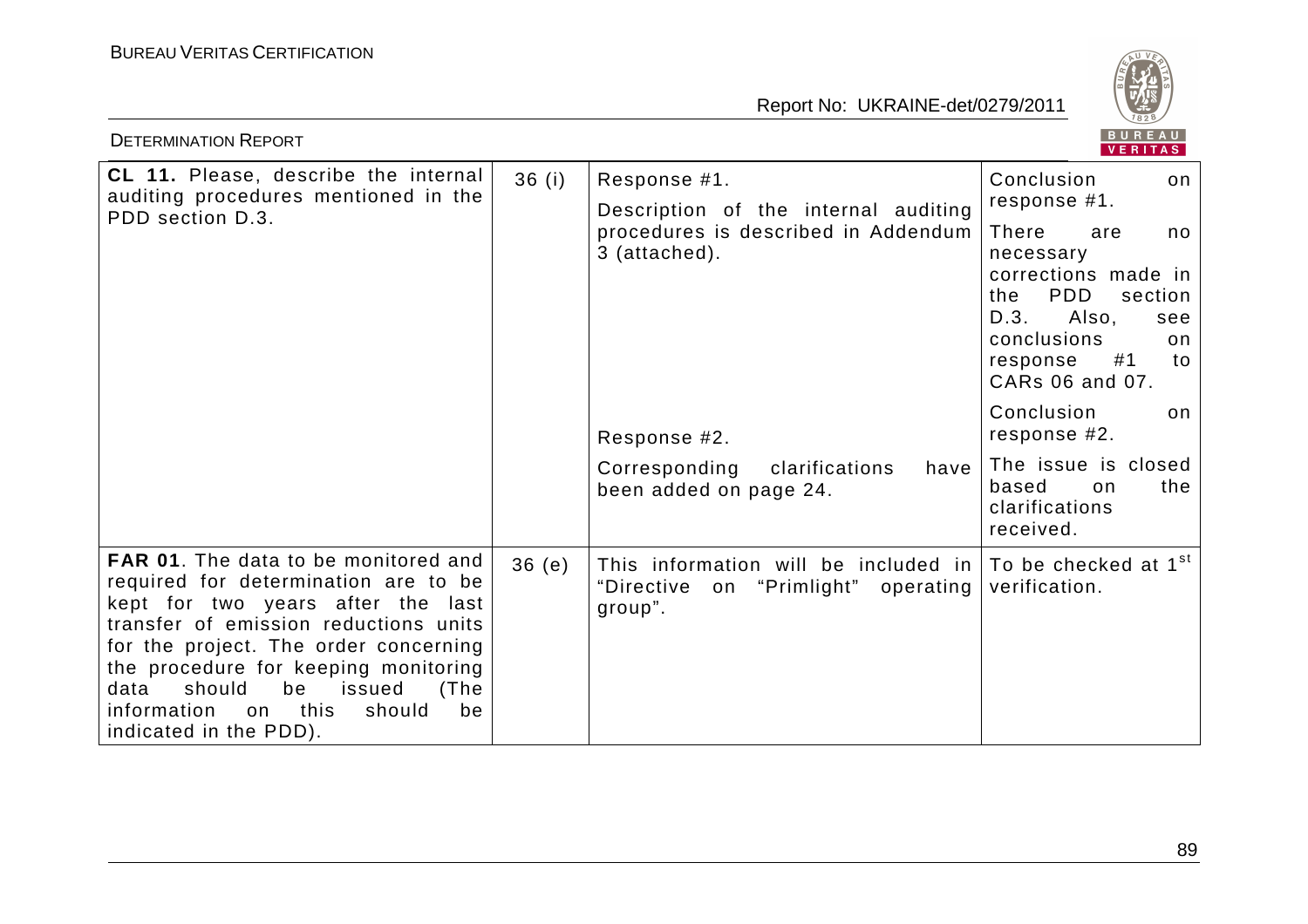

| <b>DETERMINATION REPORT</b>                                                                                                                                                                                                                                                                                                                                                                                                                                                                                                               |       |                                                                                                                                    | BUREAU<br>VERITAS                                                                                                                                                                                                                                                                                                                                                            |
|-------------------------------------------------------------------------------------------------------------------------------------------------------------------------------------------------------------------------------------------------------------------------------------------------------------------------------------------------------------------------------------------------------------------------------------------------------------------------------------------------------------------------------------------|-------|------------------------------------------------------------------------------------------------------------------------------------|------------------------------------------------------------------------------------------------------------------------------------------------------------------------------------------------------------------------------------------------------------------------------------------------------------------------------------------------------------------------------|
| 02.<br>The<br><b>FAR</b><br>order<br>concerning<br>indication<br>of the<br>of the<br>names<br>personnel involved in the monitoring<br>should be issued (The information on<br>this should be indicated in the PDD).                                                                                                                                                                                                                                                                                                                       | 36(j) | This information will be included in $\vert$ To be checked at 1 <sup>st</sup><br>on "Primlight" operating<br>"Directive<br>group". | verification.                                                                                                                                                                                                                                                                                                                                                                |
| <b>CAR 08.</b> Please, provide more exact<br>information regarding the share of the<br>CFL value that is discounted or<br>reimbursed as it heavily impacts the<br>additionality of the project.                                                                                                                                                                                                                                                                                                                                           | 29(b) | Corresponding amendments are made   CAR 08 is closed.<br>the issue is closed.                                                      |                                                                                                                                                                                                                                                                                                                                                                              |
| <b>CAR 09.</b> The data provided in the<br>PDD (section B.2) can not serve as<br>the proof of the additionality of the<br>project as it does not contain the<br>specific barriers which prevent just<br>the particular project activity <i>i.e.</i><br>distribution of the CFL at very low<br>price or free of charge at all. It could<br>be more fruitful and simple to resort to<br>investment analysis following<br>the<br>procedure described by the "Tool for<br>the demonstration and assessment of<br>additonality"(version 05.2). | 29(b) | Response #1. Investment analysis<br>(benchmark)<br>option)<br>has<br>been<br>attached.                                             | Conclusion<br>on<br>response #1.<br>Please, add to the<br>paragraph<br>devoted<br>to description of the<br>financial<br>barrier<br>(High initial price of<br>CFLs)<br>the<br>information that the<br>project<br>activity<br>foresees the sale of<br>the CFL at the price<br>substantially<br>lower<br>than the costs <i>i.e.</i><br>generates net loss<br>without ERU sales. |
|                                                                                                                                                                                                                                                                                                                                                                                                                                                                                                                                           |       | Response #2.<br>Corresponding information has been                                                                                 | Conclusion<br>on<br>response #2.                                                                                                                                                                                                                                                                                                                                             |
|                                                                                                                                                                                                                                                                                                                                                                                                                                                                                                                                           |       | added.                                                                                                                             | <b>Based</b><br>the<br>on                                                                                                                                                                                                                                                                                                                                                    |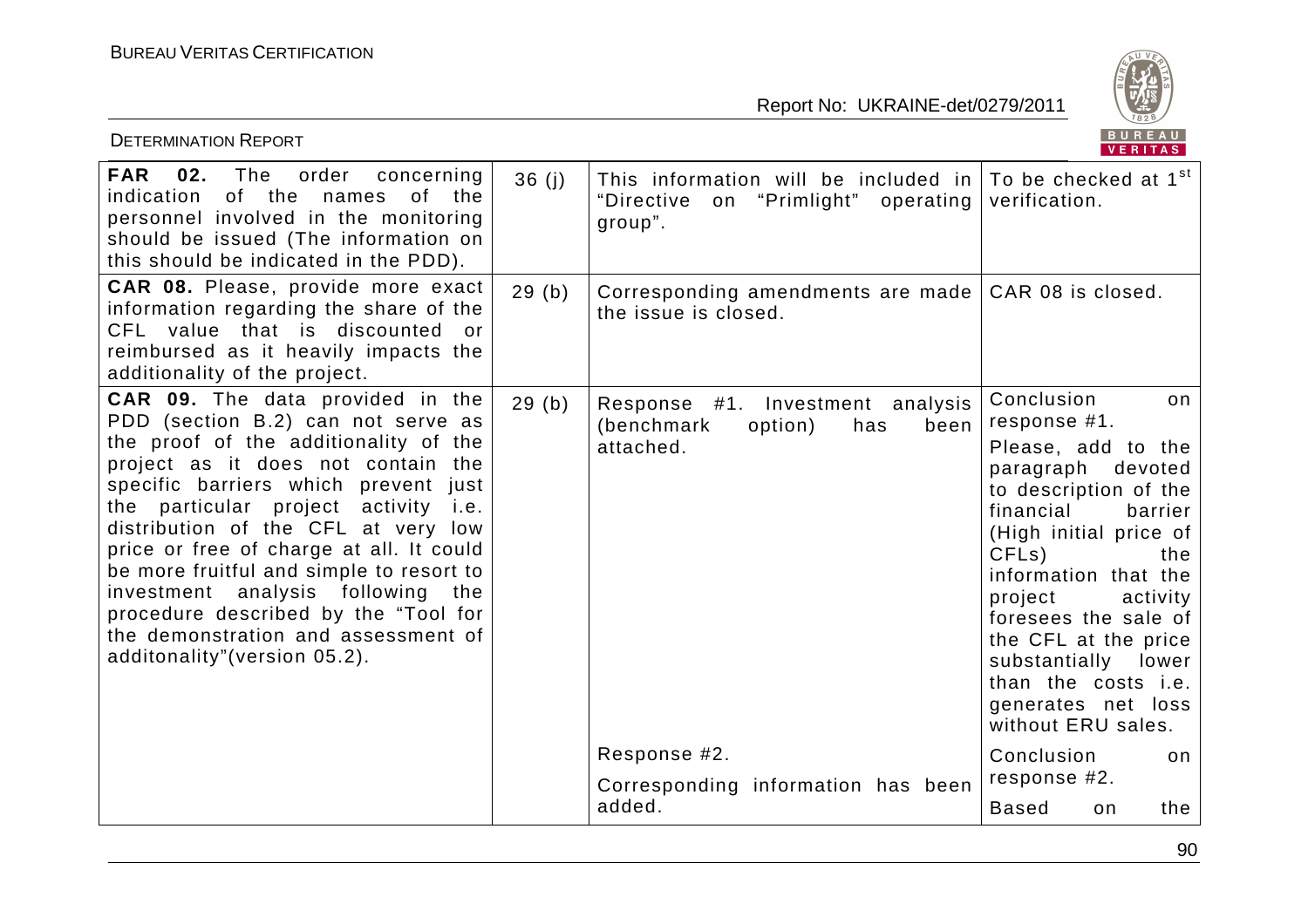

| BUREAU<br><b>DETERMINATION REPORT</b><br>VERITAS                                                                                                                                                                                                                                                                                                                                                                                                                      |                   |                                                                                                                                                                                                                                                                                |                                                                                                                                                                                                                                           |
|-----------------------------------------------------------------------------------------------------------------------------------------------------------------------------------------------------------------------------------------------------------------------------------------------------------------------------------------------------------------------------------------------------------------------------------------------------------------------|-------------------|--------------------------------------------------------------------------------------------------------------------------------------------------------------------------------------------------------------------------------------------------------------------------------|-------------------------------------------------------------------------------------------------------------------------------------------------------------------------------------------------------------------------------------------|
|                                                                                                                                                                                                                                                                                                                                                                                                                                                                       |                   |                                                                                                                                                                                                                                                                                | corrections<br>made,<br>the issue is closed.                                                                                                                                                                                              |
| <b>CL 12.</b> Assuming that CFL<br>are<br>distributed at the price which is less<br>than the costs of manufacturing and<br>delivery thereby the project generates<br>no financial or economic benefits<br>other than CDM related income so<br>that additionality can be easily proved<br>using the simple cost analysis (step<br>2a option I). It will be sufficient just to<br>list the expenses (net<br>losses)<br>associated<br>with<br>project<br>implementation. | 29 <sub>(c)</sub> | Response #1.<br>An investment analysis has been<br>attached. It unambiguously shows that<br>without ERUs project is unattractive<br>from investor point of view.<br>Response #2.<br>Corresponding translation has been<br>made and corrected analysis<br>has<br>been attached. | Conclusion<br>on<br>response #1.<br>Please<br>note<br>that<br>Excel<br>financial<br>model<br>shall<br>be<br>supplied in English<br>well<br>with<br>as<br>all<br>formulas visible.<br>Conclusion<br>on<br>response #2.<br>CL 12 is closed. |
| CAR 10. Annexes 2 and 3 should<br><b>Baseline</b><br>contain<br>and<br>Monitoring<br>information respectively. Please, fill<br>with<br>Annexes<br>the<br>necessary<br>information (the information provided<br>just in the PDD is not sufficient).                                                                                                                                                                                                                    | 23                | All necessary corrections have been<br>made.                                                                                                                                                                                                                                   | <b>CAR</b><br>10 <sup>°</sup><br>closed<br>is<br>the<br>due<br>to<br>necessary<br>information added to<br>the PDD.                                                                                                                        |
| CL 13. Please, explain how the money<br>will be returned/reimbursed to those<br>who have already bought the lamps<br>the full cost (or with small<br>for<br>discount) within the project. How it is<br>provided in the contracts of sale of<br>CFLs that have already been signed?                                                                                                                                                                                    |                   | Corresponding amendments are made The issue is closed.<br>the issue is closed.                                                                                                                                                                                                 |                                                                                                                                                                                                                                           |